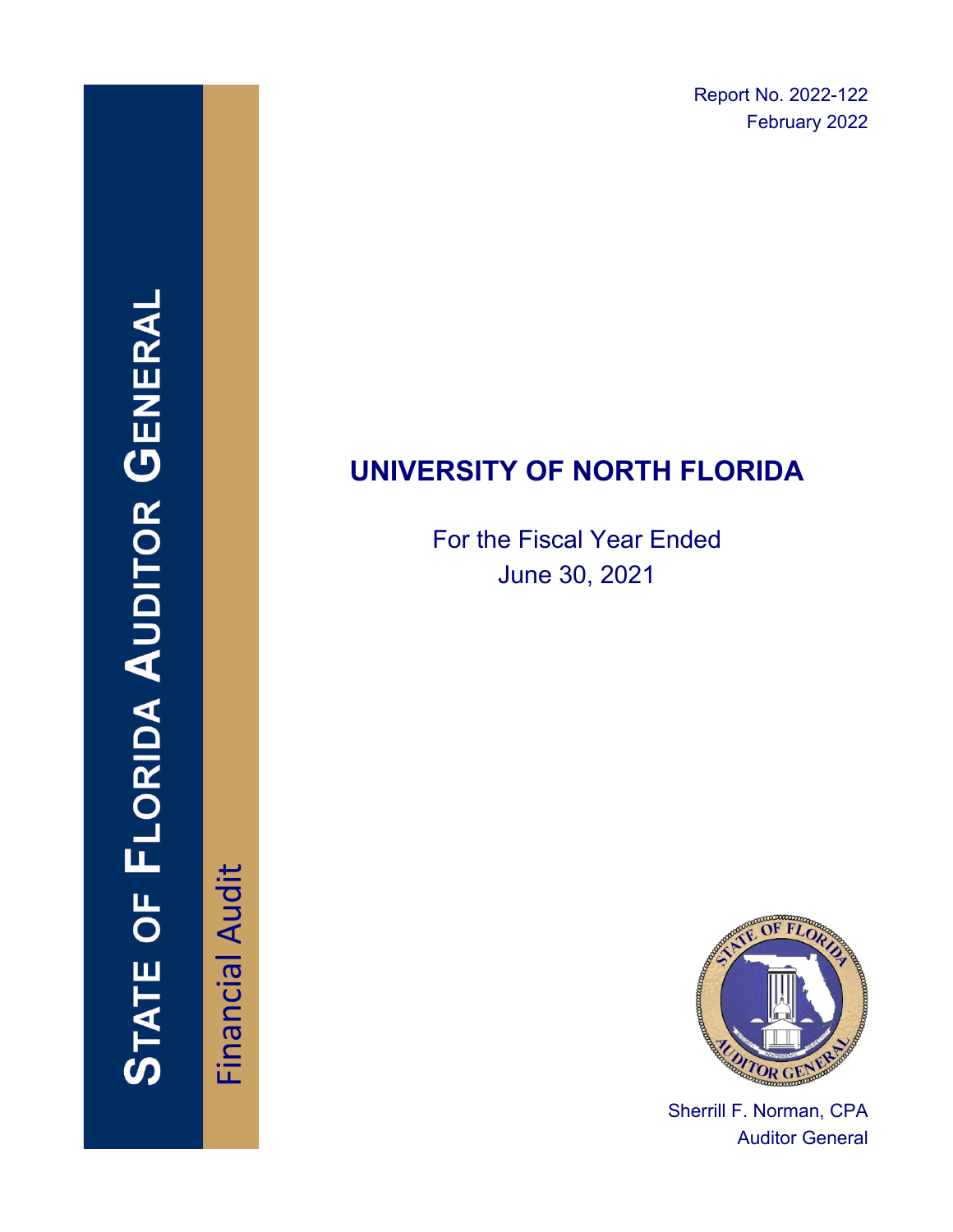### **Board of Trustees and President**

During the 2020-21 fiscal year, Dr. David M. Szymanski served as President of the University of North Florida and the following individuals served as Members of the Board of Trustees:

> Kevin E. Hyde, Chair **John Gol from 6-23-21** Jason Barrett from 3-12-21 Stephen C. Joost Selma Besirevic from 4-15-21<sup>b</sup> Christopher Lazzara from 10-22-20 Thomas A. Bryan **Paul E. McElroy** Major General Douglas Burnett (Ret.) Nik Patel Jill Smith Davis **Ally Schneider through 4-14-21** b Dr. Anne T. Egan Dr. John White from 8-6-20 $\degree$ Dr. David Fenner through 8-5-20<sup>c</sup>

Sharon Wamble-King through Wilfredo J. Gonzalez through 10-21-20 6-22-21, Vice Chair<sup>a</sup> Adam Hollingsworth through 3-11-21

a Vice Chair position vacant from 6-23-21, through 6-30-21.<br><sup>b</sup> Student Body President.<br><sup>c</sup> Faculty Association President (equivalent to faculty senate chair referred to in Section 1001.71(1), Florida Statutes).

The Auditor General conducts audits of governmental entities to provide the Legislature, Florida's citizens, public entity management, and other stakeholders unbiased, timely, and relevant information for use in promoting government accountability and stewardship and improving government operations.

The team leader was Nabila Singh and the audit was supervised by Dennis W. Gay, CPA.

Please address inquiries regarding this report to Jaime N. Hoelscher, CPA, Audit Manager, by e-mail at jaimehoelscher@aud.state.fl.us or by telephone at (850) 412-2868.

This report and other reports prepared by the Auditor General are available at:

[FLAuditor.gov](http://flauditor.gov/) 

Printed copies of our reports may be requested by contacting us at:

**State of Florida Auditor General** 

**Claude Pepper Building, Suite G74 · 111 West Madison Street · Tallahassee, FL 32399-1450 · (850) 412-2722**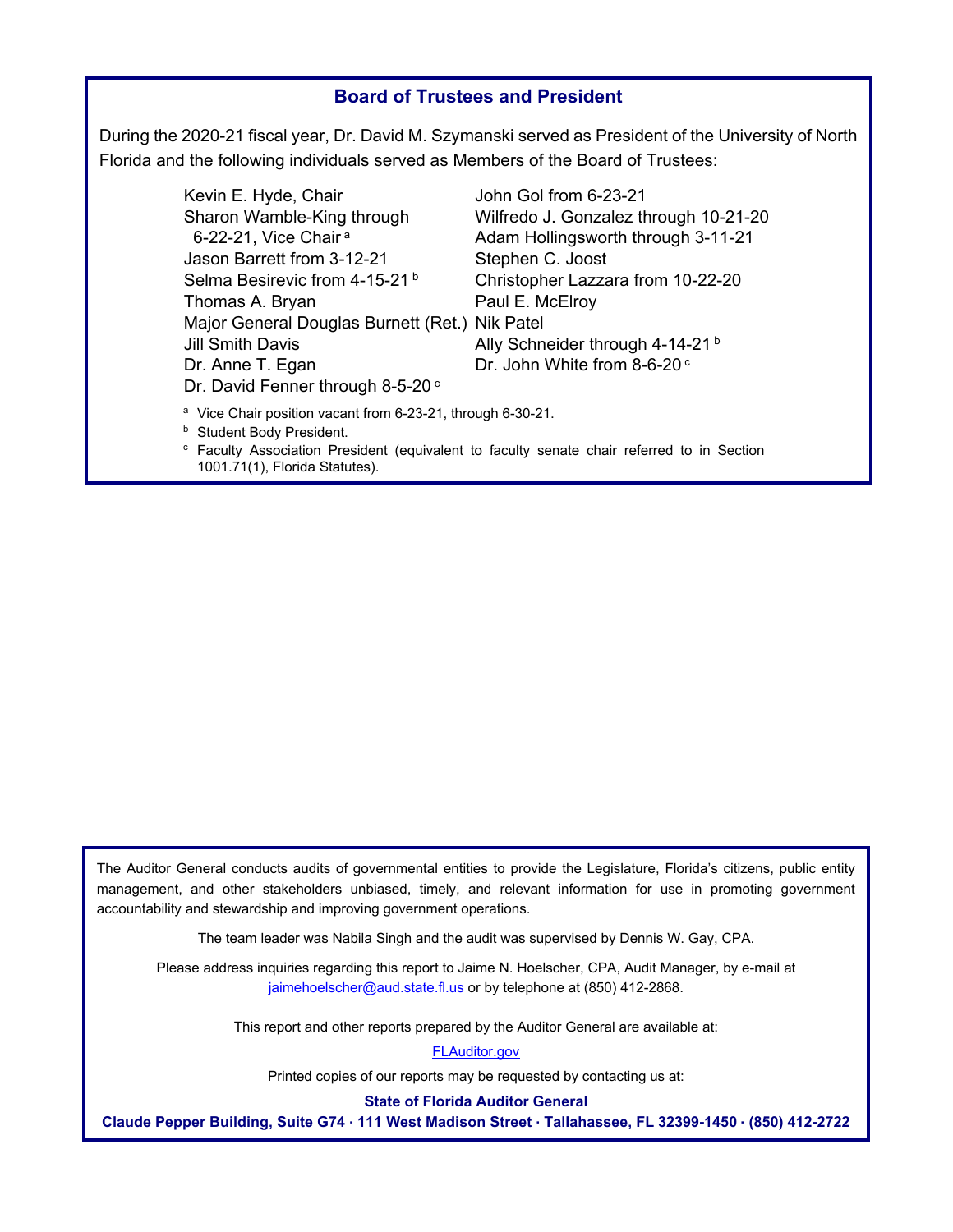# **UNIVERSITY OF NORTH FLORIDA TABLE OF CONTENTS**

Page

|                                                                                                                                                                         | <u>No.</u> |
|-------------------------------------------------------------------------------------------------------------------------------------------------------------------------|------------|
|                                                                                                                                                                         |            |
|                                                                                                                                                                         |            |
|                                                                                                                                                                         |            |
|                                                                                                                                                                         |            |
|                                                                                                                                                                         |            |
| <b>BASIC FINANCIAL STATEMENTS</b>                                                                                                                                       |            |
|                                                                                                                                                                         |            |
|                                                                                                                                                                         |            |
|                                                                                                                                                                         |            |
|                                                                                                                                                                         |            |
| OTHER REQUIRED SUPPLEMENTARY INFORMATION                                                                                                                                |            |
| Schedule of the University's Proportionate Share of the Total Other Postemployment                                                                                      |            |
| Schedule of the University's Proportionate Share of the Net Pension Liability - Florida                                                                                 |            |
| Schedule of University Contributions - Florida Retirement System Pension Plan  62                                                                                       |            |
| Schedule of the University's Proportionate Share of the Net Pension Liability - Health                                                                                  |            |
| Schedule of University Contributions – Health Insurance Subsidy Pension Plan  64                                                                                        |            |
|                                                                                                                                                                         |            |
| SUPPLEMENTARY INFORMATION                                                                                                                                               |            |
| Schedules of Receipts and Expenditures City of Jacksonville                                                                                                             |            |
| INDEPENDENT AUDITOR'S REPORT ON INTERNAL CONTROL OVER<br>FINANCIAL REPORTING AND ON COMPLIANCE AND OTHER MATTERS<br>BASED ON AN AUDIT OF FINANCIAL STATEMENTS PERFORMED |            |
|                                                                                                                                                                         |            |
|                                                                                                                                                                         |            |
|                                                                                                                                                                         |            |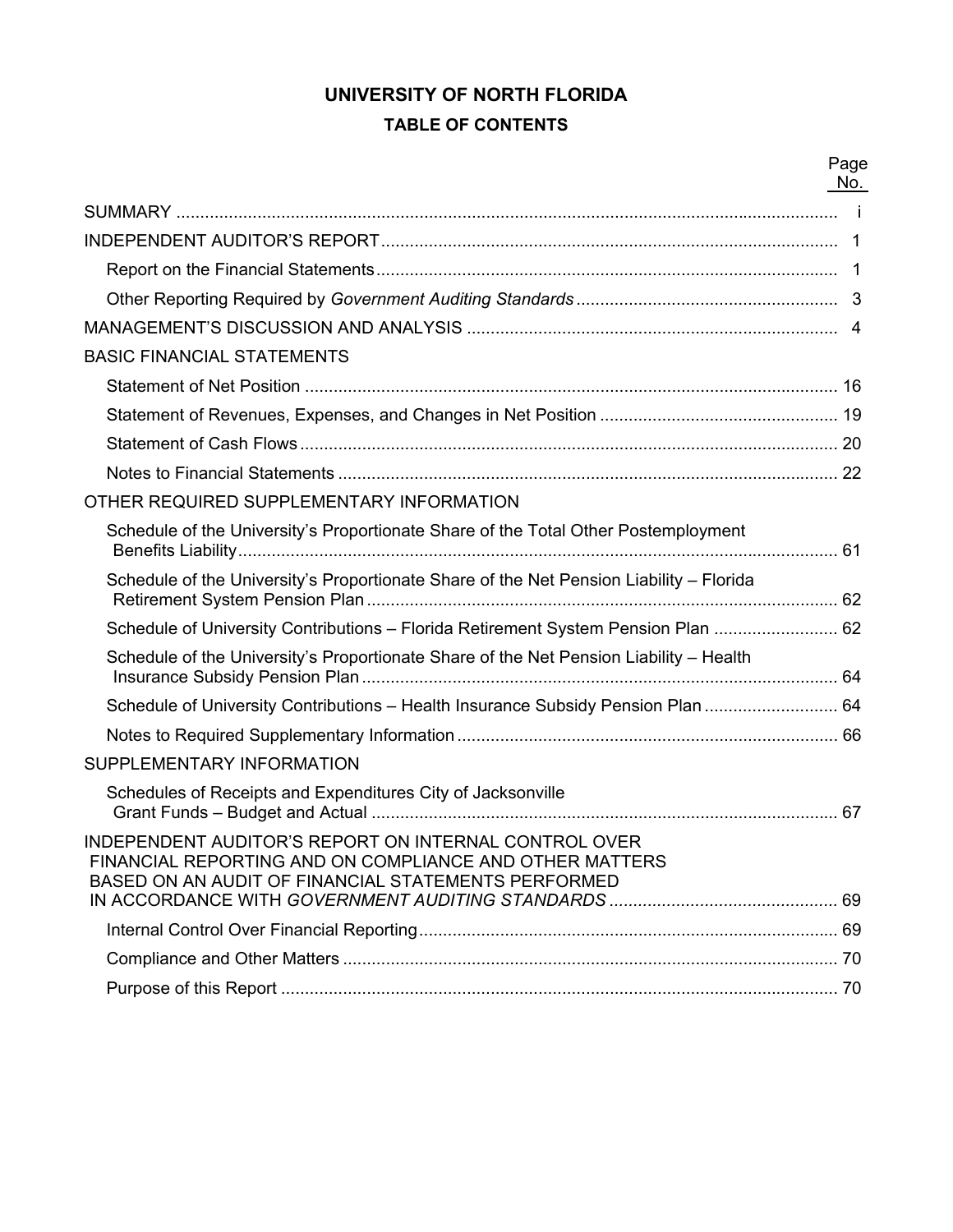# SUMMARY OF REPORT ON FINANCIAL STATEMENTS

<span id="page-3-0"></span>Our audit disclosed that the basic financial statements of the University of North Florida (a component unit of the State of Florida) were presented fairly, in all material respects, in accordance with prescribed financial reporting standards.

SUMMARY OF REPORT ON INTERNAL CONTROL AND COMPLIANCE

Our audit did not identify any deficiencies in internal control over financial reporting that we consider to be material weaknesses.

The results of our tests disclosed no instances of noncompliance or other matters that are required to be reported under *Government Auditing Standards*, issued by the Comptroller General of the United States.

#### AUDIT OBJECTIVES AND SCOPE

Our audit objectives were to determine whether the University of North Florida and its officers with administrative and stewardship responsibilities for University operations had:

- Presented the University's basic financial statements in accordance with generally accepted accounting principles;
- Established and implemented internal control over financial reporting and compliance with requirements that could have a direct and material effect on the financial statements; and
- Complied with the various provisions of laws, rules, regulations, contracts, and grant agreements that are material to the financial statements.

The scope of this audit included an examination of the University's basic financial statements as of and for the fiscal year ended June 30, 2021. We obtained an understanding of the University's environment, including its internal control, and assessed the risk of material misstatement necessary to plan the audit of the basic financial statements. We also examined various transactions to determine whether they were executed, in both manner and substance, in accordance with governing provisions of laws, rules, regulations, contracts, and grant agreements.

An examination of Federal awards administered by the University is included within the scope of our Statewide audit of Federal awards administered by the State of Florida.

# AUDIT METHODOLOGY

We conducted our audit in accordance with auditing standards generally accepted in the United States of America and applicable standards contained in *Government Auditing Standards*, issued by the Comptroller General of the United States.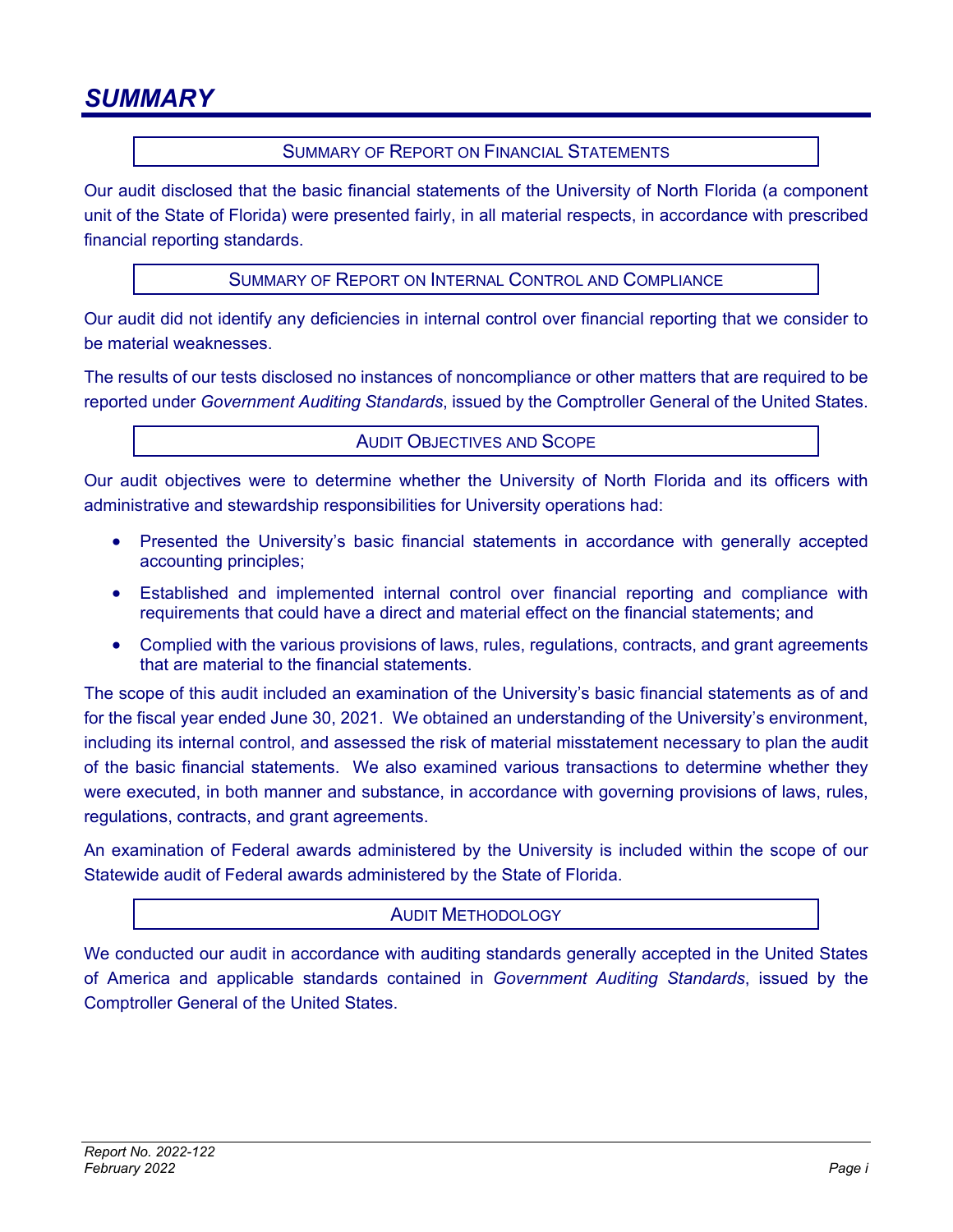<span id="page-4-0"></span>

Sherrill F. Norman, CPA Auditor General

# **AUDITOR GENERAL STATE OF FLORIDA**

Claude Denson Pepper Building, Suite G74 111 West Madison Street Tallahassee, Florida 32399-1450



Phone: (850) 412-2722 Fax: (850) 488-6975

The President of the Senate, the Speaker of the House of Representatives, and the Legislative Auditing Committee

# **INDEPENDENT AUDITOR'S REPORT**

# **Report on the Financial Statements**

We have audited the accompanying financial statements of the University of North Florida, a component unit of the State of Florida, and its aggregate discretely presented component units as of and for the fiscal year ended June 30, 2021, and the related notes to the financial statements, which collectively comprise the University's basic financial statements as listed in the table of contents.

# *Management's Responsibility for the Financial Statements*

Management is responsible for the preparation and fair presentation of these financial statements in accordance with accounting principles generally accepted in the United States of America; this includes the design, implementation, and maintenance of internal control relevant to the preparation and fair presentation of financial statements that are free from material misstatement, whether due to fraud or error.

# *Auditor's Responsibility*

Our responsibility is to express opinions on these financial statements based on our audit. We did not audit the financial statements of the blended and aggregate discretely presented component units. The financial statements of the University of North Florida Financing Corporation, a blended component unit, represent 5 percent, 2 percent, 30 percent, and 1 percent, respectively, of the assets, deferred outflows of resources, liabilities, and expenses reported for the University of North Florida. The financial statements of the aggregate discretely presented component units represent 100 percent of the transactions and account balances of the discretely presented component units columns. Those financial statements were audited by other auditors whose reports have been furnished to us, and our opinions, insofar as they relate to the amounts included for the blended and aggregate discretely presented component units, are based solely on the reports of the other auditors. We conducted our audit in accordance with auditing standards generally accepted in the United States of America and the standards applicable to financial audits contained in *Government Auditing Standards*, issued by the Comptroller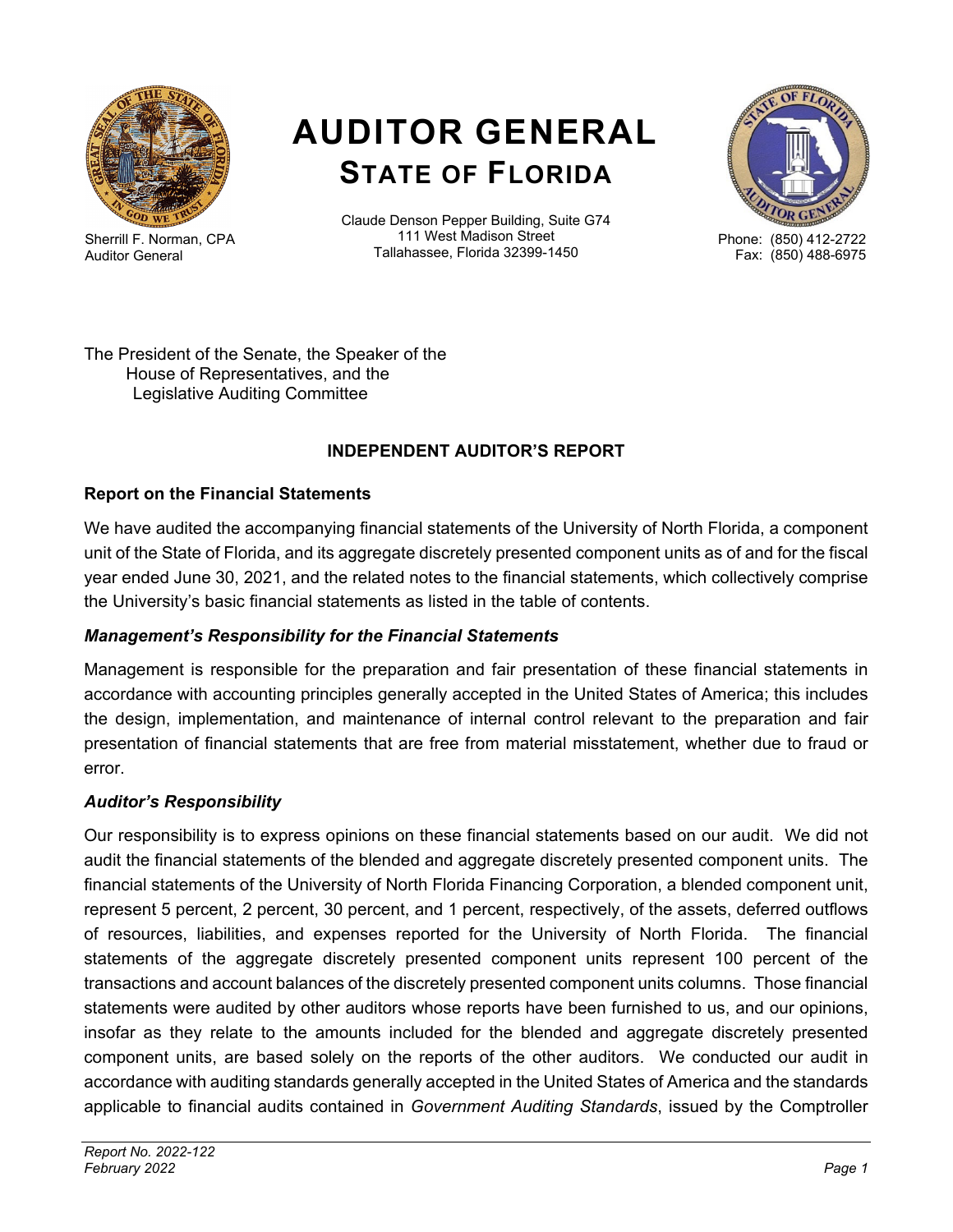General of the United States. Those standards require that we plan and perform the audit to obtain reasonable assurance about whether the financial statements are free from material misstatement.

An audit involves performing procedures to obtain audit evidence about the amounts and disclosures in the financial statements. The procedures selected depend on the auditor's judgment, including the assessment of the risks of material misstatement of the financial statements, whether due to fraud or error. In making those risk assessments, the auditor considers internal control relevant to the entity's preparation and fair presentation of the financial statements in order to design audit procedures that are appropriate in the circumstances, but not for the purpose of expressing an opinion on the effectiveness of the entity's internal control. Accordingly, we express no such opinion. An audit also includes evaluating the appropriateness of accounting policies used and the reasonableness of significant accounting estimates made by management, as well as evaluating the overall presentation of the financial statements.

We believe that the audit evidence we have obtained is sufficient and appropriate to provide a basis for our audit opinions.

# *Opinions*

In our opinion, based on our audit and the reports of other auditors, the financial statements referred to above present fairly, in all material respects, the respective financial position of the University of North Florida and of its aggregate discretely presented component units as of June 30, 2021, and the respective changes in financial position and, where applicable, cash flows thereof for the fiscal year then ended in accordance with accounting principles generally accepted in the United States of America.

# *Other Matters*

# *Required Supplementary Information*

Accounting principles generally accepted in the United States of America require that **MANAGEMENT'S DISCUSSION AND ANALYSIS**, the **Schedule of the University's Proportionate Share of the Total Other Postemployment Benefits Liability**, **Schedule of the University's Proportionate Share of the Net Pension Liability – Florida Retirement System Pension Plan**, **Schedule of University Contributions – Florida Retirement System Pension Plan**, **Schedule of the University's Proportionate Share of the Net Pension Liability – Health Insurance Subsidy Pension Plan**, **Schedule of University Contributions – Health Insurance Subsidy Pension Plan**, and **Notes to Required Supplementary Information**, as listed in the table of contents, be presented to supplement the basic financial statements. Such information, although not a part of the basic financial statements, is required by the Governmental Accounting Standards Board who considers it to be an essential part of financial reporting for placing the basic financial statements in an appropriate operational, economic, or historical context. We have applied certain limited procedures to the required supplementary information in accordance with auditing standards generally accepted in the United States of America, which consisted of inquiries of management about the methods of preparing the information and comparing the information for consistency with management's responses to our inquiries, the basic financial statements, and other knowledge we obtained during our audit of the basic financial statements. We do not express an opinion or provide any assurance on the information because the limited procedures do not provide us with sufficient evidence to express an opinion or provide any assurance.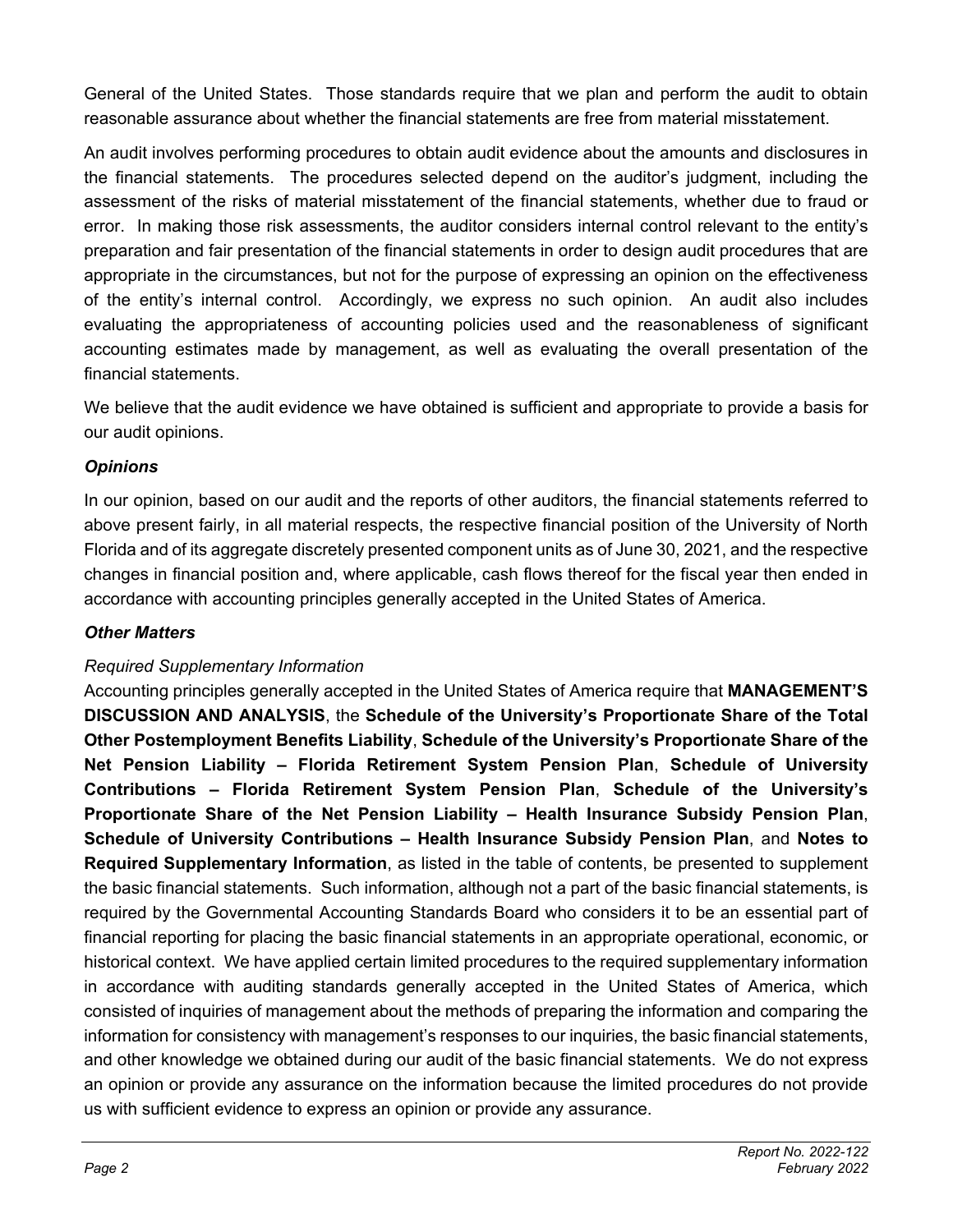# <span id="page-6-0"></span>*Supplementary Information*

Our audit was conducted for the purpose of forming opinions on the financial statements that collectively comprise the University of North Florida's basic financial statements. The accompanying **Schedules of Receipts and Expenditures City of Jacksonville Grant Funds – Budget and Actual**, as listed in the table of contents, are presented for purposes of additional analysis as required by the Ordinance Code of the City of Jacksonville (Chapter 118, Part 2) and are not a required part of the basic financial statements.

The **Schedules of Receipts and Expenditures City of Jacksonville Grant Funds – Budget and Actual** are the responsibility of management and were derived from and relate directly to the underlying accounting and other records used to prepare the basic financial statements. Such information has been subjected to the auditing procedures applied in the audit of the basic financial statements and certain additional procedures, including comparing and reconciling such information directly to the underlying accounting and other records used to prepare the basic financial statements or to the basic financial statements themselves, and other additional procedures in accordance with auditing standards generally accepted in the United States of America. In our opinion, the **Schedules of Receipts and Expenditures City of Jacksonville Grant Funds – Budget and Actual** are fairly stated, in all material respects, in relation to the basic financial statements taken as a whole.

# **Other Reporting Required by** *Government Auditing Standards*

In accordance with *Government Auditing Standards*, we have also issued our report dated February 15, 2022, on our consideration of the University of North Florida's internal control over financial reporting and on our tests of its compliance with certain provisions of laws, rules, regulations, contracts, and grant agreements and other matters included under the heading **INDEPENDENT AUDITOR'S REPORT ON INTERNAL CONTROL OVER FINANCIAL REPORTING AND ON COMPLIANCE AND OTHER MATTERS BASED ON AN AUDIT OF FINANCIAL STATEMENTS PERFORMED IN ACCORDANCE WITH** *GOVERNMENT AUDITING STANDARDS*. The purpose of that report is solely to describe the scope of our testing of internal control over financial reporting and compliance and the results of that testing, and not to provide an opinion on the effectiveness of the internal control over financial reporting or on compliance. That report is an integral part of an audit performed in accordance with *Government Auditing Standards* in considering the University of North Florida's internal control over financial reporting and compliance.

Respectfully submitted,

Sherrill F. Norman, CPA Tallahassee, Florida February 15, 2022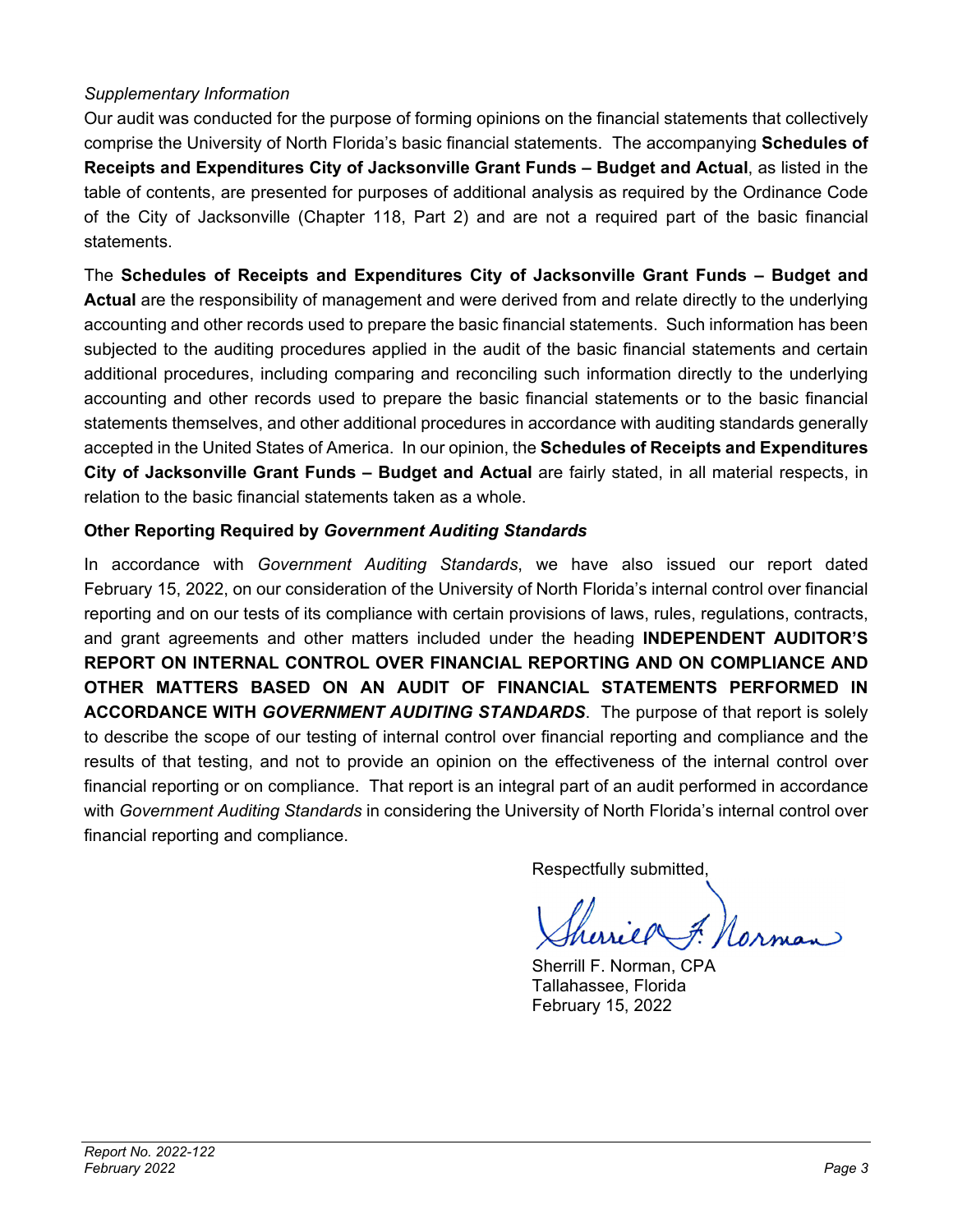# <span id="page-7-0"></span>*MANAGEMENT'S DISCUSSION AND ANALYSIS*

Management's discussion and analysis (MD&A) provides an overview of the financial position and activities of the University for the fiscal year ended June 30, 2021, and should be read in conjunction with the financial statements and notes thereto. The MD&A, and financial statements and notes thereto, are the responsibility of University management. The MD&A contains financial activity of the University for the fiscal years ended June 30, 2021, and June 30, 2020.

# FINANCIAL HIGHLIGHTS

The University's assets and deferred outflows of resources totaled \$702.8 million at June 30, 2021. This balance reflects a \$32 million, or 4.8 percent, increase as compared to the 2019-20 fiscal year, resulting primarily from increases in investments and deferred outflows of pension resources and other postemployment benefits (OPEB). While assets and deferred outflows of resources grew, liabilities and deferred inflows of resources increased by \$29.1 million, or 6.6 percent, totaling \$472.8 million at June 30, 2021, resulting primarily from increases in net pension liability and deferred inflows of OPEB offset by a decrease in the OPEB payable. As a result, the University's net position increased by \$3 million, resulting in a year-end balance of \$230.1 million.

The University's operating revenues totaled \$139.5 million for the 2020-21 fiscal year, representing a 12.2 percent increase compared to the 2019-20 fiscal year due mainly to an increase in Federal grants. Operating expenses totaled \$351.2 million for the 2020-21 fiscal year, representing an increase of 10.4 percent as compared to the 2019-20 fiscal year due mainly to an increase in compensation and employee benefits, services and supplies, and scholarships and fellowships.

Net position represents the residual interest in the University's assets and deferred outflows of resources after deducting liabilities and deferred inflows of resources. The University had a deficit in the unrestricted net position of \$74.9 million and its blended component unit had a deficit net position of \$15.8 million, or a total deficit unrestricted net position of \$90.7 million. The deficit in the University's unrestricted net position was primarily the result of recording long-term liabilities within the unrestricted operating funds as required by the Governmental Accounting Standards Board for the OPEB liability (\$135.6 million), the pension liability (\$96.9 million), and the compensated absences liability (\$20.7 million) that will be paid over time and financed by future appropriations. The following table shows the items comprising the difference between the University's ending net position before amount to be funded by future State appropriations and the University's unrestricted ending net position: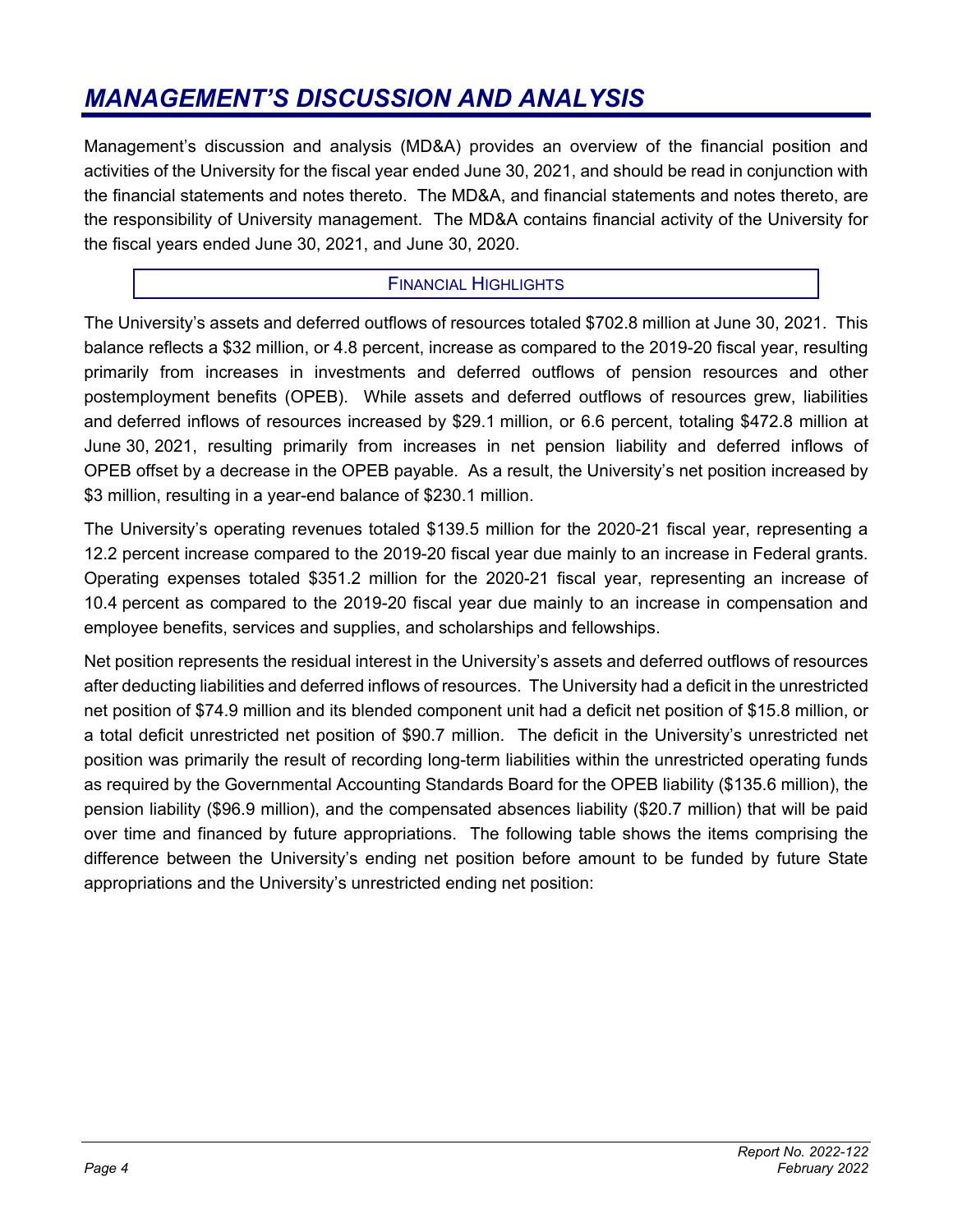# **Unrestricted Net Position**

#### **(In Thousands)**

|                                                                                                |                 | AIIIvuil       |
|------------------------------------------------------------------------------------------------|-----------------|----------------|
| <b>Ending Net Position Before Amount to be Funded by</b><br><b>Future State Appropriations</b> |                 | 164,858<br>\$. |
| Less Amount to be Funded by Future State Appropriations:                                       |                 |                |
| <b>Compensated Absences Liability</b>                                                          | \$<br>(20, 693) |                |
| Other Postemployment Benefits Payable                                                          | (135, 565)      |                |
| Florida Retirement System Net Pension Liability                                                | (75,672)        |                |
| Health Insurance Subsidy Net Pension Liability                                                 | (21, 236)       |                |
| Deferred Outflows Related to Other Postemployment Benefits                                     | 45,740          |                |
| Deferred Outflows Related to Pensions                                                          | 33,673          |                |
| Deferred Inflows Related to Other Postemployment Benefits                                      | (62, 895)       |                |
| Deferred Inflows Related to Pensions                                                           | (3, 171)        |                |
| <b>Total Amount to be Funded by Future State Appropriations</b>                                |                 | (239,819)      |
| University's Unrestricted Net Position                                                         |                 | (74, 961)      |
| <b>Blended Component Unit's Unrestricted Net Position</b>                                      |                 | (15, 786)      |
| <b>Total Ending Unrestricted Net Position</b>                                                  |                 | (90,747)       |

The University's comparative total net position by category for the fiscal years ended June 30, 2021, and June 30, 2020, is shown in the following graph:



# **Net Position (In Thousands)**

The following chart provides a graphical presentation of University revenues by category for the 2020-21 fiscal year:

**Amount**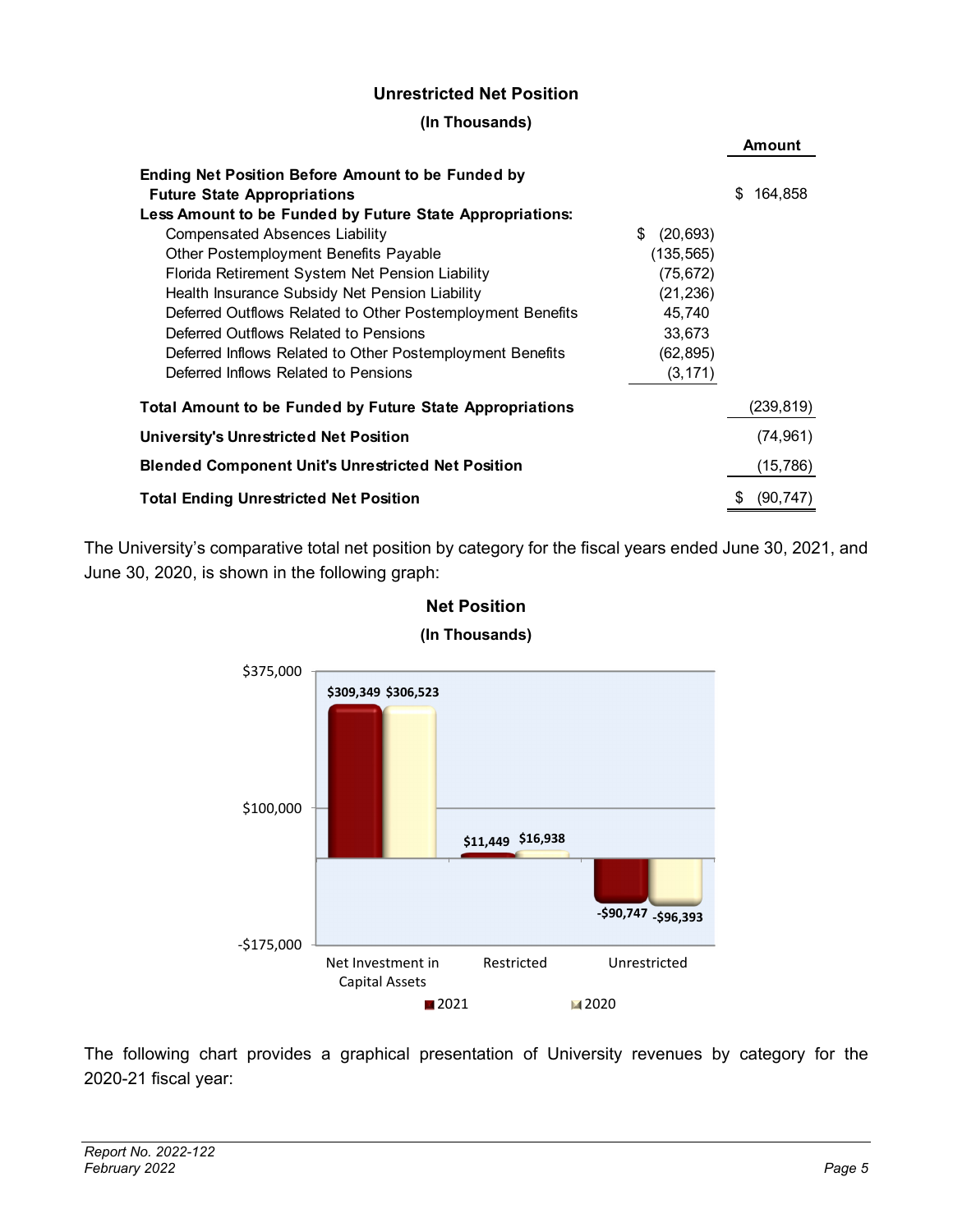

OVERVIEW OF FINANCIAL STATEMENTS

Pursuant to the Governmental Accounting Standards Board (GASB) Statement No. 35, the University's financial report consists of three basic financial statements: the statement of net position; the statement of revenues, expenses, and changes in net position; and the statement of cash flows. The financial statements, and notes thereto, encompass the University and its component units. These component units include:

- University of North Florida Financing Corporation, Inc. (Financing Corporation)
- University of North Florida Foundation, Inc. (Foundation)
- The University of North Florida Training and Service Institute, Inc. (TSI)
- Museum of Contemporary Art Jacksonville, Inc. (MOCA)

Based on the application of the criteria for determining component units, the Financing Corporation is included within the University reporting entity as a blended component unit, and the Foundation, TSI, and MOCA are included within the University reporting entity as discretely presented component units.

Information regarding these component units, including summaries of the blended and discretely presented component units' separately issued financial statements, is presented in the notes to financial statements. This MD&A focuses on the University, excluding the discretely presented component units. MD&A information for the discretely presented component units is included in their separately issued audit reports.

# **The Statement of Net Position**

The statement of net position reflects the assets, deferred outflows of resources, liabilities, and deferred inflows of resources of the University, using the accrual basis of accounting, and presents the financial position of the University at a specified time. Assets, plus deferred outflows of resources, less liabilities, less deferred inflows of resources, equals net position, which is one indicator of the University's current financial condition. The changes in net position that occur over time indicate improvement or deterioration in the University's financial condition.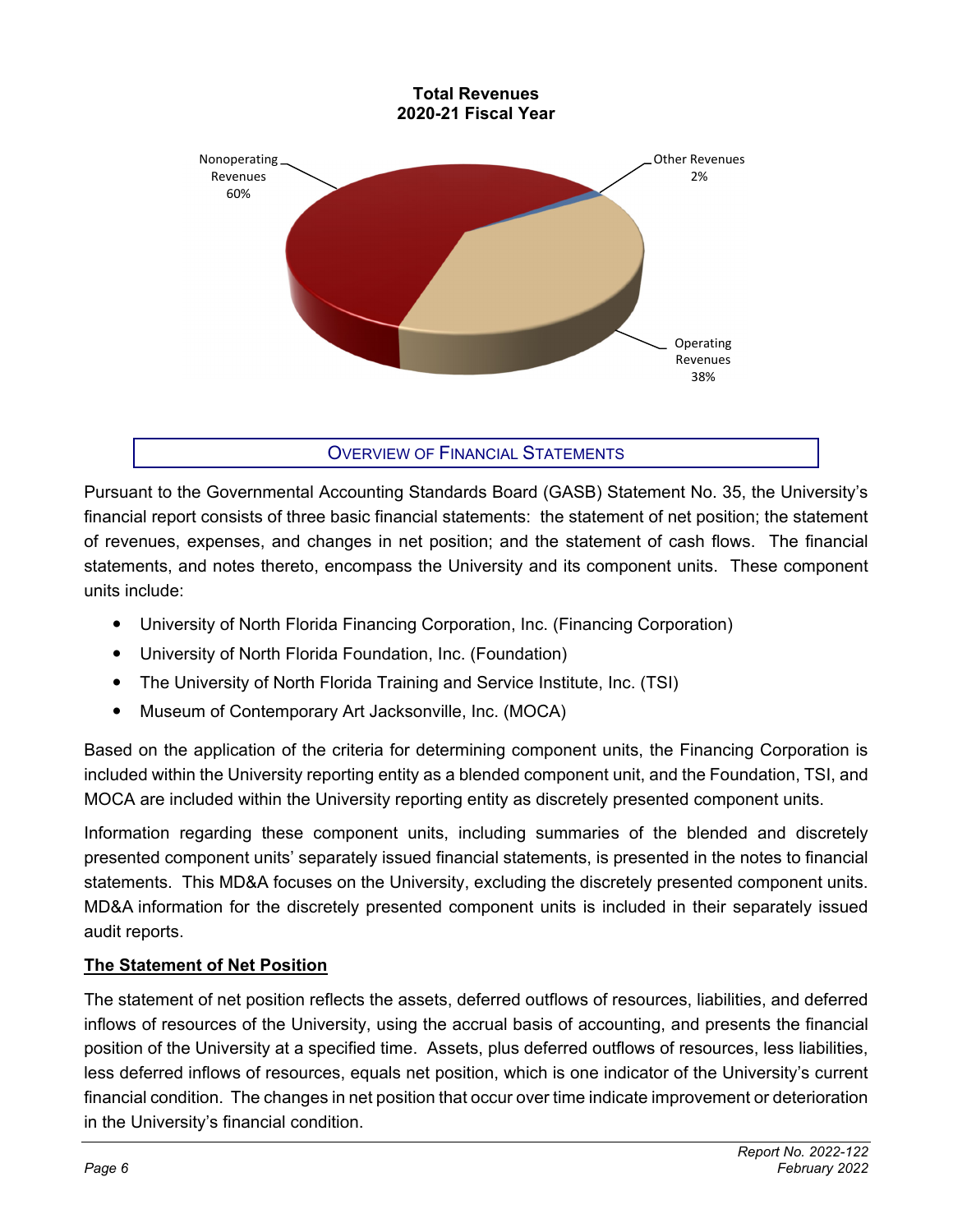The following summarizes the University's assets, deferred outflows of resources, liabilities, deferred inflows of resources, and net position at June 30:

### **Condensed Statement of Net Position at June 30**

| (In Thousands)                        |           |           |  |
|---------------------------------------|-----------|-----------|--|
|                                       | 2021      | 2020      |  |
| <b>Assets</b>                         |           |           |  |
| <b>Current Assets</b>                 | \$176,946 | \$154,448 |  |
| Capital Assets, Net                   | 439,708   | 444,867   |  |
| <b>Other Noncurrent Assets</b>        | 4,786     | 6,550     |  |
| <b>Total Assets</b>                   | 621,440   | 605,865   |  |
| <b>Deferred Outflows of Resources</b> | 81,382    | 64,919    |  |
| Liabilities                           |           |           |  |
| <b>Current Liabilities</b>            | 43,414    | 32,266    |  |
| <b>Noncurrent Liabilities</b>         | 363,291   | 378,018   |  |
| <b>Total Liabilities</b>              | 406,705   | 410,284   |  |
| Deferred Inflows of Resources         | 66,066    | 33,432    |  |
| <b>Net Position</b>                   |           |           |  |
| Net Investment in Capital Assets      | 309,349   | 306,523   |  |
| Restricted                            | 11,449    | 16,938    |  |
| Unrestricted                          | (90, 747) | (96, 393) |  |
| <b>Total Net Position</b>             | \$230,051 | \$227,068 |  |

Total assets increased \$15.6 million in the 2020-21 fiscal year due primarily to a \$25.2 million increase in investments from operating and nonoperating income, offset by a \$5.2 million decrease in net capital assets, and a \$4.5 million decrease in due from State for capital appropriations. Additionally, deferred outflows of resources increased by \$16.5 million, due mainly to a \$14.5 million increase in the deferred outflows of resources related to OPEB and a \$2 million increase in the deferred outflows of resources related to pensions, due to changes in actuarially determined amounts to be reported as of June 30, 2021. These increases were offset mainly by an increase of \$32.6 million in the actuarially determined deferred inflows of resources related to OPEB and pensions and a \$3.6 million decrease in total liabilities.

# **The Statement of Revenues, Expenses, and Changes in Net Position**

The statement of revenues, expenses, and changes in net position presents the University's revenue and expense activity, categorized as operating and nonoperating. Revenues and expenses are recognized when earned or incurred, regardless of when cash is received or paid.

The following summarizes the University's activity for the 2020-21 and 2019-20 fiscal years: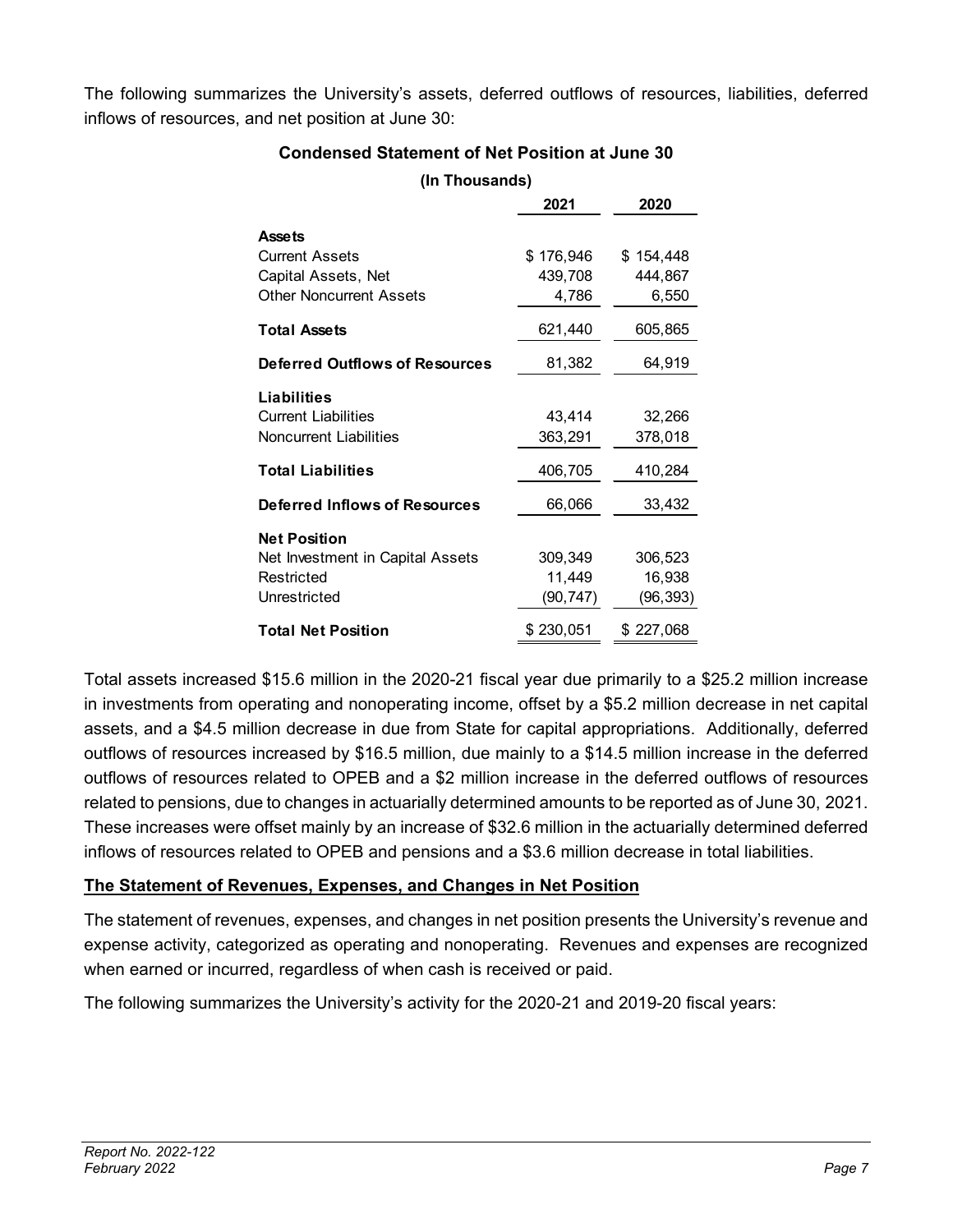#### **Condensed Statement of Revenues, Expenses, and Changes in Net Position For the Fiscal Years**

| (In Thousands) |  |
|----------------|--|
|                |  |

|                                         | 2020-21       | 2019-20       |
|-----------------------------------------|---------------|---------------|
| <b>Operating Revenues</b>               | \$<br>139.484 | 124.341<br>\$ |
| Less, Operating Expenses                | 351,204       | 318,217       |
| <b>Operating Loss</b>                   | (211, 720)    | (193, 876)    |
| Net Nonoperating Revenues               | 209,668       | 186,186       |
| <b>Loss Before Other Revenues</b>       | (2,052)       | (7,690)       |
| <b>Other Revenues</b>                   | 5,035         | 3,263         |
| Net Increase (Decrease) In Net Position | 2,983         | (4, 427)      |
| Net Position, Beginning of Year         | 227,068       | 231,495       |
| <b>Net Position, End of Year</b>        | 230.051<br>S  | \$227.068     |

#### **Operating Revenues**

GASB Statement No. 35 categorizes revenues as either operating or nonoperating. Operating revenues generally result from exchange transactions where each of the parties to the transaction either gives or receives something of equal or similar value.

The following summarizes the operating revenues by source that were used to fund operating activities for the 2020-21 and 2019-20 fiscal years:

### **Operating Revenues For the Fiscal Years**

#### **(In Thousands)**

|                                                                                                                                                                     | 2020-21                                | 2019-20                                |
|---------------------------------------------------------------------------------------------------------------------------------------------------------------------|----------------------------------------|----------------------------------------|
| <b>Student Tuition and Fees, Net</b><br><b>Grants and Contracts</b><br>Sales and Services of Educational Departments<br>Sales and Services of Auxiliary Enterprises | 77.954<br>S<br>31,827<br>464<br>22,125 | 77.352<br>S<br>11,814<br>495<br>27,647 |
| Other                                                                                                                                                               | 7,114                                  | 7,033                                  |
| <b>Total Operating Revenues</b>                                                                                                                                     | \$139.484                              | \$124.341                              |

The following chart presents the University's operating revenues for the 2020-21 and 2019-20 fiscal years: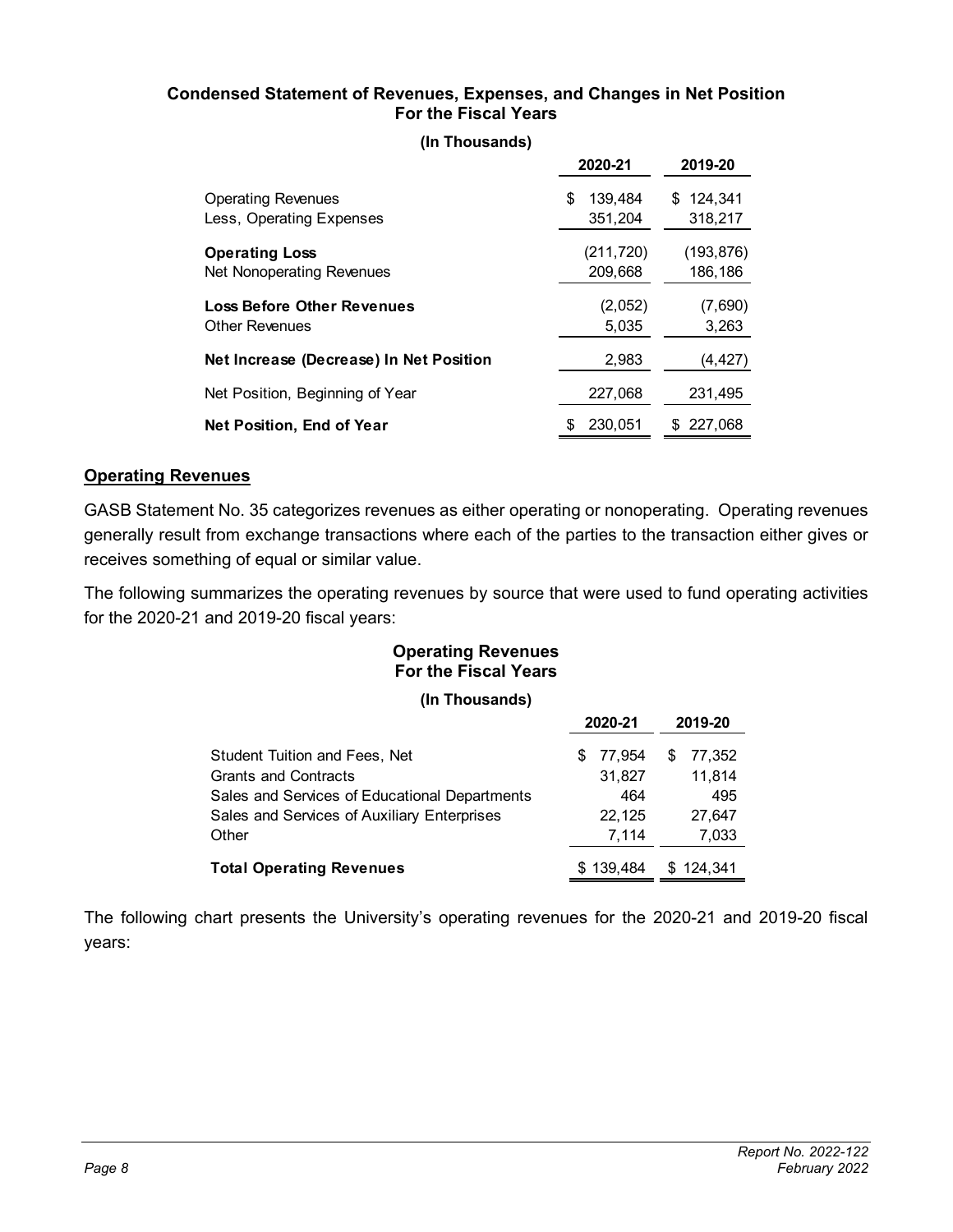# **Operating Revenues (In Thousands)**



The University's overall operating revenues increased by \$15.1 million, or 12.2 percent, primarily as a result of a \$21.9 million increase in Federal grants and contracts, which were impacted by funding provided by the Higher Education Emergency Relief Fund (HEERF) and the School Readiness Technology Assistance grant. This was offset primarily by a decrease in sales and services of auxiliary enterprises which were impacted by COVID-19.

# **Operating Expenses**

Expenses are categorized as operating or nonoperating. The majority of the University's expenses are operating expenses as defined by GASB Statement No. 35. GASB gives financial reporting entities the choice of reporting operating expenses in the functional or natural classifications. The University has chosen to report the expenses in their natural classification on the statement of revenues, expenses, and changes in net position and has displayed the functional classification in the notes to financial statements.

The following summarizes operating expenses by natural classification for the 2020-21 and 2019-20 fiscal years:

# **Operating Expenses For the Fiscal Years**

#### **(In Thousands)**

|                                           | 2020-21   | 2019-20   |
|-------------------------------------------|-----------|-----------|
|                                           |           |           |
| <b>Compensation and Employee Benefits</b> | \$204,522 | \$195,030 |
| Services and Supplies                     | 74,147    | 58,078    |
| Utilities and Communications              | 8.654     | 8,763     |
| Scholarships, Fellowships, and Waivers    | 42,073    | 34,040    |
| Depreciation                              | 21,808    | 22,306    |
| <b>Total Operating Expenses</b>           | \$351,204 | \$318,217 |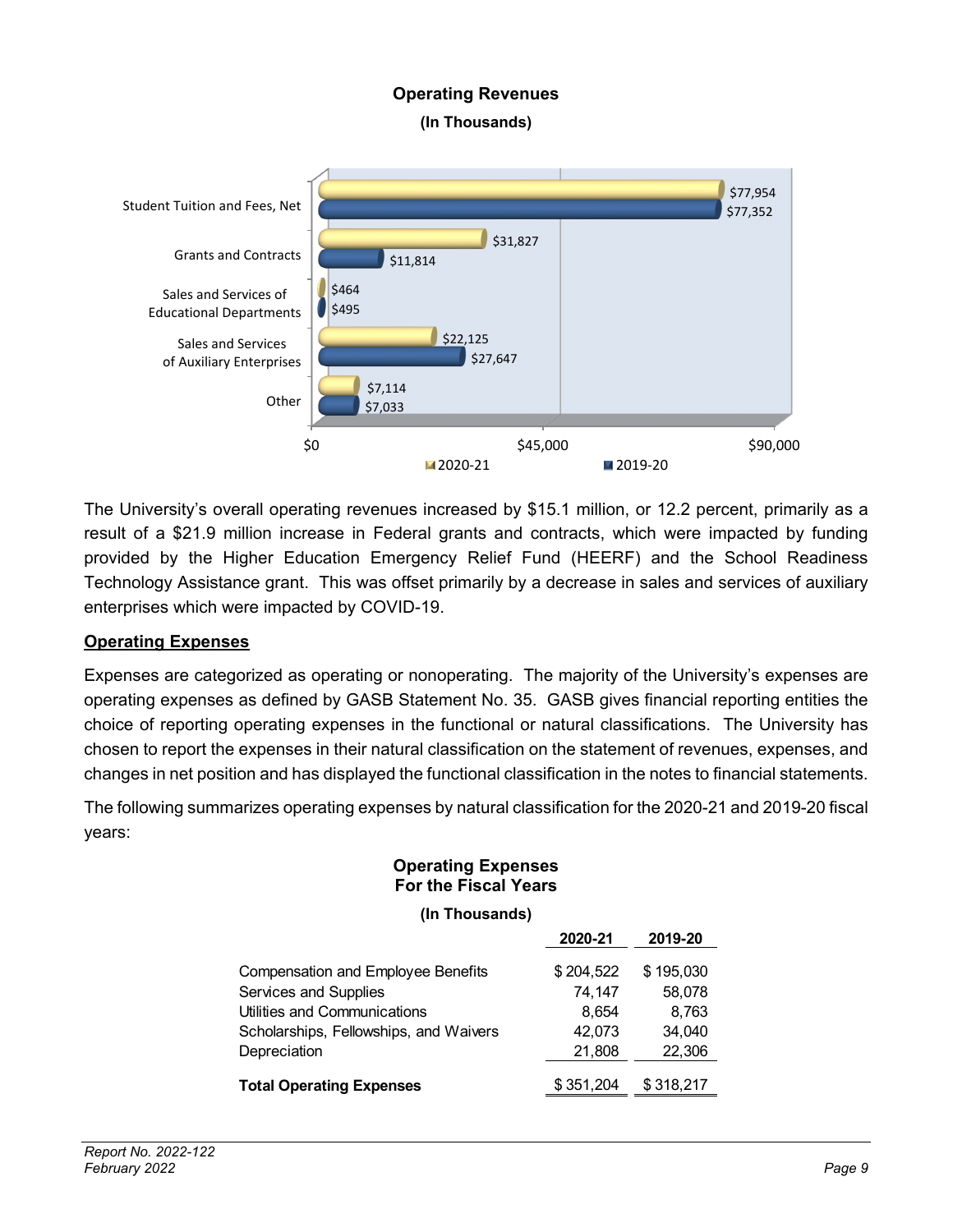The following chart presents the University's operating expenses for the 2020-21 and 2019-20 fiscal years:



The University's overall operating expenses increased by \$33 million, or 10.4 percent, partly as a result of an increase in services and supplies of \$16.1 million, an increase in compensation and employee benefits of \$9.5 million, and an \$8 million increase in scholarships and fellowships. This was offset primarily by a \$0.5 million decrease in depreciation expense.

#### **Nonoperating Revenues and Expenses**

Certain revenue sources that the University relies on to provide funding for operations, including State noncapital appropriations, Federal and State student financial aid, and investment income, are defined by GASB as nonoperating. Nonoperating expenses include capital financing costs and other costs related to capital assets. The following summarizes the University's nonoperating revenues and expenses for the 2020-21 and 2019-20 fiscal years:

#### **Nonoperating Revenues (Expenses) For the Fiscal Years**

|                                         | 2020-21   | 2019-20   |
|-----------------------------------------|-----------|-----------|
| <b>State Noncapital Appropriations</b>  | \$128,172 | \$120,387 |
| Federal and State Student Financial Aid | 58,048    | 51,762    |
| Investment Income (Loss)                | (972)     | 7,823     |
| <b>Other Nonoperating Revenues</b>      | 32,907    | 14,993    |
| Loss on Disposal of Capital Assets      | (137)     | (8)       |
| Interest on Capital Asset-Related Debt  | (4, 935)  | (5, 246)  |
| <b>Other Nonoperating Expenses</b>      | (3, 415)  | (3, 525)  |
| <b>Net Nonoperating Revenues</b>        | \$209,668 | \$186,186 |

# **(In Thousands)**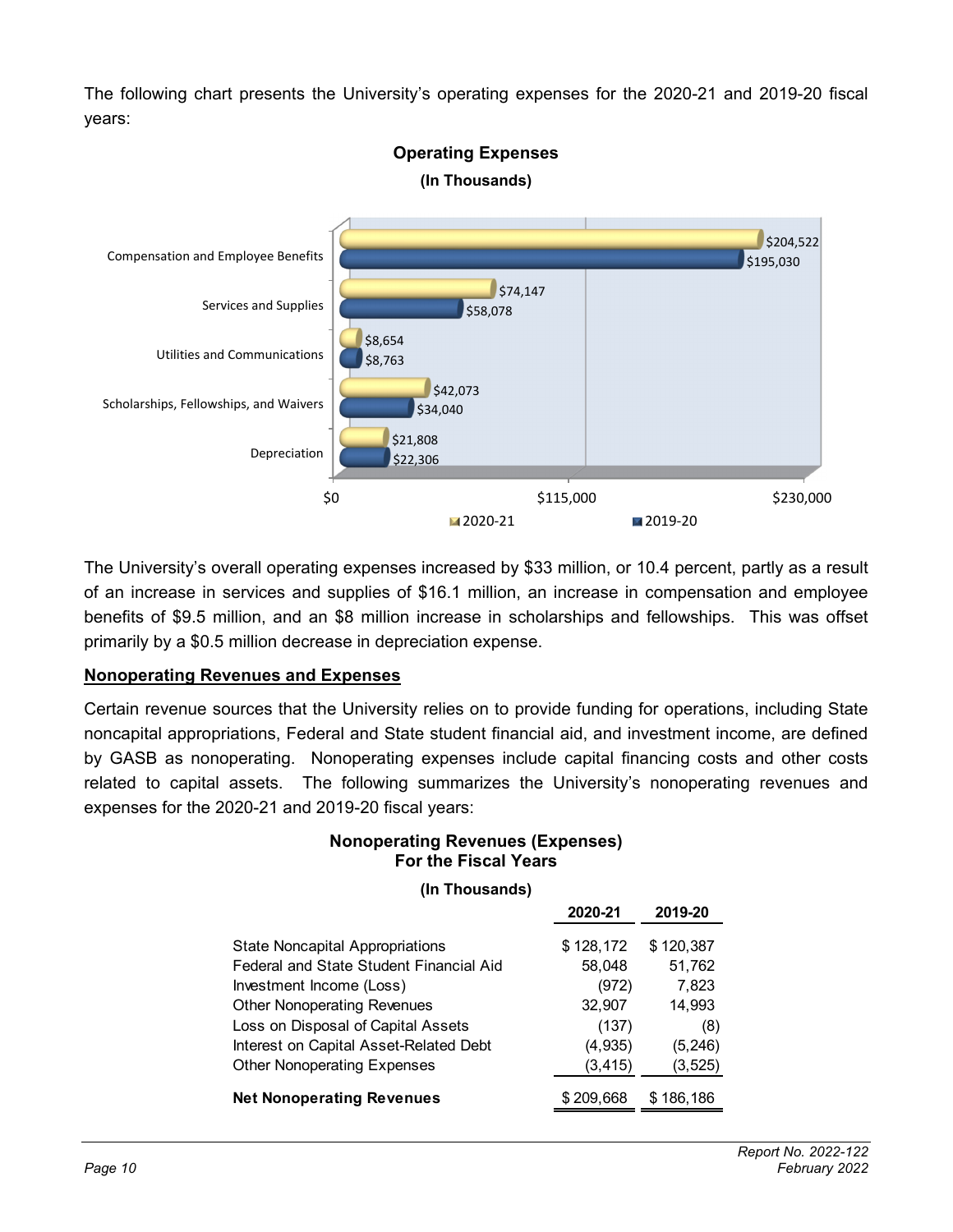Net nonoperating revenues increased by \$23.5 million, or 12.6 percent, as compared to the 2019-20 fiscal year as a result of increases of \$7.8 million in State noncapital appropriations, \$6.3 million in Federal and State student financial aid, and \$17.9 million in other nonoperating revenues resulting primarily from HEERF funding and athletic distributions and reimbursements. These increases were offset by an \$8.8 million decrease in investment income resulting primarily from an increase in unrealized losses on investments.

# **Other Revenues**

This category is composed of State capital appropriations and capital grants, contracts, donations, and fees. The following summarizes the University's other revenues for the 2020-21 and 2019-20 fiscal years:

### **Other Revenues For the Fiscal Years**

|  |  | (In Thousands) |
|--|--|----------------|
|--|--|----------------|

|                                                                                       | 2020-21                    | 2019-20 |
|---------------------------------------------------------------------------------------|----------------------------|---------|
| <b>State Capital Appropriations</b><br>Capital Grants, Contracts, Donations, and Fees | $$2,397$ $$2,081$<br>2.638 | 1.182   |
| Total                                                                                 | $$5,035$ $$3,263$          |         |

Other revenues increased \$1.8 million, or 54.3 percent, primarily due to a \$1.5 million increase in capital grants, contracts, and donations to fund various construction projects.

# **The Statement of Cash Flows**

The statement of cash flows provides information about the University's financial results by reporting the major sources and uses of cash and cash equivalents. This statement will assist in evaluating the University's ability to generate net cash flows, its ability to meet its financial obligations as they come due, and its need for external financing. Cash flows from operating activities show the net cash used by the operating activities of the University. Cash flows from capital and related financing activities include all plant funds and related long-term debt activities. Cash flows from investing activities show the net source and use of cash related to purchasing or selling investments, and earning income on those investments. Cash flows from noncapital financing activities include those activities not covered in other sections.

The following summarizes cash flows for the 2020-21 and 2019-20 fiscal years: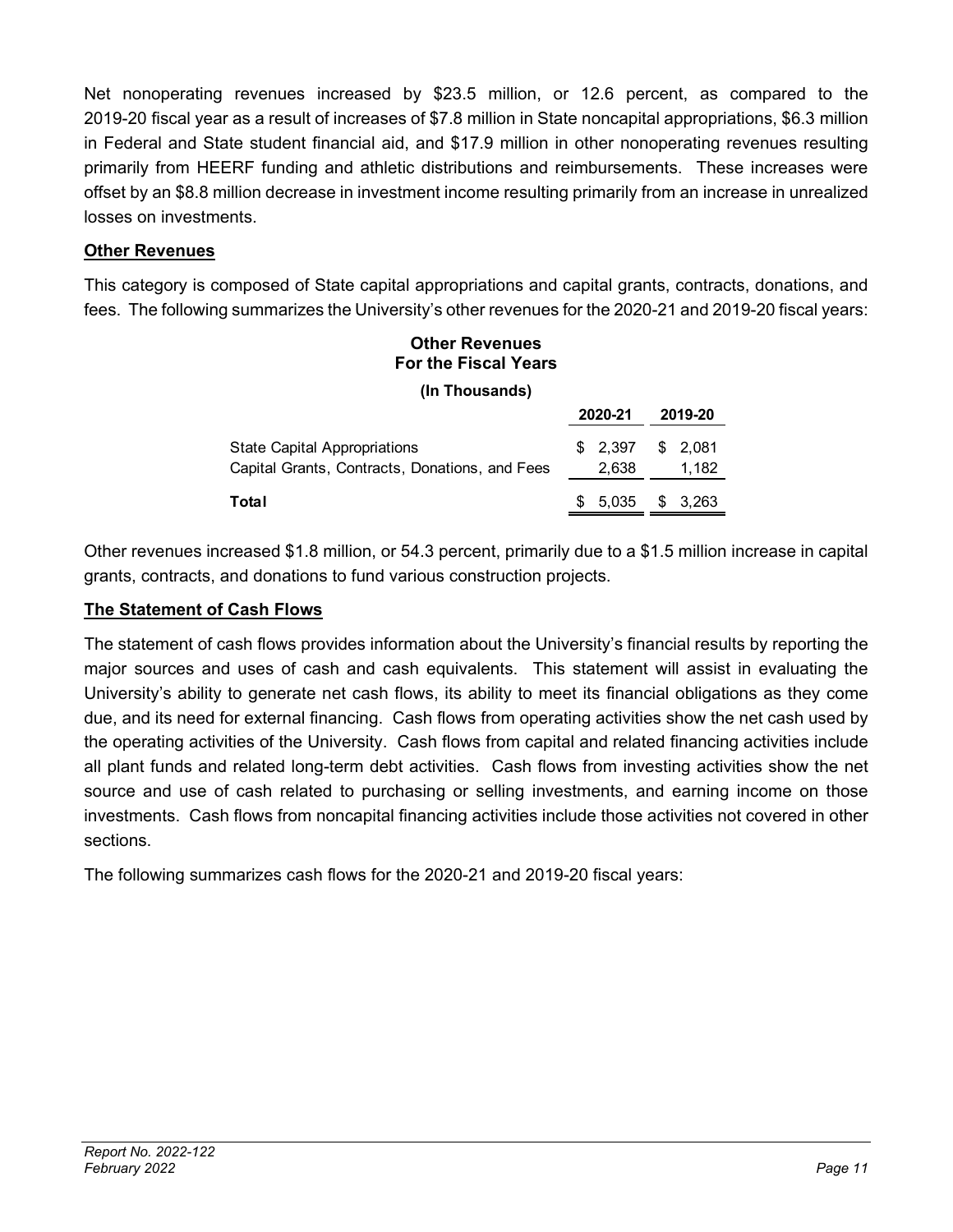#### **Condensed Statement of Cash Flows For the Fiscal Years**

**(In Thousands)** 

**2020-21 2019-20**

|                                                                                                                                                                                     | LULU-L I                                        | 2013-20                                          |
|-------------------------------------------------------------------------------------------------------------------------------------------------------------------------------------|-------------------------------------------------|--------------------------------------------------|
| Cash Provided (Used) by:<br><b>Operating Activities</b><br><b>Noncapital Financing Activities</b><br><b>Capital and Related Financing Activities</b><br><b>Investing Activities</b> | \$(167,020)<br>215,121<br>(20,188)<br>(26, 303) | \$(154,267)<br>185,748<br>(18, 698)<br>(12, 709) |
| Net Increase in Cash and Cash Equivalents<br>Cash and Cash Equivalents, Beginning of Year                                                                                           | 1,610<br>13,260                                 | 74<br>13,186                                     |
| Cash and Cash Equivalents, End of Year                                                                                                                                              | 14.870<br>S                                     | 13.260                                           |

Major sources of funds from operating activities were from net student tuition and fees of \$77.7 million, Federal, State, and local grants and contracts of \$34.4 million, sales and services of auxiliary enterprises of \$21.1 million, and other operating receipts of \$7.8 million. There was a significant increase of \$27.1 million in cash provided by Federal, State, and local grants and contracts primarily due to HEERF funding. Major uses of funds were for payments made to and on behalf of employees totaling \$183.4 million, payments to suppliers totaling \$83 million, and payments to and on behalf of students for scholarships totaling \$42.1 million. The increase in net cash used by operating activities was primarily due to increases in payments to suppliers of \$16.2 million, payments to employees of \$8.5 million, payments to students of \$8 million, and a decrease in cash provided by sales and services of auxiliary enterprises of \$7.2 million.

Major sources of funds from noncapital financing activities are from State noncapital appropriations of \$128.2 million, Federal and State student financial aid of \$58 million, Federal Direct Loan program receipts of \$38.4 million, and other nonoperating receipts of \$29.1 million. The major use of funds was for the Federal Direct Loan program disbursements of \$38.4 million. The increase in net cash provided by noncapital financing activities was primarily due to increases in other nonoperating receipts of \$18 million caused by an increase in COVID-19 departmental reimbursements, State noncapital appropriations of \$7.8 million, and Federal and State student financial aid of \$6.3 million.

Major sources of funds from capital and related financing activities are from State capital appropriations of \$6.9 million. Major uses of funds were for the purchase or construction of capital assets of \$16.7 million, principal paid on capital debt and leases of \$7.9 million, and interest paid on capital debt and leases of \$5 million.

Investing activities used \$26.3 million in net cash for purchases of investments.

CAPITAL ASSETS, CAPITAL EXPENSES AND COMMITMENTS, AND DEBT ADMINISTRATION

# **Capital Assets**

At June 30, 2021, the University had \$807.6 million in capital assets, less accumulated depreciation of \$367.9 million, for net capital assets of \$439.7 million. Depreciation charges for the current fiscal year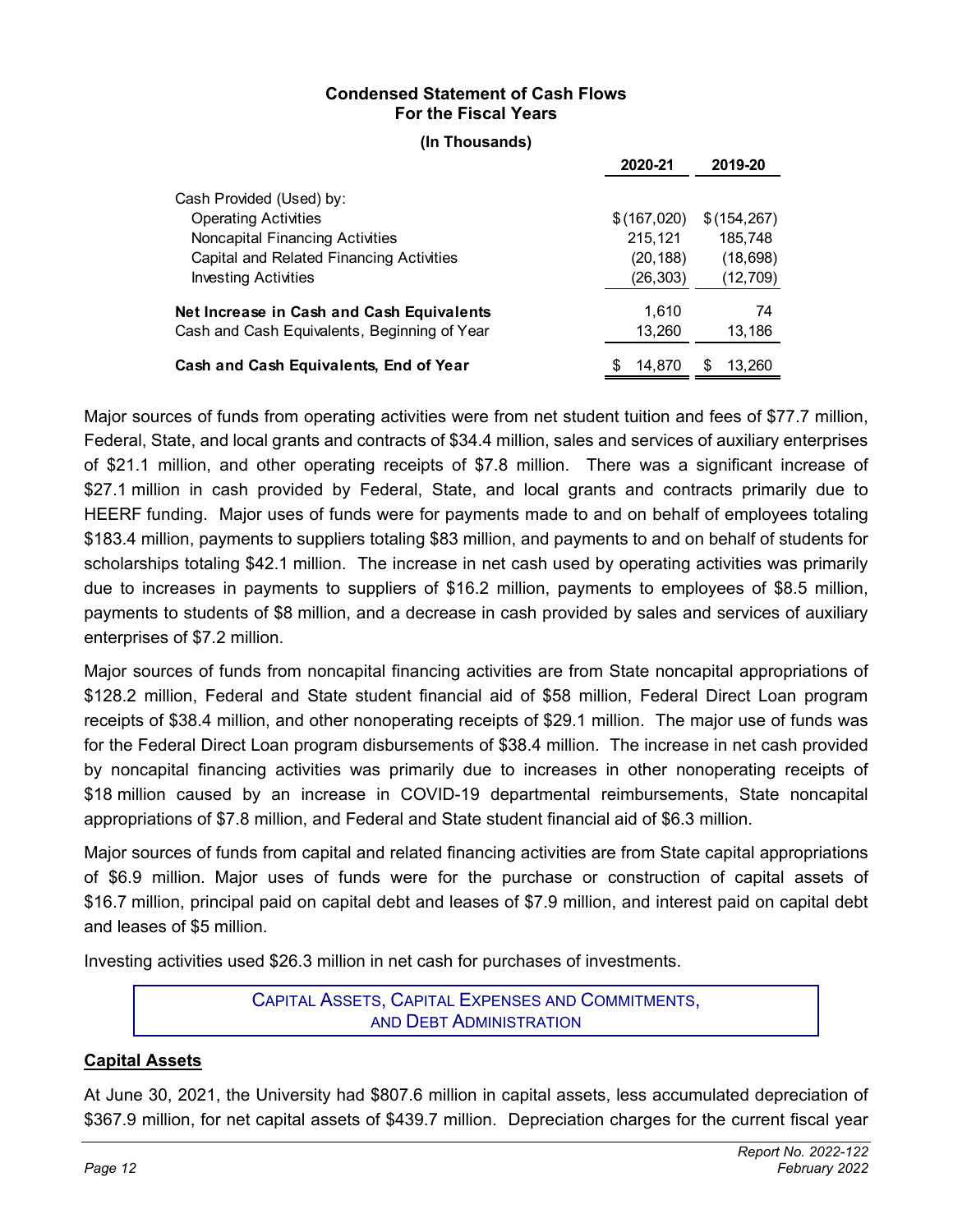totaled \$21.8 million. The following table summarizes the University's capital assets, net of accumulated depreciation, at June 30:

|                                       | 2021         | 2020         |
|---------------------------------------|--------------|--------------|
| Land                                  | 20,929<br>\$ | 20,929<br>\$ |
| Construction in Progress              | 16,439       | 18,993       |
| <b>Buildings</b>                      | 362,445      | 367,604      |
| Infrastructure and Other Improvements | 29,685       | 26,214       |
| <b>Furniture and Equipment</b>        | 7,510        | 8,325        |
| Library Resources                     | 98           | 137          |
| Property Under Capital Leases and     |              |              |
| Leasehold Improvements                | 2,522        | 2,349        |
| Computer Software                     | 80           | 316          |
| <b>Capital Assets, Net</b>            | \$439,708    | \$444.867    |

# **Capital Assets, Net at June 30 (In Thousands)**

Additional information about the University's capital assets is presented in the notes to financial statements.

# **Capital Expenses and Commitments**

Major capital expenses through June 30, 2021, were incurred for the Competition Pool project, the Campus Wireless Upgrade project, and the Track and Field Improvements project. Major capital construction commitments included \$1.2 million for the Competition Pool, \$2.1 million for the Campus Wireless Upgrade, and \$1.6 million for the Track and Field Improvements projects. The University's total construction commitments at June 30, 2021, are as follows:

|                                             |    | Amount<br>(In Thousands) |  |  |
|---------------------------------------------|----|--------------------------|--|--|
| <b>Total Committed</b><br>Completed to Date | S  | 23,080<br>16,439         |  |  |
| <b>Balance Committed</b>                    | S. | 6,641                    |  |  |

Additional information about the University's construction commitments is presented in the notes to financial statements.

# **Debt Administration**

As of June 30, 2021, the University had \$132.3 million in outstanding bonds payable, capital improvement debt payable, loans and notes payable, and capital leases payable, representing a decrease of \$8.1 million, or 5.8 percent, from the prior fiscal year. The following table summarizes the outstanding long-term debt by type for the fiscal years ended June 30: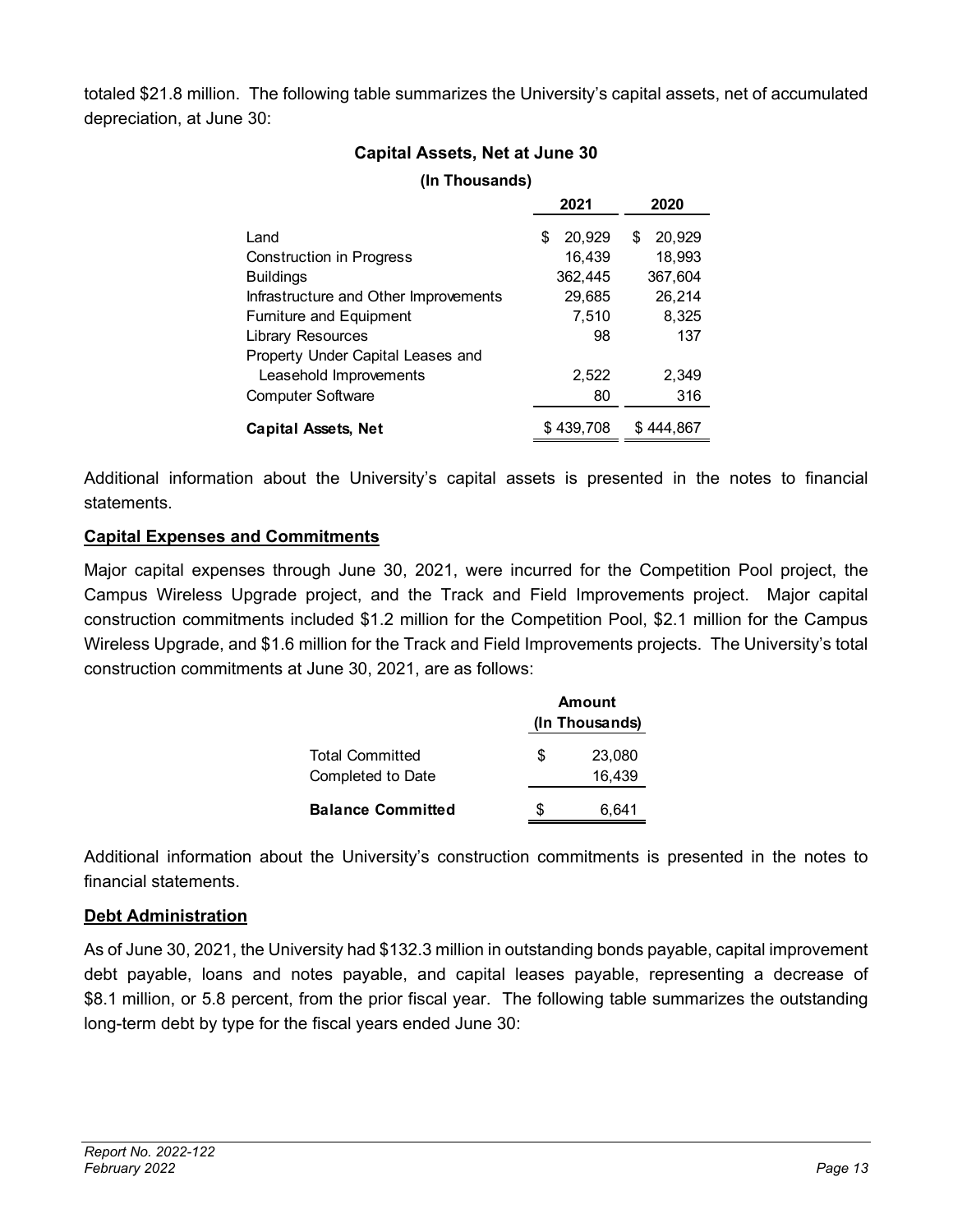# **Long-Term Debt at June 30**

|                                                     | 2021             | 2020             |
|-----------------------------------------------------|------------------|------------------|
| <b>Bonds Payable</b>                                | 74.140<br>S      | 78.314<br>S      |
| Capital Improvement Debt<br>Loans and Notes Payable | 11,070<br>46,910 | 11,590<br>50,031 |
| Installment Purchase Payable                        |                  | 71               |
| Capital Leases Payable                              | 208              | 424              |
| Total                                               | \$132,328        | \$140,430        |

#### **(In Thousands)**

Additional information about the University's long-term debt is presented in the notes to financial statements.

ECONOMIC FACTORS THAT WILL AFFECT THE FUTURE

The University's economic condition is closely tied to that of the State of Florida. Because of limited economic growth and increased demand for State resources, a decrease of \$2.6 million in State funding is anticipated in the 2021-22 fiscal year. The Florida Legislature's adopted budget for the 2021-22 fiscal year provided \$74 million from educational and general funds and \$23.3 million from the Educational Enhancement Trust Fund. Subsequently, the Florida Board of Governors also allocated \$27.3 million in performance-based funding to the University for the 2021-22 fiscal year. Also, the University will receive \$2.4 million from the Capital Improvement Trust Fund for the natural trail boardwalk and bridge repairs, and recreational facilities improvements and repairs. University of North Florida administration and Board of Trustees set aside funds for a one-time lump sum payment of \$1,500 for all budgeted employees.

# REQUESTS FOR INFORMATION

Questions concerning information provided in the MD&A or other required supplemental information, and financial statements and notes thereto, or requests for additional financial information should be addressed to the Vice President for Administration and Finance, University of North Florida, 1 UNF Drive, Building 53, Hicks Hall, Suite 2200, Jacksonville, Florida 32224-2648.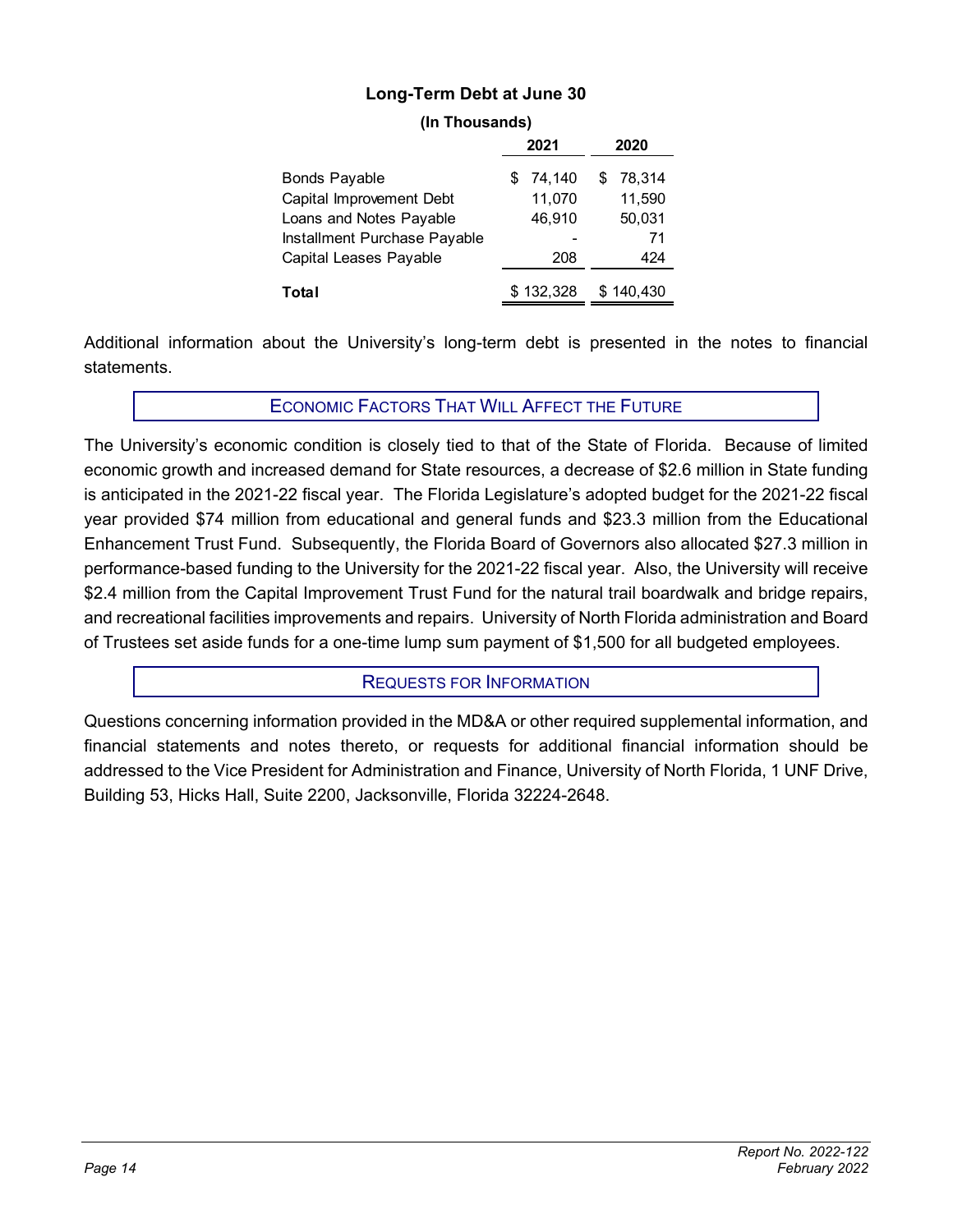THIS PAGE INTENTIONALLY LEFT BLANK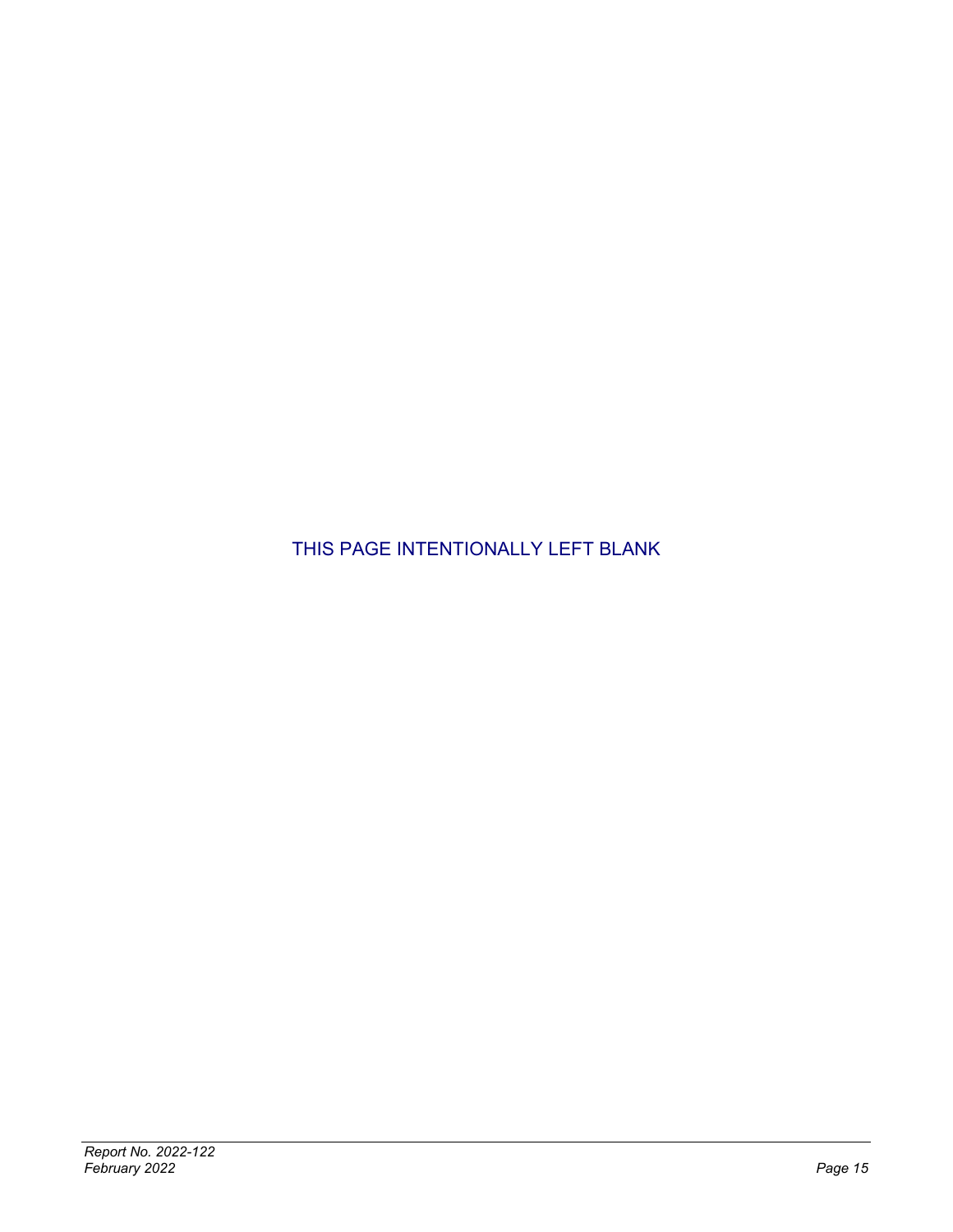# <span id="page-19-0"></span>*BASIC FINANCIAL STATEMENTS*

#### **UNIVERSITY OF NORTH FLORIDA A Component Unit of the State of Florida Statement of Net Position**

**June 30, 2021** 

|                                             | <b>University</b> | Component<br><b>Units</b> |
|---------------------------------------------|-------------------|---------------------------|
| <b>ASSETS</b>                               |                   |                           |
| <b>Current Assets:</b>                      |                   |                           |
| Cash and Cash Equivalents                   | \$10,158,835.88   | \$7,229,883.00            |
| Investments                                 | 150,010,006.99    |                           |
| Accounts Receivable, Net                    | 13,092,097.67     | 3,018,756.00              |
| Loan Receivable from Component Unit         | 50,000.00         |                           |
| Loans and Notes Receivable, Net             |                   | 1,045,940.00              |
| Restricted Pledges Receivable, Net          |                   | 1,804,627.00              |
| Due from State                              | 3,231,340.91      |                           |
| Inventories                                 | 246,689.96        | 73,905.00                 |
| <b>Other Current Assets</b>                 | 157,077.64        | 95,182.00                 |
| <b>Total Current Assets</b>                 | 176,946,049.05    | 13,268,293.00             |
| Noncurrent Assets:                          |                   |                           |
| Restricted Cash and Cash Equivalents        | 4,711,150.90      | 5,347,524.00              |
| Investments                                 |                   | 299,109.00                |
| <b>Restricted Investments</b>               |                   | 158,102,088.00            |
| Loan Receivable from Component Unit         | 75,000.00         |                           |
| Loans and Notes Receivable, Net             |                   | 4,426,500.00              |
| Restricted Pledges Receivable, Net          |                   | 3,112,066.00              |
| Depreciable Capital Assets, Net             | 402,339,565.85    | 9,007,646.00              |
| Nondepreciable Capital Assets               | 37,368,467.21     | 12,537,556.00             |
| <b>Other Noncurrent Assets</b>              |                   | 632,990.00                |
| <b>Total Noncurrent Assets</b>              | 444,494,183.96    | 193,465,479.00            |
| <b>Total Assets</b>                         | 621,440,233.01    | 206,733,772.00            |
| DEFERRED OUTFLOWS OF RESOURCES              |                   |                           |
| <b>Other Postemployment Benefits</b>        | 45,739,559.15     |                           |
| Pensions                                    | 33,672,729.00     |                           |
| Deferred Amount on Debt Refunding           | 1,969,573.95      |                           |
| <b>Total Deferred Outflows of Resources</b> | 81,381,862.10     |                           |
| <b>LIABILITIES</b>                          |                   |                           |
| <b>Current Liabilities:</b>                 |                   |                           |
| <b>Accounts Payable</b>                     | 3,595,072.36      | 2,170,585.00              |
| <b>Construction Contracts Payable</b>       | 1,886,562.86      |                           |
| Salary and Wages Payable                    | 5, 113, 418. 43   |                           |
| Deposits Payable                            | 7,903,805.71      |                           |
| Unearned Revenue                            | 249,459.97        | 669,360.00                |
| Accrued Interest Payable                    | 806,982.22        | 630,092.00                |
| Long-Term Liabilities - Current Portion:    |                   |                           |
| <b>Unearned Revenue</b>                     | 850,783.11        |                           |
| <b>Bonds Payable</b>                        | 4,075,000.00      |                           |
| Capital Improvement Debt Payable            | 11,070,000.00     |                           |
| Loans and Notes Payable                     | 3,255,857.76      | 1,276,571.00              |
| Loan Payable to the University              |                   | 50,000.00                 |
| Capital Leases Payable                      | 177,429.04        |                           |
| <b>Compensated Absences Payable</b>         | 1,862,326.78      | 469,806.00                |
| Other Postemployment Benefits Payable       | 1,908,729.32      |                           |
| Net Pension Liability                       | 657,897.00        |                           |
| <b>Total Current Liabilities</b>            | 43,413,324.56     | 5,266,414.00              |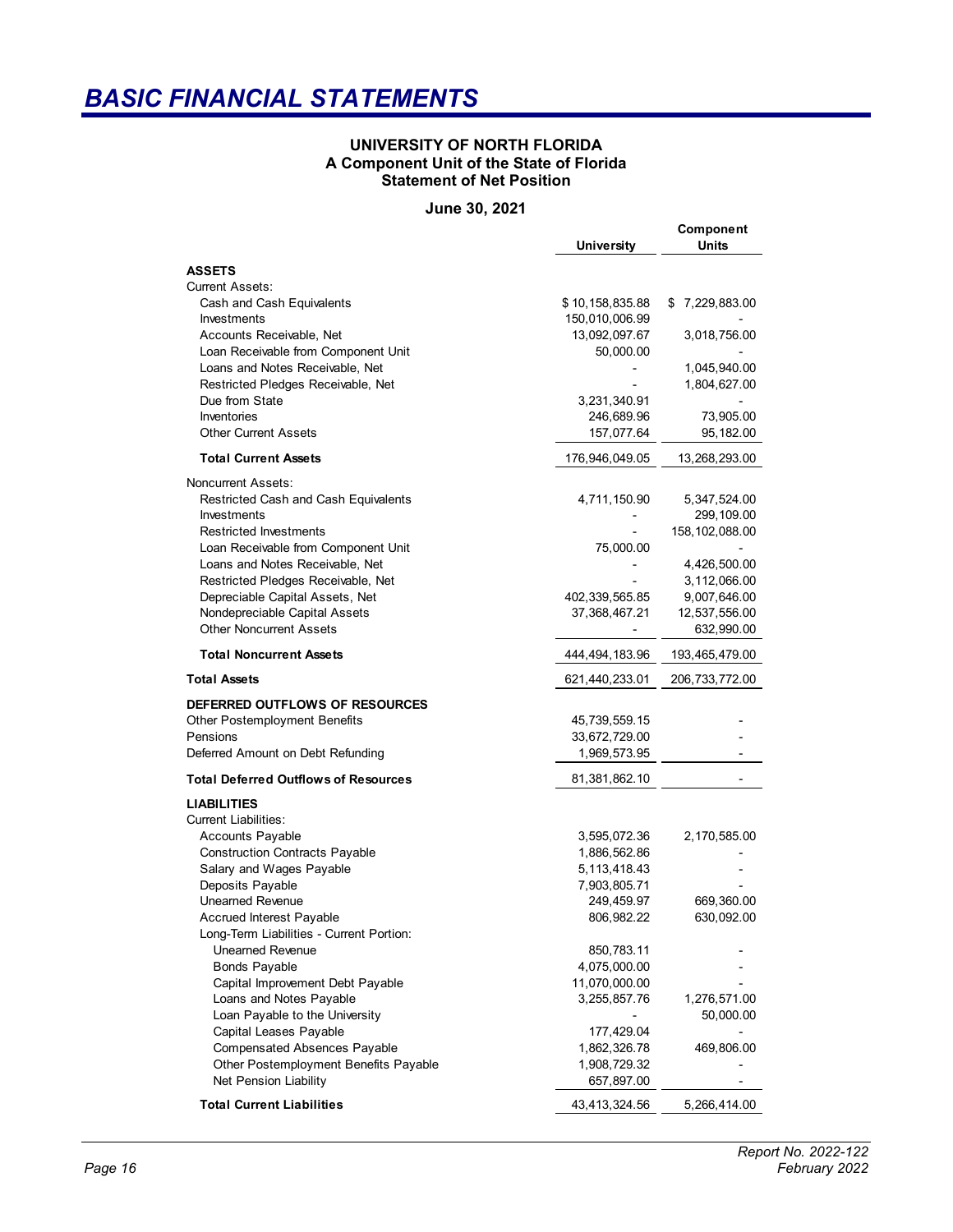|                                            |                   | Component        |
|--------------------------------------------|-------------------|------------------|
|                                            | <b>University</b> | <b>Units</b>     |
| <b>LIABILITIES (Continued)</b>             |                   |                  |
| Noncurrent Liabilities:                    |                   |                  |
| Unearned Revenue                           | 803,914.38        |                  |
| <b>Bonds Payable</b>                       | 70,065,221.65     |                  |
| Loans and Notes Payable                    | 43,654,390.25     | 3,527,000.00     |
| Loan Payable to the University             |                   | 75,000.00        |
| Capital Leases Payable                     | 30,678.28         |                  |
| <b>Compensated Absences Payable</b>        | 18,830,193.01     |                  |
| Other Postemployment Benefits Payable      | 133,655,857.68    |                  |
| <b>Net Pension Liability</b>               | 96,250,964.00     |                  |
| <b>Total Noncurrent Liabilities</b>        | 363,291,219.25    | 3,602,000.00     |
| <b>Total Liabilities</b>                   | 406,704,543.81    | 8,868,414.00     |
| DEFERRED INFLOWS OF RESOURCES              |                   |                  |
| <b>Other Postemployment Benefits</b>       | 62,894,942.15     |                  |
| Pensions                                   | 3,171,319.00      |                  |
| <b>Total Deferred Inflows of Resources</b> | 66,066,261.15     |                  |
| <b>NET POSITION</b>                        |                   |                  |
| Net Investment in Capital Assets           | 309,349,030.03    | 16,993,755.00    |
| Restricted for Nonexpendable:              |                   |                  |
| Endowment                                  |                   | 149,263,491.00   |
| Restricted for Expendable:                 |                   |                  |
| Debt Service                               | 312,206.16        |                  |
| <b>Capital Projects</b>                    | 7,360,774.59      |                  |
| Other                                      | 3,776,550.98      | 28,377,851.00    |
| Unrestricted                               | (90, 747, 271.61) | 3,230,261.00     |
| <b>TOTAL NET POSITION</b>                  | \$230,051,290.15  | \$197,865,358.00 |

The accompanying notes to financial statements are an integral part of this statement.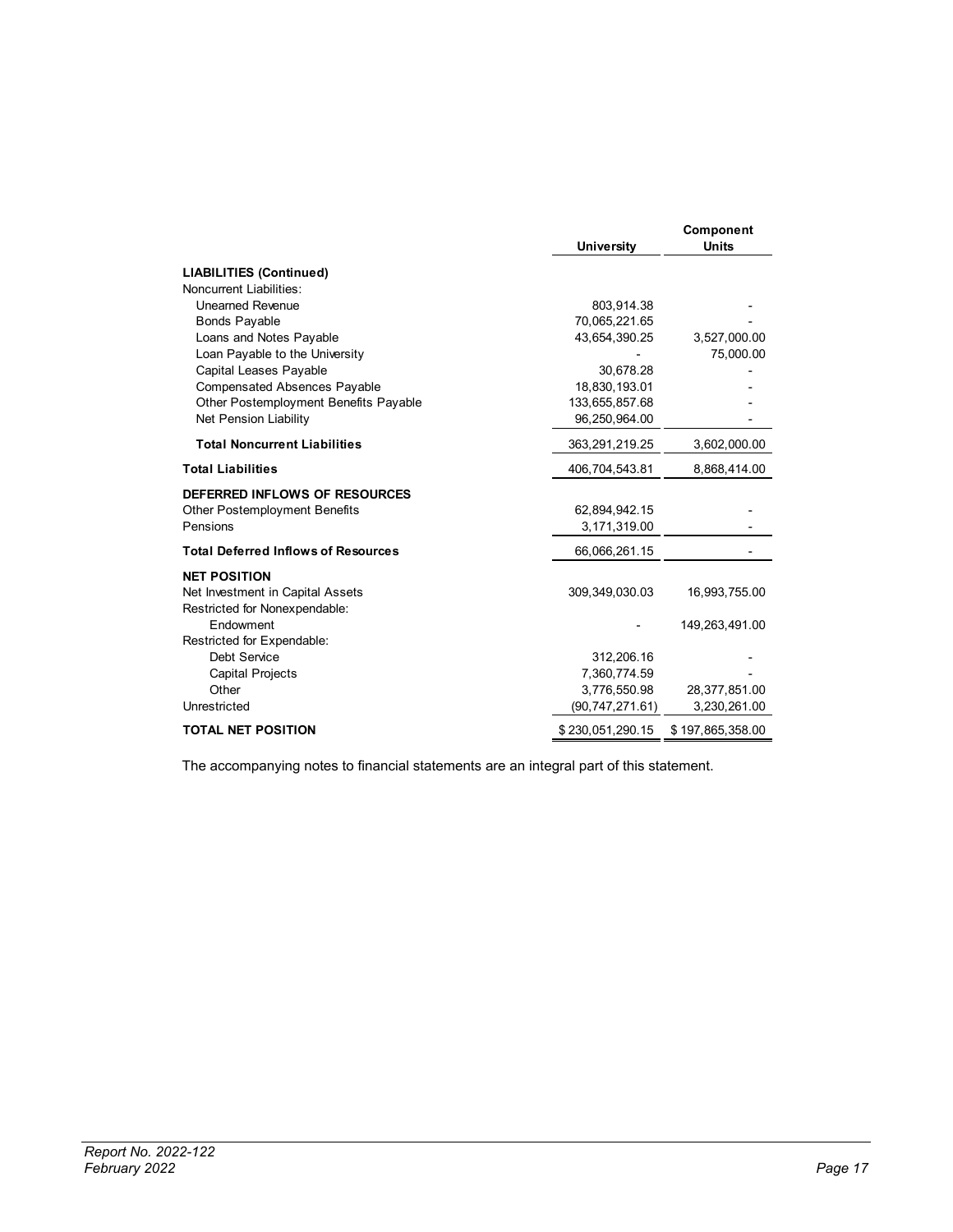THIS PAGE INTENTIONALLY LEFT BLANK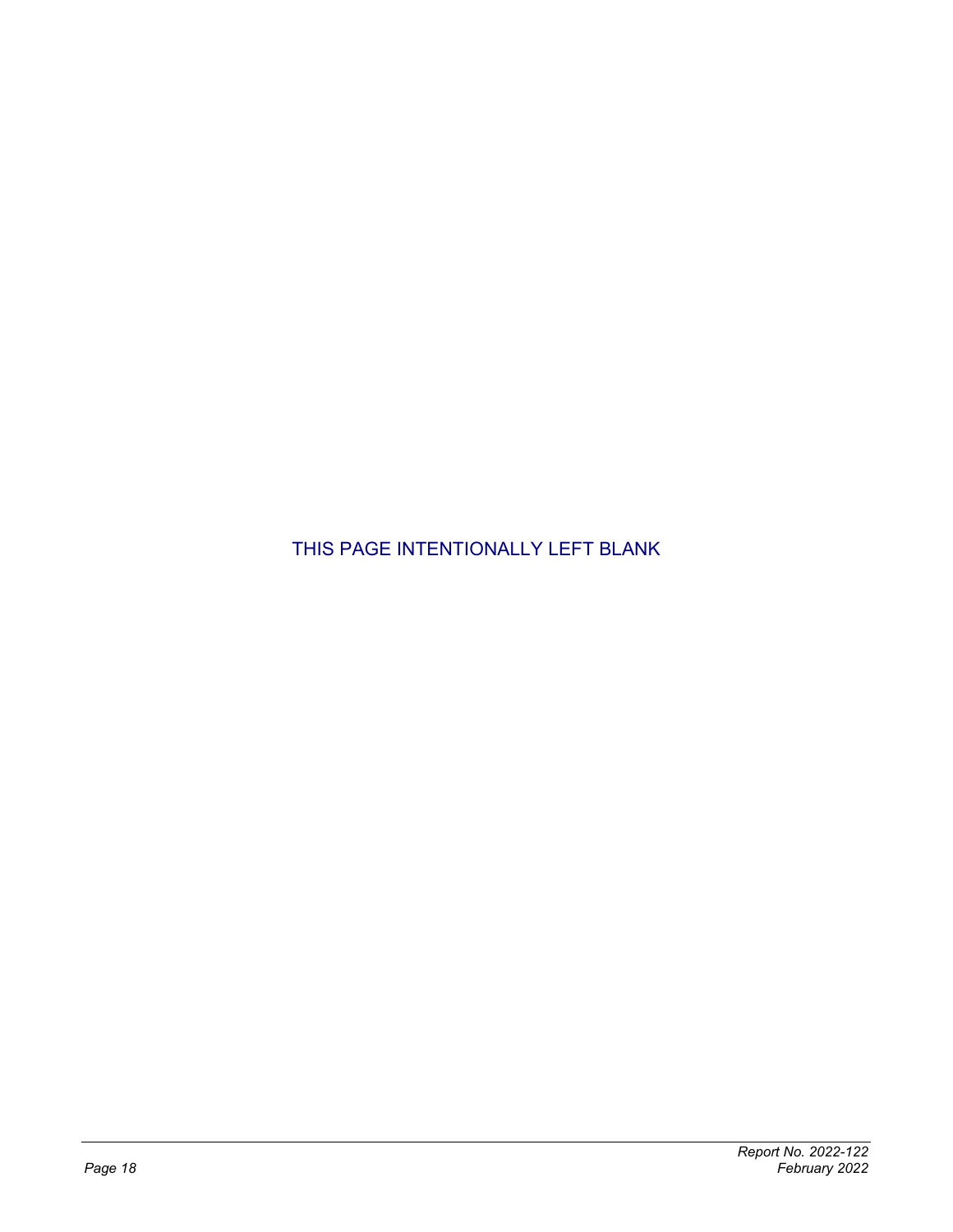#### **UNIVERSITY OF NORTH FLORIDA A Component Unit of the State of Florida Statement of Revenues, Expenses, and Changes in Net Position**

#### **For the Fiscal Year Ended June 30, 2021**

<span id="page-22-0"></span>

|                                                             |                   | Component        |
|-------------------------------------------------------------|-------------------|------------------|
|                                                             | <b>University</b> | <b>Units</b>     |
| <b>REVENUES</b>                                             |                   |                  |
| <b>Operating Revenues:</b>                                  |                   |                  |
| Student Tuition and Fees, Net of Scholarship                |                   |                  |
| Allowances of \$41,922,516.45 (\$1,819,404.14               |                   |                  |
| Pledged for the Student Union Revenue Bonds and             |                   |                  |
| \$1,263,192.41 Pledged for the Student Wellness             |                   |                  |
| Center Revenue Bonds)                                       | \$77,953,598.51   | \$               |
| <b>Federal Grants and Contracts</b>                         | 28,808,344.23     |                  |
| <b>State and Local Grants and Contracts</b>                 | 1,561,655.51      |                  |
| Nongovernmental Grants and Contracts                        | 1,457,219.47      |                  |
| Sales and Services of Educational Departments               | 464, 145.76       |                  |
| Sales and Services of Auxiliary Enterprises                 |                   |                  |
| (\$13,228,812.72 Pledged for Housing Facility Revenue Bonds |                   |                  |
| and \$1,888,030.50 Pledged for the Parking System Revenue   |                   |                  |
| Bonds)<br><b>Other Operating Revenues</b>                   | 22, 125, 045.75   |                  |
|                                                             | 7,113,889.61      | 52,317,577.00    |
| <b>Total Operating Revenues</b>                             | 139,483,898.84    | 52,317,577.00    |
| <b>EXPENSES</b>                                             |                   |                  |
| <b>Operating Expenses:</b>                                  |                   |                  |
| <b>Compensation and Employee Benefits</b>                   | 204,521,721.70    | 1,228,082.00     |
| Services and Supplies                                       | 74, 146, 271.93   | 28,842,864.00    |
| Utilities and Communications                                | 8,654,100.06      |                  |
| Scholarships, Fellowships, and Waivers                      | 42,073,437.51     |                  |
| Depreciation                                                | 21,808,217.75     | 975,546.00       |
| <b>Total Operating Expenses</b>                             | 351,203,748.95    | 31,046,492.00    |
| <b>Operating Income (Loss)</b>                              | (211,719,850.11)  | 21,271,085.00    |
| <b>NONOPERATING REVENUES (EXPENSES)</b>                     |                   |                  |
| <b>State Noncapital Appropriations</b>                      | 128, 171, 485.00  |                  |
| Federal and State Student Financial Aid                     | 58,048,195.92     |                  |
| Investment Income (Loss)                                    | (972, 028.25)     | 690,992.00       |
| <b>Other Nonoperating Revenues</b>                          | 32,906,693.24     | 15,909,456.00    |
| Loss on Disposal of Capital Assets                          | (136, 896.60)     |                  |
| Interest on Capital Asset-Related Debt                      | (4,934,505.30)    | (210, 242.00)    |
| <b>Other Nonoperating Expenses</b>                          | (3,415,425.95)    |                  |
| <b>Net Nonoperating Revenues</b>                            | 209,667,518.06    | 16,390,206.00    |
| Income (Loss) Before Other Revenues                         | (2,052,332.05)    | 37,661,291.00    |
| <b>State Capital Appropriations</b>                         | 2,397,673.00      |                  |
| Capital Grants, Contracts, Donations, and Fees              | 2,638,337.89      |                  |
| <b>Additions to Permanent Endowments</b>                    |                   | 1,496,687.00     |
| <b>Increase in Net Position</b>                             | 2,983,678.84      | 39, 157, 978.00  |
| Net Position, Beginning of Year                             | 227,067,611.31    | 158,707,380.00   |
| Net Position, End of Year                                   | \$230,051,290.15  | \$197,865,358.00 |

The accompanying notes to financial statements are an integral part of this statement.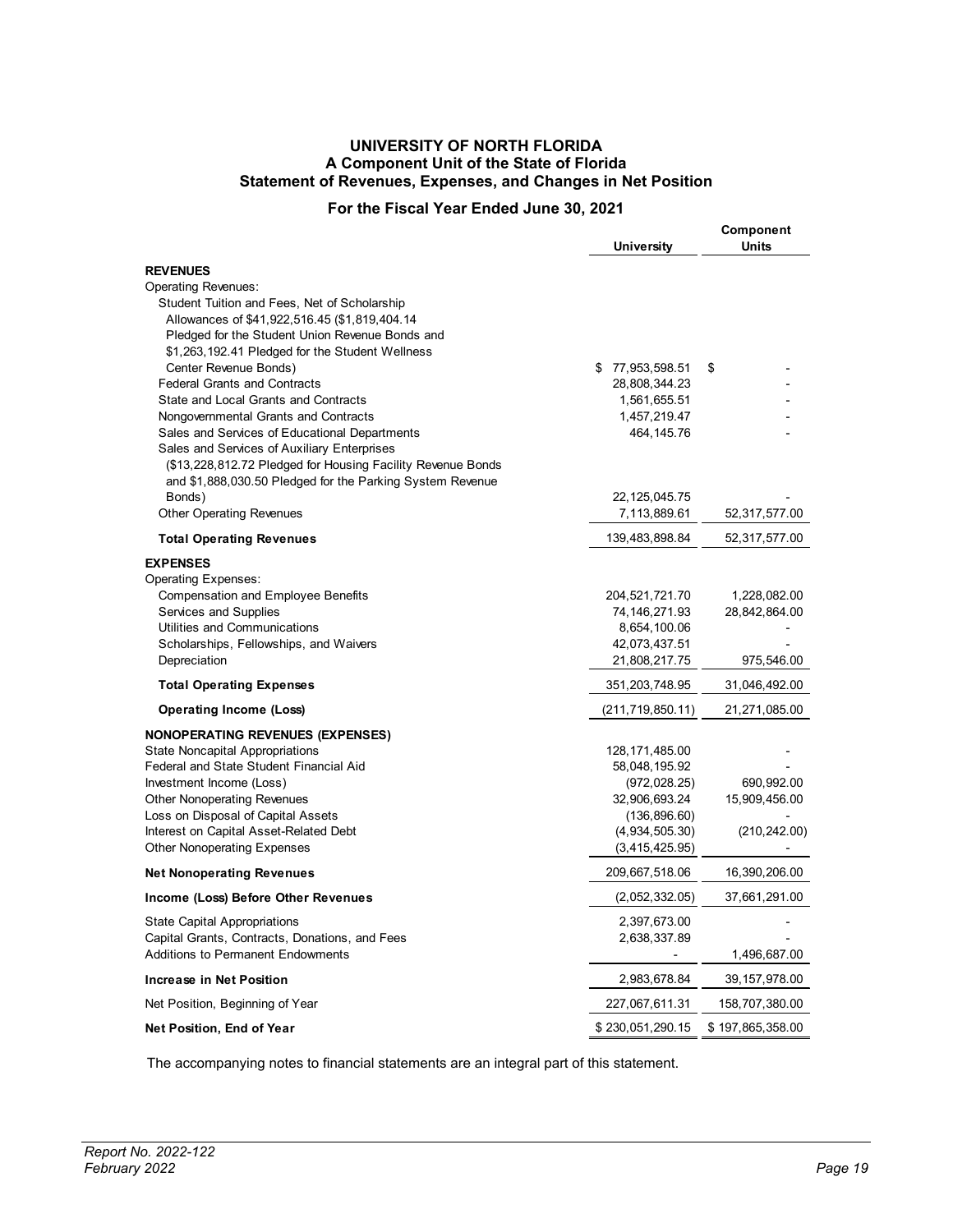#### **UNIVERSITY OF NORTH FLORIDA A Component Unit of the State of Florida Statement of Cash Flows**

#### **For the Fiscal Year Ended June 30, 2021**

<span id="page-23-0"></span>

|                                                                                                                                                                                                                                                                                                                                                                                  | <b>University</b>                                                                                                                                |
|----------------------------------------------------------------------------------------------------------------------------------------------------------------------------------------------------------------------------------------------------------------------------------------------------------------------------------------------------------------------------------|--------------------------------------------------------------------------------------------------------------------------------------------------|
| <b>CASH FLOWS FROM OPERATING ACTIVITIES</b><br>Student Tuition and Fees, Net<br><b>Grants and Contracts</b><br>Sales and Services of Educational Departments<br>Sales and Services of Auxiliary Enterprises<br>Payments to Employees<br>Payments to Suppliers for Goods and Services<br>Payments to Students for Scholarships and Fellowships<br><b>Other Operating Receipts</b> | \$<br>77,735,327.63<br>34,409,835.80<br>464, 145.76<br>21,125,543.44<br>(183, 431, 233.47)<br>(83,017,930.47)<br>(42,073,437.51)<br>7,767,770.70 |
| <b>Net Cash Used by Operating Activities</b>                                                                                                                                                                                                                                                                                                                                     | (167, 019, 978.12)                                                                                                                               |
| <b>CASH FLOWS FROM NONCAPITAL FINANCING ACTIVITIES</b><br><b>State Noncapital Appropriations</b><br>Federal and State Student Financial Aid<br>Federal Direct Loan Program Receipts<br>Federal Direct Loan Program Disbursements<br>Net Change in Funds Held for Others<br><b>Other Nonoperating Receipts</b>                                                                    | 128, 171, 485.00<br>58,048,195.92<br>38,370,508.00<br>(38, 370, 508.00)<br>(175, 475.25)<br>29,076,444.60                                        |
| Net Cash Provided by Noncapital Financing Activities                                                                                                                                                                                                                                                                                                                             | 215, 120, 650. 27                                                                                                                                |
| CASH FLOWS FROM CAPITAL AND RELATED FINANCING ACTIVITIES<br><b>State Capital Appropriations</b><br>Capital Grants, Contracts, Donations and Fees<br>Proceeds from Sale of Capital Assets<br>Purchase or Construction of Capital Assets<br>Principal Paid on Capital Debt and Leases<br>Interest Paid on Capital Debt and Leases                                                  | 6,916,379.00<br>2,359,751.18<br>60,380.00<br>(16, 677, 615.47)<br>(7,862,199.57)<br>(4,984,277.70)                                               |
| Net Cash Used by Capital and Related Financing Activities                                                                                                                                                                                                                                                                                                                        | (20, 187, 582.56)                                                                                                                                |
| <b>CASH FLOWS FROM INVESTING ACTIVITIES</b><br>Proceeds from Sales and Maturities of Investments<br>Purchases of Investments<br>Investment Income                                                                                                                                                                                                                                | 35,950,000.00<br>(65,660,582.55)<br>3,407,584.84                                                                                                 |
| Net Cash Used by Investing Activities                                                                                                                                                                                                                                                                                                                                            | (26, 302, 997.71)                                                                                                                                |
| Net Increase in Cash and Cash Equivalents<br>Cash and Cash Equivalents, Beginning of Year                                                                                                                                                                                                                                                                                        | 1,610,091.88<br>13,259,894.90                                                                                                                    |
| Cash and Cash Equivalents, End of Year                                                                                                                                                                                                                                                                                                                                           | \$<br>14,869,986.78                                                                                                                              |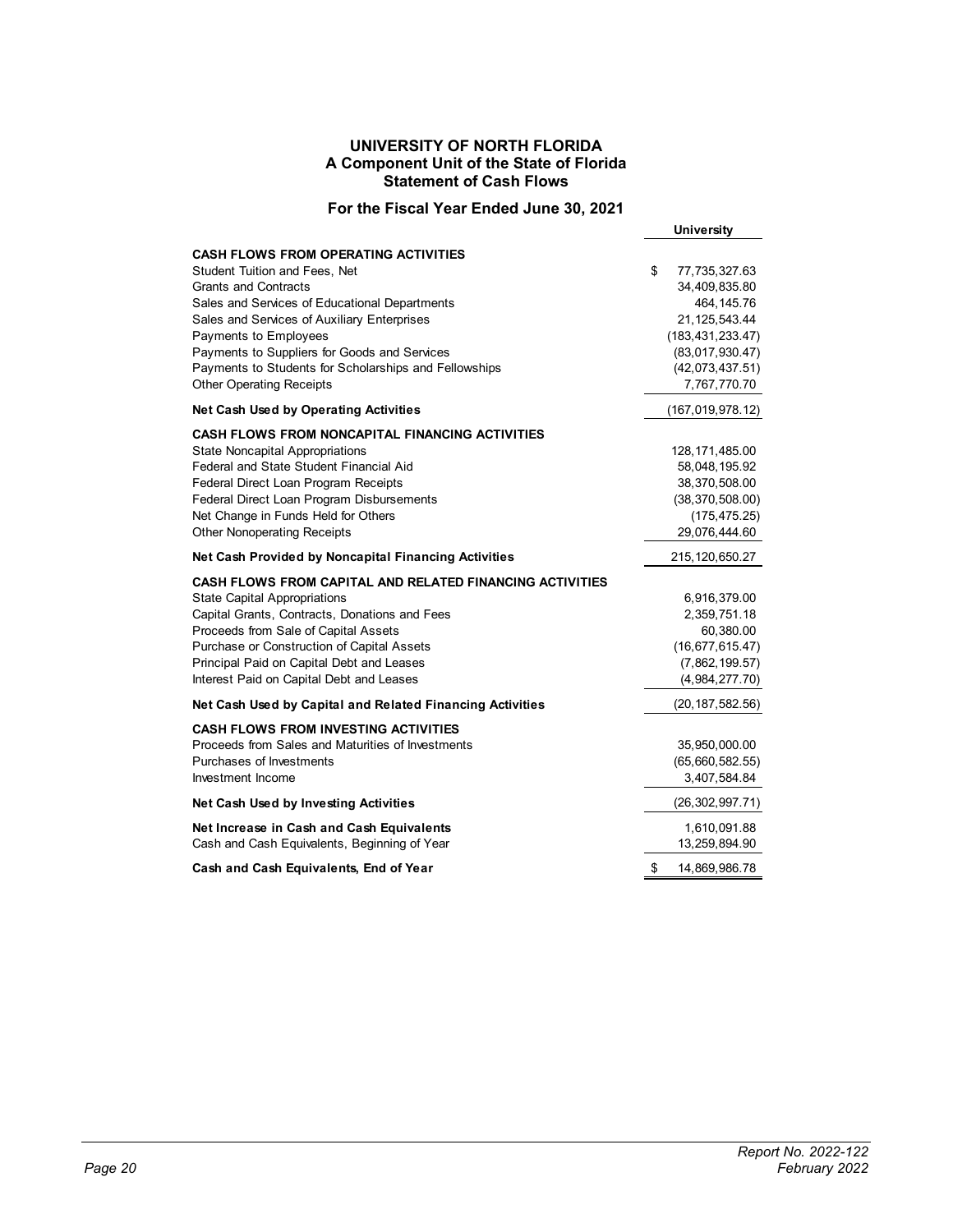|                                                                                         | <b>University</b>         |
|-----------------------------------------------------------------------------------------|---------------------------|
| <b>RECONCILIATION OF OPERATING LOSS</b>                                                 |                           |
| TO NET CASH USED BY OPERATING ACTIVITIES                                                |                           |
| <b>Operating Loss</b>                                                                   | \$<br>(211, 719, 850, 11) |
| Adjustments to Reconcile Operating Loss                                                 |                           |
| to Net Cash Used by Operating Activities:                                               |                           |
| <b>Depreciation Expense</b>                                                             | 21,808,217.75             |
| Changes in Assets, Liabilities, Deferred Outflows of Resources,                         |                           |
| and Deferred Inflows of Resources:                                                      |                           |
| Receivables, Net                                                                        | 2,859,298.12              |
| Inventories                                                                             | (20, 851.72)              |
| Loan Receivable from Component Unit                                                     | 50,000.00                 |
| <b>Other Current Assets</b>                                                             | (23, 509.61)              |
| <b>Accounts Payable</b>                                                                 | (173, 197.15)             |
| Salary and Wages Payable                                                                | 627.95                    |
| Deposits Payable                                                                        | (197, 118.11)             |
| <b>Compensated Absences Payable</b>                                                     | 2,063,866.27              |
| <b>Unearned Revenue</b>                                                                 | (693, 455.52)             |
| Other Postemployment Benefits Payable                                                   | (12,034,790.00)           |
| Net Pension Liability                                                                   | 15,005,460.00             |
| Deferred Outflows of Resources Related to Other Postemployment Benefits                 | (14, 541, 030.20)         |
| Deferred Inflows of Resources Related to Other Postemployment Benefits                  | 35,214,645.21             |
| Deferred Outflows of Resources Related to Pensions                                      | (2,037,469.00)            |
| Deferred Inflows of Resources Related to Pensions                                       | (2,580,822.00)            |
| NET CASH USED BY OPERATING ACTIVITIES                                                   | \$(167,019,978.12)        |
| SUPPLEMENTAL DISCLOSURE OF NONCASH INVESTING AND<br><b>CAPITAL FINANCING ACTIVITIES</b> |                           |
| Unrealized losses on investments were recognized as a reduction to investment           |                           |
| income on the statement of revenues, expenses, and changes in net position, but         |                           |
| are not cash transactions for the statement of cash flows.                              | \$<br>(4, 507, 953.50)    |
| Losses from the disposal of capital assets were recognized on the statement of          |                           |
| revenues, expenses, and changes in net position, but are not cash transactions          |                           |
| for the statement of cash flows.                                                        | \$<br>(136, 896.60)       |
| Donation of capital assets were recognized on the statement of revenues,                |                           |
| expenses, and changes in net position, but are not cash transactions for the            |                           |
| statement of cash flows.                                                                | \$<br>278,586.71          |
|                                                                                         |                           |

The accompanying notes to financial statements are an integral part of this statement.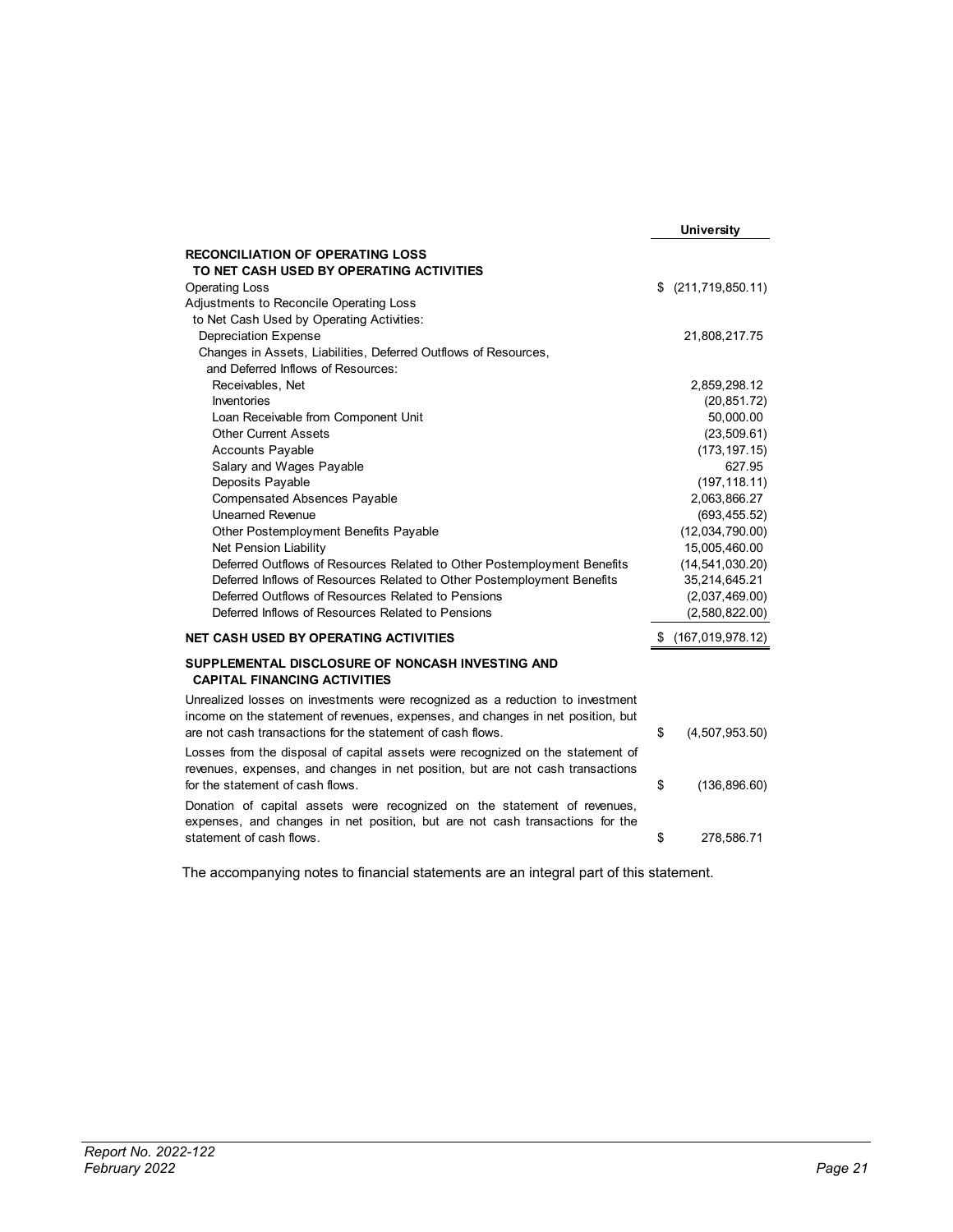# <span id="page-25-0"></span>*NOTES TO FINANCIAL STATEMENTS*

# **1. Summary of Significant Accounting Policies**

**Reporting Entity**. The University is a separate public instrumentality that is part of the State university system of public universities, which is under the general direction and control of the Florida Board of Governors. The University is directly governed by a Board of Trustees (Trustees) consisting of 13 members. The Governor appoints 6 citizen members and the Board of Governors appoints 5 citizen members. These members are confirmed by the Florida Senate and serve staggered terms of 5 years. The chair of the faculty senate and the president of the student body of the University are also members. The Board of Governors establishes the powers and duties of the Trustees. The Trustees are responsible for setting policies for the University, which provide governance in accordance with State law and Board of Governors' Regulations, and selecting the University President. The University President serves as the executive officer and the corporate secretary of the Trustees and is responsible for administering the policies prescribed by the Trustees.

Criteria for defining the reporting entity are identified and described in the Governmental Accounting Standards Board's (GASB) *Codification of Governmental Accounting and Financial Reporting Standards*, Sections 2100 and 2600. These criteria were used to evaluate potential component units for which the primary government is financially accountable and other organizations for which the nature and significance of their relationship with the primary government are such that exclusion would cause the primary government's financial statements to be misleading. Based on the application of these criteria, the University is a component unit of the State of Florida, and its financial balances and activities are reported in the State's Annual Comprehensive Financial Report by discrete presentation.

**Blended Component Unit**. Although it is legally separate from the University, the University of North Florida Financing Corporation, Inc. (Financing Corporation) is included within the University's reporting entity as a blended component unit. The Financing Corporation was created in October 2005 as a not-for-profit entity organized to receive, hold, invest, and administer property and to issue revenue bonds or other forms of indebtedness (finance or refinance capital projects) with the associated expenditures and debt service, exclusively for the University. An annual audit of the Financing Corporation is conducted by independent certified public accountants and is submitted to the Auditor General and the University Board of Trustees. Additional information on the Financing Corporation, including copies of its audit reports, is available by contacting the University Controller's Office. Condensed financial statements for the University's blended component unit are shown in a subsequent note.

**Discretely Presented Component Units**. Based on the application of the criteria for determining component units, the following direct-support organizations (as provided for in Section 1004.28, Florida Statutes, and Board of Governors Regulation 9.011) are included within the University reporting entity as discretely presented component units. These legally separate, not-for-profit, corporations are organized and operated to assist the University in achieving excellence by providing supplemental resources from private gifts and bequests and valuable education support services and are governed by separate boards. Florida Statutes authorize these organizations to receive, hold, invest, and administer property and to make expenditures to or for the benefit of the University. These organizations and their purposes are explained as follows: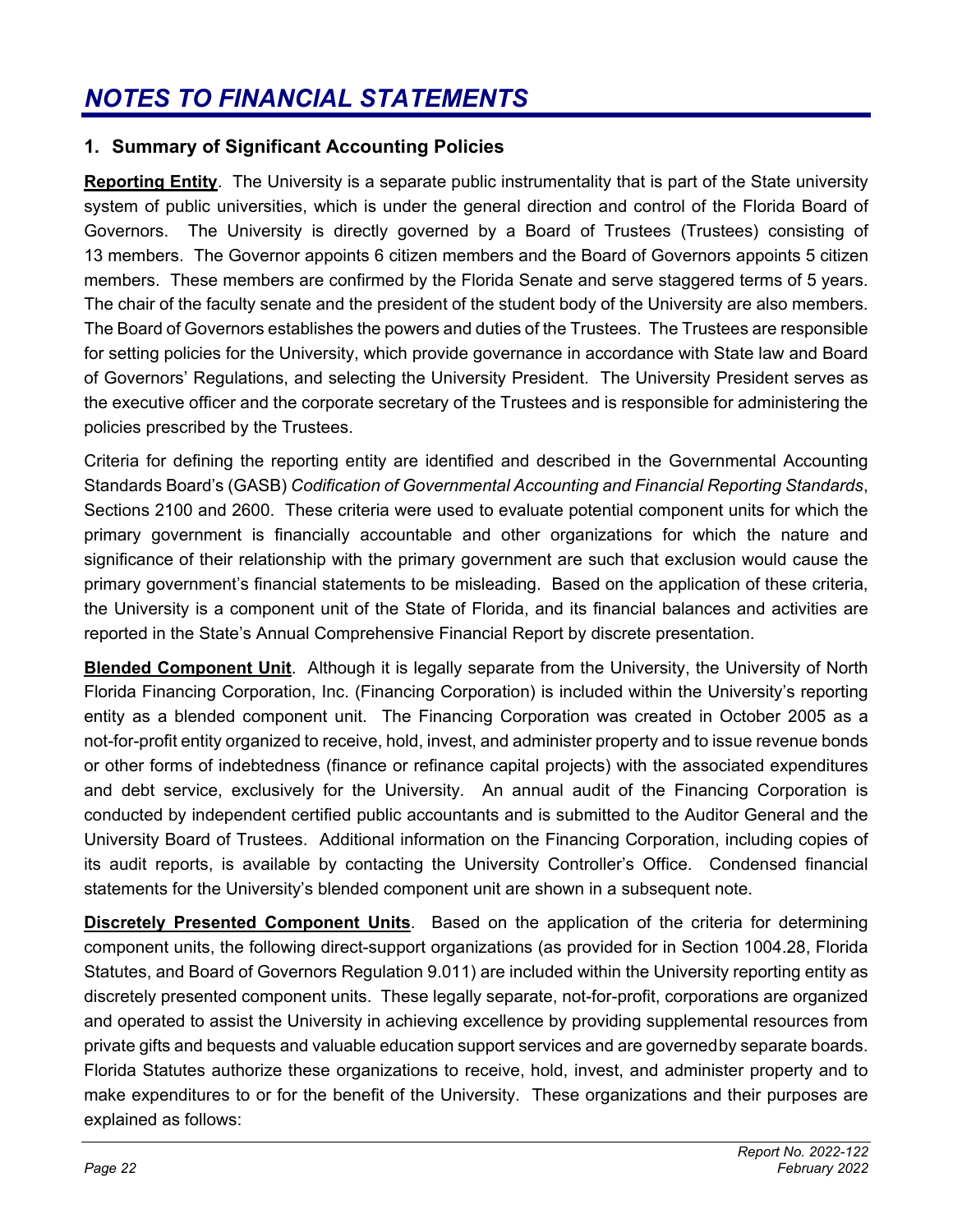- University of North Florida Foundation, Inc. (Foundation) solicits, invests, administers, and distributes private gifts for the funding of activities and facilities directly related to the mission, role, and scope of the University. This organization provides funding and services to support and foster the pursuit of higher education at the University. Although the Foundation is chartered as a private not-for-profit corporation, it operates solely for the benefit of the University and its mission of teaching, research, and service. The Foundation serves as the vehicle whereby taxpayers who want to advance the cause of higher education and to pay more than their share of the cost of education may do so. The Foundation does not serve any private causes, but generally benefits the public.
- The University of North Florida Training and Service Institute, Inc. (TSI) conducts, accounts for, and reports on special educational and training programs and related specialized activities. TSI was organized for the purpose of providing training and service to assist the University in achieving excellence by providing supplemental resources from external sources and to provide valuable educational support services. In March 2010, the TSI Board of Directors met and approved the formation of UNF TSI Investments, LLC, as a wholly-owned Florida limited liability corporation.
- Museum of Contemporary Art Jacksonville, Inc. (MOCA) operates a museum of contemporary art which also provides visual arts education and cultural resources to the University in furtherance of its mission and operations, and the University may add its own educational and outreach programs. MOCA serves the community and its visitors through exhibitions, collections, educational programs, and publications designed to enhance an understanding and appreciation of modern and contemporary art with particular emphasis of works created from 1960 to the present.

An annual audit of each organization's financial statements is conducted by independent certified public accountants. The annual report for each organization is submitted to the Auditor General and the University Board of Trustees. Additional information on the University's discretely presented component units, including copies of audit reports, is available by contacting the University Controller's Office. Condensed financial statements for the University's discretely presented component units are shown in a subsequent note.

**Basis of Presentation**. The University's accounting policies conform with accounting principles generally accepted in the United States of America applicable to public colleges and universities as prescribed by GASB. The National Association of College and University Business Officers (NACUBO) also provides the University with recommendations prescribed in accordance with generally accepted accounting principles promulgated by GASB and the Financial Accounting Standards Board. GASB allows public universities various reporting options. The University has elected to report as an entity engaged in only business-type activities. This election requires the adoption of the accrual basis of accounting and entitywide reporting including the following components:

- Management's Discussion and Analysis
- Basic Financial Statements:
	- o Statement of Net Position
	- o Statement of Revenues, Expenses, and Changes in Net Position
	- o Statement of Cash Flows
	- o Notes to Financial Statements
- Other Required Supplementary Information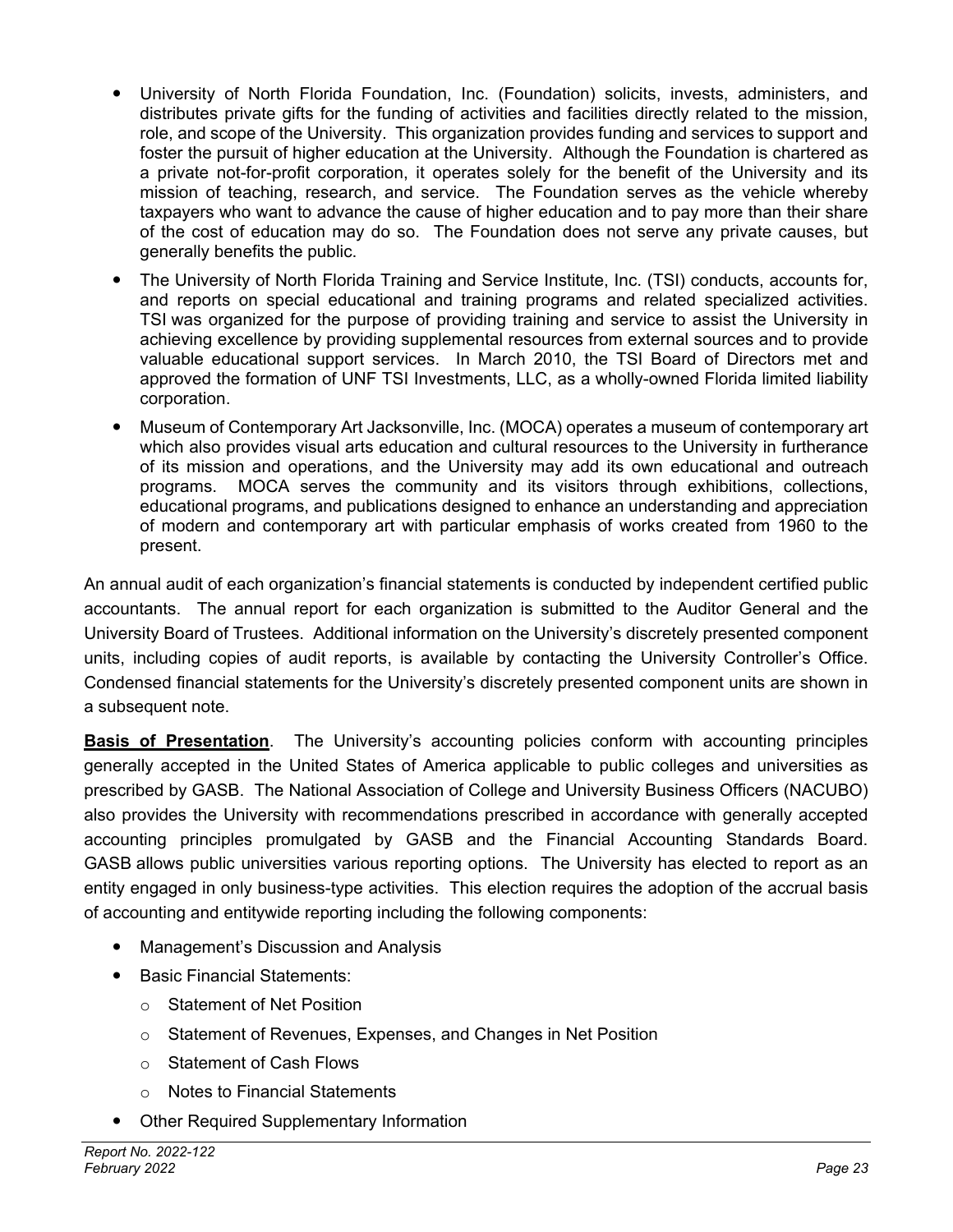**Measurement Focus and Basis of Accounting**. Basis of accounting refers to when revenues, expenses, assets, deferred outflows of resources, liabilities, and deferred inflows of resources, are recognized in the accounts and reported in the financial statements. Specifically, it relates to the timing of the measurements made, regardless of the measurement focus applied. The University's financial statements are presented using the economic resources measurement focus and the accrual basis of accounting. Revenues, expenses, gains, losses, assets, deferred outflows of resources, liabilities, and deferred inflows of resources resulting from exchange and exchange-like transactions are recognized when the exchange takes place. Revenues, expenses, gains, losses, assets, deferred outflows of resources, liabilities, and deferred inflows of resources resulting from nonexchange activities are generally recognized when all applicable eligibility requirements, including time requirements, are met. The University follows GASB standards of accounting and financial reporting.

The University's blended and discretely presented component units use the economic resources measurement focus and the accrual basis of accounting and follow GASB standards of accounting and financial reporting.

Significant interdepartmental sales between auxiliary service departments and other institutional departments have been eliminated from revenues and expenses for reporting purposes.

The University's principal operating activities consist of instruction, research, and public service. Operating revenues and expenses generally include all fiscal transactions directly related to these activities as well as administration, operation and maintenance of capital assets, and depreciation of capital assets. Nonoperating revenues include State noncapital appropriations, Federal and State student financial aid, and investment income (net of unrealized gains or losses on investments). Interest on capital asset-related debt is a nonoperating expense. Other revenues generally include revenues for capital construction projects.

The statement of net position is presented in a classified format to distinguish between current and noncurrent assets and liabilities. When both restricted and unrestricted resources are available to fund certain programs, it is the University's policy to first apply the restricted resources to such programs, followed by the use of the unrestricted resources.

The statement of revenues, expenses, and changes in net position is presented by major sources and is reported net of tuition scholarship allowances. Tuition scholarship allowances are the difference between the stated charge for goods and services provided by the University and the amount that is actually paid by the student or the third party making payment on behalf of the student. The University applied the "Alternate Method" as prescribed in NACUBO Advisory Report 2000-05 to determine the reported net tuition scholarship allowances. Under this method, the University computes these amounts by allocating the cash payments to students, excluding payments for services, using a ratio of total aid to aid not considered third-party aid.

The statement of cash flows is presented using the direct method in compliance with GASB Statement No. 9, *Reporting Cash Flows of Proprietary and Nonexpendable Trust Funds and Governmental Entities That Use Proprietary Fund Accounting*.

**Cash and Cash Equivalents**. Cash and cash equivalents consist of cash on hand, cash in demand accounts, and money market funds. University cash deposits are held in banks qualified as public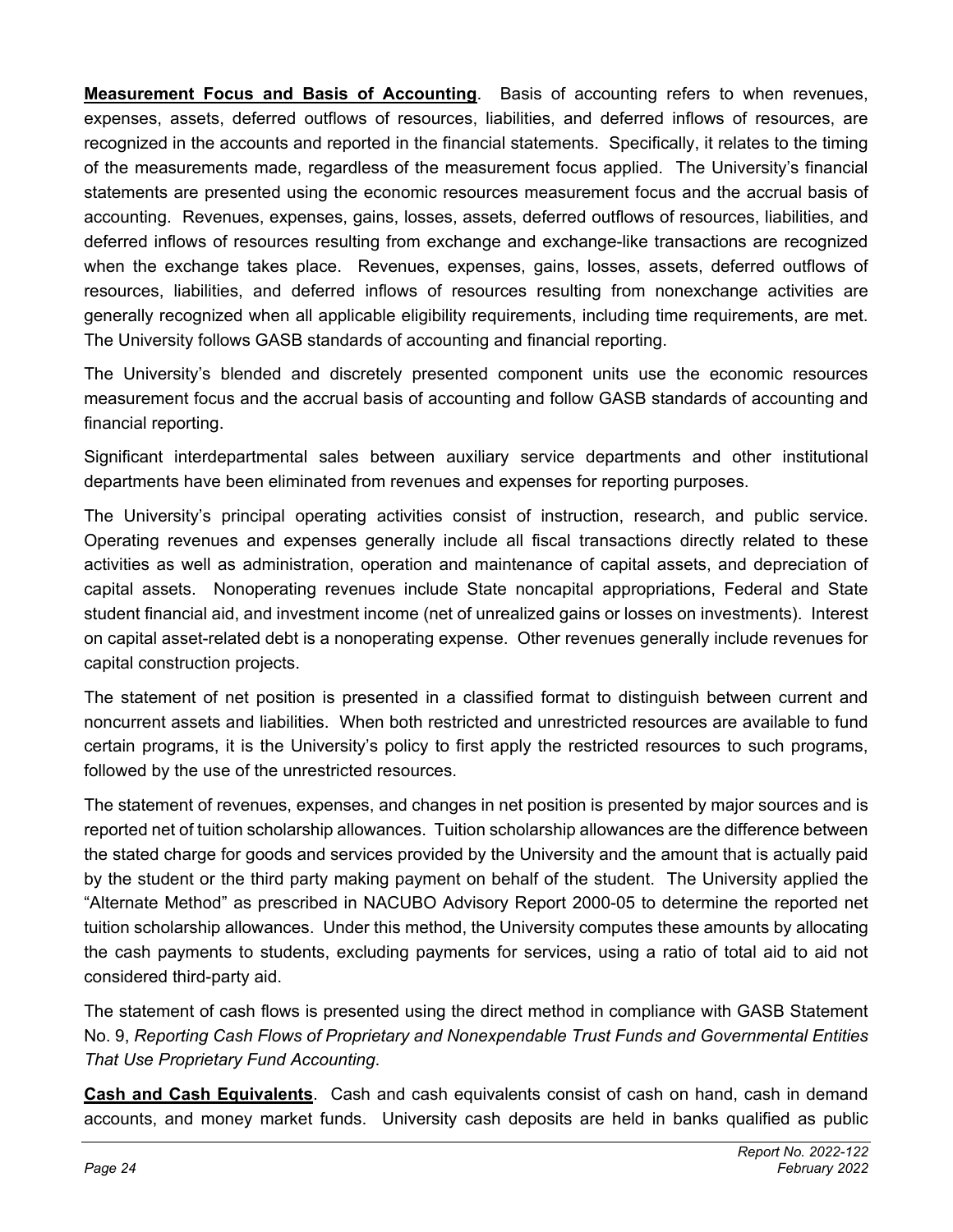depositories under Florida law. All such deposits are insured by Federal depository insurance, up to specified limits, or collateralized with securities held in Florida's multiple financial institution collateral pool required by Chapter 280, Florida Statutes. The University and its blended component unit, the Financing Corporation, hold \$15,718,597.22 in money market funds which are permissible under the University's investment policy and were rated AAAm/Aaa-mf by Standard & Poor's and Moody's Investors Service, respectively. Cash and cash equivalents that are externally restricted to make debt service payments, maintain sinking or reserve funds, or to purchase or construct capital or other restricted assets, are classified as restricted.

**Capital Assets**. University capital assets consist of land, construction in progress, buildings, infrastructure and other improvements, furniture and equipment, library resources, property under capital leases and leasehold improvements, and computer software. These assets are capitalized and recorded at cost at the date of acquisition or at estimated fair value at the date received in the case of gifts and at acquisition value for purchases of State surplus property. Additions, improvements, and other outlays that significantly extend the useful life of an asset are capitalized. Other costs incurred for repairs and maintenance are expensed as incurred. The University has a capitalization threshold of \$5,000 for tangible personal property, \$100,000 for new buildings and building improvements, and \$4,000,000 for computer software. Depreciation is computed on the straight-line basis over the following estimated useful lives:

- $\bullet$  Buildings 5 to 40 years
- $\bullet$  Infrastructure and Other Improvements  $-5$  to 20 years
- Furniture and Equipment:
	- $\circ$  Equipment (Nonoffice) 5 to 15 years
	- $\circ$  Computer Equipment 2 to 10 years
	- $\circ$  Moveable Equipment 3 to 20 years
- Library Resources 5 to 10 years
- Property Under Capital Leases and Leasehold Improvements 5 to 15 years
- Computer Software  $-4$  to 5 years

Capital assets of the University's discretely presented component units, if applicable, are recorded at cost. Donated items are stated at independent appraisal or estimated value at the date of donation. Depreciation is computed using the straight-line basis over the following estimated useful lives of the assets, as follows:

- $\bullet$  Buildings 25 years
- Leasehold Improvements 5 to 20 years
- Furniture and Equipment  $-3$  to 10 years

**Noncurrent Liabilities**. Noncurrent liabilities include unearned revenue, bonds payable, loans and notes payable, capital leases payable, compensated absences payable, other postemployment benefits payable, and net pension liability that are not scheduled to be paid within the next fiscal year. Bonds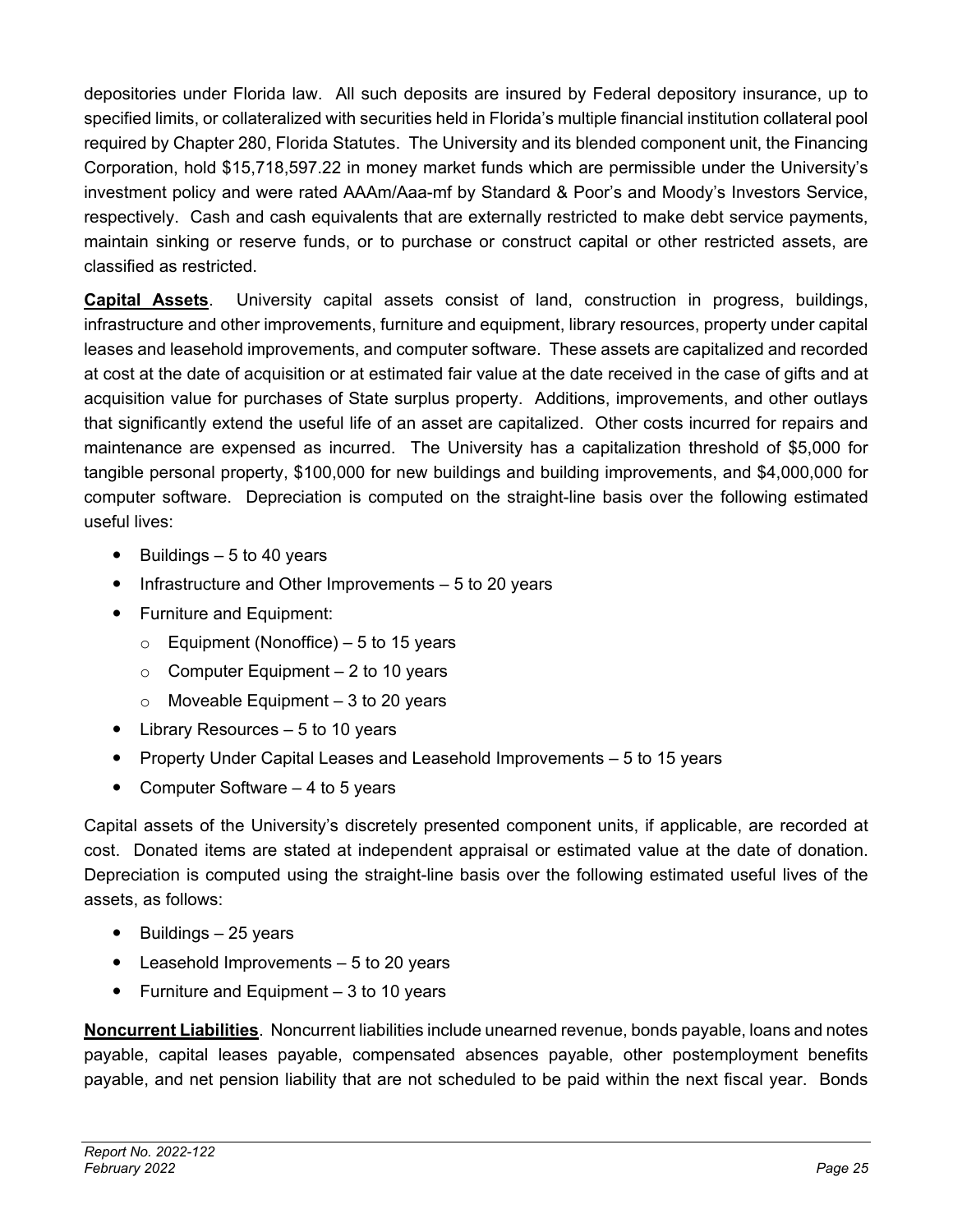payable are reported net of unamortized premiums. The University amortizes debt premiums over the life of the debt using the straight-line method.

**Pensions**. For purposes of measuring the net pension liabilities, deferred outflows of resources and deferred inflows of resources related to pensions, and pension expense, information about the fiduciary net positions of the Florida Retirement System (FRS) defined benefit plan and the Health Insurance Subsidy (HIS) defined benefit plan and additions to/deductions from the FRS and HIS fiduciary net positions have been determined on the same basis as they are reported by the FRS and the HIS plans. Benefit payments (including refunds of employee contributions) are recognized when due and payable in accordance with benefit terms. Investments are reported at fair value.

# **2. Deficit Net Position in Individual Funds**

The University reported an unrestricted net position which included a deficit in the current funds – unrestricted as shown below. This deficit can be attributed to the full recognition of long-term liabilities (i.e., compensated absences payable, OPEB payable, and net pension liabilities) in the current unrestricted funds.

| <b>Fund</b>                                            | <b>Net Position</b>                 |
|--------------------------------------------------------|-------------------------------------|
| Current Funds - Unrestricted<br><b>Auxiliary Funds</b> | \$(149,051,933.02)<br>58.304.661.41 |
| Total                                                  | \$ (90,747,271.61)                  |

# **3. Investments**

Section 1011.42(5), Florida Statutes, authorizes universities to invest funds with the State Treasury and State Board of Administration (SBA) and requires that universities comply with the statutory requirements governing investment of public funds by local governments. Accordingly, universities are subject to the requirements of Chapter 218, Part IV, Florida Statutes. The Board of Trustees has adopted a written investment policy providing that surplus funds of the University shall be invested in those institutions and instruments permitted under the provisions of Florida Statutes. Pursuant to Section 218.415(16), Florida Statutes, the University is authorized to invest in the Florida PRIME investment pool administered by the SBA; Securities and Exchange Commission registered money market funds with the highest credit quality rating from a nationally recognized rating agency; interest-bearing time deposits and savings accounts in qualified public depositories, as defined in Section 280.02, Florida Statutes; direct obligations of the United States Treasury; obligations of Federal agencies and instrumentalities; securities of, or interests in, certain open end or closed end management type investment companies; and other investments approved by the Board of Trustees as authorized by law. Investments set aside to make debt service payments, maintain sinking or reserve funds, or to purchase or construct capital assets are classified as restricted.

The University categorizes its fair value measurements within the fair value hierarchy established by generally accepted accounting principles. The hierarchy is based on the valuation inputs used to measure the fair value of the asset. Level 1 inputs are quoted prices in active markets for identical assets,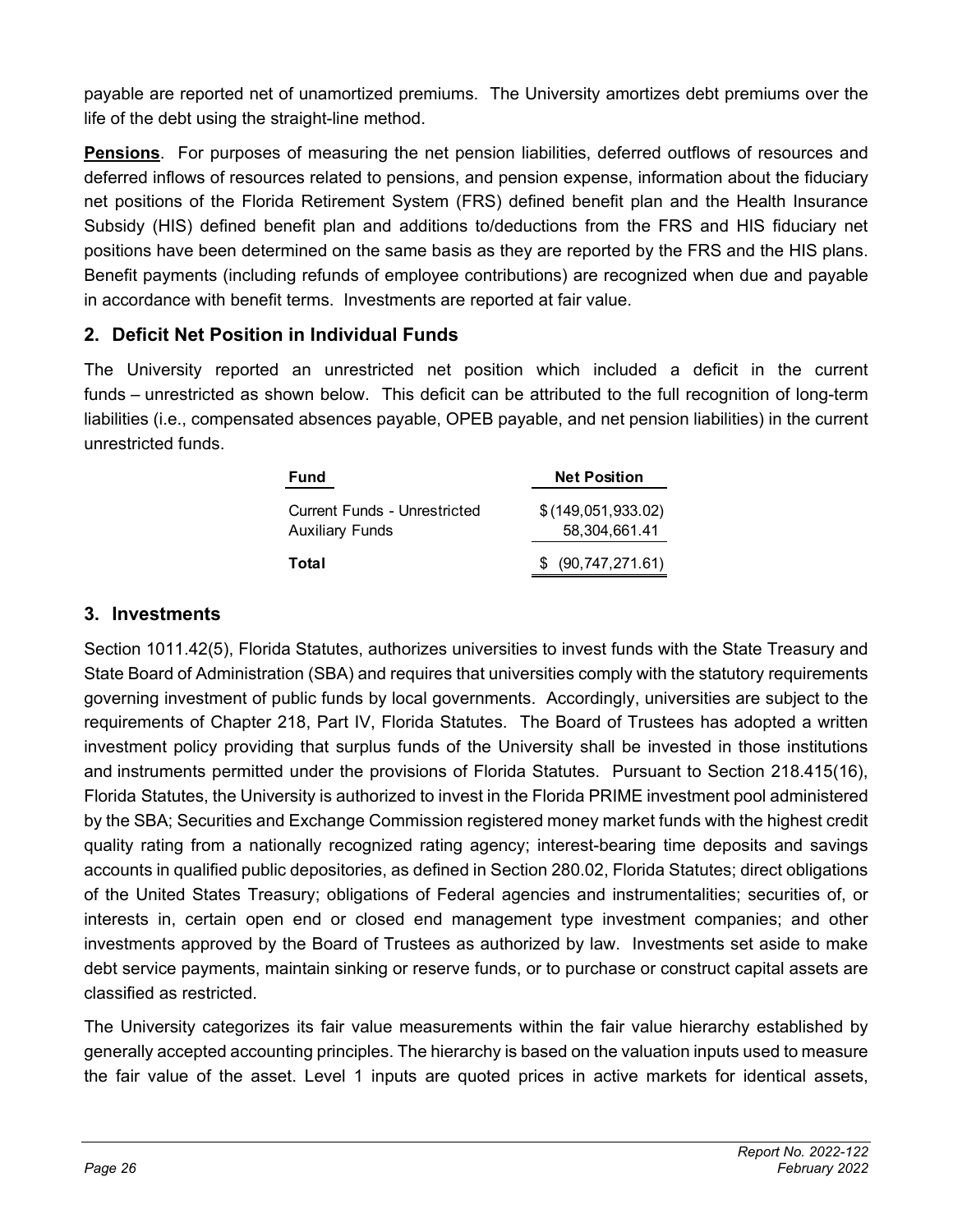Level 2 inputs are significant other observable inputs, and Level 3 inputs are significant unobservable inputs.

All of the University's recurring fair value measurements as of June 30, 2021, are valued using quoted market prices (Level 1 inputs), with the exception of corporate bonds and notes and Obligations of United States Government Agencies and Instrumentalities which are valued daily using available market pricing information, including benchmarking processes, sector groupings, and matrix pricing (Level 2 inputs) and investments with the State Treasury which are valued based on the University's share of the pool (Level 3 inputs).

The University's investments at June 30, 2021, are reported as follows:

|                                                   |                  | <b>Fair Value Measurements Using</b>                                                                                                                                       |                     |                                                           |  |
|---------------------------------------------------|------------------|----------------------------------------------------------------------------------------------------------------------------------------------------------------------------|---------------------|-----------------------------------------------------------|--|
| Investments by fair value level                   | Amount           | <b>Quoted Prices</b><br><b>Significant</b><br>in Active<br><b>Other</b><br><b>Markets for</b><br>Observable<br><b>Identical Assets</b><br>Inputs<br>(Level 2)<br>(Level 1) |                     | <b>Significant</b><br>Unobservable<br>Inputs<br>(Level 3) |  |
| External Investment Pool:                         |                  |                                                                                                                                                                            |                     |                                                           |  |
| State Treasury Special Purpose Investment Account | \$44.954.200.44  | \$                                                                                                                                                                         | \$                  | \$44.954.200.44                                           |  |
| United States Treasury Securities                 | 40,277,563.88    | 40,277,563.88                                                                                                                                                              |                     |                                                           |  |
| <b>Obligations of United States Government</b>    |                  |                                                                                                                                                                            |                     |                                                           |  |
| Agencies and Instrumentalities                    | 4,529,083.84     |                                                                                                                                                                            | 4,529,083.84        |                                                           |  |
| <b>Bonds and Notes</b>                            | 60,249,158.83    |                                                                                                                                                                            | 60,249,158.83       |                                                           |  |
| Total investments by fair value level             | \$150.010.006.99 | 40.277.563.88<br>SS.                                                                                                                                                       | 64,778,242.67<br>S. | 44.954.200.44                                             |  |

# **External Investment Pools**.

The University reported investments at fair value totaling \$44,954,200.44 at June 30, 2021, in the State Treasury Special Purpose Investment Account (SPIA) investment pool, representing ownership of a share of the pool, not the underlying securities. Pooled investments with the State Treasury are not registered with the Securities and Exchange Commission. Oversight of the pooled investments with the State Treasury is provided by the Treasury Investment Committee per Section 17.575, Florida Statutes. The authorized investment types are set forth in Section 17.57, Florida Statutes. The State Treasury SPIA investment pool carried a credit rating of AA-f by Standard & Poor's, had an effective duration of 2.6 years, and fair value factor of 0.984 at June 30, 2021. Participants contribute to the State Treasury SPIA investment pool on a dollar basis. These funds are commingled and a fair value of the pool is determined from the individual values of the securities. The fair value of the securities is summed and a total pool fair value is determined. A fair value factor is calculated by dividing the pool's total fair value by the pool participant's total cash balances. The fair value factor is the ratio used to determine the fair value of an individual participant's pool balance. The University relies on policies developed by the State Treasury for managing interest rate risk or credit risk for this investment pool. Disclosures for the State Treasury investment pool are included in the notes to financial statements of the State's Annual Comprehensive Financial Report.

# **Other Investments**.

The University's other investments consisted of various debt securities totaling \$105,055,806.55 at June 30, 2021. The following risks apply to those University investments.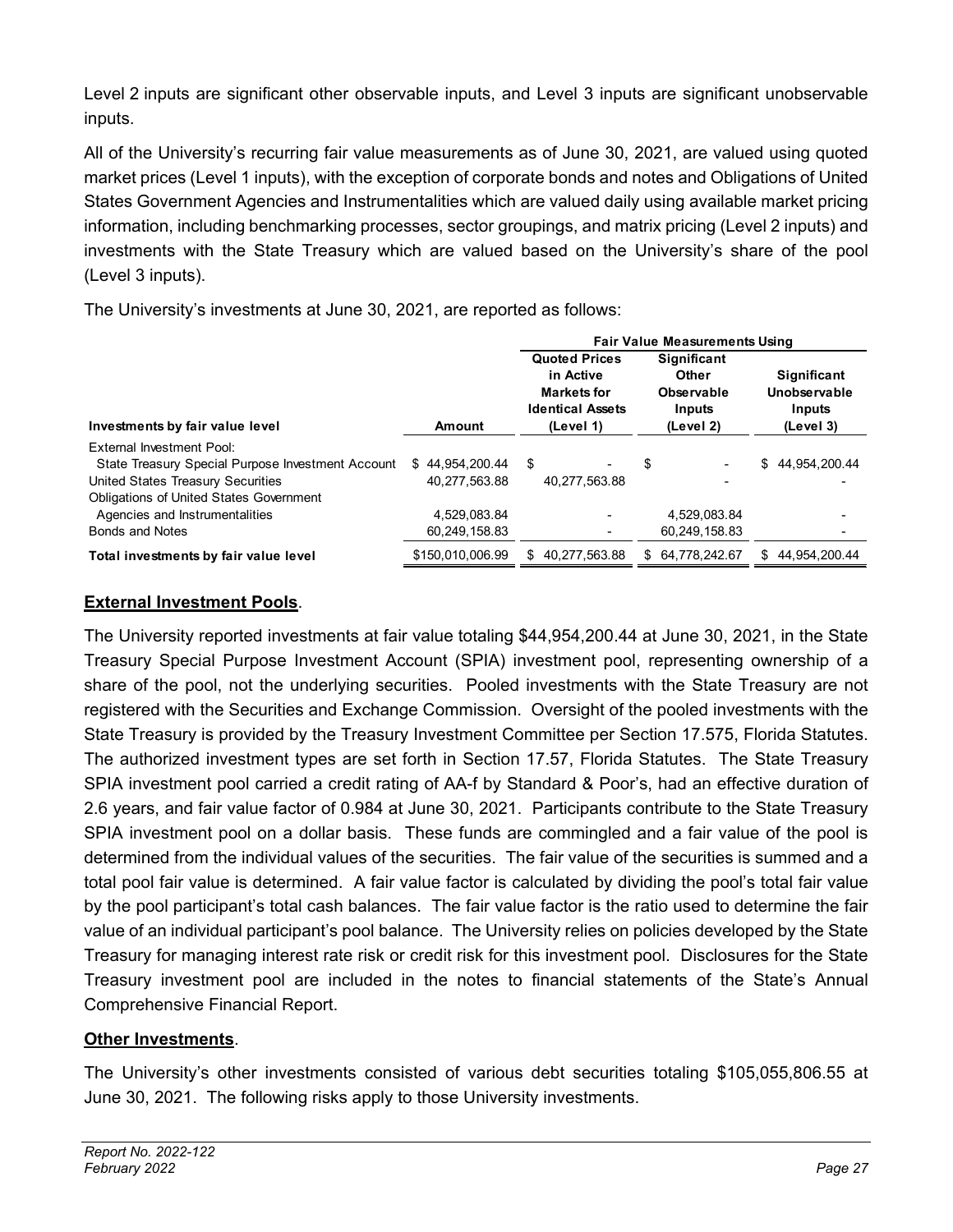*Interest Rate Risk*: Interest rate risk is the risk that changes in the interest rates will adversely affect the fair value of an investment. The University's investment policy generally requires that the investment portfolio be maintained with short-term maturities to provide sufficient liquidity to pay obligations as they come due, based on anticipated cash-flow requirements, and includes certain restrictions on specific investment durations up to a maximum of 10 years. Investment maturities at June 30, 2021, were as follows:

|                                                                              | <b>Investment Maturities (In Years)</b> |     |               |     |                  |    |                 |
|------------------------------------------------------------------------------|-----------------------------------------|-----|---------------|-----|------------------|----|-----------------|
|                                                                              | Fair                                    |     | Less          |     |                  |    |                 |
| <b>Investment Type</b>                                                       | Value                                   |     | Than 1        |     | $1 - 5$          |    | $6 - 10$        |
| United States Treasury Securities<br>Obligations of United States Government | \$40,277,563.88                         | \$. | 4.718.329.26  |     | \$ 27,627,680.54 | S. | 7,931,554.08    |
| Agencies and Instrumentalities                                               | 4,529,083.84                            |     |               |     | 4,529,083.84     |    |                 |
| <b>Bonds and Notes</b>                                                       | 60,249,158.83                           |     | 9,645,473.85  |     | 42,939,695.92    |    | 7,663,989.06    |
| Total                                                                        | \$105,055,806.55                        | \$. | 14,363,803.11 | \$. | 75,096,460.30    |    | \$15,595,543.14 |

*Credit Risk*: Credit risk is the risk that an issuer or other counterparty to an investment will not fulfill its obligations. United States Treasury Securities or obligations explicitly guaranteed by the United States Government are not considered to have credit risk and do not require disclosure of credit quality. At June 30, 2021, the University had \$40,277,563.88 of these investments. The University's investment policy requires that the portfolio provide specific types of investments that may be purchased, including credit quality guidelines, where applicable, and maintain a total average quality rating of "AA" or higher. At June 30, 2021, the University had obligations of United States Government agencies and instrumentalities and bonds and notes with quality ratings by nationally recognized rating agencies, as follows:

|                                                                                                     | Fair                            | <b>Credit Quality Rating (1)</b> |                                 |                  |                   |
|-----------------------------------------------------------------------------------------------------|---------------------------------|----------------------------------|---------------------------------|------------------|-------------------|
| <b>Investment Type</b>                                                                              | Value                           | AAA                              | AA                              |                  | BBB+              |
| <b>Obligations of United States Government</b><br>Agencies and Instrumentalities<br>Bonds and Notes | \$4.529.083.84<br>60,249,158.83 | \$<br>٠<br>1,230,574.02          | \$4.529.083.84<br>19.082.812.03 | 38, 130, 739. 53 | -<br>1,805,033.25 |
| Total                                                                                               | \$64,778,242.67                 | 1.230.574.02<br>\$.              | \$23.611.895.87                 | \$38.130.739.53  | 1.805.033.25      |

(1) The credit quality ratings are from Standard & Poor's.

*Custodial Credit Risk*: Custodial credit risk is the risk that in the event of the failure of the counterparty, the value of investments or collateral securities in the possession of an outside party will not be recoverable. Exposure to custodial risk relates to investment securities that are held by someone other than the entity and are not registered in the entity's name. All University investments are held in safekeeping by a third-party custodian.

*Concentration of Credit Risk*: Concentration of credit risk is the risk of loss attributed to the magnitude of investment in a single issuer. The University policy states that a maximum of 5 percent of the Fund may be invested in securities of any single issuer, except that obligations of United States Government agencies and instrumentalities are not subject to the limitations.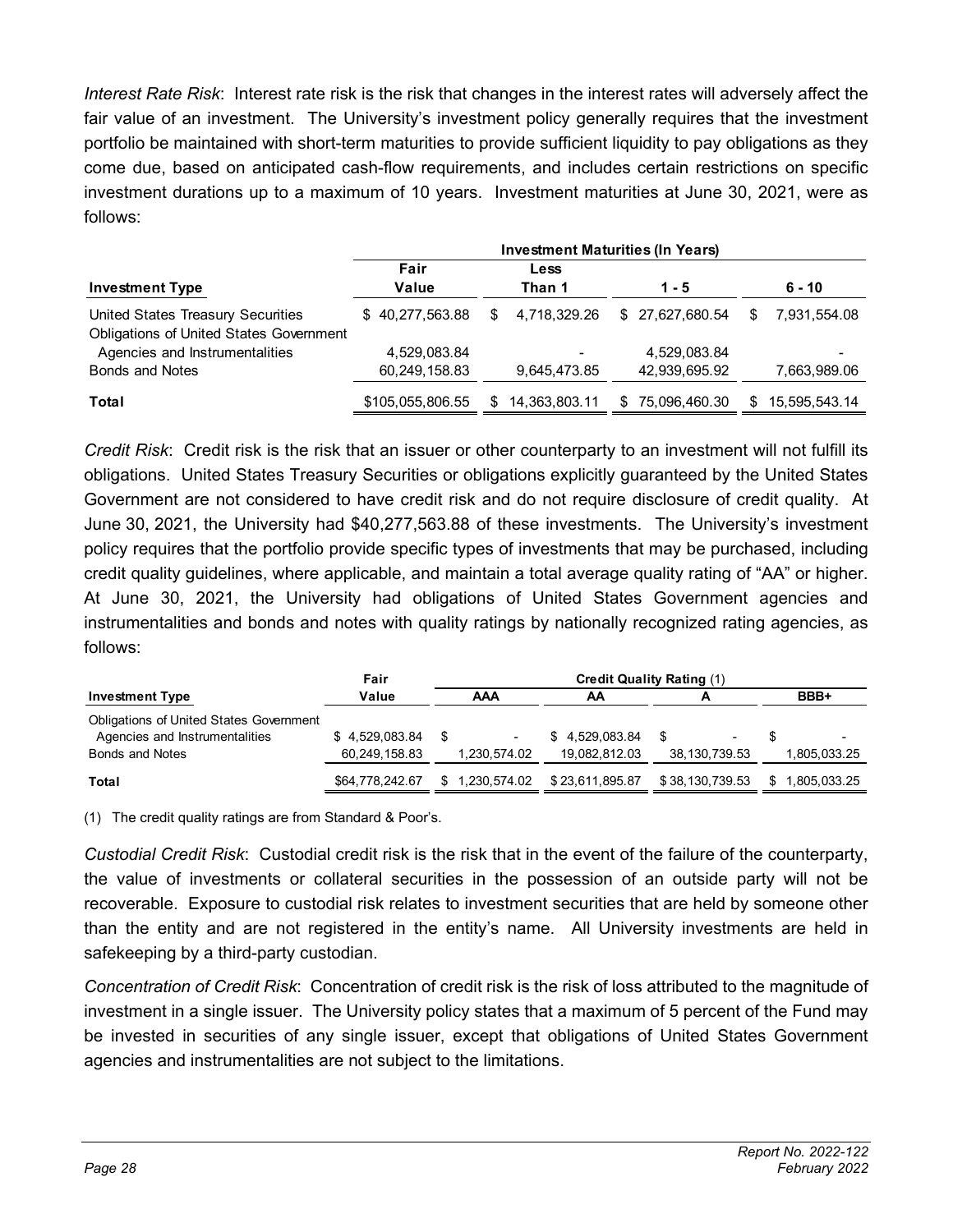# **Discretely Presented Component Units Investments**.

Investments held by the University's discretely presented component units are reported at fair value and consist of United States Government and Federal agency securities, corporate bonds, various mutual funds holding domestic and foreign debt, equities, hedge funds, private equity funds, and real assets funds.

The Foundation reported investments totaling \$150,047,749. The Foundation's investment policy states equity securities will be broadly diversified (e.g., country, economic sector, industry, etc.) to minimize the impact during sudden and severe market downturns, as equity markets have historically displayed a high degree of such correlation during these periods. The role of hedge funds and private equity is to reduce the overall volatility of the equity fund performance. Fixed-income securities will be diversified among different sectors of the fixed-income market. The principal purpose of the fixed-income fund will be to reduce risk by reducing the overall volatility of the investment returns and to serve as a partial hedge against periods of prolonged economic contraction. The fixed-income objective is to preserve principal during periods of deflation, provide a source of current income, and reduce overall portfolio volatility. These portfolios are primarily domestically focused but do include exposure to international and emerging markets' debt as well. Decisions as to individual security selection, security size and quality, etc., will be left to broad manager discretion.

As of June 30, 2021, the Foundation had 91 percent (\$136,472,286) of its total portfolio invested in global equities and fixed-income funds, private equity funds and an absolute return fund. The Foundation's investments are subject to various risk factors including interest rate, credit, custodial credit, concentration of credit, and foreign currency risks, which are discussed in the following paragraphs. Additional information is contained in the Foundation's audit reports for the fiscal years ended June 30, 2021, and June 30, 2020, and may be obtained from the Director, University of North Florida TSI/Foundation Accounting, UNF Hall, Suite 2900, 1 UNF Drive, Jacksonville, Florida 32224-2648.

The TSI reported investments totaling \$280,729. The TSI's investment policy requires equity securities to be limited to investments in publicly traded securities on a major stock exchange or NASDAQ, with no more than 7 percent of the market value of an investment manager's equity portfolio invested in the shares of a single corporate issuer, and no more than 5 percent of the market value of the total equity portfolio invested in shares of companies that have been publicly traded for less than 1 year. For fixed income securities, the investment policy provides that securities be rated "A" or higher by Moody's Investors Service or Standard & Poor's rating services; no more than 10 percent of the market value of the total fixed income portfolio be invested in the securities of any single corporate issuer; no more than 20 percent of the market value of the total fixed income portfolio be invested in collateralized mortgage obligations (CMOs) and are restricted to those issues that are currently paying interest, receiving principal pay-downs, and do not contain leverage; and no more than 25 percent of the total fixed-income portfolio be invested in securities issued by foreign governments or corporations. There is no limit on investments in securities issued directly by the United States Government or any agency or instrumentality thereof. The TSI's investment policy prohibits investments in interest only or principal only CMOs, interest rate swaps, precious metals, limited partnerships of any kind, real estate, venture capital, futures contracts, or options contracts in individually managed portfolios. Trading on margin and short selling are also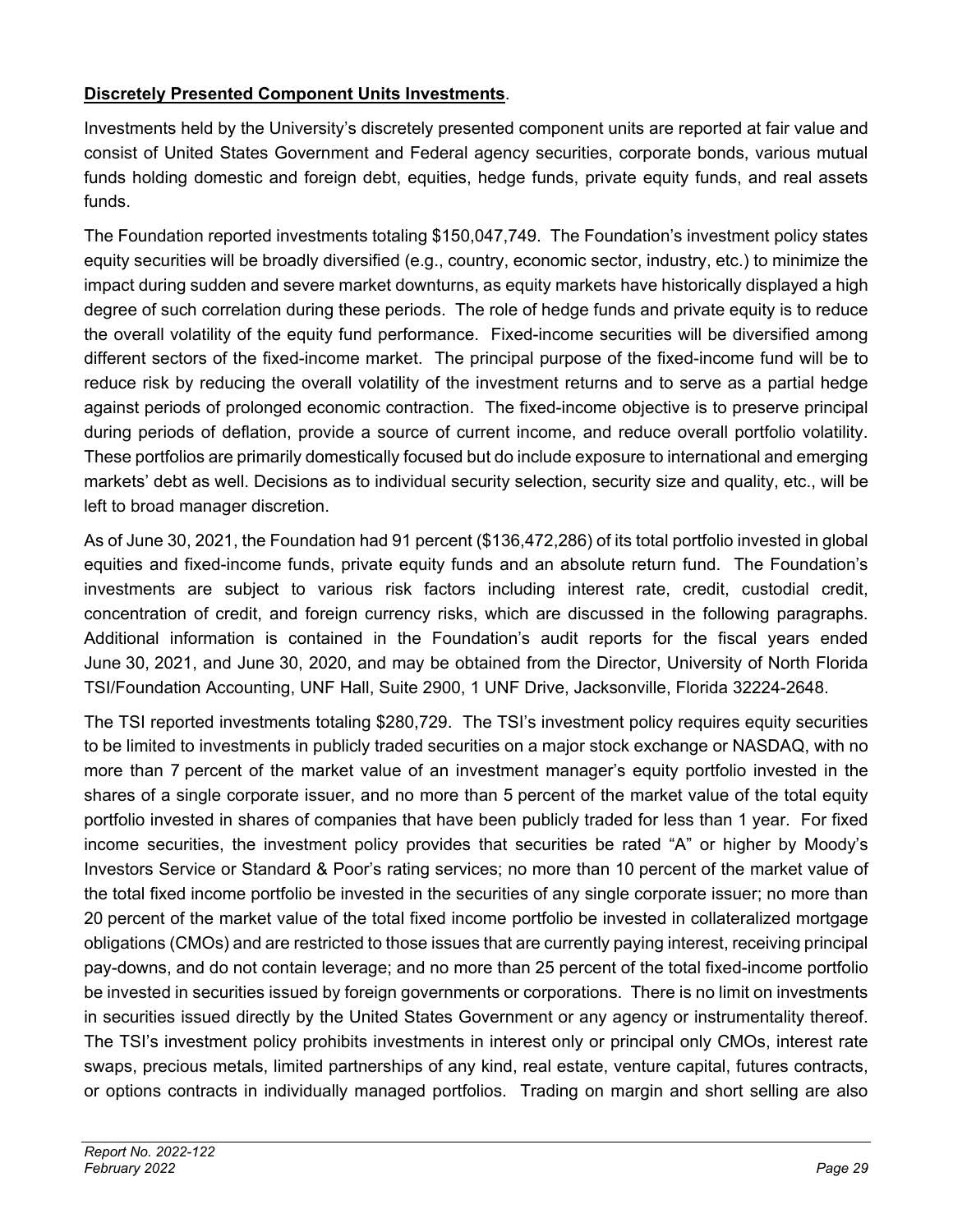prohibited. The TSI does not have a formal policy limiting the duration of mid-term and long-term investments.

MOCA reported investments totaling \$8,072,719. MOCA's investments consist of United States Treasury Securities.

On January 28, 1991, MOCA entered into a trust agreement with the State of Florida, Department of State, creating a \$600,000 fine arts endowment matching fund program. In managing the investments of the fine arts endowment fund, MOCA must comply with an established investment plan specified by the State of Florida, Department of State, which requires the preservation of the \$600,000 program fund. MOCA may expend funds generated from the endowment program fund only for operating costs incurred while engaged in programs directly related to fine arts activities. The balance of the endowment at June 30, 2021, was \$103,000, which is included in MOCA's investment total reported above, and in MOCA's restricted cash and cash equivalents.

The estimated fair value of the Foundation, TSI, and MOCA investments was based on valuations provided by external investment managers at June 30, 2021, and consisted of the following:

| <b>Investment Type</b>                             |     | <b>Amount</b> |
|----------------------------------------------------|-----|---------------|
| United States Government Bonds and                 |     |               |
| <b>Federal Agency Securities</b>                   | \$  | 8,711,034     |
| Corporate Bonds                                    |     | 5,852,395     |
| <b>Fixed Income Mutual Funds</b>                   |     | 71,816        |
| <b>Equity Mutual Funds</b>                         |     | 1,427,131     |
| Equities                                           |     | 35.226        |
| Absolute Return Fund                               |     | 15,296,555    |
| <b>Global Equities Fund</b>                        |     | 85,732,308    |
| Global Fixed Income Fund                           |     | 2,893,365     |
| Hedge Funds                                        |     | 11.678        |
| <b>Private Equity Funds</b>                        |     | 32,550,058    |
| <b>Real Assets Fund</b>                            |     | 5,819,631     |
| <b>Total Foundation, TSI, and MOCA Investments</b> | \$. | 158.401.197   |

All of the University's discretely presented component units have provided additional information about fair value measurements which are based on the assumptions that market participants would use when pricing an asset or liability. A fair value hierarchy was established that prioritizes that information used to develop these assumptions.

The University's discretely presented component units' investments at June 30, 2021, are reported as follows: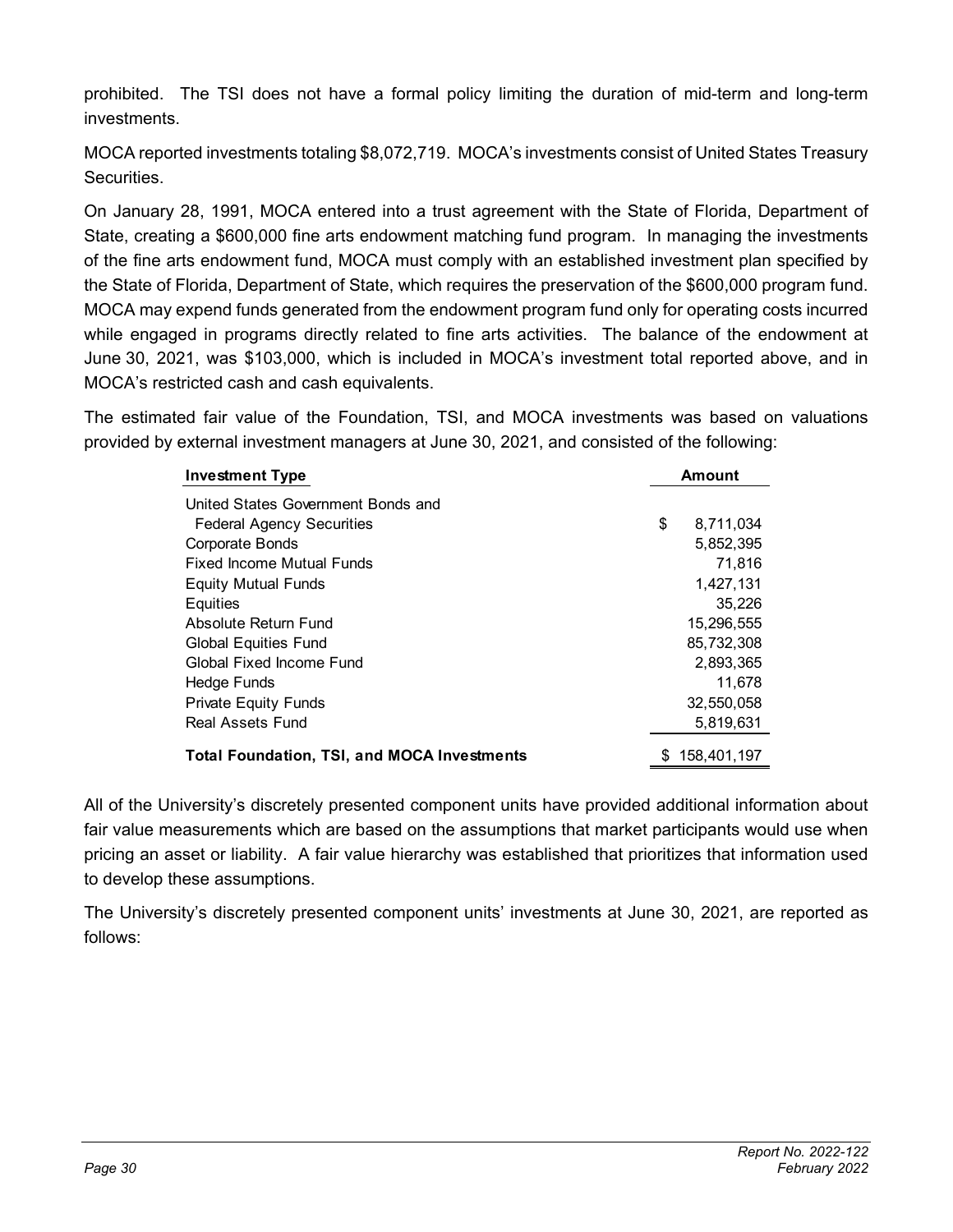|                                                                                                                                                                                                                                          |    |                                                                                           |    | <b>Fair Value Measurements Using</b>                                                               |    |                                                                  |                                                                  |  |  |  |  |
|------------------------------------------------------------------------------------------------------------------------------------------------------------------------------------------------------------------------------------------|----|-------------------------------------------------------------------------------------------|----|----------------------------------------------------------------------------------------------------|----|------------------------------------------------------------------|------------------------------------------------------------------|--|--|--|--|
| Investments by fair value level                                                                                                                                                                                                          |    | <b>Amount</b>                                                                             |    | Quoted<br><b>Prices</b><br>in Active<br><b>Markets for</b><br><b>Identical Assets</b><br>(Level 1) |    | <b>Significant</b><br>Other<br>Observable<br>Inputs<br>(Level 2) | <b>Significant</b><br><b>Unobservable</b><br>Inputs<br>(Level 3) |  |  |  |  |
| <b>United States Government Bonds</b><br>and Federal Agency Securities<br>Corporate Bonds<br><b>Fixed Income Mutual Funds</b><br><b>Equity Mutual Funds</b><br>Equities                                                                  | \$ | 8,711,034<br>5,852,395<br>71,816<br>1,427,131<br>35,226                                   | \$ | 71,816<br>1,427,131<br>35,226                                                                      | \$ | 8,711,034<br>5,852,395                                           | \$                                                               |  |  |  |  |
| <b>Total Foundation, TSI, and MOCA Investments</b><br>by fair value level                                                                                                                                                                |    | 16,097,602                                                                                | \$ | 1,534,173                                                                                          | \$ | 14,563,429                                                       | \$                                                               |  |  |  |  |
| Investments measured at the net asset value (NAV)<br>Absolute return funds<br>Global equities funds<br>Global fixed income funds<br>Hedge funds<br>Private equity funds<br>Real assets funds<br><b>Total investments measured at NAV</b> |    | 15,296,555<br>85,732,308<br>2,893,365<br>11,678<br>32,550,058<br>5,819,631<br>142,303,595 |    |                                                                                                    |    |                                                                  |                                                                  |  |  |  |  |
| <b>Total Foundation, TSI, and MOCA Investments</b><br>measured at fair value                                                                                                                                                             | S  | 158,401,197                                                                               |    |                                                                                                    |    |                                                                  |                                                                  |  |  |  |  |

The valuation method for investments measured at the net asset value per share, or its equivalent, is presented in the following table:

| Investments measured at the NAV       | <b>Fair Value</b> | Unfunded<br><b>Commitments</b> | <b>Redemption</b><br><b>Frequency (if</b><br><b>Currently Eligible)</b> | Redemption<br><b>Notice</b><br>Period |  |
|---------------------------------------|-------------------|--------------------------------|-------------------------------------------------------------------------|---------------------------------------|--|
| Absolute return funds                 | \$15,296,555      | \$<br>$\overline{\phantom{a}}$ | Monthly, Quarterly, Semi-Annually,<br>Annually, Biennially              | $3 - 90$ days                         |  |
| Global equities funds                 | 85.732.308        | ٠                              | Daily, Monthly, and Quarterly                                           | $6 - 90$ days                         |  |
| Global fixed income funds             | 2.893.365         | ٠                              | Daily and Monthly                                                       | $2 - 60$ days                         |  |
| Hedge funds                           | 11.678            | $\overline{\phantom{0}}$       | Daily, Monthly, Quarterly,<br>Semi-Annually, Annually, Biennially       | 30 - 105 days                         |  |
| Private equity funds                  | 32,550,058        | 28.480.642                     | None                                                                    | None                                  |  |
| Real assets funds                     | 5,819,631         | ۰                              | Semi-Monthly, Monthly, Annually                                         | $5 - 60$ days                         |  |
| Total investments measured at the NAV | \$142,303,595     | \$28,480,642                   |                                                                         |                                       |  |

*Interest Rate Risk*: Interest rate risk is the risk that changes in the interest rates will adversely affect the fair value of an investment. The Foundation, TSI, and MOCA do not have formal investments policies that limit the duration of investments. However, the University component units manage exposure to declines in fair value occurring from increasing interest rates through the specific identification method and maintaining diversification of investments and investment maturities so as to minimize the impact of downturns in the market. Investments of these component units by investment type and their future maturities at June 30, 2021, are as follows: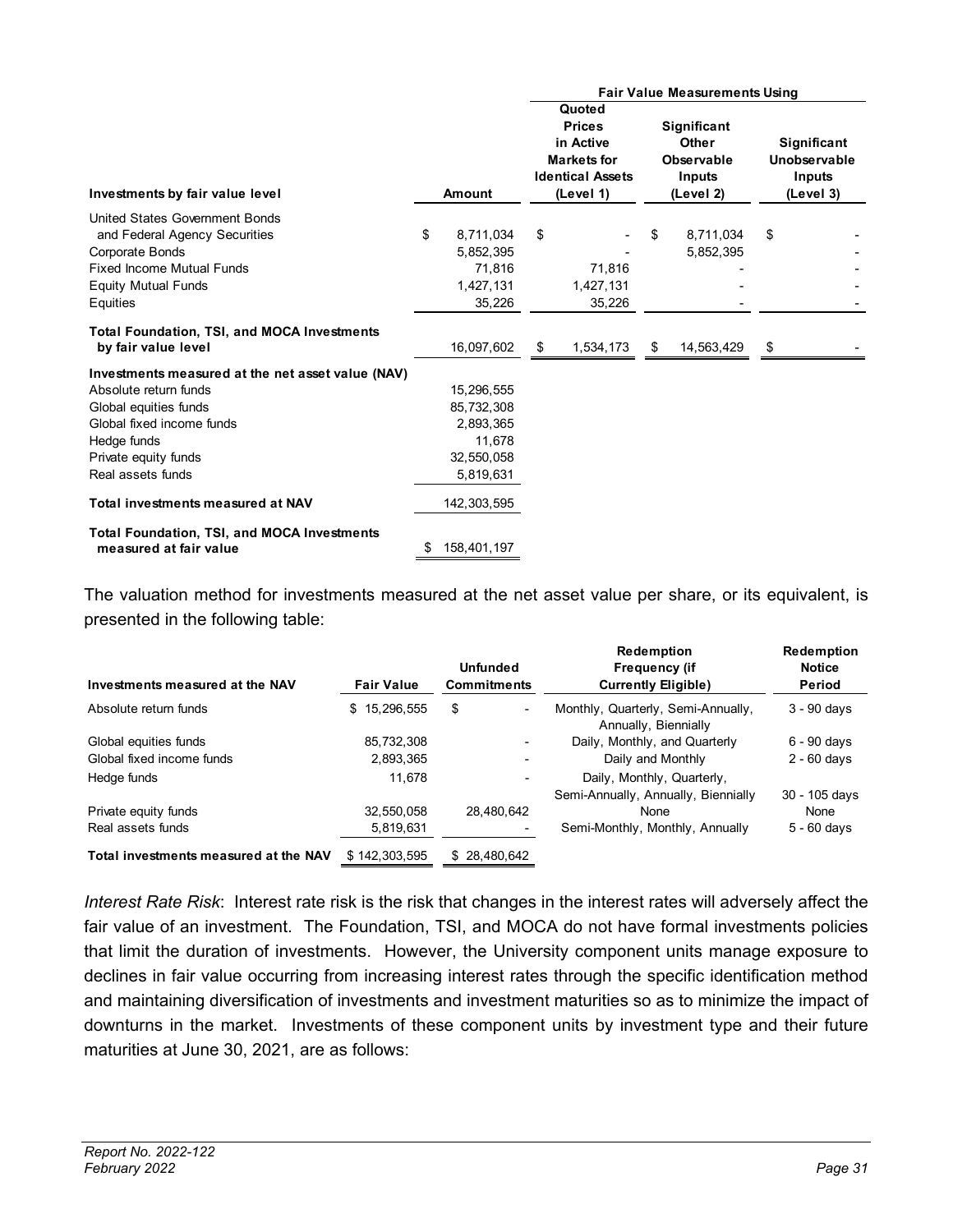|                                                                                    | <b>Investment Maturities (In Years)</b> |                          |                              |  |  |  |  |
|------------------------------------------------------------------------------------|-----------------------------------------|--------------------------|------------------------------|--|--|--|--|
| <b>Investment Type</b>                                                             | <b>Fair Value</b>                       | Less<br>Than 1           | 1-5                          |  |  |  |  |
| United States Government Bonds<br>and Federal Agency Securities<br>Corporate Bonds | 8,711,034<br>S<br>5,852,395             | 376.762<br>\$<br>968,880 | 8.334.272<br>\$<br>4,883,515 |  |  |  |  |
| <b>Total Foundation, TSI, and MOCA Investments</b>                                 | \$14,563,429                            | 1,345,642                | 13,217,787<br>\$.            |  |  |  |  |

*Credit Risk*: Credit risk is the risk that an issuer or other counterparty to an investment will not fulfill its obligations. The Foundation and MOCA have no formal investment policies on credit risk. The TSI's investment policy provides that fixed-income securities shall be rated "A" or higher by Moody's Investors Service or Standard & Poor's rating services. At June 30, 2021, the credit quality ratings of the component units' investments are as follows:

|                                  | Fair            | <b>Credit Quality Rating (1)</b> |           |    |           |    |           |            |         |                |               |
|----------------------------------|-----------------|----------------------------------|-----------|----|-----------|----|-----------|------------|---------|----------------|---------------|
| <b>Investment Type</b>           | Value           | <b>AAA</b>                       |           | AA |           | A  |           | <b>BBB</b> |         | <b>Unrated</b> |               |
| United States Government Bonds   |                 |                                  |           |    |           |    |           |            |         |                |               |
| and Federal Agency Securities    | 8,711,034<br>S. | S.                               | 7,426,245 | \$ | 1,093,149 | \$ |           | S          |         | \$             | 191,640       |
| Corporate Bonds                  | 5,852,395       |                                  | 160.846   |    | 1.141.391 |    | 3,960,301 |            | 589.857 |                |               |
| <b>Fixed Income Mutual Funds</b> | 71.816          |                                  |           |    |           |    | 57.416    |            |         |                | 14,400        |
| <b>Equity Mutual Funds</b>       | 1,427,131       |                                  |           |    |           |    |           |            |         |                | 1,427,131     |
| Equities                         | 35.226          |                                  |           |    |           |    |           |            |         |                | 35.226        |
| Absolute Return Fund             | 15,296,555      |                                  |           |    |           |    |           |            |         |                | 15,296,555    |
| <b>Global Equities Fund</b>      | 85,732,308      |                                  |           |    |           |    |           |            |         |                | 85,732,308    |
| Global Fixed Income Fund         | 2,893,365       |                                  |           |    |           |    |           |            |         |                | 2,893,365     |
| Hedge Funds                      | 11.678          |                                  |           |    |           |    |           |            |         |                | 11.678        |
| <b>Private Equity Funds</b>      | 32.550.058      |                                  |           |    |           |    |           |            |         |                | 32,550,058    |
| <b>Real Assets Fund</b>          | 5,819,631       |                                  |           |    |           |    |           |            |         |                | 5,819,631     |
| <b>Total</b>                     | \$158,401,197   |                                  | 7,587,091 |    | 2,234,540 |    | 4,017,717 |            | 589,857 |                | \$143,971,992 |

(1) The credit quality ratings are from Standard & Poor's.

*Custodial Credit Risk*: Custodial credit risk is the risk that in the event of the failure of the counterparty, the value of investments or collateral securities in the possession of an outside party will not be recoverable. Exposure to custodial risk relates to investment securities that are held by someone other than the University or its component units and are not registered in the University's or its component units' names. The Foundation, TSI, and MOCA do not have formal investment policies that address custodial credit risk.

*Concentration of Credit Risk*: Concentration of credit risk is the risk of loss attributed to the magnitude of investment in a single issuer. The Foundation's investment policy provides that with the exception of obligations of the U.S. Government and its agencies, no purchase will be made that will cause more than 5 percent of the fixed-income fund to be invested in the securities of any one issuer. The TSI's investment policy provides for investments in equity securities of not more than 7 percent (at cost) in one corporate issuer, and investments in fixed-income securities of not more than 10 percent (at cost) in one corporate issuer. MOCA does not have a formal investment policy that addresses concentration of credit risk.

*Foreign Currency Risk*: Foreign currency risk is the risk that changes in exchange rates will adversely affect the fair value of an investment. The TSI's investment policy limits its investments in fixed-income securities of foreign issuers to 25 percent of its fixed-income portfolio. The TSI does not have a formal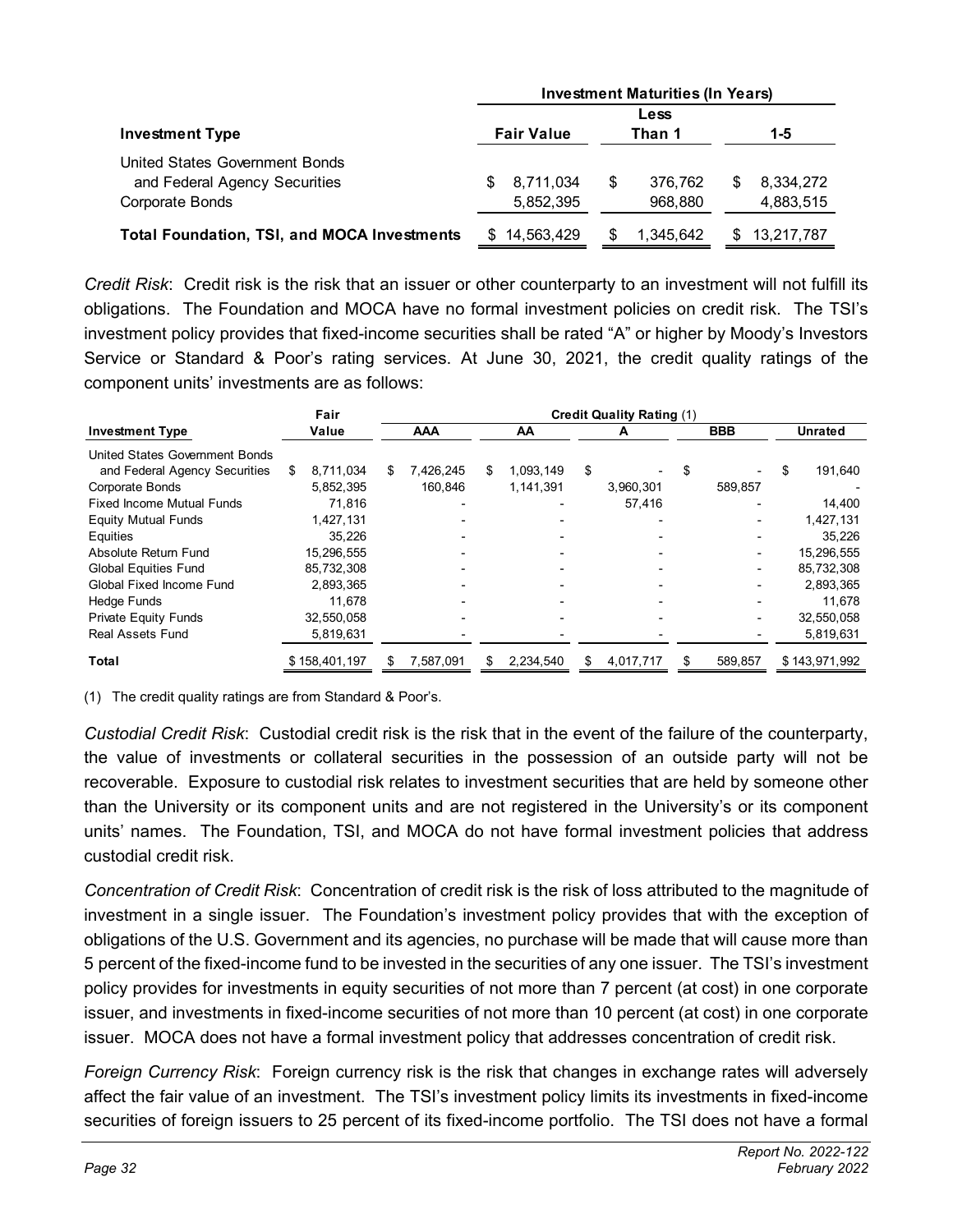investment policy that addresses foreign currency risk for other types of investments. The Foundation and MOCA do not have formal investment policies that address foreign currency risk.

# **4. Receivables**

**Accounts Receivable**. Accounts receivable represent amounts for student tuition and fees, contracts and grants, student deferments, and other amounts due from students and third parties. As of June 30, 2021, the University reported the following amounts as accounts receivable:

| <b>Description</b>                                      | Amount                             |
|---------------------------------------------------------|------------------------------------|
| <b>Student Tuition and Fees</b><br>Contracts and Grants | 5,596,814.31<br>\$<br>2,108,751.53 |
| Due from Component Units                                | 1,560,943.48                       |
| Due from Other Governmental Units                       | 1,265,317.08                       |
| <b>Student Housing Rentals</b>                          | 1, 151, 974. 13                    |
| <b>Other Auxiliary Enterprises</b>                      | 932,769.54                         |
| Parking                                                 | 171,509.64                         |
| Other                                                   | 304,017.96                         |
| <b>Total Accounts Receivable</b>                        | \$13,092,097.67                    |

**Allowance for Doubtful Receivables**. Allowances for doubtful accounts are reported based on management's best estimate as of fiscal year end considering type, age, collection history, and other factors considered appropriate. Accounts receivable are reported net of allowances of \$240,369.88 at June 30, 2021.

No allowance has been accrued for contracts and grants receivable. University management considers these to be fully collectible.

**Loan Receivable from Component Unit**. At June 30, 2021, the University had a loan receivable from MOCA, as shown below:

|                       | <b>Beginning</b> |           |                          | Ending         | Current        |
|-----------------------|------------------|-----------|--------------------------|----------------|----------------|
| <b>Description</b>    | <b>Balance</b>   | Additions | <b>Reductions</b>        | <b>Balance</b> | <b>Portion</b> |
| MOCA - Line of Credit | \$175,000        | - \$      | $-$ \$ 50,000 \$ 125,000 |                | - SS<br>50.000 |

In April 2009, the University's Board of Trustees authorized providing a revolving line of credit to MOCA for up to \$500,000, without interest except upon an event of default. On June 9, 2015, the University's Board of Trustees approved a repayment plan whereby MOCA is required to make annual payments of \$50,000 through June 2024.

**Component Units' Pledges Receivable, Net**. The Foundation accounts for pledges in accordance with GASB Statement No. 33, *Accounting and Financial Reporting for Nonexchange Transactions.*  GASB Statement No. 33 establishes reporting standards for nonexchange transactions, which in the case of the Foundation are restricted pledges to be contributed in the future. Pledges receivable are reported at estimated net realizable value, and reported in current and long-term portions, net of appropriate allowances and present value discounts of \$212,429.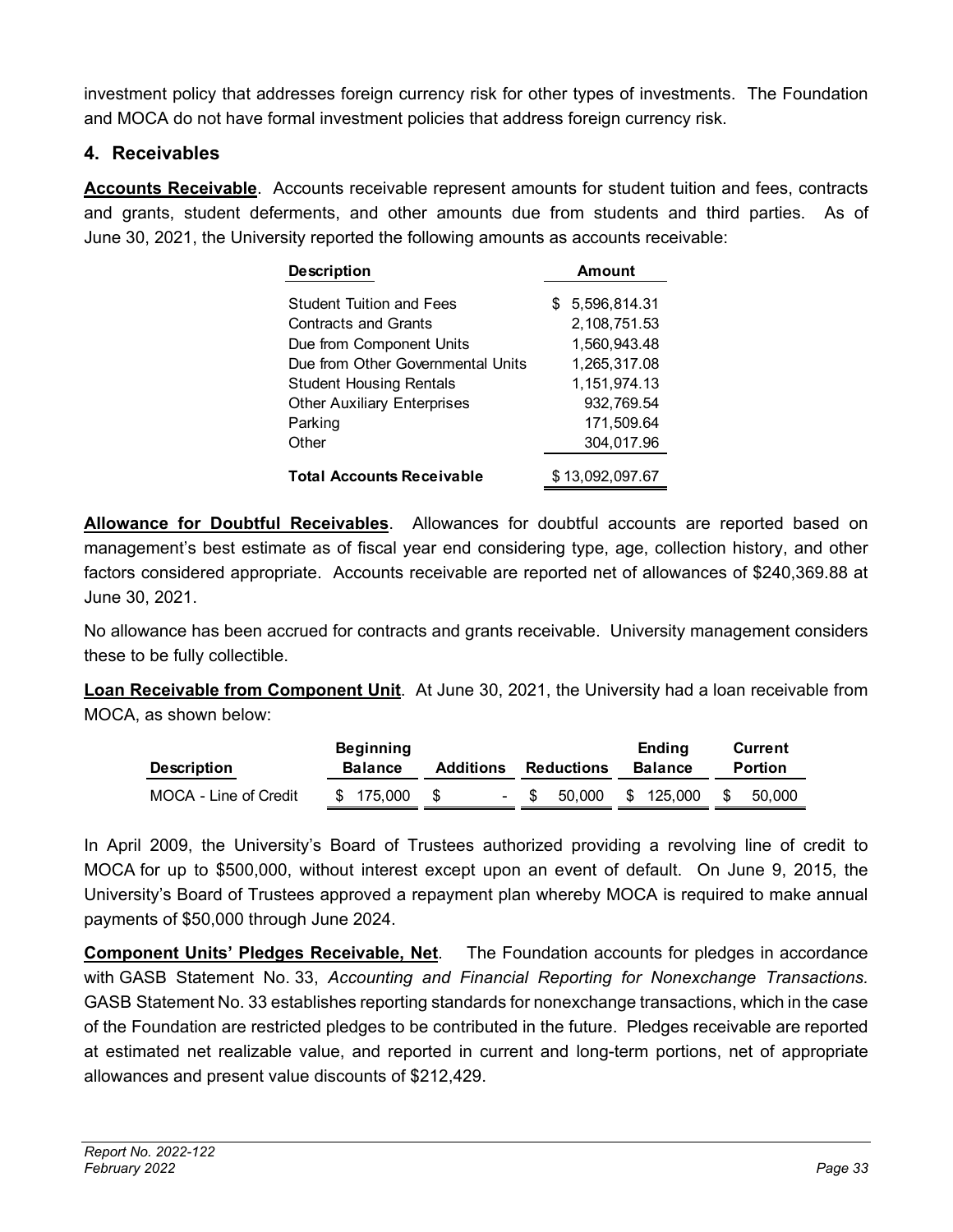# **5. Due From State**

The amount due from State consists of \$3,231,340.91 of Capital Improvement Fee Trust Fund allocations due from the State for construction, maintenance, and renovation of University facilities.

#### **6. Capital Assets**

Capital assets activity for the fiscal year ended June 30, 2021, is shown in the following table:

| <b>Description</b>                           | <b>Beginning</b><br><b>Balance</b> | <b>Additions</b>    | <b>Reductions</b>   | Ending<br><b>Balance</b> |
|----------------------------------------------|------------------------------------|---------------------|---------------------|--------------------------|
| Nondepreciable Capital Assets:               |                                    |                     |                     |                          |
| Land                                         | 20,929,295.83<br>\$.               | \$                  | \$                  | 20,929,295.83            |
| <b>Construction in Progress</b>              | 18,993,247.08                      | 14,872,772.83       | 17,426,848.53       | 16,439,171.38            |
| <b>Total Nondepreciable Capital Assets</b>   | 39,922,542.91<br>\$                | 14,872,772.83       | 17,426,848.53<br>\$ | 37,368,467.21<br>\$      |
| Depreciable Capital Assets:                  |                                    |                     |                     |                          |
| <b>Buildings</b>                             | \$609,571,744.56                   | \$<br>10,762,138.41 | \$                  | \$620,333,882.97         |
| Infrastructure and Other Improvements        | 62,867,376.90                      | 6,184,773.69        |                     | 69,052,150.59            |
| Furniture and Equipment                      | 35,638,715.23                      | 1,891,919.04        | 1,881,339.08        | 35,649,295.19            |
| <b>Library Resources</b>                     | 40,301,072.56                      | 21,752.35           |                     | 40,322,824.91            |
| Property Under Capital Leases and            |                                    |                     |                     |                          |
| Leasehold Improvements                       | 3,396,507.25                       | 479,936.43          |                     | 3,876,443.68             |
| <b>Computer Software</b>                     | 1,238,010.06                       |                     | 246,631.96          | 991,378.10               |
| <b>Total Depreciable Capital Assets</b>      | 753,013,426.56                     | 19,340,519.92       | 2,127,971.04        | 770,225,975.44           |
| Less, Accumulated Depreciation:              |                                    |                     |                     |                          |
| <b>Buildings</b>                             | 241,968,320.03                     | 15,920,764.35       |                     | 257,889,084.38           |
| Infrastructure and Other Improvements        | 36,653,156.38                      | 2,713,677.22        |                     | 39,366,833.60            |
| Furniture and Equipment                      | 27,313,690.12                      | 2,570,610.88        | 1,744,442.48        | 28, 139, 858.52          |
| <b>Library Resources</b>                     | 40, 164, 012.05                    | 61,032.91           |                     | 40,225,044.96            |
| Property Under Capital Leases and            |                                    |                     |                     |                          |
| Leasehold Improvements                       | 1,047,550.53                       | 307,063.77          |                     | 1,354,614.30             |
| <b>Computer Software</b>                     | 922,537.17                         | 235,068.62          | 246,631.96          | 910,973.83               |
| <b>Total Accumulated Depreciation</b>        | 348,069,266.28                     | 21,808,217.75       | 1,991,074.44        | 367,886,409.59           |
| <b>Total Depreciable Capital Assets, Net</b> | \$404,944,160.28                   | (2,467,697.83)<br>S | \$<br>136,896.60    | \$402,339,565.85         |

Capital assets activity for the University's discretely presented component units for the fiscal year ended June 30, 2021, is shown in the following table: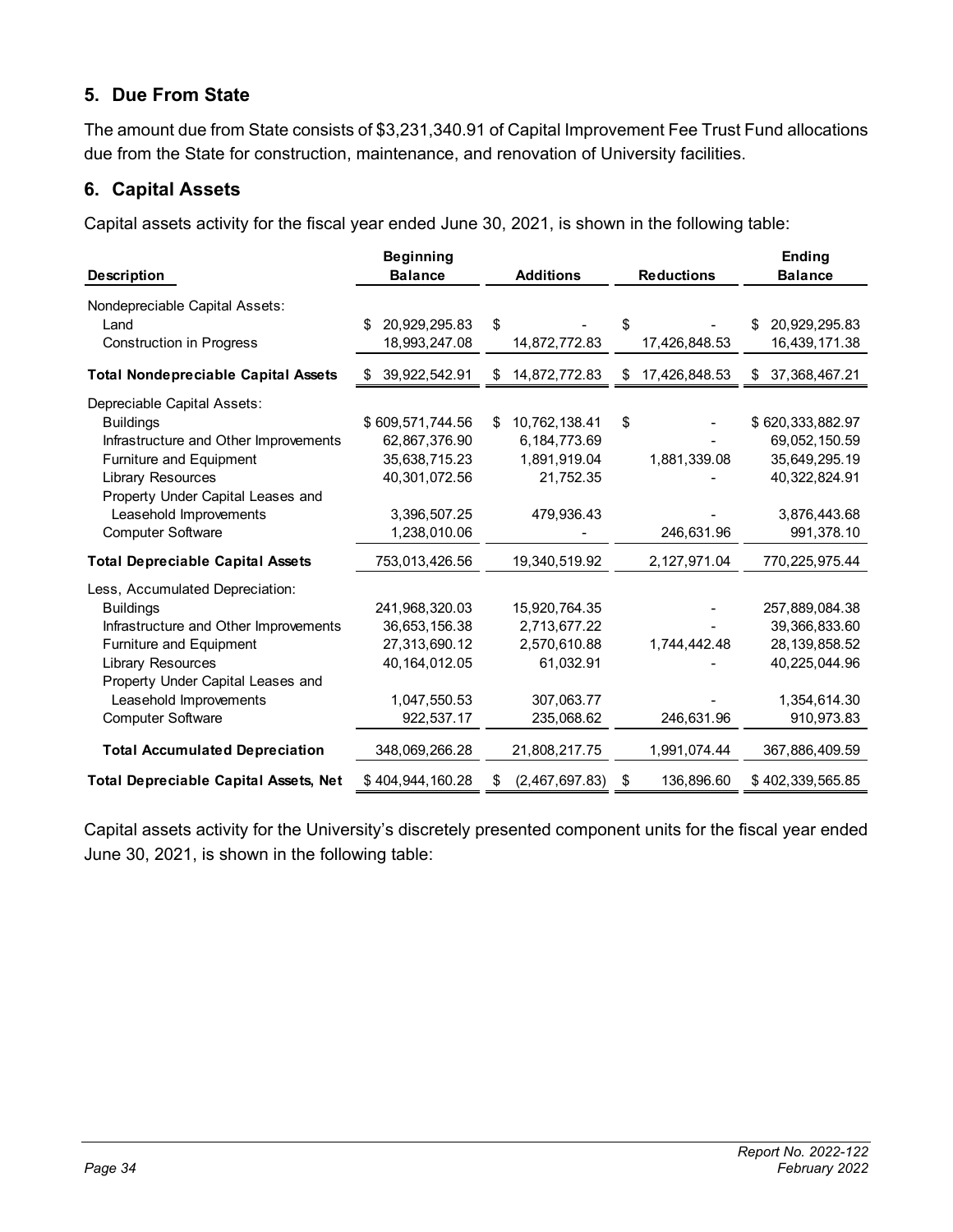|                                              | <b>Beginning</b> |                  |                   |    | <b>Ending</b>  |
|----------------------------------------------|------------------|------------------|-------------------|----|----------------|
| <b>Description</b>                           | <b>Balance</b>   | <b>Additions</b> | <b>Reductions</b> |    | <b>Balance</b> |
| Nondepreciable Capital Assets:               |                  |                  |                   |    |                |
| Land                                         | \$<br>12,537,556 | \$               | \$                | \$ | 12,537,556     |
| <b>Total Nondepreciable Capital Assets</b>   | \$<br>12,537,556 | \$               | \$                | \$ | 12,537,556     |
| Depreciable Capital Assets:                  |                  |                  |                   |    |                |
| <b>Buildings</b>                             | \$<br>14,100,634 | \$               | \$                | \$ | 14,100,634     |
| Leasehold Improvements                       | 5,951,106        |                  |                   |    | 5,951,106      |
| <b>Furniture and Equipment</b>               | 1,555,874        | 105,446          |                   |    | 1,661,320      |
| <b>Total Depreciable Capital Assets</b>      | 21,607,614       | 105,446          |                   |    | 21,713,060     |
| Less, Accumulated Depreciation:              |                  |                  |                   |    |                |
| <b>Buildings</b>                             | 5,734,254        | 564,025          |                   |    | 6,298,279      |
| Leasehold Improvements                       | 5,051,962        | 284,777          |                   |    | 5,336,739      |
| <b>Furniture and Equipment</b>               | 943,652          | 126,744          |                   |    | 1,070,396      |
| <b>Total Accumulated Depreciation</b>        | 11,729,868       | 975,546          |                   |    | 12,705,414     |
| <b>Total Depreciable Capital Assets, Net</b> | \$<br>9,877,746  | \$<br>(870, 100) | \$                | S  | 9,007,646      |

# **7. Long-Term Liabilities**

Long-term liabilities at June 30, 2021, include unearned revenue, bonds payable, capital improvement debt payable, loans and notes payable, capital leases payable, compensated absences payable, other postemployment benefits payable, and net pension liability. Long-term liabilities activity for the fiscal year ended June 30, 2021, is shown in the following table:

| <b>Description</b>                  | <b>Beginning</b><br><b>Balance</b> | <b>Additions</b>         | <b>Reductions</b>    | <b>Ending</b><br><b>Balance</b> | <b>Current</b><br><b>Portion</b> |
|-------------------------------------|------------------------------------|--------------------------|----------------------|---------------------------------|----------------------------------|
| <b>Unearned Revenue</b>             | 2,494,688.50                       | \$<br>۰                  | 839.991.01<br>\$.    | 1.654.697.49<br>\$.             | 850,783.11<br>\$.                |
| <b>Bonds Payable</b>                | 78.314.028.37                      |                          | 4,173,806.72         | 74.140.221.65                   | 4,075,000.00                     |
| Capital Improvement Debt Payable    | 11.590.000.00                      |                          | 520.000.00           | 11.070.000.00                   | 11.070.000.00                    |
| Loans and Notes Payable             | 50,031,105.38                      |                          | 3,120,857.37         | 46.910.248.01                   | 3,255,857.76                     |
| Installment Purchase Payable        | 70.930.91                          |                          | 70.930.91            |                                 |                                  |
| Capital Leases Payable              | 423.518.61                         | $\overline{\phantom{0}}$ | 215.411.29           | 208.107.32                      | 177.429.04                       |
| <b>Compensated Absences Payable</b> | 18,628,653.52                      | 3,502,232.82             | 1,438,366.55         | 20,692,519.79                   | 1,862,326.78                     |
| Other Postemployment                |                                    |                          |                      |                                 |                                  |
| <b>Benefits Payable</b>             | 147,599,377.00                     | 32.306.159.05            | 44.340.949.05        | 135.564.587.00                  | 1,908,729.32                     |
| Net Pension Liability               | 81,903,401.00                      | 27.457.950.00            | 12,452,490.00        | 96,908,861.00                   | 657.897.00                       |
| <b>Total Long-Term Liabilities</b>  | \$391,055,703.29                   | 63.266.341.87<br>S.      | 67.172.802.90<br>SS. | \$387.149.242.26                | 23.858.023.01<br>\$.             |

**Unearned Revenue**. Long-term unearned revenue includes funds received prior to fiscal year end for which the earnings process will be completed in subsequent accounting periods. As of June 30, 2021, the University reported unearned revenue of \$1,654,697.49 of which \$600,000 pertains to funding received under the terms of an agreement with the University's contracted food service provider towards construction of a new dining facility. The agreement provides that as long as the food service provider enjoys full access to and use of the dining facility through June 30, 2022, the University can amortize the funds and recognize revenue over the 10-year period beginning July 1, 2012, (\$600,000 per year).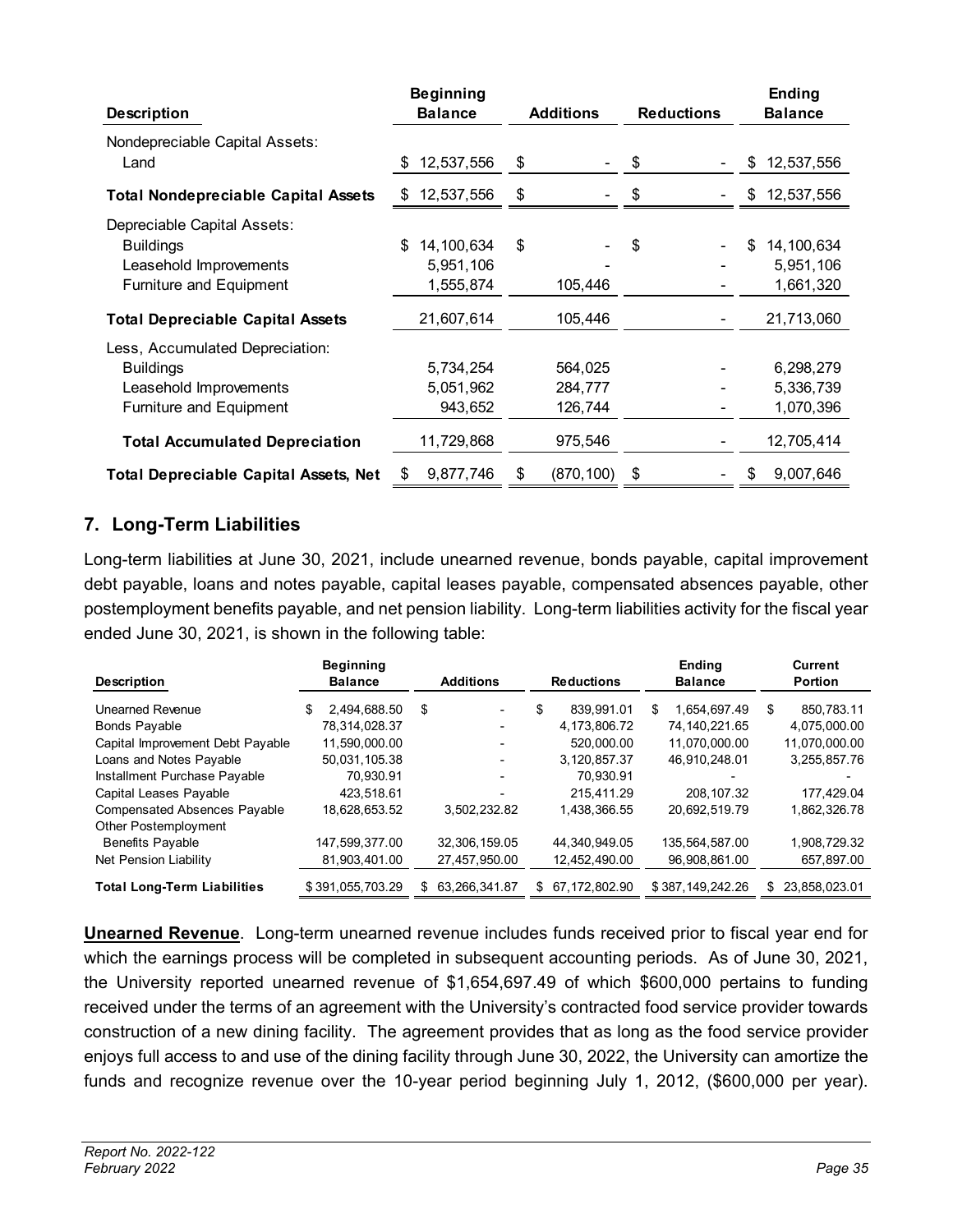However, the University is required to repay the unamortized portion of these funds to the food service provider if the agreement is terminated prior to June 30, 2022.

**Bonds Payable**. Revenue Bonds were issued to construct University facilities, including student housing and student union facilities. Bonds outstanding, which include both term and serial bonds, are secured by a pledge of housing rental revenues and an assessed student union fee based on credit hours. These bonds were direct placements, and in the event of default, the trustee may exercise one or more of the rights and powers conferred in the trust indenture at the request of at least 25 percent of the bondholders. However, the bonds are not subject to acceleration in the event of default.

On August 23, 2016, the Financing Corporation issued bonds (Student Union Project), Series 2016, in the amount of \$17,920,000 to advance refund the outstanding Series 2007 bonds. On November 23, 2016, the Financing Corporation issued bonds (Student Housing Project), Series 2016, in the amount of \$67,930,000 and a Capital Improvement Refunding Revenue Note (Student Housing Project), Series 2016, in the amount of \$50,000,000 to advance refund the outstanding Series 2007 bonds and prepay the outstanding balance on a loan for The Flats at Kernan student housing complex.

As a condition of the financing arrangements, the University entered into ground sublease and operating lease agreements dated June 1, 2007, with the Financing Corporation. Under the ground sublease agreements, the University leased the land and facilities to the Financing Corporation in exchange for prepaid rent. The land covered by the ground sublease agreements, together with the improvements thereon, was leased back to the University to manage and operate under the separate operating lease agreements. The operating lease agreements require that the University pay all debt payments, including principal, interest, fees, and charges over the lease term in accordance with the related bond documents (base rent), and all other operating costs of the premises (additional rent). The agreements terminate on November 1, 2037, or the date on which the Series 2016 refunding bonds and notes are fully paid or canceled. Net revenues from the student residence facilities are pledged to pay the Student Housing Project rents, and a portion of the University's activity and service fees revenues are pledged to pay the Student Union Project rents. As principal payments are made on the Student Housing and Student Union Projects bonds, the prepaid rent is amortized and, as shown in Note 14., the University reported remaining prepaid rent payable to the Financing Corporation of \$56,097,929.85 at June 30, 2021.

The University had the following bonds payable outstanding at June 30, 2021:

| <b>Bond Type and Series</b>                                                              | Amount<br>of Original<br><b>Debt</b> | Amount<br>Outstanding            | Interest<br><b>Rates</b><br>(Percent) | <b>Maturity</b><br>Date<br>To |
|------------------------------------------------------------------------------------------|--------------------------------------|----------------------------------|---------------------------------------|-------------------------------|
| Capital Improvement Revenue Bonds:<br>Direct Borrowings and Direct Placements:           |                                      |                                  |                                       |                               |
| Student Union Project, Series 2016, Refunding<br>Housing Project, Series 2016, Refunding | \$17,920,000.00<br>67,930,000.00     | \$14.925.000.00<br>55,160,000.00 | $2 - 5$<br>$3 - 5$                    | 11-01-2037<br>11-01-2037      |
| <b>Total Capital Improvement Revenue Bonds</b><br>Add: Unamortized Bond Premiums         | 85,850,000.00                        | 70,085,000.00<br>4,055,221.65    |                                       |                               |
| <b>Total Capital Improvement Revenue Bonds Payable</b>                                   | \$85,850,000.00                      | \$74,140,221.65                  |                                       |                               |

Annual requirements to amortize all bonds payable outstanding as of June 30, 2021, are as follows: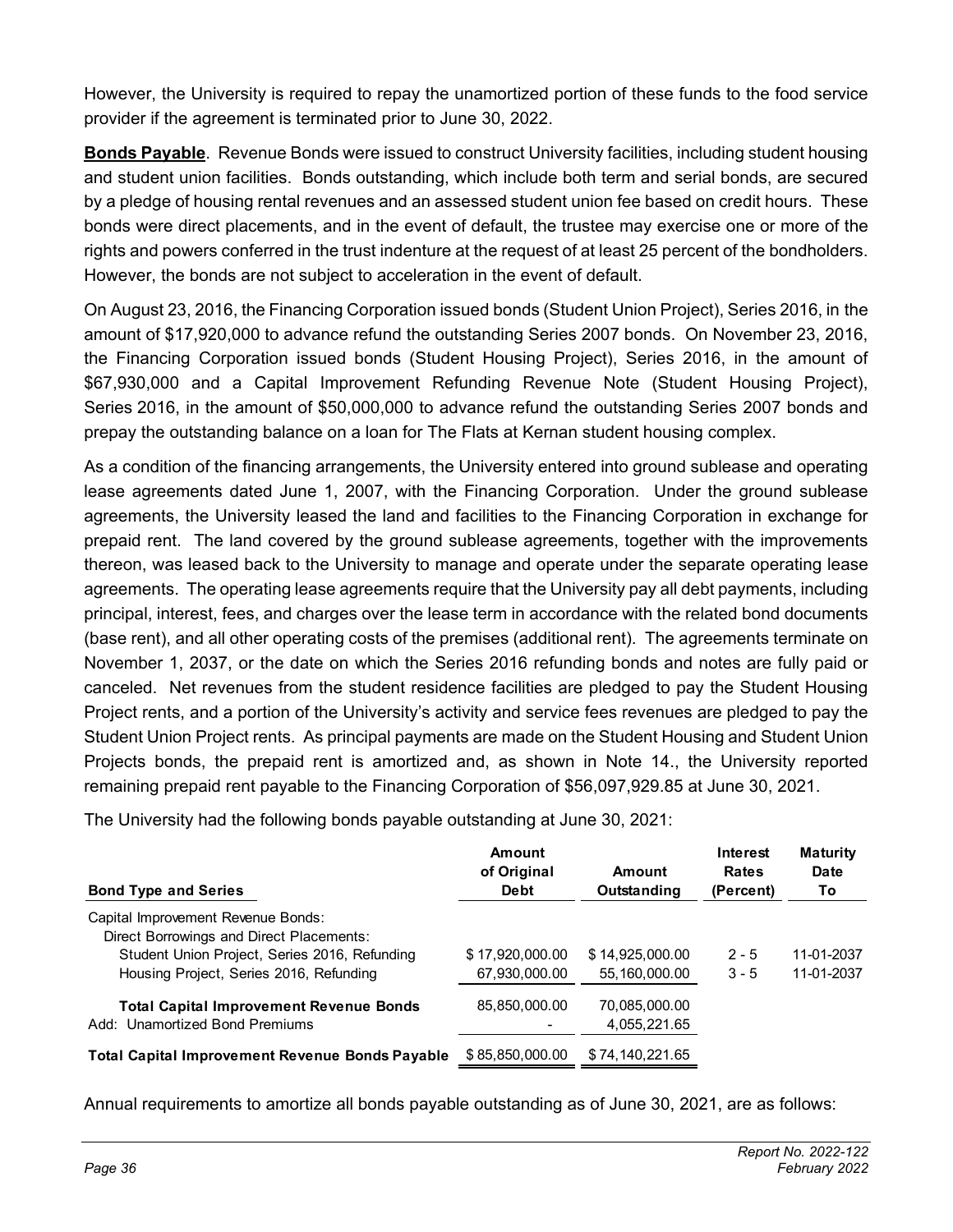| <b>Fiscal Year Ending June 30</b> | <b>Principal</b>   | Interest            | Total            |
|-----------------------------------|--------------------|---------------------|------------------|
|                                   |                    |                     |                  |
| 2022                              | 4,075,000.00<br>\$ | 2.822.543.76<br>\$. | \$ 6.897.543.76  |
| 2023                              | 4,220,000.00       | 2,625,068.76        | 6,845,068.76     |
| 2024                              | 4,360,000.00       | 2,430,593.76        | 6,790,593.76     |
| 2025                              | 4,505,000.00       | 2,225,993.76        | 6,730,993.76     |
| 2026                              | 4,090,000.00       | 2,051,918.76        | 6,141,918.76     |
| 2027-2031                         | 21,075,000.00      | 7.944.234.42        | 29,019,234.42    |
| 2032-2036                         | 20.315.000.00      | 3.689.125.00        | 24.004.125.00    |
| 2037-2038                         | 7,445,000.00       | 276.475.00          | 7,721,475.00     |
|                                   |                    |                     |                  |
| <b>Subtotal</b>                   | 70,085,000.00      | 24,065,953.22       | 94, 150, 953. 22 |
| Add: Unamortized Bond Premiums    | 4,055,221.65       |                     | 4,055,221.65     |
| Total                             | \$74,140,221.65    | \$24,065,953.22     | \$98,206,174.87  |

**Capital Improvement Debt Payable**. The University had the following capital improvement debt payable outstanding at June 30, 2021:

| <b>Capital Improvement Debt</b><br><b>Type and Series</b>    | Amount<br>of Original<br><b>Debt</b> | Amount<br>Outstanding | Interest<br><b>Rates</b><br>(Percent) | <b>Maturity</b><br>Date<br>To |
|--------------------------------------------------------------|--------------------------------------|-----------------------|---------------------------------------|-------------------------------|
| Capital Improvement Debt:<br>2010B - Student Wellness Center | \$13,060,000.00                      | \$11,070,000.00       | 5.50 - 7.50                           | 11-01-2035                    |

On December 30, 2010, the Board of Governors, issued \$13,060,000 of University of North Florida Mandatory Student Fee Revenue Bonds (Series 2010B Build America Bonds) to finance construction of a Student Wellness Center on campus and to pay costs of issuance.

The University has pledged a portion of future Student Wellness Center fees to repay \$11,070,000 in capital improvement bonds issued by the Florida Board of Governors on behalf of the University. The bonds are payable solely from Student Wellness Center fee assessments and are payable through November 1, 2035. The University has committed to appropriate each year from the Student Wellness Center fee assessment amounts sufficient to cover the principal and interest requirements on the debt. Total principal and interest remaining on the debt is \$17,731,350, and principal and interest paid for the current fiscal year totaled \$1,299,350. During the 2020-21 fiscal year, Student Wellness Center fee assessments totaled \$1,261,577.18, while interest subsidies received for the bonds totaled \$261,462.91.

On July 13, 2021, the Board of Governors issued \$8,875,000 of University of North Florida Mandatory Student Fee Revenue Bonds (Series 2021A) to directly liquidate the remaining balance of the University of North Florida Mandatory Student Fee Revenue Bonds (Series 2010B Build America Bonds). See Note 16. for additional details related to this subsequent event.

**Loans and Notes Payable**. In November 2013, the Financing Corporation purchased a 67,224 square foot warehouse on a parcel of land adjacent to the University and entered into a loan agreement for \$2,724,915 with a fixed interest rate of 2.32 percent. Principal and interest payments of \$25,505.82 are made monthly over the 10-year term of the note.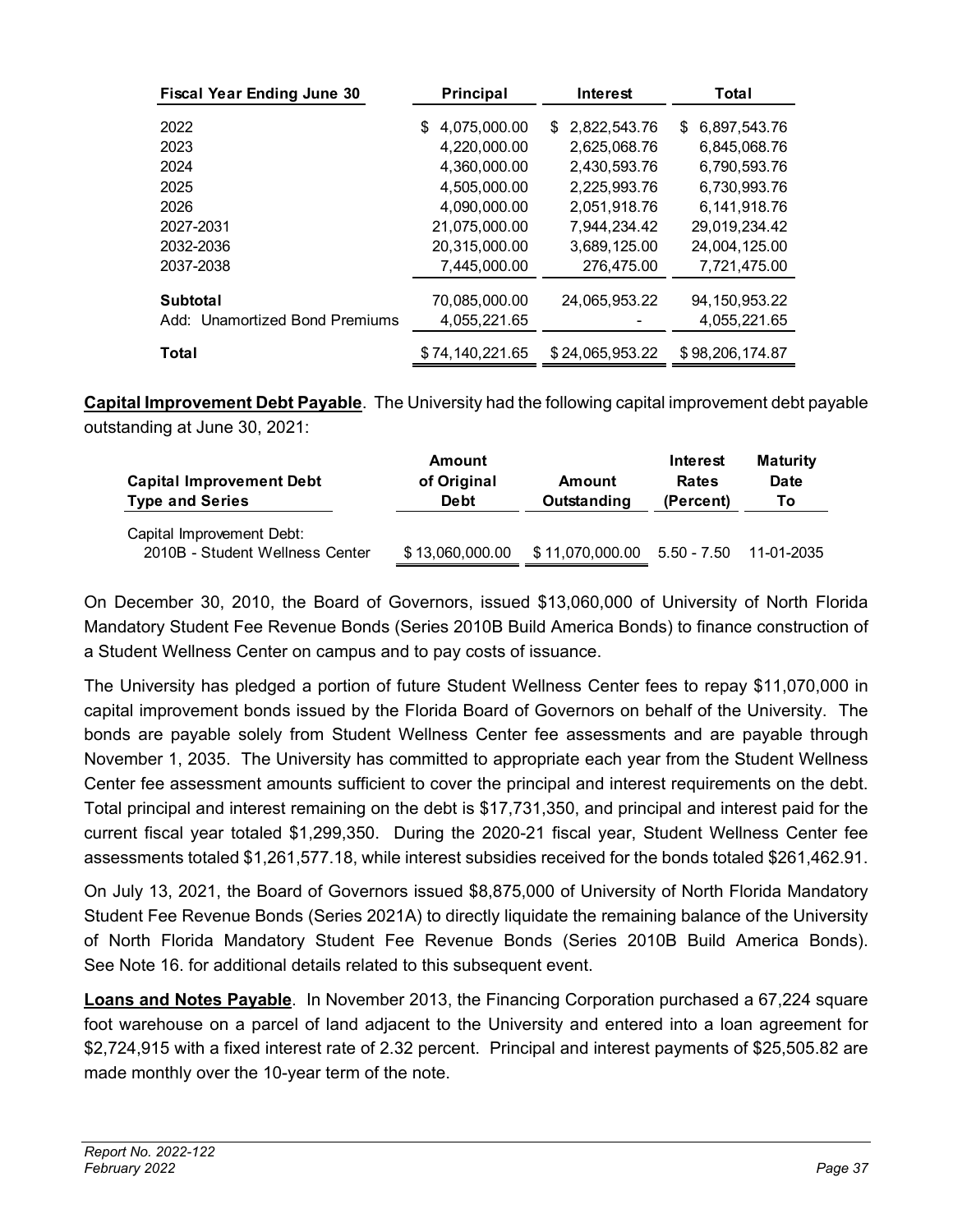In December 2014, the Financing Corporation entered into a loan agreement with the Foundation for \$1,200,000 with a fixed interest rate of 3 percent for funds to be used for improvement and renovation of the warehouse. Principal and interest payments of \$34,848.85 are made quarterly over the 10-year term of the note.

As noted under Bonds Payable above, on November 23, 2016, the Financing Corporation issued a \$50,000,000 Capital Improvement Refunding Revenue Note, Series 2016, in connection with the advance refunding of outstanding Capital Improvement Revenue Bonds (Student Housing Project), Series 2007, and prepayment of the loan for The Flats at Kernan student housing complex. The note has a fixed interest rate of 2.67 percent, with principal payments ranging from \$2,295,000 to \$2,815,000 made annually, and interest payments made semi-annually, paid solely from funds derived from pledged housing revenues over the remaining term of the note.

On January 31, 2018, the Financing Corporation entered into a fixed rate loan agreement in the amount of \$5,500,000, authorizing the refunding of the Remarketed Parking System Bonds, Series 1998, which resulted in a defeasance of the variable rate revenue bonds. The proceeds from the fixed rate loan were used to refund the outstanding principal of the remarketed Parking System Bonds, Series 1998, of \$5,500,000. The loan is collateralized by Parking System revenues and the principal and interest payments are due the first day of each month in the amount of \$53,272 at a fixed interest rate of 2.71 percent per annum to the January 1, 2028, maturity date. The covenants of the Parking System loan require the University to charge such rates and fees for use of the Parking System to produce pledged revenues sufficient to pay 100 percent of the costs of operation and maintenance of the facility plus 120 percent of debt service during each year.

The provisions of the various loan and note agreements generally provide that, in the event of default, the outstanding principal amount of the loan or note shall become immediately due and payable to the lender. The Financing Corporation had the following loans and notes payable activity for the fiscal year ended June 30, 2021, as shown in the following table:

|                                          | <b>Beginning</b> |                     | <b>Ending</b>    | <b>Current</b>     |
|------------------------------------------|------------------|---------------------|------------------|--------------------|
| <b>Description</b>                       | <b>Balance</b>   | <b>Reductions</b>   | <b>Balance</b>   | <b>Portion</b>     |
| Direct Borrowings and Direct Placements: |                  |                     |                  |                    |
| Warehouse Acquisition                    | ,003,846.36<br>S | 285,516.50<br>\$    | 718.329.86<br>\$ | 292,305.36<br>\$   |
| Warehouse Improvements                   |                  |                     |                  |                    |
| and Renovations                          | 584,633.73       | 123, 193. 23        | 461,440.50       | 126,940.26         |
| <b>Student Housing Refunding Revenue</b> |                  |                     |                  |                    |
| Note, Series 2016                        | 44,065,000.00    | 2,185,000.00        | 41,880,000.00    | 2,295,000.00       |
| Parking System, Fixed Interest           |                  |                     |                  |                    |
| Rate Loan                                | 4,377,625.29     | 527, 147.64         | 3,850,477.65     | 541,612.14         |
| <b>Total Loans and Notes Payable</b>     | \$50,031,105.38  | 3,120,857.37<br>\$. | \$46,910,248.01  | 3,255,857.76<br>S. |

Annual requirements to amortize the outstanding loans and notes as of June 30, 2021, are as follows: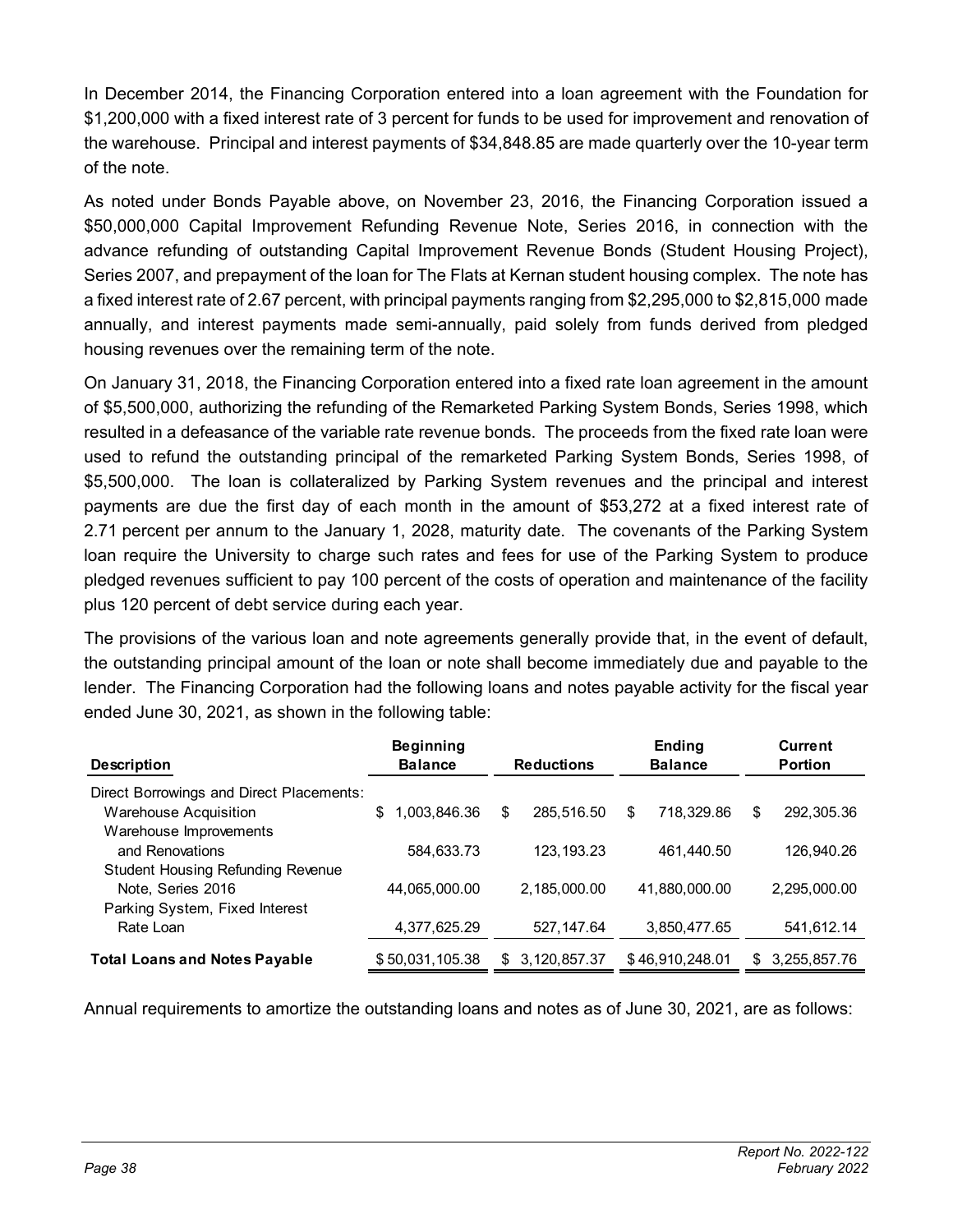| <b>Fiscal Year</b><br><b>Ending June 30</b> | <b>Principal</b>     | Interest          | Total              |
|---------------------------------------------|----------------------|-------------------|--------------------|
| 2022                                        | 3,255,857.76<br>\$   | 1,211,430.91<br>S | 4,467,288.67<br>\$ |
| 2023                                        | 3,401,530.42         | 1,122,879.75      | 4,524,410.17       |
| 2024                                        | 3,373,291.25         | 1,031,417.95      | 4,404,709.20       |
| 2025                                        | 3,321,350.05         | 941,656.38        | 4,263,006.43       |
| 2026                                        | 2,908,549.41         | 858,410.02        | 3,766,959.43       |
| 2027-2031                                   | 13,549,669.12        | 3, 156, 414.04    | 16,706,083.16      |
| 2032-2036                                   | 12,640,000.00        | 1,426,981.50      | 14,066,981.50      |
| 2037-2038                                   | 4,460,000.00         | 120,283.50        | 4,580,283.50       |
| Total                                       | 46,910,248.01<br>\$. | 9,869,474.05      | \$56,779,722.06    |

**Capital Leases Payable**. The University entered into capital lease agreements in prior fiscal years to acquire two electron microscopes with a total cost of \$811,798 and an interest rate of 1.8162 percent, and to acquire athletic turf equipment with a total cost of \$248,642 and an imputed interest rate of 2.6716 percent. Future minimum payments under the capital lease agreements and the present value of the minimum payments as of June 30, 2021, are as follows:

| <b>Fiscal Year Ending June 30</b>        | <b>Amount</b> |
|------------------------------------------|---------------|
| 2022                                     | \$180,142.17  |
| 2023                                     | 30,952.11     |
| <b>Total Minimum Payments</b>            | 211,094.28    |
| Less, Amount Representing Interest       | (2,986.96)    |
| <b>Present Value of Minimum Payments</b> | \$208,107.32  |

**Compensated Absences Payable**. Employees earn the right to be compensated during absences for annual leave (vacation) and sick leave earned pursuant to Board of Governors' Regulations, University regulations, and bargaining agreements. Leave earned is accrued to the credit of the employee and records are kept on each employee's unpaid (unused) leave balance. The University reports a liability for the accrued leave; however, State noncapital appropriations fund only the portion of accrued leave that is used or paid in the current fiscal year. Although the University expects the liability to be funded primarily from future appropriations, generally accepted accounting principles do not permit the recording of a receivable in anticipation of future appropriations. At June 30, 2021, the estimated liability for compensated absences, which includes the University's share of the Florida Retirement System and FICA contributions, totaled \$20,692,519.79. The current portion of the compensated absences liability, \$1,862,326.78, is the amount expected to be paid in the coming fiscal year and is based on the actual payouts over the last 3 fiscal years calculated as a percentage of those 3 years' total compensated absences liability.

**Other Postemployment Benefits Payable**. The University follows GASB Statement No. 75, *Accounting and Financial Reporting for Postemployment Benefits Other Than Pensions*, for certain postemployment healthcare benefits administered by the State Group Health Insurance Program.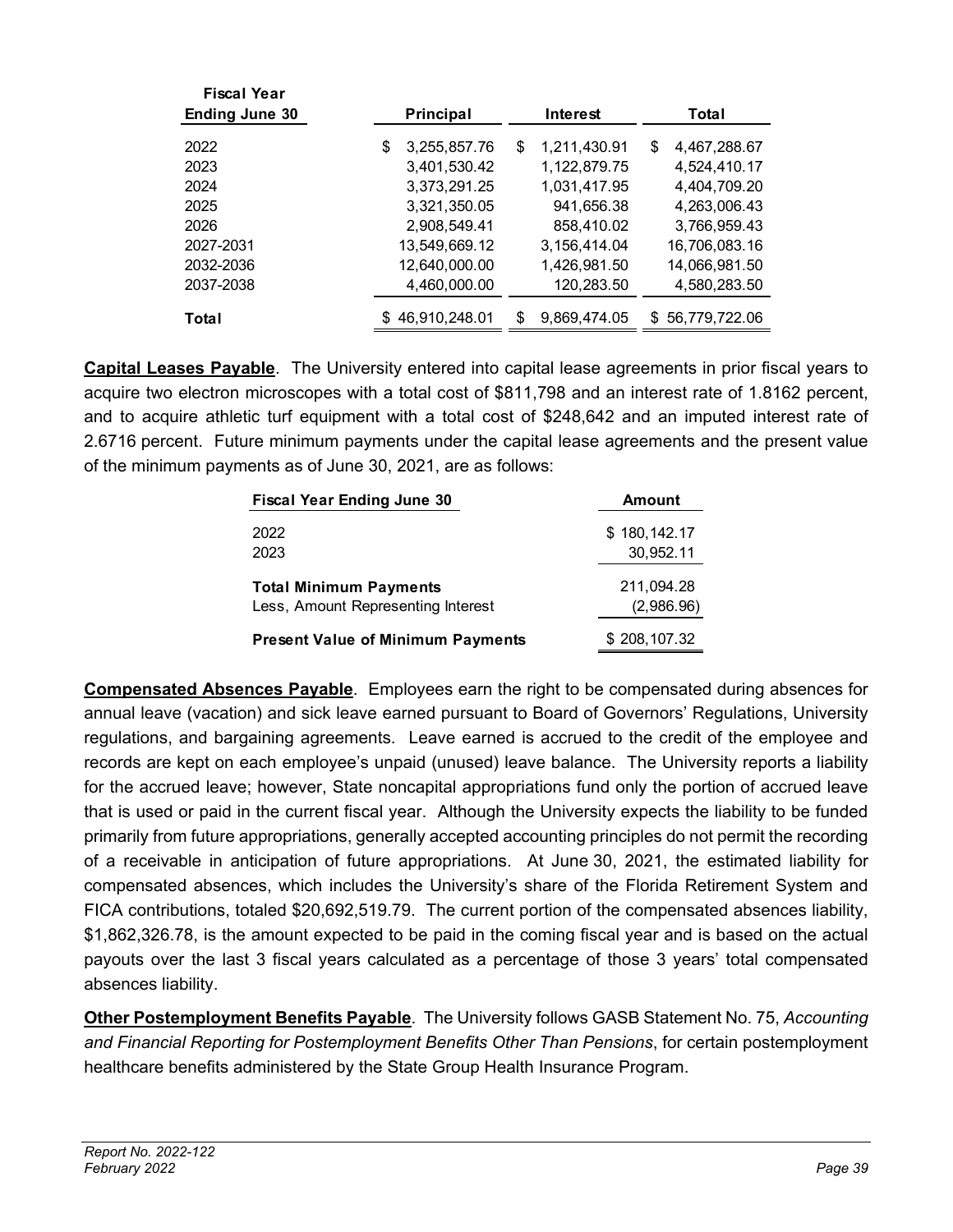#### *General Information about the OPEB Plan*

*Plan Description*. The Division of State Group Insurance's Other Postemployment Benefits Plan (OPEB Plan) is a multiple-employer defined benefit plan administered by the State of Florida. Pursuant to the provisions of Section 112.0801, Florida Statutes, all employees who retire from the University are eligible to participate in the State Group Health Insurance Program. Retirees and their eligible dependents shall be offered the same health and hospitalization insurance coverage as is offered to active employees at a premium cost of no more than the premium cost applicable to active employees. A retiree means any officer or employee who retires under a State retirement system or State optional annuity or retirement program or is placed on disability retirement and who begins receiving retirement benefits immediately after retirement from employment. In addition, any officer or employee who retires under the Florida Retirement System Investment Plan is considered a "retiree" if he or she meets the age and service requirements to qualify for normal retirement or has attained the age of 59.5 years and has the years of service required for vesting. The University subsidizes the premium rates paid by retirees by allowing them to participate in the OPEB Plan at reduced or blended group (implicitly subsidized) premium rates for both active and retired employees. These rates provide an implicit subsidy for retirees because retiree healthcare costs are generally greater than active employee healthcare costs. No assets are accumulated in a trust that meet the criteria in paragraph 4 of GASB Statement No. 75. The OPEB Plan contribution requirements and benefit terms necessary for funding the OPEB Plan each year is on a pay-as-you-go basis as established by the Governor's recommended budget and the General Appropriations Act. Retirees are required to enroll in the Federal Medicare (Medicare) program for their primary coverage as soon as they are eligible.

*Benefits Provided*. The OPEB Plan provides healthcare benefits for retirees and their dependents. The OPEB Plan only provides an implicit subsidy as described above.

# *Proportionate Share of the Total OPEB Liability*

The University's proportionate share of the total OPEB liability of \$135,564,587 was measured as of June 30, 2020, and was determined by an actuarial valuation as of July 1, 2020. At June 30, 2020, the University's proportionate share, determined by its proportion of total benefit payments made, was 1.317 percent, which was an increase of 0.151 from its proportionate share reported as of June 30, 2019.

*Actuarial Assumptions and Other Inputs*. The total OPEB liability was determined using the following actuarial assumptions and other inputs, applied to all periods included in the measurement, unless otherwise specified: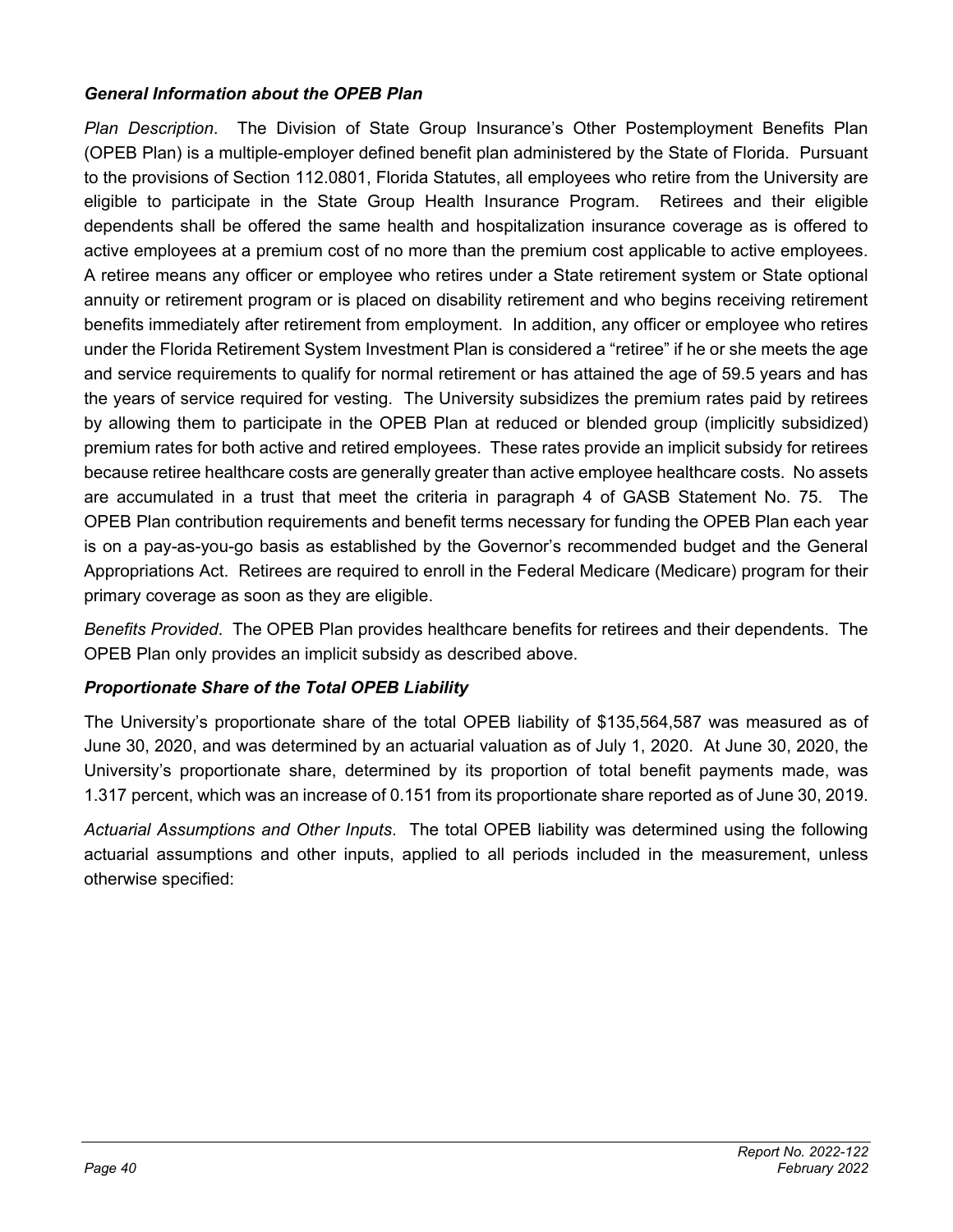| Inflation                                                     | 2.60 percent                                                                                         |
|---------------------------------------------------------------|------------------------------------------------------------------------------------------------------|
| Salary increases                                              | Varies by FRS Class                                                                                  |
| Discount rate                                                 | 2.66 percent                                                                                         |
| Healthcare cost trend rates<br>Preferred Provider Option Plan | 7.78 percent for 2021, decreasing to an<br>ultimate rate of 4.04 percent for 2076 and<br>later years |
| Health Maintenance Organization Plan                          | 5.66 percent for 2021, decreasing to an<br>ultimate rate of 4.04 percent for 2076 and<br>later years |
| Retirees' share of benefit-related costs                      | 100 percent of projected health insurance<br>premiums for retirees                                   |

The discount rate was based on the Standared & Poor's Municipal Bond 20 Year High Grade Rate Index.

Mortality rates were based on the Pub-2010 mortality tables with fully generational mortality improvement using Scale MP-2018.

While an experience study had not been completed for the OPEB Plan, the actuarial assumptions that determined the total OPEB liability for the OPEB Plan were based on certain results of the most recent experience study for the FRS Plan.

The following changes have been made since the prior valuation:

- Census Data The census data reflects changes in status for the 12-month period since July 1, 2020.
- Discount Rate The discount rate was updated to utilize the mandated discount rate based on a 20-year Standard & Poor's Municipal Bond Rate Index as of the measurement date, as required under GASB Statement No. 75. The discount rate decreased from 2.79 percent to 2.66 percent.
- Mortality Mortality rates were updated to align with those used in the actuarial valuation of the Florida Retirement System (FRS) conducted by Milliman as of July 1, 2019. Rates were previously based on RP-2000 mortality tables with fully generational improvement using Scale BB. Underlying tables were updated to use Pub-2010 mortality tables with fully generational improvement using Scale MP-2018. This change decreased the Total OPEB Liability by about 5 percent.
- Excise ("Cadillac") Tax The previous valuation conducted as of July 1, 2019, reflected the full impact of the Excise Tax that was to go into effect in 2022. The impact of this change was an increase in liabilities of about 12 percent. Since the previous valuation, this tax was repealed. The current valuation reflects this. The impact of this change is a decrease in the Total OPEB Liability of about 13 percent.
- Claims Costs and Premium Rates The assumed claims and premiums reflect the actual claims information that were provided as well as the premiums that are actually being charged to participants. The recent favorable claims experience resulted in lower liabilities as of June 30, 2020.
- Trend Rate The medical trend assumption is updated each year based on the Getzen Model. Medical trend rates consistent with the August 2020 Report on Financial Outlook of the Plan were used along with information from the Getzen Model and actuarial judgement. The impact of the trend rate changes is a small decrease in the liability, due primarily to lower trend rates in the first several years.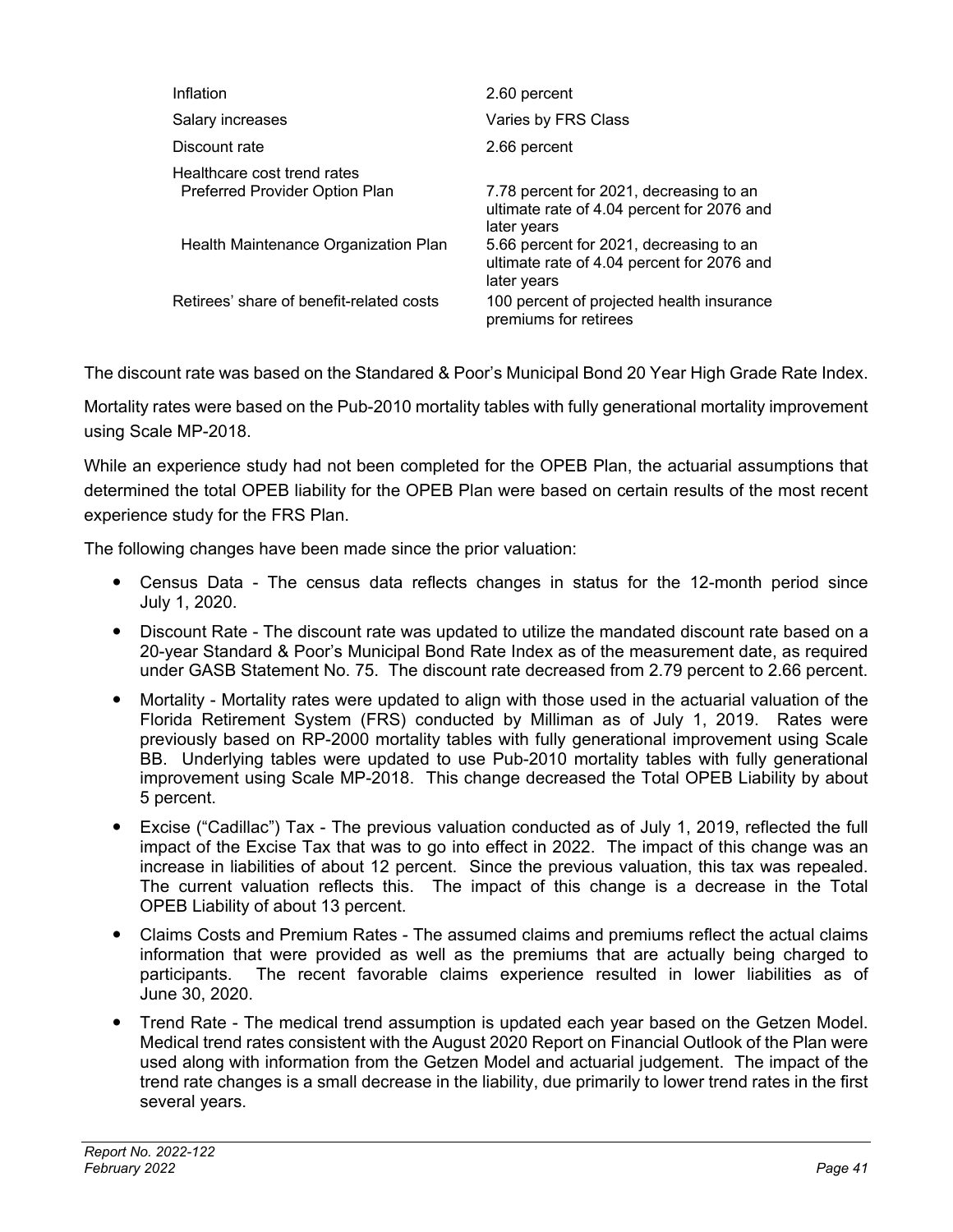Active Medical Plan Elections - Most actively employed participants in the Plan are health plan subscribers. Those participants are assumed to continue their current health coverage into retirement. For those who are not currently covered under the health plan, 72 percent are assumed to elect PPO coverage in retirement. The remaining 28 percent are assumed to elect HMO coverage. This assumption is based on guidance provided by the DSGI in an email on September 22, 2020. This change resulted in a small decrease in the Total OPEB Liability.

*Sensitivity of the University's Proportionate Share of the Total OPEB Liability to Changes in the Discount Rate*. The following table presents the University's proportionate share of the total OPEB liability, as well as what the University's proportionate share of the total OPEB liability would be if it were calculated using a discount rate that is 1 percentage point lower (1.66 percent) or 1 percentage point higher (3.66 percent) than the current rate:

|                                                                 | 1%              | <b>Current</b>       | 1%              |
|-----------------------------------------------------------------|-----------------|----------------------|-----------------|
|                                                                 | <b>Decrease</b> | <b>Discount Rate</b> | <b>Increase</b> |
|                                                                 | $(1.66\%)$      | $(2.66\%)$           | $(3.66\%)$      |
| University's proportionate share<br>of the total OPEB liability | \$169,327,825   | \$135,564,587        | \$110,083,595   |

*Sensitivity of the University's Proportionate Share of the Total OPEB Liability to Changes in the Healthcare Cost Trend Rates*. The following table presents the University's proportionate share of the total OPEB liability, as well as what the University's proportionate share of the total OPEB liability would be if it were calculated using healthcare cost trend rates that are 1 percentage point lower or 1 percentage point higher than the current healthcare cost trend rates:

|                                  | 1% Decrease   | <b>Healthcare</b><br><b>Cost Trend</b><br>Rates | 1% Increase   |
|----------------------------------|---------------|-------------------------------------------------|---------------|
| University's proportionate share |               |                                                 |               |
| of the total OPEB liability      | \$107.654.558 | \$135.564.587                                   | \$173,861,599 |

# *OPEB Expense and Deferred Outflows of Resources and Deferred Inflows of Resources Related to OPEB***.**

For the fiscal year ended June 30, 2021, the University recognized OPEB expense of \$8,702,727.13. At June 30, 2021, the University reported deferred outflows of resources and deferred inflows of resources related to OPEB from the following sources: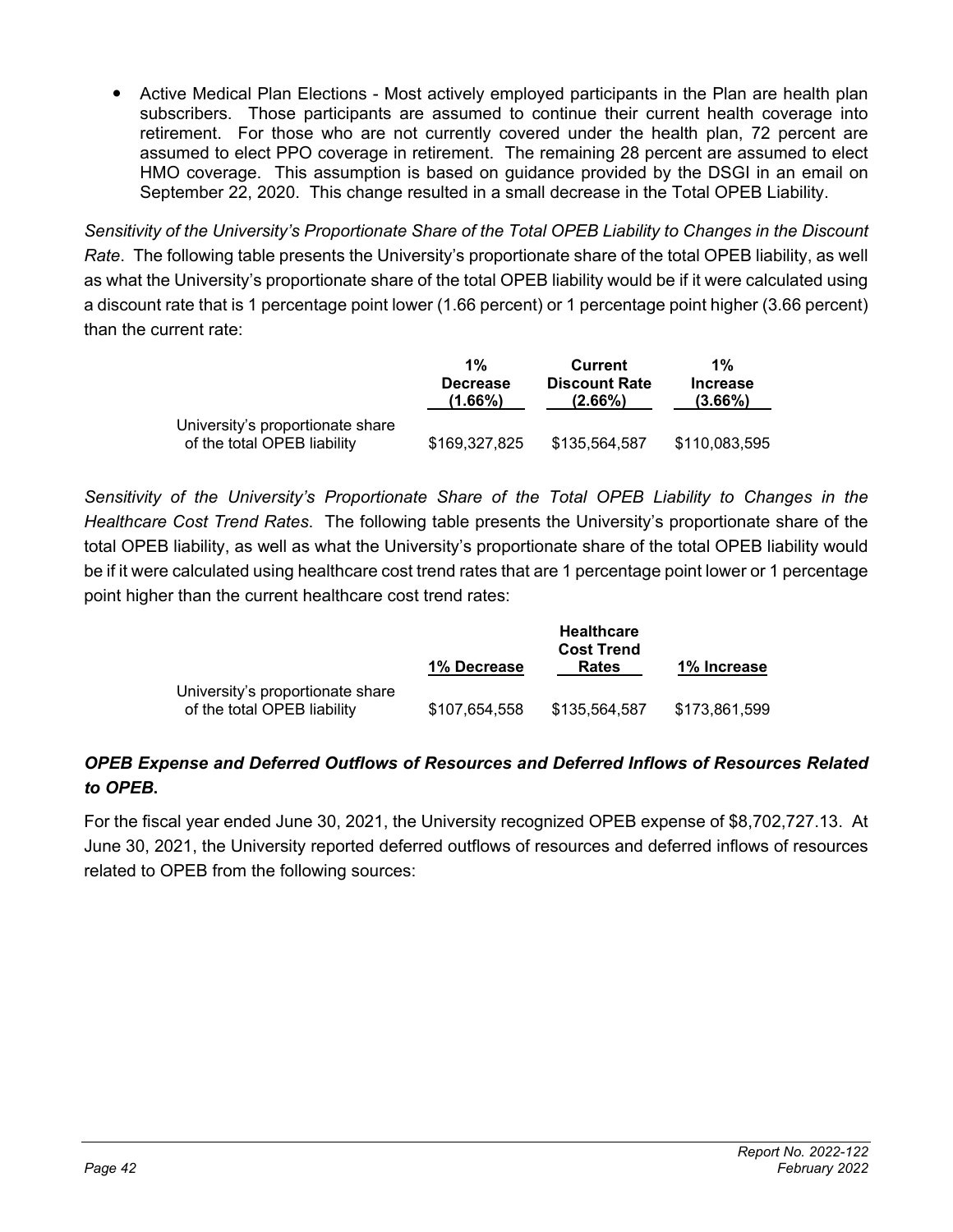| <b>Description</b>                                                           | <b>Deferred Outflows</b><br>of Resources |                  | Deferred Inflows<br>of Resources |               |  |
|------------------------------------------------------------------------------|------------------------------------------|------------------|----------------------------------|---------------|--|
| Differences between expected                                                 |                                          |                  |                                  |               |  |
| and actual experience                                                        | \$                                       |                  | \$                               | 3,627,211.45  |  |
| Change of assumptions or other inputs                                        |                                          | 21,593,801.75    |                                  | 59,267,730.70 |  |
| Changes in proportion and differences<br>between University benefit payments |                                          |                  |                                  |               |  |
| and proportionate share of benefit payments                                  |                                          | 22, 181, 962. 73 |                                  |               |  |
| Transactions subsequent to the                                               |                                          |                  |                                  |               |  |
| measurement date                                                             |                                          | 1,963,794.67     |                                  |               |  |
| Total                                                                        | \$                                       | 45,739,559.15    |                                  | 62,894,942.15 |  |

Of the total amount reported as deferred outflows of resources related to OPEB, \$1,963,794.67 resulting from transactions subsequent to the measurement date and before the end of the fiscal year will be included as a reduction of the total OPEB liability and included in OPEB expense in the year ended June 30, 2022. Other amounts reported as deferred outflows of resources and deferred inflows of resources related to OPEB will be recognized in OPEB expense as follows:

| <b>Fiscal Year Ending June 30</b> | Amount              |
|-----------------------------------|---------------------|
| 2022                              | \$ (4,741,586.76)   |
| 2023                              | (4,741,586.76)      |
| 2024                              | (4,741,586.76)      |
| 2025                              | (4,741,586.76)      |
| 2026                              | (2,049,067.42)      |
| Thereafter                        | 1,896,236.79        |
| Total                             | \$(19, 119, 177.67) |

**Net Pension Liability**. As a participating employer in the Florida Retirement System (FRS), the University recognizes its proportionate share of the collective net pension liabilities of the FRS cost-sharing multiple-employer defined benefit plans. As of June 30, 2021, the University's proportionate share of the net pension liabilities totaled \$96,908,861. Note 8. includes a complete discussion of defined benefit pension plans.

**Component Units – Loans and Notes Payable**. On May 20, 2010, the TSI purchased a building and 7.71 acres of land adjacent to the University for \$17,408,190. The TSI executed three loan and note agreements totaling \$17,279,294 on May 20, 2010, through its financing corporation, UNF TSI Investments, LLC. A summary of the long-term debt activity associated with the purchase is shown in the following table: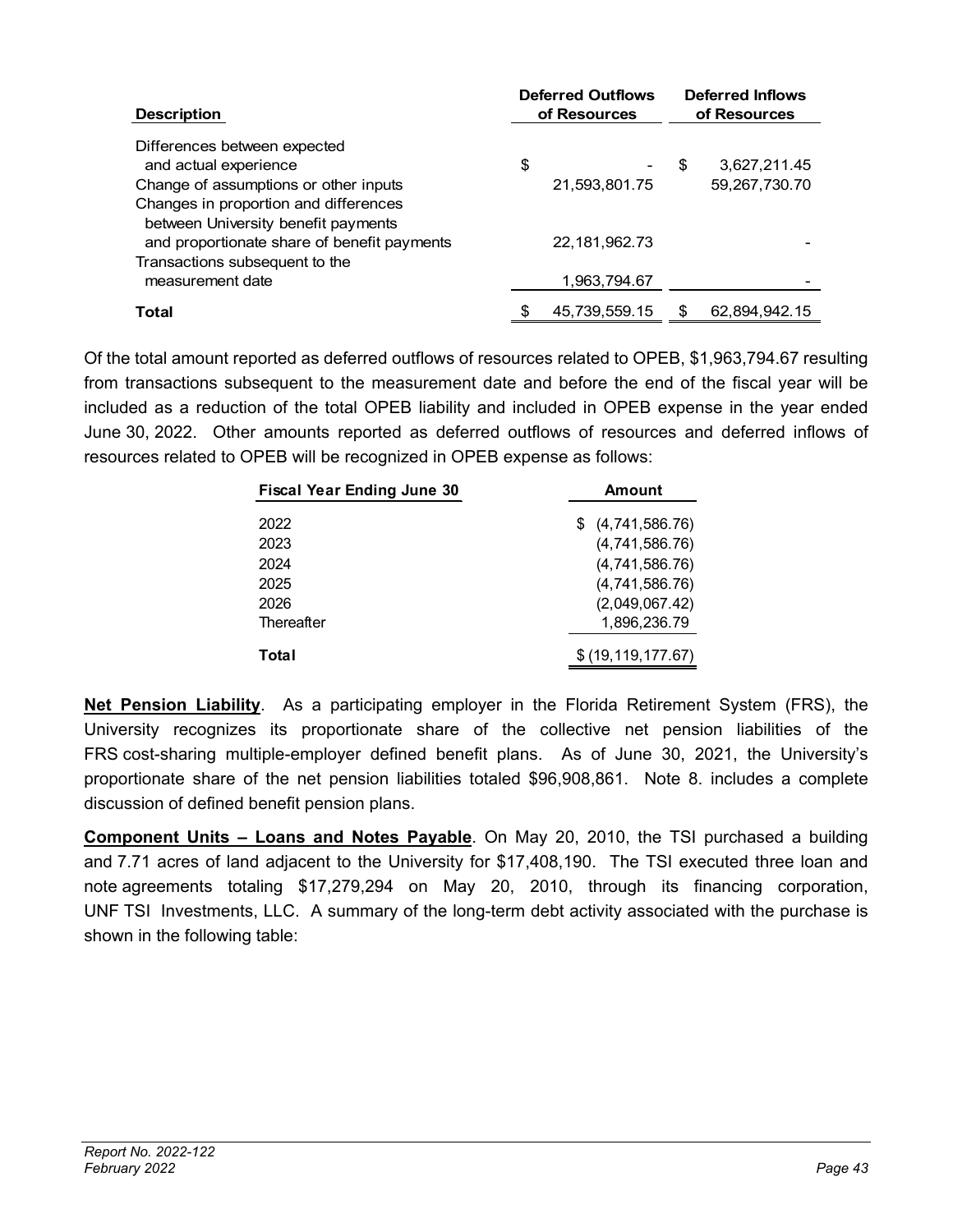| <b>Description</b>                                                                                                                     |     | <b>Beginning</b><br><b>Balance</b> |    | <b>Reductions</b> |    | <b>Ending</b><br><b>Balance</b> |       | Current<br><b>Portion</b> |
|----------------------------------------------------------------------------------------------------------------------------------------|-----|------------------------------------|----|-------------------|----|---------------------------------|-------|---------------------------|
| Bank Note Payable in Monthly Installments of<br>Principal and Interest at 8.3 Percent<br>Loan Payable to Foundation Payable in Full or | S   | 521.041                            | S  | 521.041           | \$ |                                 | $- S$ |                           |
| in Part Prior to Maturity at 4.5 Percent (1)                                                                                           |     | 4,518,000                          |    | 72,000            |    | 4.446.000                       |       | 919,000                   |
| Total                                                                                                                                  | SS. | 5,039,041                          | \$ | 593.041           | S. | 4.446.000                       | S     | 919.000                   |

(1) Pursuant to a Memorandum of Understanding entered into between the TSI, UNF TSI Investments, LLC, and the Foundation, total loan funding to UNF TSI Investments, LLC from the Foundation will not exceed \$4.8 million and the TSI will be restricted from making any additional loans or otherwise pledging, collateralizing, or encumbering the property purchased or funding any capital projects as long as any portion of the loan remains unpaid.

On April 7, 2021, MOCA received a second amount of loan proceeds through a financial institution in the amount of \$252,125 pursuant to the Paycheck Protection Program (PPP) which was established as part of the Coronavirus Aid, Relief and Economic Security Act (CARES Act). The loan and accrued interest are forgivable in full after 8 weeks or 24 weeks (period to be chosen by MOCA) as long as the borrower uses the loan proceeds for eligible purposes, including payroll, benefits, and rent and utilities, and maintains its payroll levels. The amount of loan forgiveness will be reduced if the borrower terminates employees or reduces salaries during the 8- or 24-week period chosen. The terms of the PPP loan, dated April 1, 2021, require monthly principal and interest payments of \$5,838.21 with a fixed interest rate of 1 percent per annum and maturing on April 1, 2026. While MOCA believes that its use of the loan proceeds will meet the conditions for loan forgiveness, the PPP loan cannot be forgiven until MOCA submits a loan forgiveness application and the application is approved by the financial institution and the United States Small Business Administration (USSBA). On February 26, 2021, the financial institution received final payment of the previous loan totaling \$234,600 disbursed on May 2, 2020, and forgiveness of the full amount of the previous loan was approved by the USSBA.

Loans and notes payable at June 30, 2021, for the Foundation and MOCA are as follows:

| <b>Description</b>                                                                     | <b>Current</b> |      | <b>Noncurrent</b> |
|----------------------------------------------------------------------------------------|----------------|------|-------------------|
| Foundation:                                                                            |                |      |                   |
| Noninterest bearing note (\$1,134,946) from vendor for scoreboards                     |                |      |                   |
| maturing August 2021, as amended in October 2017 and June 2021                         | \$105,446      | - \$ |                   |
| MOCA:                                                                                  |                |      |                   |
| Forgivable Loan from Regions Bank                                                      | 252.125        |      |                   |
| Noninterest bearing revolving line of credit (\$500,000) from University (see Note 4.) | 50,000         |      | 75,000            |
| Total                                                                                  | \$407,571      | \$   | 75,000            |

# **8. Retirement Plans – Defined Benefit Pension Plans**

# **General Information about the Florida Retirement System (FRS)**.

The FRS was created in Chapter 121, Florida Statutes, to provide a defined benefit pension plan for participating public employees. The FRS was amended in 1998 to add the Deferred Retirement Option Program (DROP) under the defined benefit plan and amended in 2000 to provide a defined contribution plan alternative to the defined benefit plan for FRS members effective July 1, 2002. This integrated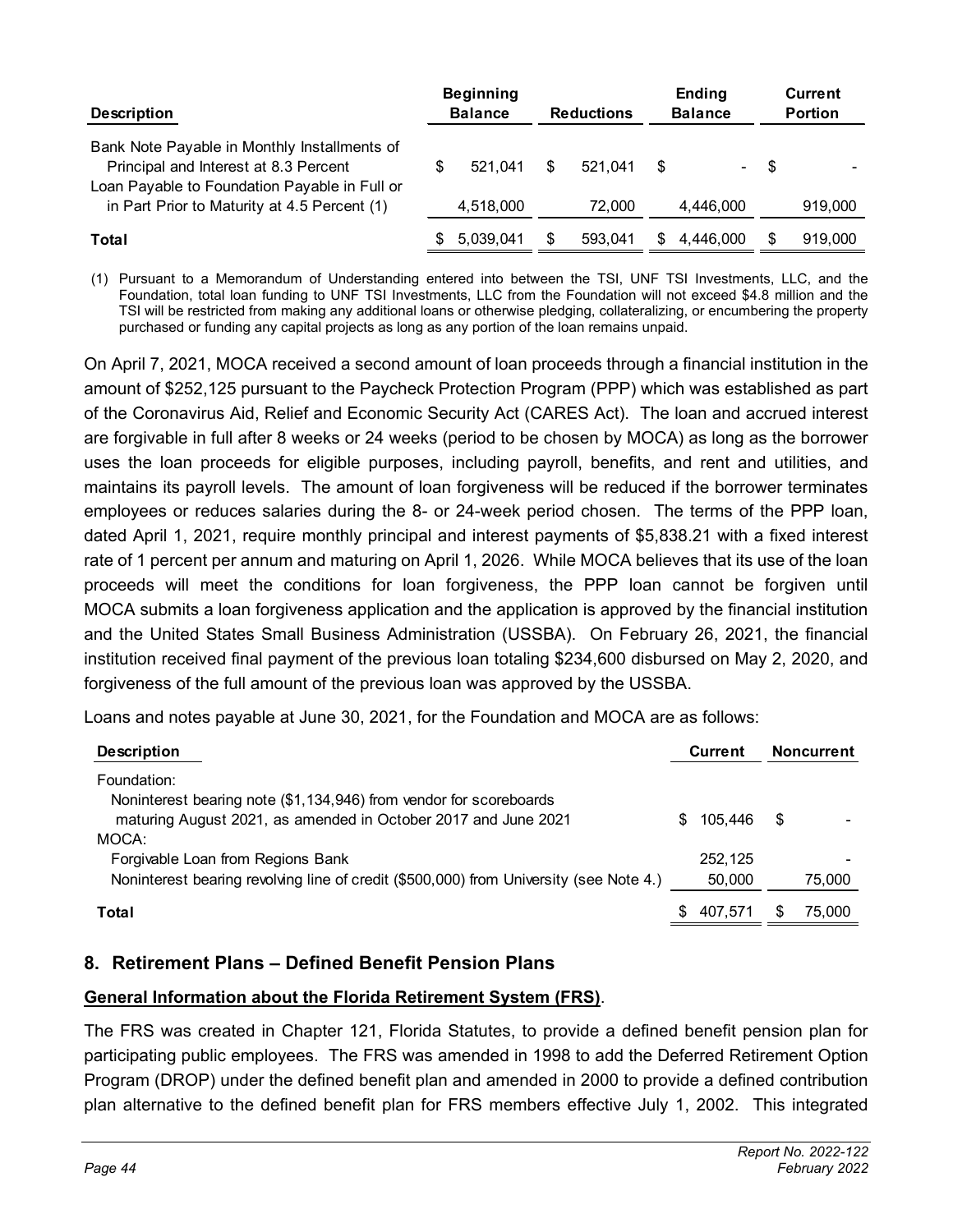defined contribution pension plan is the FRS Investment Plan. Chapter 121, Florida Statutes, also provides for nonintegrated, optional retirement programs in lieu of the FRS to certain members of the Senior Management Service Class employed by the State and faculty and specified employees in the State university system. Chapter 112, Florida Statutes, established the Retiree Health Insurance Subsidy (HIS) Program, a cost-sharing multiple-employer defined benefit pension plan to assist retired members of any State-administered retirement system in paying the costs of health insurance.

Essentially all regular employees of the University are eligible to enroll as members of the State-administered FRS. Provisions relating to the FRS are established by Chapters 121 and 122, Florida Statutes; Chapter 112, Part IV, Florida Statutes; Chapter 238, Florida Statutes; and FRS Rules, Chapter 60S, Florida Administrative Code; wherein eligibility, contributions, and benefits are defined and described in detail. Such provisions may be amended at any time by further action from the Florida Legislature. The FRS is a single retirement system administered by the Florida Department of Management Services, Division of Retirement, and consists of two cost-sharing multiple-employer defined benefit plans and other nonintegrated programs. An annual comprehensive financial report of the FRS, which includes its financial statements, required supplementary information, actuarial report, and other relevant information, is available from the Florida Department of Management Services Web site (www.dms.myflorida.com).

The University's FRS and HIS pension expense totaled \$18,370,431 for the fiscal year ended June 30, 2021.

# **FRS Pension Plan**

*Plan Description*. The FRS Pension Plan (Plan) is a cost-sharing multiple-employer defined benefit pension plan, with a DROP for eligible employees. The general classes of membership are as follows:

- *Regular Class* Members of the FRS who do not qualify for membership in the other classes.
- *Senior Management Service Class* (SMSC) Members in senior management level positions.
- *Special Risk Class* Members who are employed as law enforcement officers and meet the criteria to qualify for this class.

Employees enrolled in the Plan prior to July 1, 2011, vest at 6 years of creditable service and employees enrolled in the Plan on or after July 1, 2011, vest at 8 years of creditable service. All vested members, enrolled prior to July 1, 2011, are eligible for normal retirement benefits at age 62 or at any age after 30 years of creditable service except for members classified as special risk who are eligible for normal retirement benefits at age 55 or at any age after 25 years of creditable service. All members enrolled in the Plan on or after July 1, 2011, once vested, are eligible for normal retirement benefits at age 65 or any time after 33 years of creditable service, except for members classified as special risk who are eligible for normal retirement benefits at age 60 or at any age after 30 years of creditable service. Employees enrolled in the Plan may include up to 4 years of credit for military service toward creditable service. The Plan also includes an early retirement provision; however, there is a benefit reduction for each year a member retires before his or her normal retirement date. The Plan provides retirement, disability, death benefits, and annual cost-of-living adjustments to eligible participants.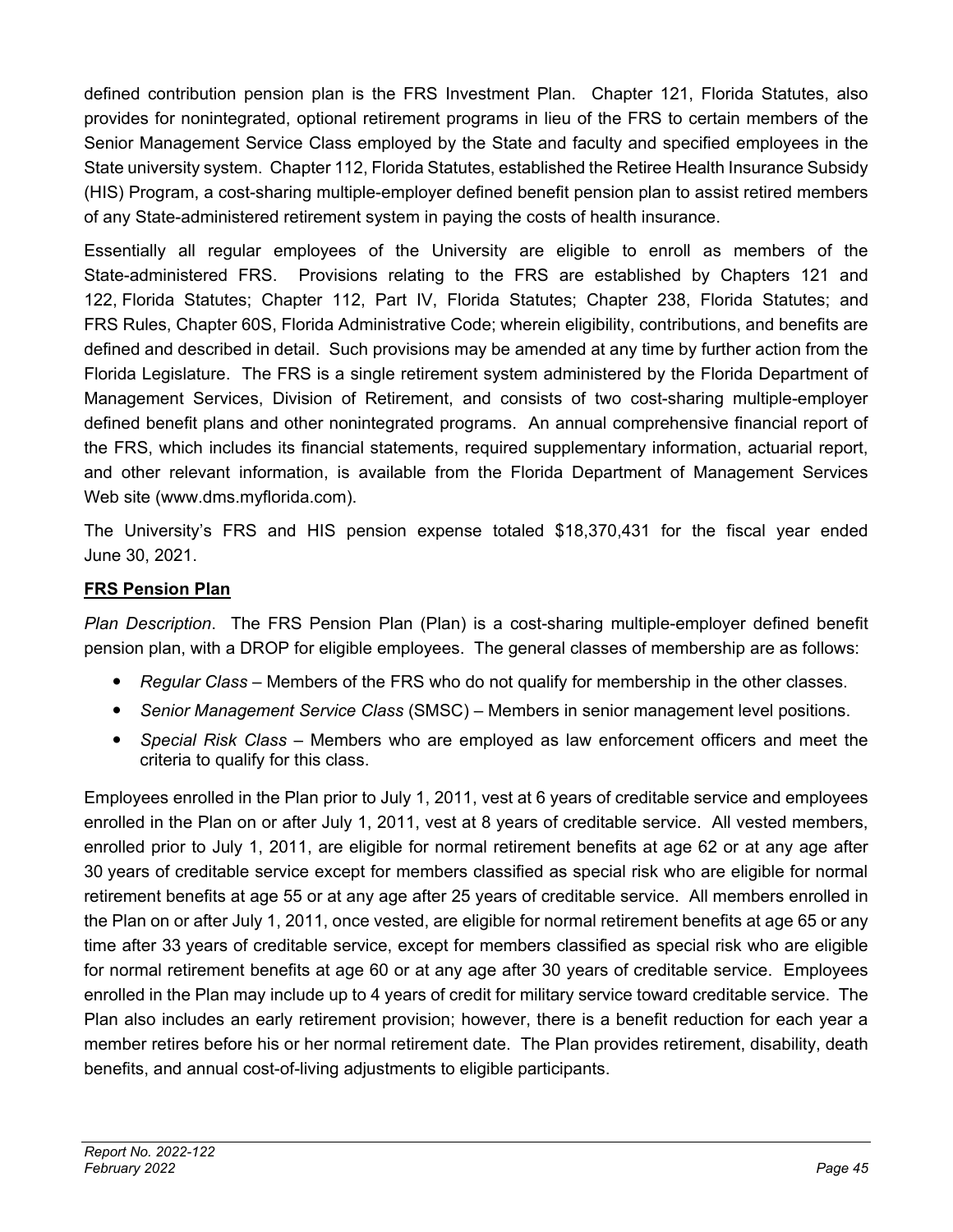The DROP, subject to provisions of Section 121.091, Florida Statutes, permits employees eligible for normal retirement under the Plan to defer receipt of monthly benefit payments while continuing employment with an FRS-participating employer. An employee may participate in DROP for a period not to exceed 60 months after electing to participate. During the period of DROP participation, deferred monthly benefits are held in the FRS Trust Fund and accrue interest. The net pension liability does not include amounts for DROP participants, as these members are considered retired and are not accruing additional pension benefits.

*Benefits Provided*. Benefits under the Plan are computed on the basis of age, and/or years of service, average final compensation, and credit service. Credit for each year of service is expressed as a percentage of the average final compensation. For members initially enrolled before July 1, 2011, the average final compensation is the average of the 5 highest fiscal years' earnings; for members initially enrolled on or after July 1, 2011, the average final compensation is the average of the 8 highest fiscal years' earnings. The total percentage value of the benefit received is determined by calculating the total value of all service, which is based on retirement plan and/or the class to which the member belonged when the service credit was earned. Members are eligible for in-line-of-duty or regular disability and survivors' benefits. The following table shows the percentage value for each year of service credit earned:

| <b>Class, Initial Enrollment, and Retirement Age/Years of Service</b> | % Value |
|-----------------------------------------------------------------------|---------|
| Regular Class members initially enrolled before July 1, 2011          |         |
| Retirement up to age 62 or up to 30 years of service                  | 1.60    |
| Retirement at age 63 or with 31 years of service                      | 1.63    |
| Retirement at age 64 or with 32 years of service                      | 1.65    |
| Retirement at age 65 or with 33 or more years of service              | 1.68    |
| Regular Class members initially enrolled on or after July 1, 2011     |         |
| Retirement up to age 65 or up to 33 years of service                  | 1.60    |
| Retirement at age 66 or with 34 years of service                      | 1.63    |
| Retirement at age 67 or with 35 years of service                      | 1.65    |
| Retirement at age 68 or with 36 or more years of service              | 1.68    |
| <b>Senior Management Service Class</b>                                | 2.00    |
| <b>Special Risk Class</b>                                             | 3.00    |

As provided in Section 121.101, Florida Statutes, if the member was initially enrolled in the Plan before July 1, 2011, and all service credit was accrued before July 1, 2011, the annual cost-of-living adjustment is 3 percent per year. If the member was initially enrolled before July 1, 2011, and has service credit on or after July 1, 2011, there is an individually calculated cost-of-living adjustment. The annual cost-of-living adjustment is a proportion of 3 percent determined by dividing the sum of the pre-July 2011 service credit by the total service credit at retirement multiplied by 3 percent. Plan members initially enrolled on or after July 1, 2011, will not have a cost-of-living adjustment after retirement.

*Contributions*. The Florida Legislature establishes contribution rates for participating employers and employees. Contribution rates during the 2020-21 fiscal year were: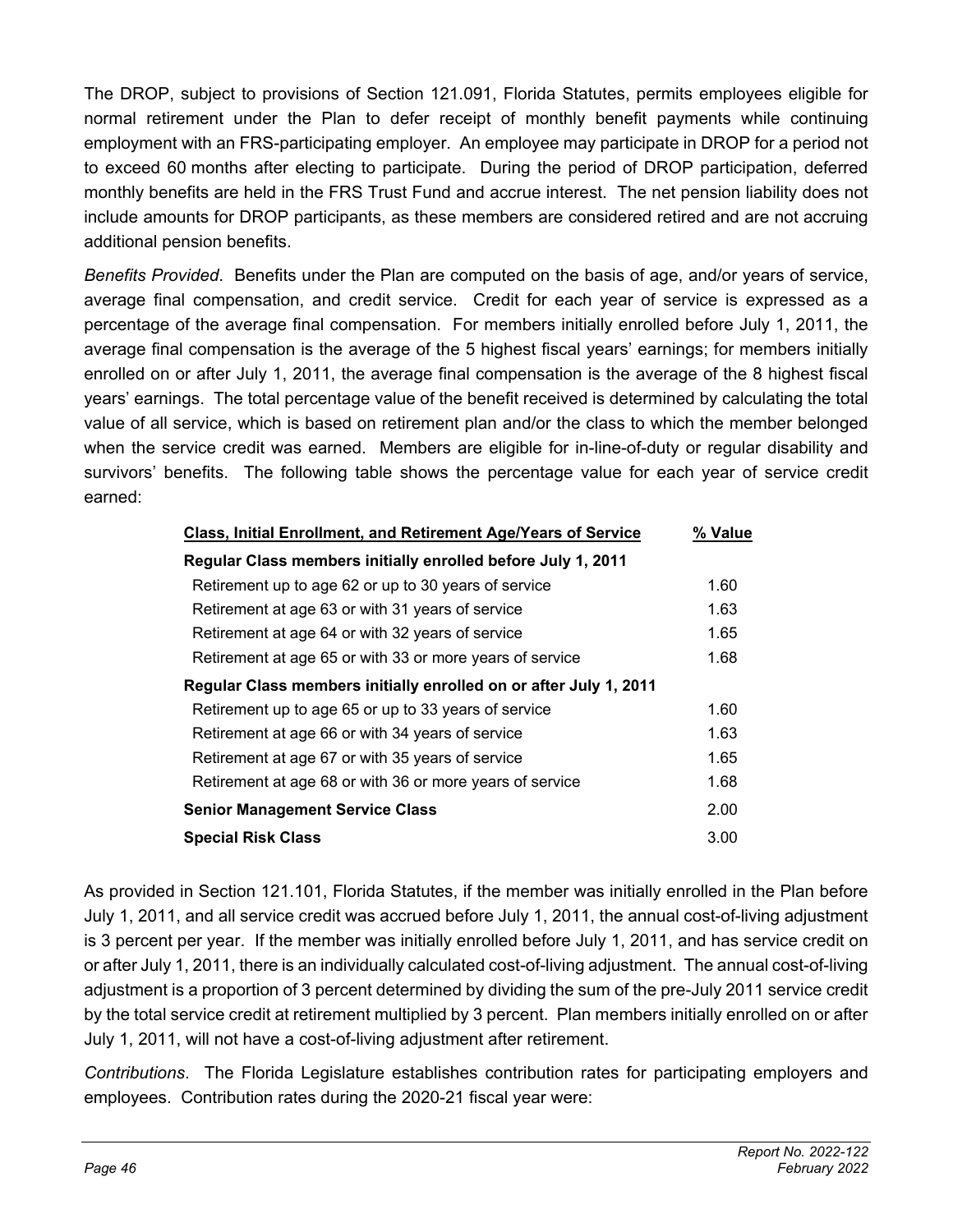|                                                                                             | <b>Percent of Gross Salary</b> |                |  |  |  |
|---------------------------------------------------------------------------------------------|--------------------------------|----------------|--|--|--|
| <b>Class</b>                                                                                | <b>Employee</b>                | Employer $(1)$ |  |  |  |
| FRS, Regular                                                                                | 3.00                           | 10.00          |  |  |  |
| FRS, Senior Management Service                                                              | 3.00                           | 27.29          |  |  |  |
| FRS, Special Risk                                                                           | 3.00                           | 24.45          |  |  |  |
| Deferred Retirement Option Program (applicable to<br>members from all of the above classes) | 0.00                           | 16.98          |  |  |  |
| FRS, Reemployed Retiree                                                                     | (2)                            | (2)            |  |  |  |

(1) Employer rates include 1.66 percent for the postemployment health insurance subsidy. Also, employer rates, other than for DROP participants, include 0.06 percent for administrative costs of the Investment Plan.

(2) Contribution rates are dependent upon retirement class in which reemployed.

The University's contributions to the Plan totaled \$6,928,198 for the fiscal year ended June 30, 2021.

*Pension Liabilities, Pension Expense, and Deferred Outflows of Resources and Deferred Inflows of Resources Related to Pensions*. At June 30, 2021, the University reported a liability of \$75,672,435 for its proportionate share of the net pension liability. The net pension liability was measured as of June 30, 2020, and the total pension liability used to calculate the net pension liability was determined by an actuarial valuation as of July 1, 2020. The University's proportionate share of the net pension liability was based on the University's 2019-20 fiscal year contributions relative to the total 2019-20 fiscal year contributions of all participating members. At June 30, 2020, the University's proportionate share was 0.174595897 percent, which was a decrease of 0.006845736 from its proportionate share measured as of June 30, 2019.

For the year ended June 30, 2021, the University recognized pension expense of \$16,340,267. In addition, the University reported deferred outflows of resources and deferred inflows of resources related to pensions from the following sources:

| <b>Description</b>                                                                                |    | <b>Deferred Outflows</b><br>of Resources |    | <b>Deferred Inflows</b><br>of Resources |  |
|---------------------------------------------------------------------------------------------------|----|------------------------------------------|----|-----------------------------------------|--|
| Differences between expected                                                                      |    |                                          |    |                                         |  |
| and actual experience                                                                             | \$ | 2,896,138                                | \$ |                                         |  |
| Change of assumptions                                                                             |    | 13,699,118                               |    |                                         |  |
| Net difference between projected and                                                              |    |                                          |    |                                         |  |
| actual earnings on FRS Plan investments                                                           |    | 4,505,610                                |    |                                         |  |
| Changes in proportion and differences between<br>University contributions and proportionate share |    |                                          |    |                                         |  |
| of contributions                                                                                  |    | 820,400                                  |    | 1,735,971                               |  |
| University FRS contributions subsequent to the                                                    |    |                                          |    |                                         |  |
| measurement date                                                                                  |    | 6,928,198                                |    |                                         |  |
| Total                                                                                             |    | 28,849,464                               | S  | 1,735,971                               |  |

The deferred outflows of resources totaling \$6,928,198, resulting from University contributions subsequent to the measurement date will be recognized as a reduction of the net pension liability in the fiscal year ending June 30, 2022. Other amounts reported as deferred outflows of resources and deferred inflows of resources related to pensions will be recognized in pension expense as follows: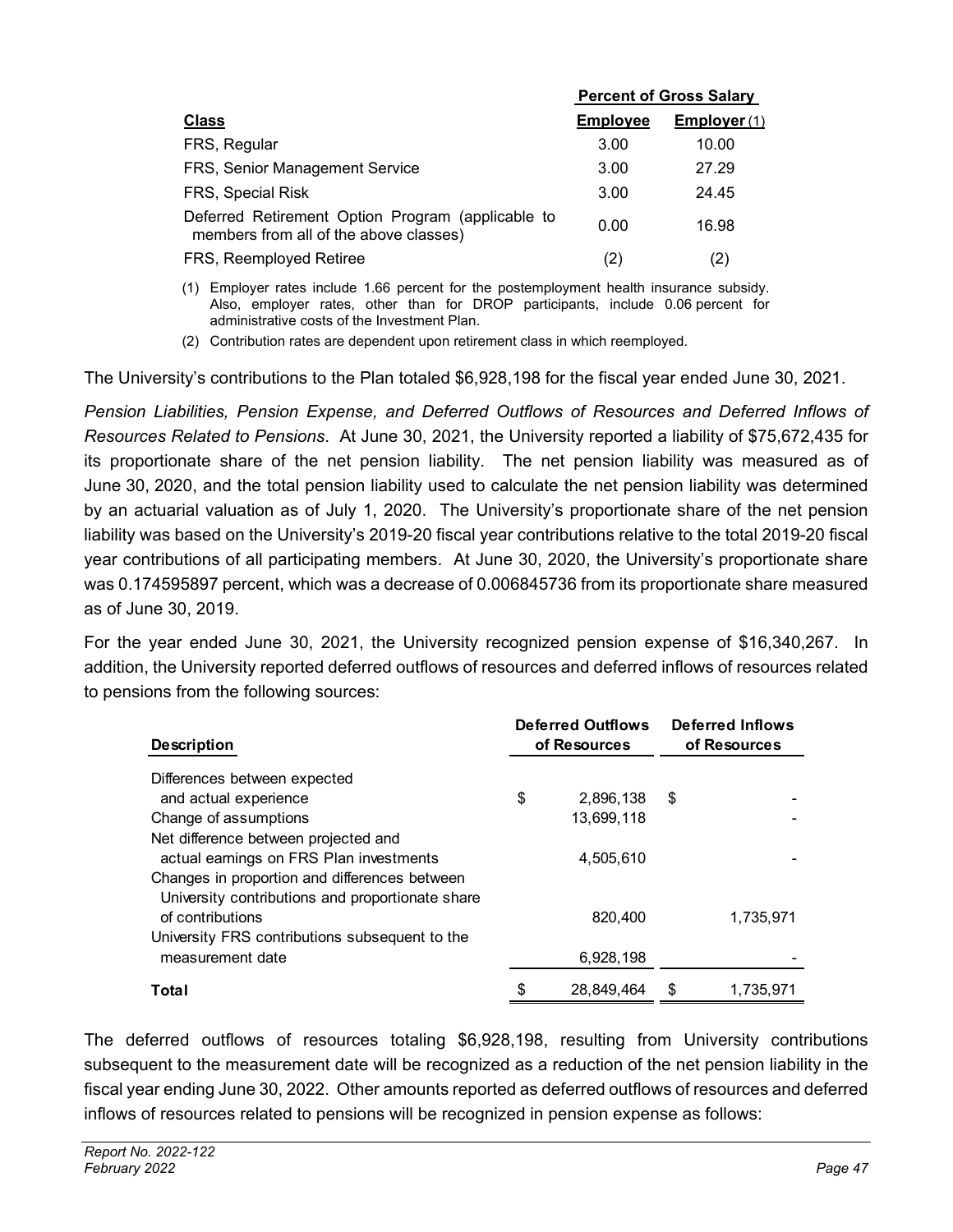| <b>Fiscal Year Ending June 30</b> | Amount         |
|-----------------------------------|----------------|
| 2022                              | 4,256,161<br>S |
| 2023                              | 6,557,691      |
| 2024                              | 5,605,267      |
| 2025                              | 3,238,891      |
| 2026                              | 527,285        |
| <b>Total</b>                      | \$20,185,295   |

*Actuarial Assumptions*. The total pension liability in the July 1, 2020, actuarial valuation was determined using the following actuarial assumptions, applied to all periods included in the measurement:

| Inflation                 | 2.40 percent                                                                 |
|---------------------------|------------------------------------------------------------------------------|
| Salary increases          | 3.25 percent, average, including inflation                                   |
| Investment rate of return | 6.80 percent, net of pension plan investment<br>expense, including inflation |

Mortality rates were based on the PUB-2010 base table, projected generationally with Scale MP-2018.

The actuarial assumptions used in the July 1, 2020, valuation were based on the results of an actuarial experience study for the period July 1, 2013, through June 30, 2018.

The long-term expected rate of return on pension plan investments was not based on historical returns, but instead is based on a forward-looking capital market economic model. The allocation policy's description of each asset class was used to map the target allocation to the asset classes shown below. Each asset class assumption is based on a consistent set of underlying assumptions and includes an adjustment for the inflation assumption. The target allocation and best estimates of arithmetic and geometric real rates of return for each major asset class are summarized in the following table:

| <b>Asset Class</b>           | <b>Target</b><br><b>Allocation</b> (1) | Annual<br><b>Arithmetic</b><br>Return | Compound<br>Annual<br>(Geometric)<br>Return | <b>Standard</b><br><b>Deviation</b> |
|------------------------------|----------------------------------------|---------------------------------------|---------------------------------------------|-------------------------------------|
| Cash                         | 1.0%                                   | $2.2\%$                               | 2.2%                                        | 1.2%                                |
| Fixed Income                 | 19.0%                                  | $3.0\%$                               | 2.9%                                        | 3.5%                                |
| <b>Global Equity</b>         | 54.2%                                  | $8.0\%$                               | 6.7%                                        | 17.1%                               |
| Real Estate (Property)       | 10.3%                                  | $6.4\%$                               | 5.8%                                        | 11.7%                               |
| <b>Private Equity</b>        | 11.1%                                  | 10.8%                                 | 8.1%                                        | 25.7%                               |
| <b>Strategic Investments</b> | 4.4%                                   | 5.5%                                  | 5.3%                                        | 6.9%                                |
| <b>Total</b>                 | 100.0%                                 |                                       |                                             |                                     |
| Assumed inflation - Mean     |                                        |                                       | 2.4%                                        | 1.7%                                |

(1) As outlined in the Plan's investment policy.

*Discount Rate*. The discount rate used to measure the total pension liability was 6.80 percent. The Plan's fiduciary net position was projected to be available to make all projected future benefit payments of current active and inactive employees. Therefore, the discount rate for calculating the total pension liability is equal to the long-term expected rate of return. The discount rate used in the 2020 valuation was updated from 6.90 percent to 6.80 percent.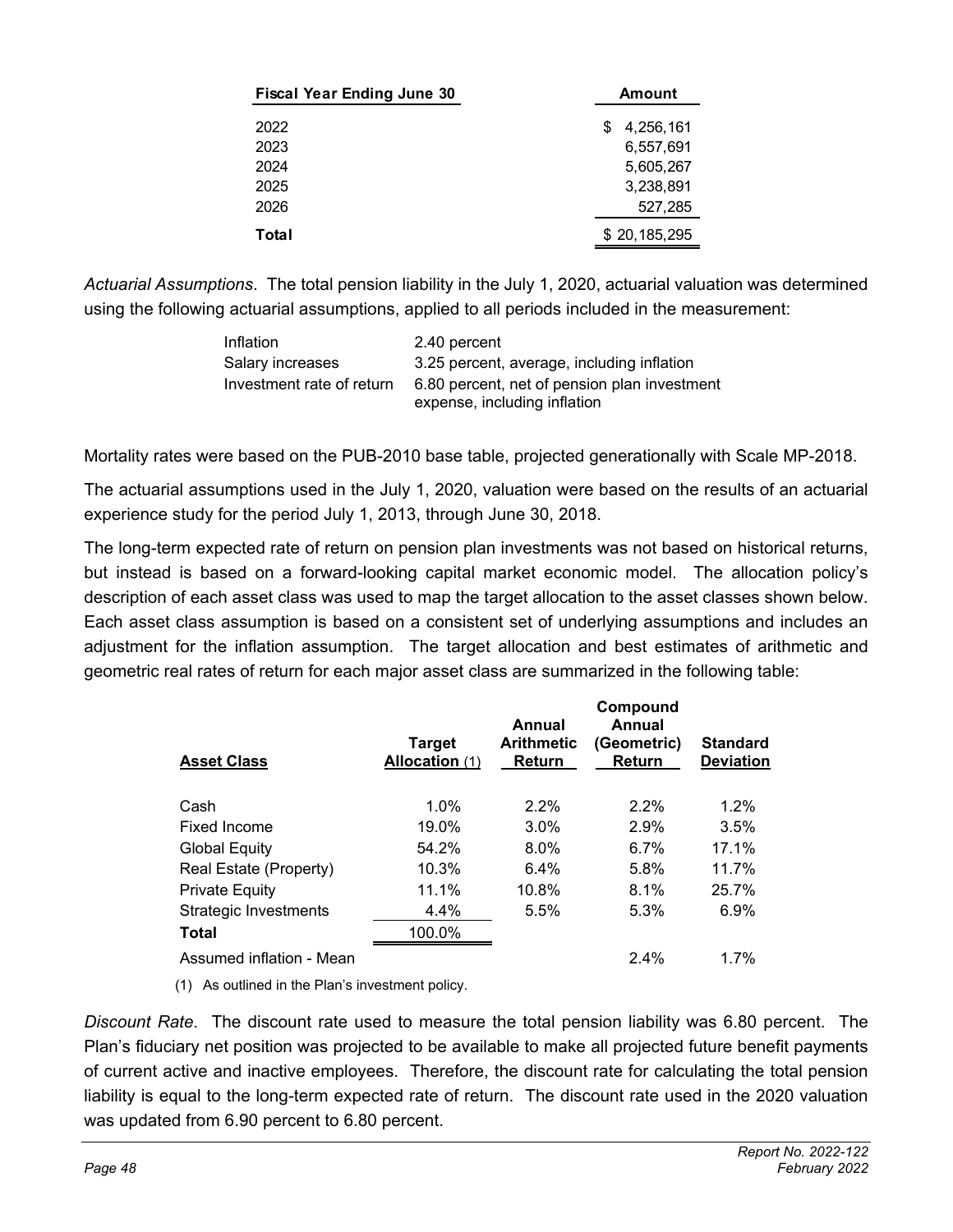*Sensitivity of the University's Proportionate Share of the Net Pension Liability to Changes in the Discount Rate*. The following presents the University's proportionate share of the net pension liability calculated using the discount rate of 6.80 percent, as well as what the University's proportionate share of the net pension liability would be if it were calculated using a discount rate that is 1 percentage point lower (5.80 percent) or 1 percentage point higher (7.80 percent) than the current rate:

|                                                                  | 1%              | <b>Current</b>       | $1\%$           |
|------------------------------------------------------------------|-----------------|----------------------|-----------------|
|                                                                  | <b>Decrease</b> | <b>Discount Rate</b> | <b>Increase</b> |
|                                                                  | $(5.80\%)$      | $(6.80\%)$           | $(7.80\%)$      |
| University's proportionate share<br>of the net pension liability | \$120,836,161   | \$75.672.435         | \$37,951,494    |

*Pension Plan Fiduciary Net Position*. Detailed information about the Plan's fiduciary net position is available in the separately issued FRS Pension Plan and Other State Administered Systems Annual Comprehensive Financial Report.

*Payables to the Pension Plan*. At June 30, 2021, the University reported a payable of \$800,916.49 for the outstanding amount of contributions to the Plan required for the fiscal year ended June 30, 2021.

# **HIS Pension Plan**

*Plan Description*. The HIS Pension Plan (HIS Plan) is a cost-sharing multiple-employer defined benefit pension plan established under Section 112.363, Florida Statutes. The benefit is a monthly payment to assist retirees of State-administered retirement systems in paying their health insurance costs and is administered by the Florida Department of Management Services, Division of Retirement.

*Benefits Provided*. For the fiscal year ended June 30, 2021, eligible retirees and beneficiaries received a monthly HIS payment of \$5 for each year of creditable service completed at the time of retirement with a minimum HIS payment of \$30 and a maximum HIS payment of \$150 per month, pursuant to Section 112.363, Florida Statutes. To be eligible to receive a HIS Plan benefit, a retiree under a State-administered retirement system must provide proof of health insurance coverage, which can include Medicare.

*Contributions*. The HIS Plan is funded by required contributions from FRS participating employers as set by the Florida Legislature. Employer contributions are a percentage of gross compensation for all active FRS members. For the fiscal year ended June 30, 2021, the contribution rate was 1.66 percent of payroll pursuant to Section 112.363, Florida Statutes. The University contributed 100 percent of its statutorily required contributions for the current and preceding 3 years. HIS Plan contributions are deposited in a separate trust fund from which HIS payments are authorized. HIS Plan benefits are not guaranteed and are subject to annual legislative appropriation. In the event the legislative appropriation or available funds fail to provide full subsidy benefits to all participants, benefits may be reduced or canceled.

The University's contributions to the HIS Plan totaled \$1,053,358 for the fiscal year ended June 30, 2021.

*Pension Liabilities, Pension Expense, and Deferred Outflows of Resources and Deferred Inflows of Resources Related to Pensions*. At June 30, 2021, the University reported a liability of \$21,236,426 for its proportionate share of the net pension liability. The current portion of the net pension liability is the University's proportionate share of benefit payments expected to be paid within 1 year, net of the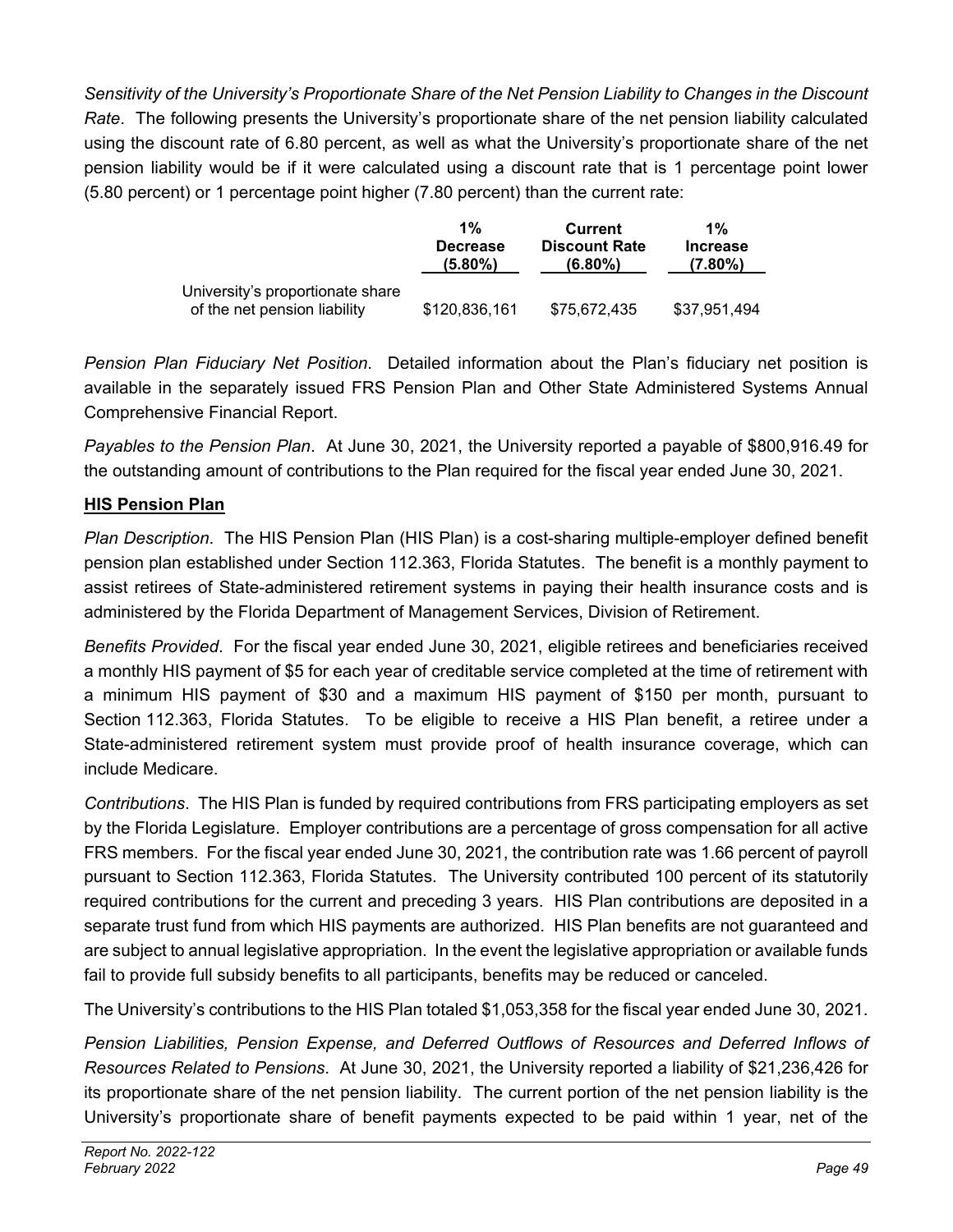University's proportionate share of the HIS Plan's fiduciary net position available to pay that amount. The net pension liability was measured as of June 30, 2020, and the total pension liability used to calculate the net pension liability was determined by an actuarial valuation as of July 1, 2020. The University's proportionate share of the net pension liability was based on the University's 2019-20 fiscal year contributions relative to the total 2019-20 fiscal year contributions of all participating members. At June 30, 2020, the University's proportionate share was 0.173928821 percent, which was an increase of 0.000388467 from its proportionate share measured as of June 30, 2019.

For the fiscal year ended June 30, 2021, the University recognized pension expense of \$2,030,164. In addition, the University reported deferred outflows of resources and deferred inflows of resources related to pensions from the following sources:

| <b>Description</b>                                                                                                            | <b>Deferred Outflows</b><br>of Resources | <b>Deferred Inflows</b><br>of Resources |           |  |
|-------------------------------------------------------------------------------------------------------------------------------|------------------------------------------|-----------------------------------------|-----------|--|
| Difference between expected                                                                                                   |                                          |                                         |           |  |
| and actual experience                                                                                                         | \$<br>868,699                            | \$                                      | 16,383    |  |
| Change of assumptions                                                                                                         | 2,283,521                                |                                         | 1,234,815 |  |
| Net difference between projected and actual<br>earnings on HIS Plan investments                                               | 16.955                                   |                                         |           |  |
| Changes in proportion and differences between<br>University HIS contributions and proportionate<br>share of HIS contributions |                                          |                                         |           |  |
| University HIS contributions subsequent to the                                                                                | 600.732                                  |                                         | 184,150   |  |
| measurement date                                                                                                              | 1,053,358                                |                                         |           |  |
| Total                                                                                                                         | 4,823,265                                | \$                                      | 1,435,348 |  |

The deferred outflows of resources totaling \$1,053,358, resulting from University contributions subsequent to the measurement date will be recognized as a reduction of the net pension liability in the fiscal year ending June 30, 2022. Other amounts reported as deferred outflows of resources and deferred inflows of resources related to pensions will be recognized in pension expense as follows:

| <b>Fiscal Year Ending June 30</b> | Amount        |  |  |
|-----------------------------------|---------------|--|--|
| 2022                              | \$<br>790,020 |  |  |
| 2023                              | 490,591       |  |  |
| 2024                              | 104,837       |  |  |
| 2025                              | 266,207       |  |  |
| 2026                              | 374,117       |  |  |
| Thereafter                        | 308,787       |  |  |
| Total                             | 2,334,559     |  |  |

*Actuarial Assumptions.* The total pension liability at July 1, 2020, actuarial valuation was determined using the following actuarial assumptions, applied to all periods included in the measurement:

| Inflation           | 2.40 percent                               |
|---------------------|--------------------------------------------|
| Salary increases    | 3.25 percent, average, including inflation |
| Municipal bond rate | 2.21 percent                               |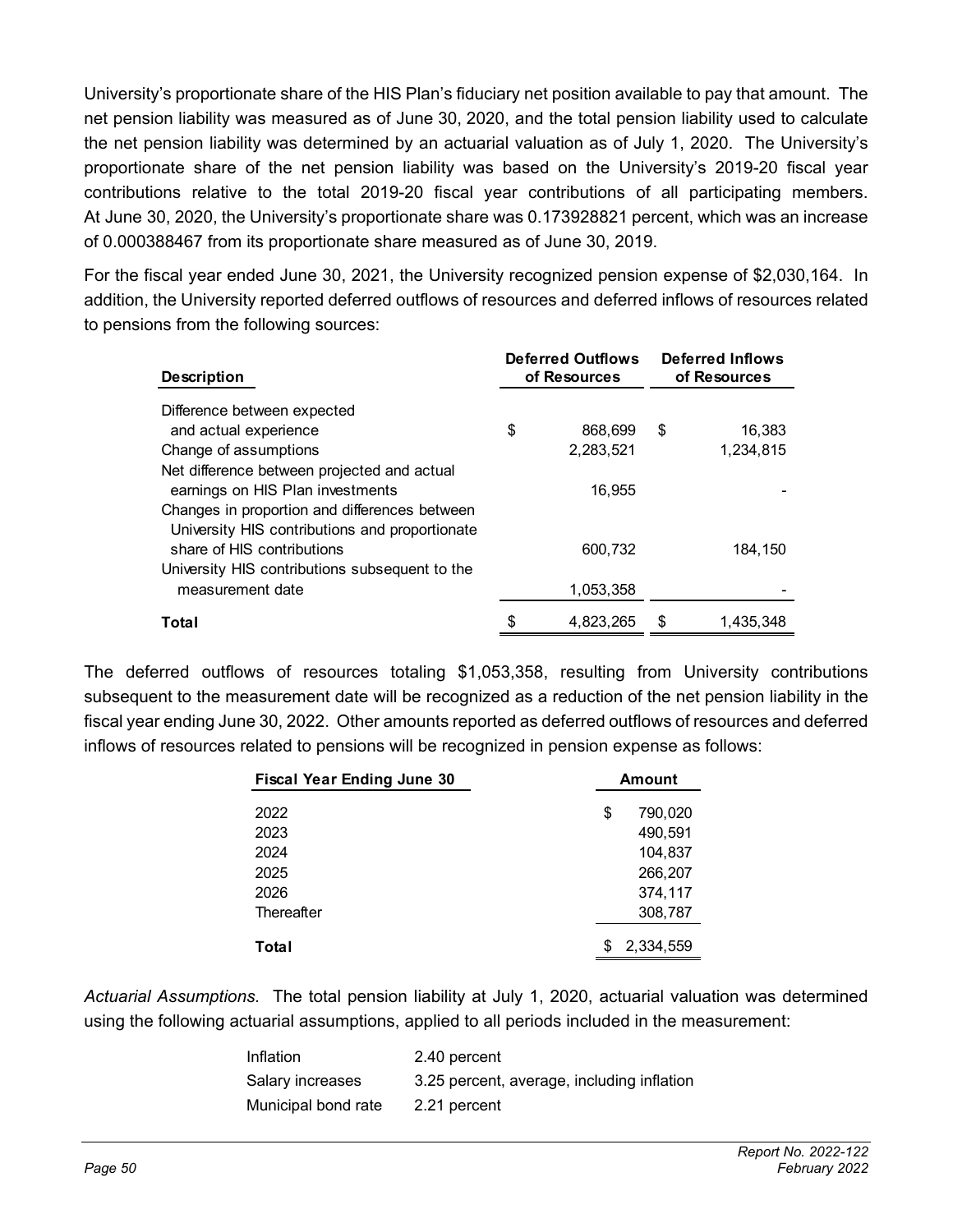Mortality rates were based on the PUB-2010 base table, projected generationally with Scale MP-2018. This is a change from the prior year mortality assumption which was based on the Generational RP-2000 with Projection Scale BB tables.

While an experience study had not been completed for the HIS Plan, the actuarial assumptions that determined the total pension liability for the HIS Plan were based on certain results of the most recent experience study for the FRS Plan.

*Discount Rate*. The discount rate used to measure the total pension liability was 2.21 percent. In general, the discount rate for calculating the total pension liability is equal to the single rate equivalent to discounting at the long-term expected rate of return for benefit payments prior to the projected depletion date. Because the HIS benefit is essentially funded on a pay-as-you-go basis, the depletion date is considered to be immediate, and the single equivalent discount rate is equal to the municipal bond rate selected by the plan sponsor. The Bond Buyer General Obligation 20-Bond Municipal Bond Index was adopted as the applicable municipal bond index. The discount rate used in the 2020 valuation was updated from 3.50 percent to 2.21 percent.

*Sensitivity of the University's Proportionate Share of the Net Pension Liability to Changes in the Discount Rate*. The following presents the University's proportionate share of the net pension liability calculated using the discount rate of 2.21 percent, as well as what the University's proportionate share of the net pension liability would be if it were calculated using a discount rate that is 1 percentage point lower (1.21 percent) or 1 percentage point higher (3.21 percent) than the current rate:

|                                                                  | $1\%$           | Current              | 1%              |
|------------------------------------------------------------------|-----------------|----------------------|-----------------|
|                                                                  | <b>Decrease</b> | <b>Discount Rate</b> | <b>Increase</b> |
|                                                                  | $(1.21\%)$      | $(2.21\%)$           | $(3.21\%)$      |
| University's proportionate share<br>of the net pension liability | \$24,548,360    | \$21,236,426         | \$18,525,617    |

*Pension Plan Fiduciary Net Position*. Detailed information about the HIS Plan's fiduciary net position is available in the separately issued FRS Pension Plan and Other State Administered Annual Comprehensive Financial Report.

*Payables to the Pension Plan*. At June 30, 2021, the University reported a payable of \$146,399.79 for the outstanding amount of contributions to the HIS Plan required for the fiscal year ended June 30, 2021.

# **9. Retirement Plans – Defined Contribution Pension Plans**

**FRS Investment Plan**. The SBA administers the defined contribution plan officially titled the FRS Investment Plan (Investment Plan). The Investment Plan is reported in the SBA's annual financial statements and in the State's Annual Comprehensive Financial Report.

As provided in Section 121.4501, Florida Statutes, eligible FRS members may elect to participate in the Investment Plan in lieu of the FRS defined benefit plan. University employees already participating in the State University System Optional Retirement Program or DROP are not eligible to participate in the Investment Plan. Employer and employee contributions are defined by law, but the ultimate benefit depends in part on the performance of investment funds. Service retirement benefits are based upon the value of the member's account upon retirement. Benefit terms, including contribution requirements,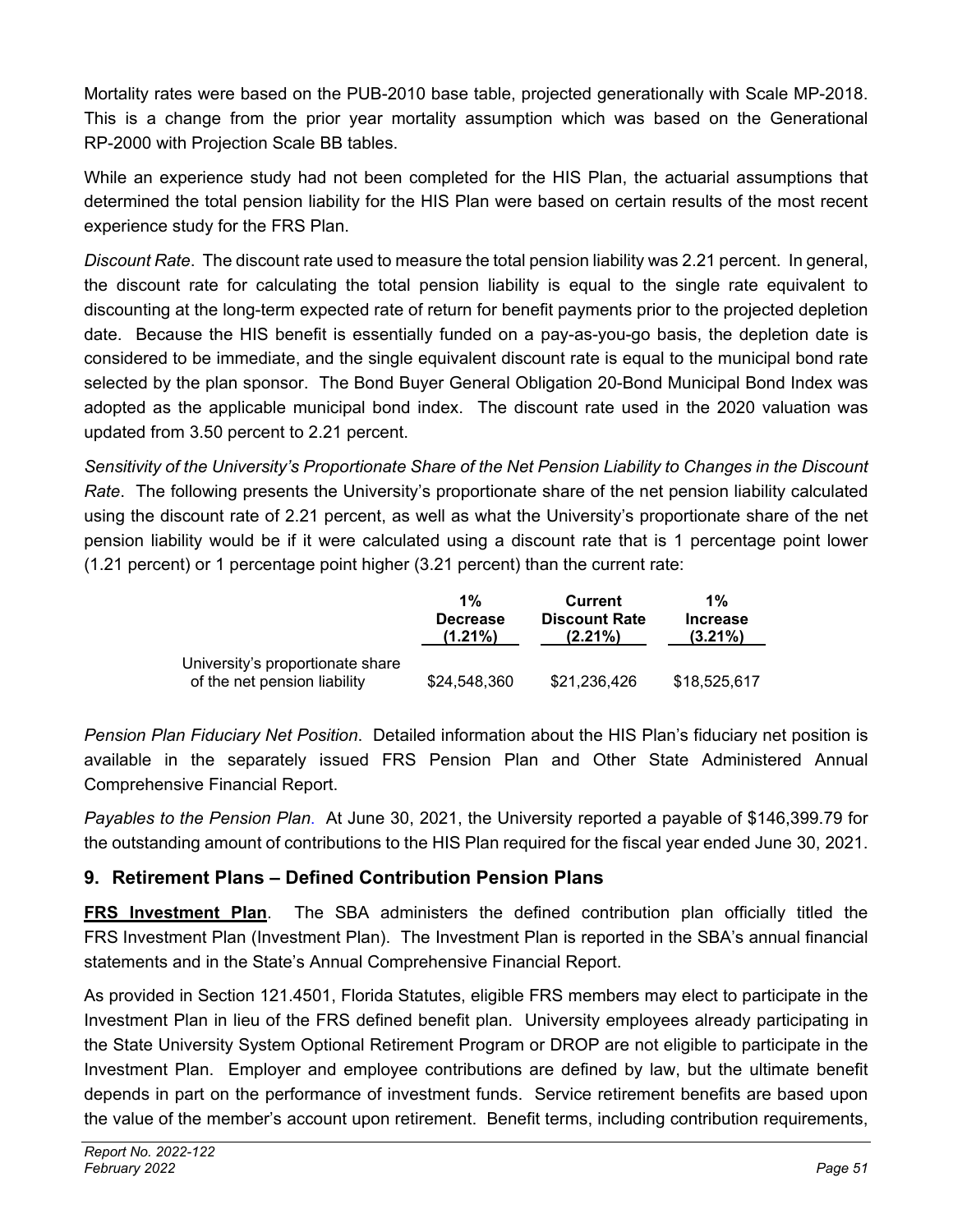are established and may be amended by the Florida Legislature. The Investment Plan is funded with the same employer and employee contributions, that are based on salary and membership class (Regular Class, Senior Management Service Class, etc.), as the FRS defined benefit plan. Contributions are directed to individual member accounts, and the individual members allocate contributions and account balances among various approved investment choices. Costs of administering the Investment Plan, including the FRS Financial Guidance Program, are funded through an employer contribution of 0.06 percent of payroll and by forfeited benefits of Investment Plan members. Allocations to the Investment Plan member accounts during the 2020-21 fiscal year were as follows:

|                                | <b>Percent of</b><br>Gross |
|--------------------------------|----------------------------|
| <b>Class</b>                   | Compensation               |
| FRS, Regular                   | 6.30                       |
| FRS, Senior Management Service | 7.67                       |
| FRS, Special Risk Regular      | 14.00                      |

For all membership classes, employees are immediately vested in their own contributions and are vested after 1 year of service for employer contributions and investment earnings regardless of membership class. If an accumulated benefit obligation for service credit originally earned under the FRS Pension Plan is transferred to the FRS Investment Plan, the member must have the years of service required for FRS Pension Plan vesting (including the service credit represented by the transferred funds) to be vested for these funds and the earnings on the funds. Non-vested employer contributions are placed in a suspense account for up to 5 years. If the employee returns to FRS-covered employment within the 5-year period, the employee will regain control over their account. If the employee does not return within the 5-year period, the employee will forfeit the accumulated account balance. For the fiscal year ended June 30, 2021, the information for the amount of forfeitures was unavailable from the SBA; however, management believes that these amounts, if any, would be immaterial to the University.

After termination and applying to receive benefits, the member may roll over vested funds to another qualified plan, structure a periodic payment under the Investment Plan, receive a lump-sum distribution, leave the funds invested for future distribution, or any combination of these options. Disability coverage is provided in which the member may either transfer the account balance to the FRS Pension Plan when approved for disability retirement to receive guaranteed lifetime monthly benefits under the FRS Pension Plan, or remain in the Investment Plan and rely upon that account balance for retirement income.

The University's Investment Plan pension expense totaled \$2,508,108.64 for the fiscal year ended June 30, 2021.

**State University System Optional Retirement Program**. Section 121.35, Florida Statutes, provides for an Optional Retirement Program (Program) for eligible university instructors and administrators. The Program is designed to aid State universities in recruiting employees by offering more portability to employees not expected to remain in the FRS for 8 or more years.

The Program is a defined contribution plan, which provides full and immediate vesting of all contributions submitted to the participating companies on behalf of the participant. Employees in eligible positions can make an irrevocable election to participate in the Program, rather than the FRS, and purchase retirement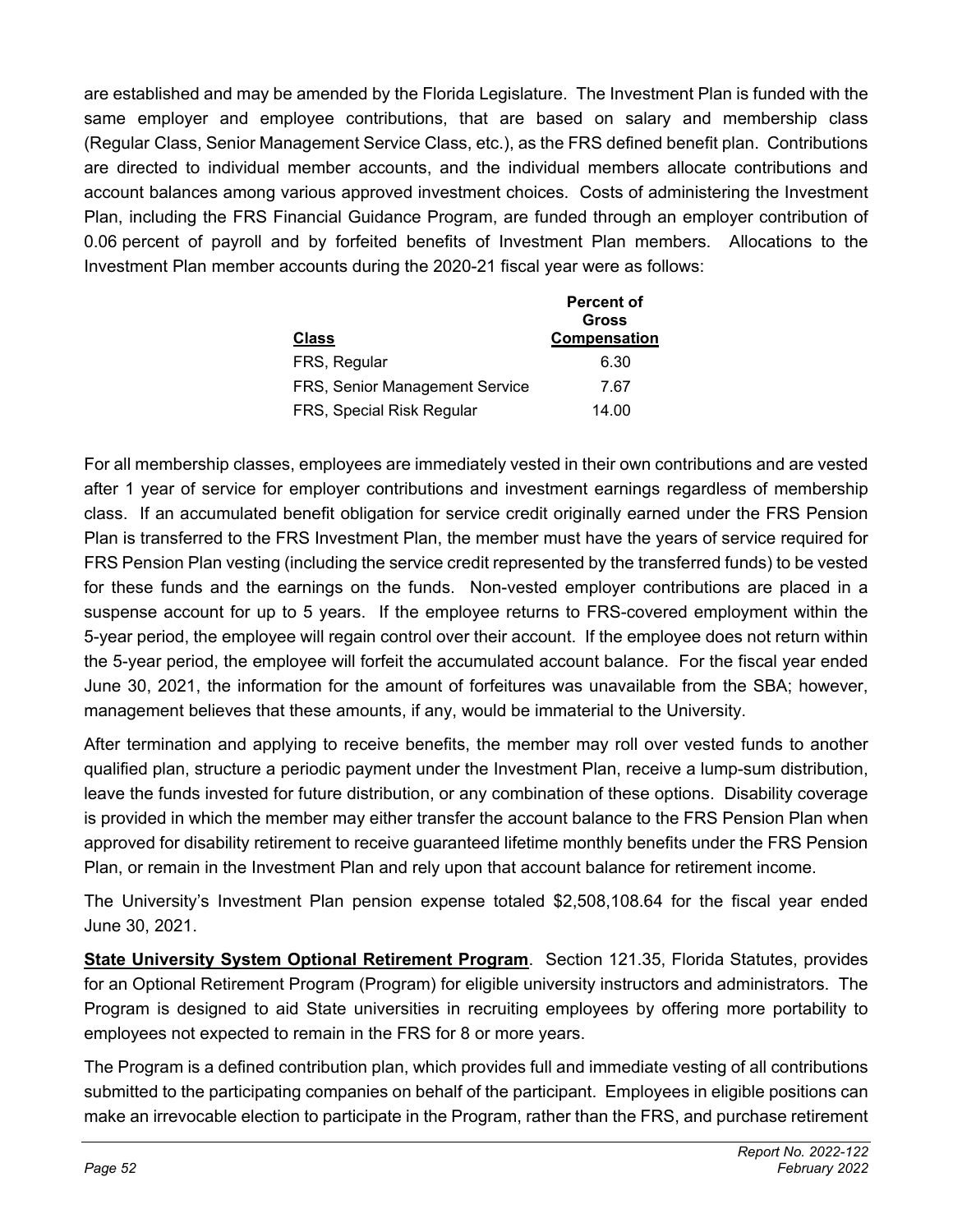and death benefits through contracts provided by certain insurance carriers. The employing university contributes 5.14 percent of the participant's salary to the participant's account, 3.44 percent to cover the unfunded actuarial liability of the FRS pension plan, and 0.01 percent to cover administrative costs, for a total of 8.59 percent, and employees contribute 3 percent of the employee's salary. Additionally, the employee may contribute, by payroll deduction, an amount not to exceed the percentage contributed by the University to the participant's annuity account. The contributions are invested in the company or companies selected by the participant to create a fund for the purchase of annuities at retirement.

The University's contributions to the Program totaled \$5,049,147.31, and employee contributions totaled \$2,889,784.50 for the 2020-21 fiscal year.

# **10. Construction Commitments**

| <b>Project Description</b>     | Total<br><b>Commitment</b>    | <b>Completed</b><br>to Date   |                              |
|--------------------------------|-------------------------------|-------------------------------|------------------------------|
| <b>Competition Pool</b>        | \$10,284,266.09               | \$9,047,837.33                | \$1,236,428.76               |
| Campus Wireless Upgrade        | 6, 183, 740. 13               | 4,129,892.24                  | 2,053,847.89                 |
| Track and Field Improvements   | 2,566,221.16                  | 1,009,219.86                  | 1,557,001.30                 |
| Subtotal<br>Other Projects (1) | 19,034,227.38<br>4,045,660.16 | 14,186,949.43<br>2,252,221.95 | 4,847,277.95<br>1,793,438.21 |
| Total                          | \$23,079,887.54               | \$16,439,171.38               | 6,640,716.16<br>\$           |

The University's construction commitments at June 30, 2021, were as follows:

(1) Individual projects with a total commitment of less than \$3 million and a current balance committed of less than \$1 million at June 30, 2021.

#### **11. Risk Management Programs**

The University is exposed to various risks of loss related to torts; theft of, damage to, and destruction of assets; errors and omissions; injuries to employees; and natural disasters. Pursuant to Section 1001.72(2), Florida Statutes, the University participates in State self-insurance programs providing insurance for property and casualty, workers' compensation, general liability, fleet automotive liability, Federal Civil Rights, and employment discrimination liability. During the 2020-21 fiscal year, for property losses, the State retained the first \$2 million per occurrence for all perils except named windstorm and flood. The State retained the first \$2 million per occurrence with an annual aggregate retention of \$40 million for named windstorm and flood losses. After the annual aggregate retention, losses in excess of \$2 million per occurrence were commercially insured up to \$62.75 million for named windstorm and flood through February 14, 2021, and decreased to \$57.5 million starting February 15, 2021. For perils other than named windstorm and flood, losses in excess of \$2 million per occurrence were commercially insured up to \$162.25 million through February 14, 2021, and increased to \$167.5 million starting February 15, 2021; and losses exceeding those amounts were retained by the State. No excess insurance coverage is provided for workers' compensation, general and automotive liability, Federal Civil Rights and employment action coverage; all losses in these categories are completely self-insured by the State through the State Risk Management Trust Fund established pursuant to Chapter 284, Florida Statutes. Payments on tort claims are limited to \$200,000 per person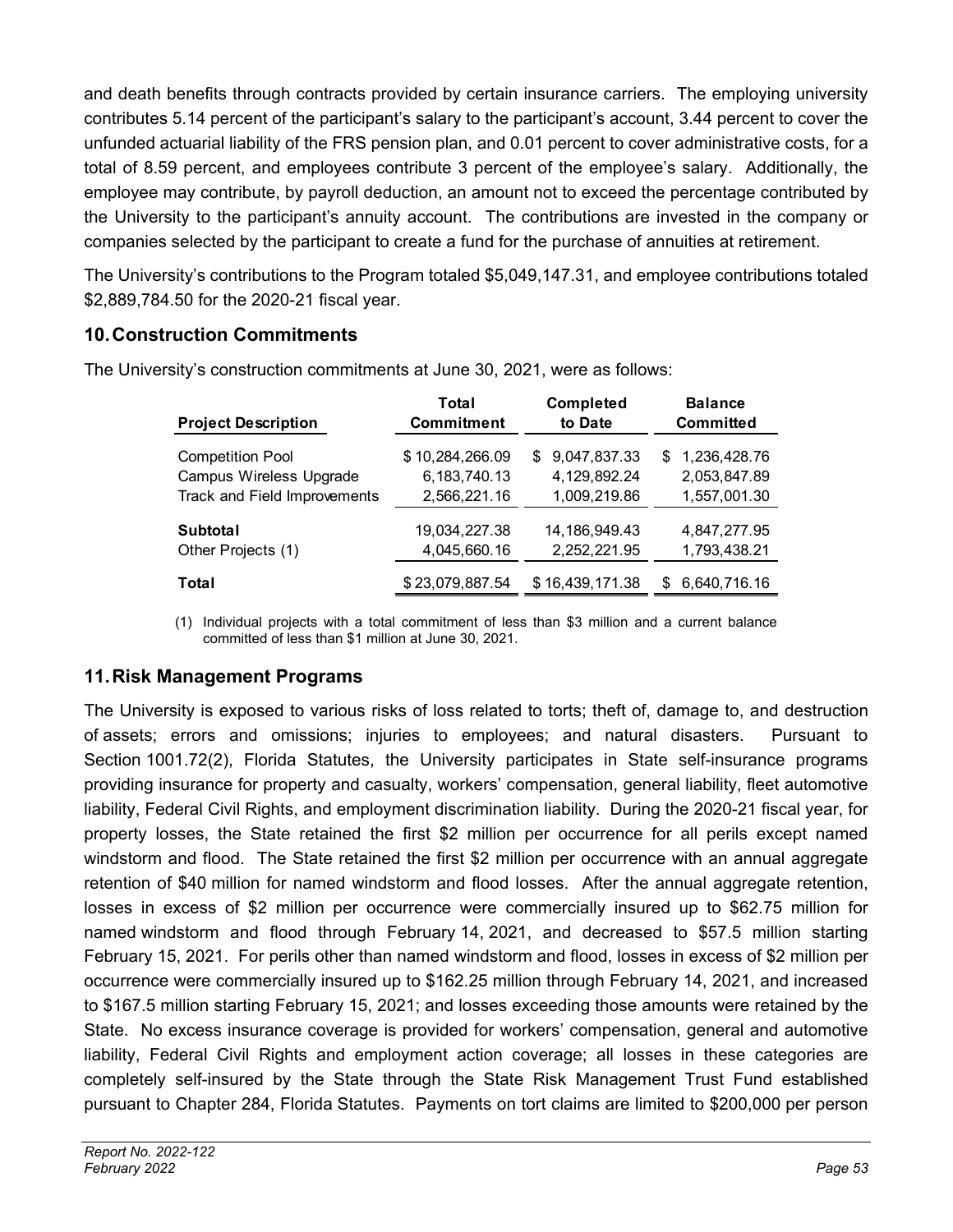and \$300,000 per occurrence as set by Section 768.28(5), Florida Statutes. Calculation of premiums considers the cash needs of the program and the amount of risk exposure for each participant. Settlements have not exceeded insurance coverage during the past 3 fiscal years.

Pursuant to Section 110.123, Florida Statutes, University employees may obtain healthcare services through participation in the State group health insurance plan or through membership in a health maintenance organization plan under contract with the State. The State's risk financing activities associated with State group health insurance, such as risk of loss related to medical and prescription drug claims, are administered through the State Employees Group Health Insurance Trust Fund. It is the practice of the State not to purchase commercial coverage for the risk of loss covered by this Fund. Additional information on the State's group health insurance plan, including the actuarial report, is available from the Florida Department of Management Services, Division of State Group Insurance.

# **12. Functional Distribution of Operating Expenses**

The functional classification of an operating expense (instruction, research, etc.) is assigned to a department based on the nature of the activity, which represents the material portion of the activity attributable to the department. For example, activities of an academic department for which the primary departmental function is instruction may include some activities other than direct instruction such as research and public service. However, when the primary mission of the department consists of instructional program elements, all expenses of the department are reported under the instruction classification. The operating expenses on the statement of revenues, expenses, and changes in net position are presented by natural classifications. The following are those same expenses presented in functional classifications as recommended by NACUBO:

| <b>Functional Classification</b>       | Amount           |
|----------------------------------------|------------------|
| Instruction                            | \$104,334,788.59 |
| Research                               | 11, 140, 738.64  |
| <b>Public Services</b>                 | 1,880,778.06     |
| Academic Support                       | 55.952.631.29    |
| <b>Student Services</b>                | 15,356,349.61    |
| Institutional Support                  | 38,859,923.57    |
| Operation and Maintenance of Plant     | 18.210.998.21    |
| Scholarships, Fellowships, and Waivers | 42.073.437.51    |
| Depreciation                           | 21,808,217.75    |
| <b>Auxiliary Enterprises</b>           | 41,585,885.72    |
| <b>Total Operating Expenses</b>        | \$351,203,748.95 |

# **13. Segment Information**

A segment is defined as an identifiable activity (or grouping of activities) that has one or more bonds or other debt instruments outstanding with a revenue stream pledged in support of that debt. In addition, the activity's related revenues, expenses, gains, losses, assets, deferred outflows of resources and liabilities are required to be accounted for separately. The following financial information for the University's Parking System, Housing System, Student Union, and Student Wellness Center represents identifiable activities for which one or more bonds and/or loans or notes are outstanding: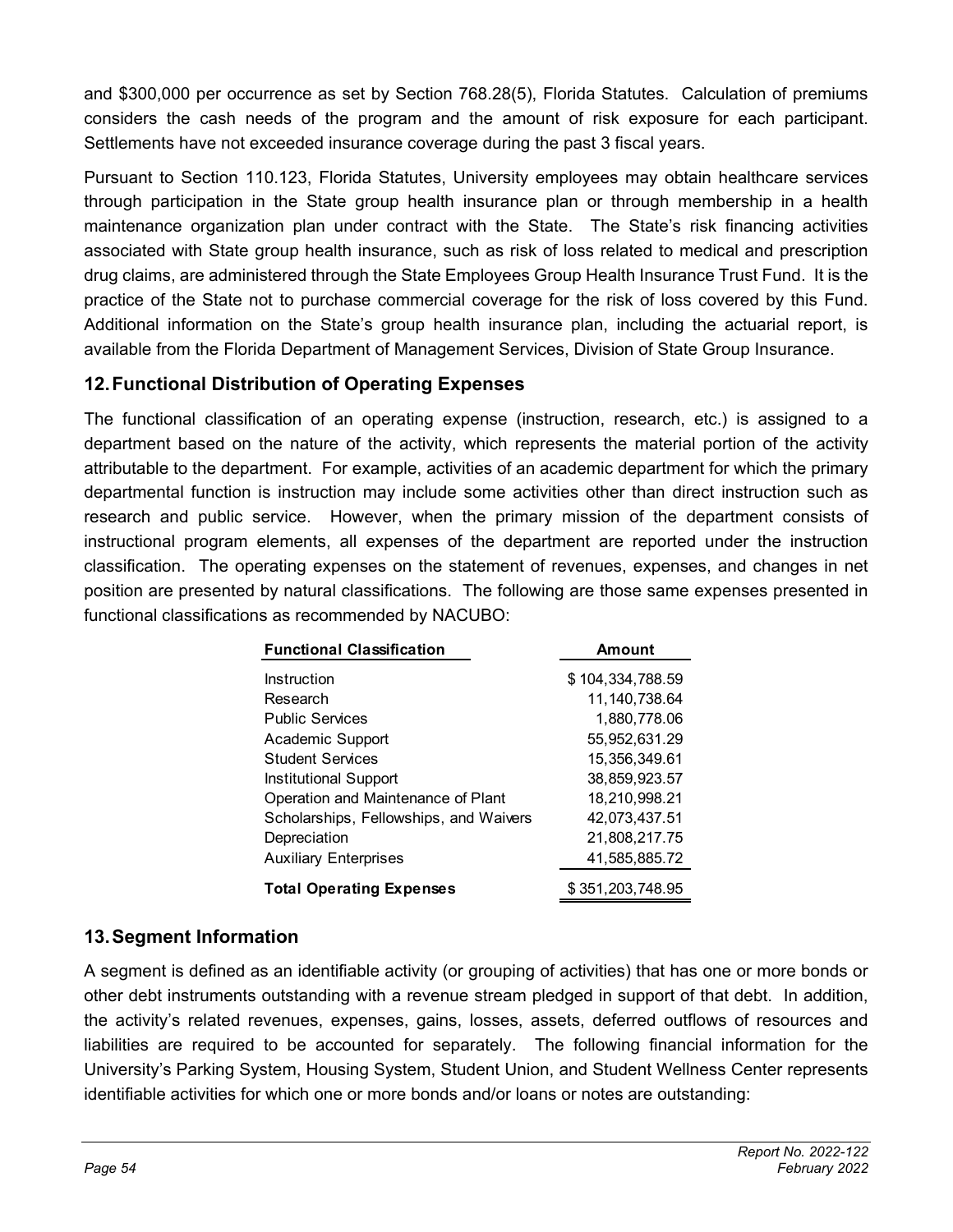#### **Condensed Statement of Net Position**

|                                       | Parking<br>System | Housing<br>System | <b>Student</b><br><b>Union</b> | Student<br><b>Wellness</b><br>Center |
|---------------------------------------|-------------------|-------------------|--------------------------------|--------------------------------------|
| <b>Assets</b>                         |                   |                   |                                |                                      |
| <b>Current Assets</b>                 | \$9,460,801.62    | \$20,266,163.68   | \$2,840,205.42                 | 1,810,945.60<br>\$                   |
| Capital Assets, Net                   | 11,356,676.19     | 106,951,621.76    | 36,326,585.15                  | 15,491,310.13                        |
| <b>Other Noncurrent Assets</b>        | 702,525.55        | 124, 130. 70      | 0.90                           | 258,927.69                           |
| <b>Total Assets</b>                   | 21,520,003.36     | 127,341,916.14    | 39, 166, 791. 47               | 17,561,183.42                        |
| <b>Deferred Outflows of Resources</b> |                   | 1,220,649.40      | 748,924.55                     |                                      |
| Liabilities                           |                   |                   |                                |                                      |
| <b>Current Liabilities</b>            | 548,438.70        | 6,324,550.07      | 651,304.37                     | 11,198,022.46                        |
| <b>Noncurrent Liabilities</b>         | 3,308,865.51      | 93,939,150.72     | 15,711,070.93                  |                                      |
| <b>Total Liabilities</b>              | 3,857,304.21      | 100,263,700.79    | 16,362,375.30                  | 11,198,022.46                        |
| <b>Net Position</b>                   |                   |                   |                                |                                      |
| Net Investment in Capital Assets      | 7,506,198.54      | 8,498,120.44      | 20,729,438.77                  | 4,421,310.13                         |
| Restricted - Expendable               | 648.515.19        |                   |                                | 258,927.69                           |
| Unrestricted                          | 9,507,985.42      | 19,800,744.31     | 2,823,901.95                   | 1,682,923.14                         |
| <b>Total Net Position</b>             | \$17,662,699.15   | \$28,298,864.75   | \$23,553,340.72                | 6,363,160.96<br>\$                   |

#### **Condensed Statement of Revenues, Expenses, and Changes in Net Position**

|                                             | Parking<br>System  | Housing<br>System | <b>Student</b><br><b>Union</b> | <b>Student</b><br><b>Wellness</b><br>Center |
|---------------------------------------------|--------------------|-------------------|--------------------------------|---------------------------------------------|
| <b>Operating Revenues</b>                   | 1,888,030.50<br>\$ | \$13,228,812.72   | 1.819.404.14<br>S.             | 1,263,192.41<br>S.                          |
| Depreciation Expense                        | (711,224.18)       | (4, 267, 547.83)  | (1,304,721.89)                 | (500, 065.20)                               |
| <b>Other Operating Expenses</b>             | (776,945.46)       | (10, 199, 160.77) | (661,069.03)                   | (150, 380.20)                               |
| <b>Operating Income (Loss)</b>              | 399,860.86         | (1, 237, 895.88)  | (146, 386.78)                  | 612,747.01                                  |
| Nonoperating Revenues (Expenses):           |                    |                   |                                |                                             |
| Nonoperating Revenue (1)                    | 1,958,192.76       | 13,525,263.17     | 1,170,971.31                   | 404,338.64                                  |
| Interest Expense                            | (110, 927.56)      | (3,455,412.59)    | (549, 562.54)                  | (775, 907.00)                               |
| <b>Other Nonoperating Expense</b>           | (1,024,400.64)     | (74, 537.28)      |                                | (49, 757.06)                                |
| <b>Net Nonoperating Revenues (Expenses)</b> | 822,864.56         | 9,995,313.30      | 621.408.77                     | (421, 325.42)                               |
| Increase in Net Position                    | 1,222,725.42       | 8,757,417.42      | 475.021.99                     | 191,421.59                                  |
| Net Position, Beginning of Year             | 16,439,973.73      | 19,541,447.33     | 23,078,318.73                  | 6,171,739.37                                |
| Net Position, End of Year                   | \$17,662,699.15    | \$28,298,864.75   | \$23,553,340.72                | 6,363,160.96<br>S.                          |

(1) Nonoperating revenues includes COVID lost revenue reimbursements totaling \$1,290,631 for Parking, \$12,503,824 for Housing, and \$27,690 for Student Union. HEERF guidelines require these reimbursements to be recorded as nonoperating revenue.

**Student**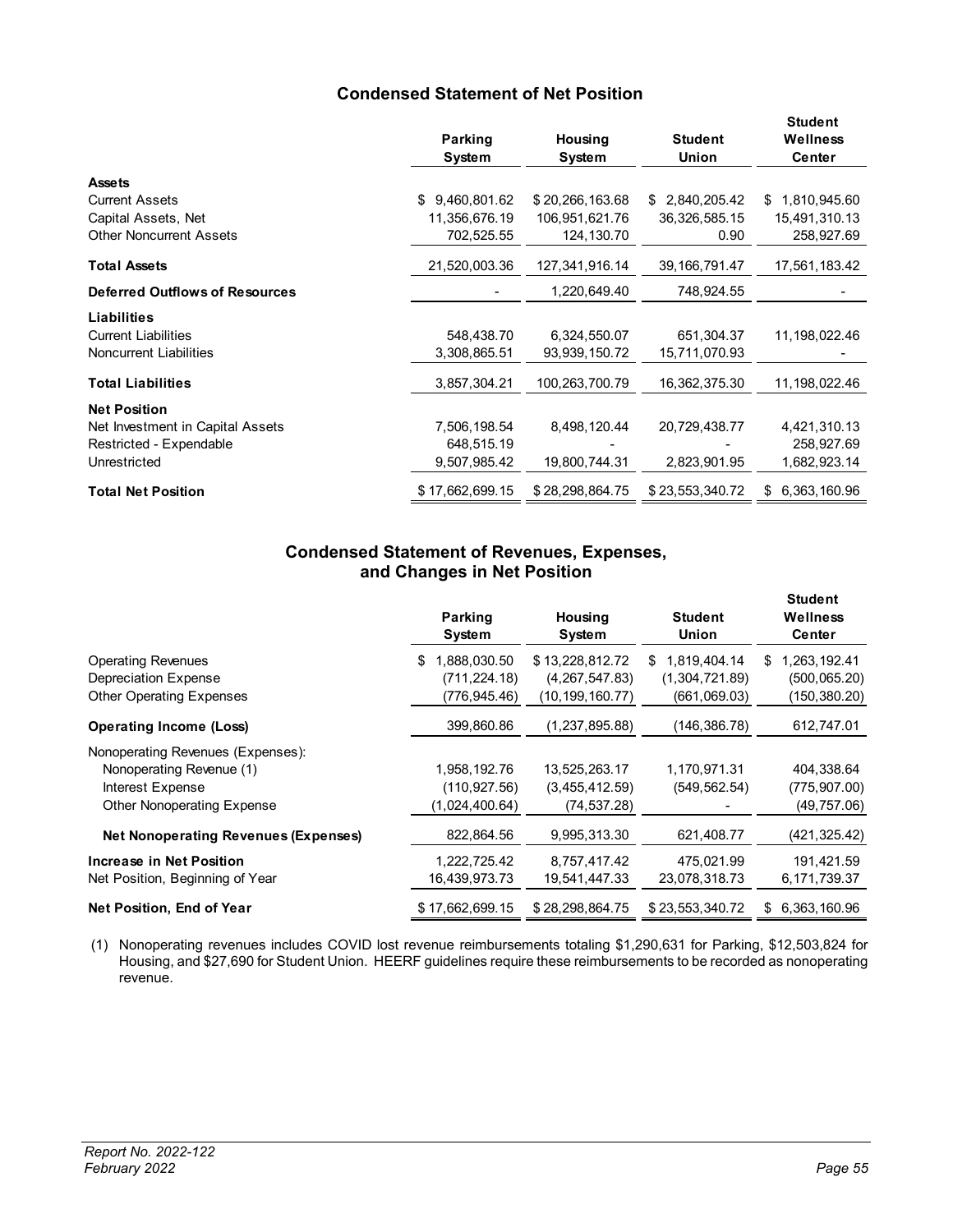#### **Condensed Statement of Cash Flows**

|                                                                | Parking<br>System |    | Housing<br>System | <b>Student</b><br><b>Union</b> |    | <b>Student</b><br>Wellness<br>Center |
|----------------------------------------------------------------|-------------------|----|-------------------|--------------------------------|----|--------------------------------------|
| Net Cash Provided (Used) by:                                   |                   |    |                   |                                |    |                                      |
| <b>Operating Activities</b>                                    | \$<br>483.264.57  |    | \$2.318.392.35    | \$<br>706.823.22               | S. | 1,065,500.21                         |
| Noncapital Financing Activities                                | 219.079.32        |    | 6.894.854.75      | 445.661.06                     |    | 36.673.61                            |
| Capital and Related Financing Activities                       | (925, 346.79)     |    | (8,965,412.59)    | (1, 179, 092.69)               |    | (1,034,444.09)                       |
| <b>Investing Activities</b>                                    | 275,893.86        |    | 346,049.32        | 74,546.92                      |    | (78, 185.86)                         |
| Net Increase (Decrease) in Cash and<br><b>Cash Equivalents</b> | 52.890.96         |    | 593.883.83        | 47.938.51                      |    | (10, 456, 13)                        |
| Cash and Cash Equivalents, Beginning of Year                   | 843.433.91        |    | 1.129.262.69      | 196.516.97                     |    | 166.395.07                           |
| Cash and Cash Equivalents, End of Year                         | \$<br>896.324.87  | S. | 1,723,146.52      | \$<br>244.455.48               |    | 155.938.94                           |

**Segment Information – Component Unit**. The following financial information for the UNF TSI and its blended component unit, UNF TSI Investments, LLC, represents identifiable activities for which long-term indebtedness is outstanding and with a revenue stream pledged in support of the debt:

#### **Condensed Statement of Net Position**

|                                  | UNF TSI, Inc. |           |    | <b>UNF TSI</b><br><b>Investments, LLC</b> | Total           |  |
|----------------------------------|---------------|-----------|----|-------------------------------------------|-----------------|--|
| Assets:                          |               |           |    |                                           |                 |  |
| <b>Current Assets</b>            | \$            | 3,807,687 | \$ | 565,695                                   | \$<br>4,373,382 |  |
| Capital Assets, Net              |               |           |    | 11,109,907                                | 11,109,907      |  |
| <b>Other Noncurrent Assets</b>   |               | 846,836   |    |                                           | 846,836         |  |
| <b>Total Assets</b>              |               | 4,654,523 |    | 11,675,602                                | 16,330,125      |  |
| Liabilities:                     |               |           |    |                                           |                 |  |
| <b>Current Liabilities</b>       |               | 2,316,947 |    | 1,631,721                                 | 3,948,668       |  |
| <b>Noncurrent Liabilities</b>    |               |           |    | 3,527,000                                 | 3,527,000       |  |
| <b>Total Liabilities</b>         |               | 2,316,947 |    | 5, 158, 721                               | 7,475,668       |  |
| <b>Net Position:</b>             |               |           |    |                                           |                 |  |
| Net Investment in Capital Assets |               |           |    | 6,663,907                                 | 6,663,907       |  |
| Unrestricted                     |               | 2,337,576 |    | (147, 026)                                | 2,190,550       |  |
| <b>Total Net Position</b>        | \$            | 2,337,576 | \$ | 6,516,881                                 | \$<br>8,854,457 |  |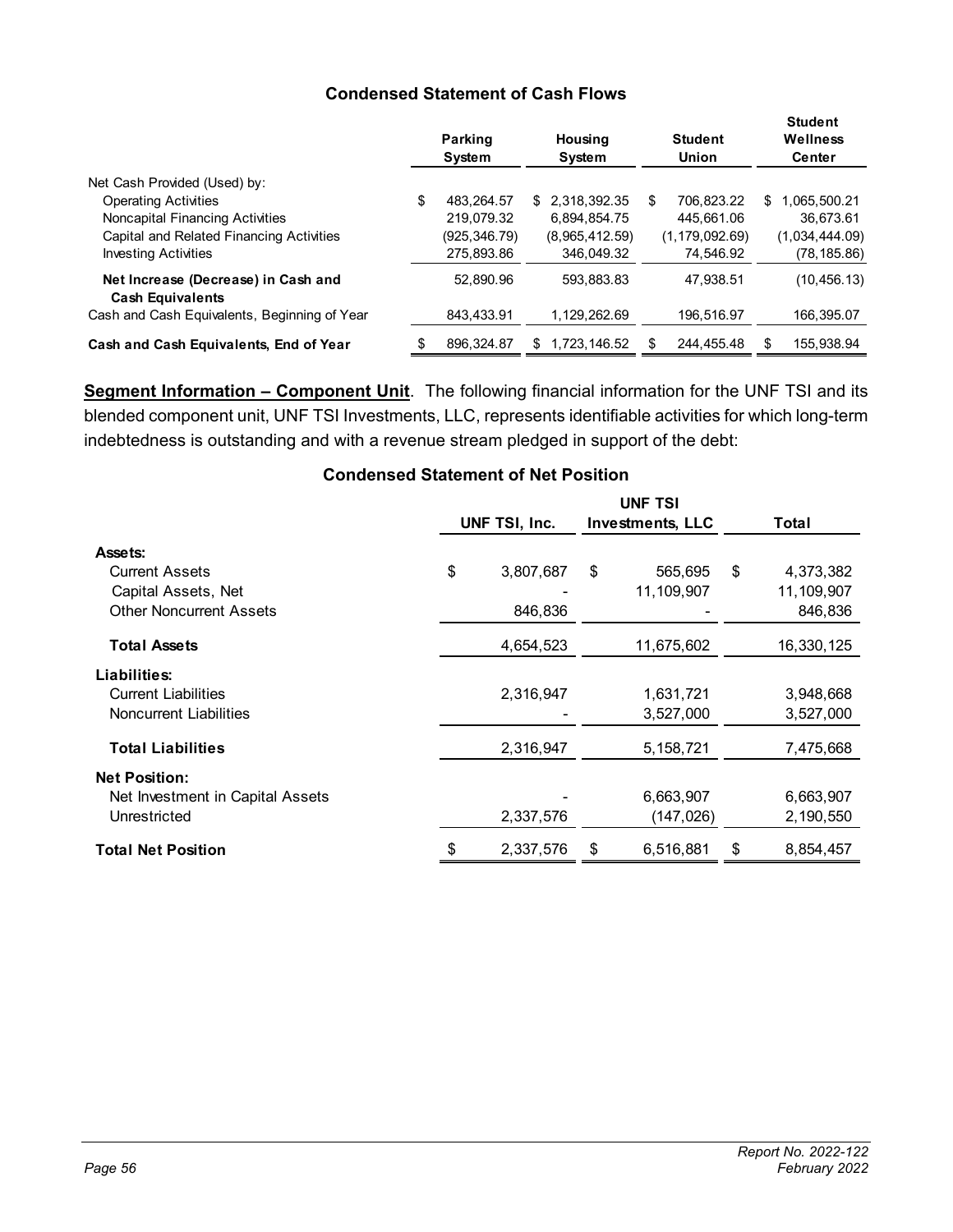# **Condensed Statement of Revenues, Expenses, and Changes in Net Position**

|                                                                                       | <b>UNF TSI</b> |                               |    |                                      |    |                                           |
|---------------------------------------------------------------------------------------|----------------|-------------------------------|----|--------------------------------------|----|-------------------------------------------|
|                                                                                       |                | UNF TSI, Inc.                 |    | <b>Investments, LLC</b>              |    | Total                                     |
| <b>Operating Revenues</b><br><b>Depreciation Expense</b><br><b>Operating Expenses</b> |                | 4, 182, 795<br>(17, 854, 965) | \$ | 1,155,021<br>(564,025)<br>(317, 772) | \$ | 5,337,816<br>(564, 025)<br>(18, 172, 737) |
| <b>Operating Income (Loss)</b>                                                        |                | (13, 672, 170)                |    | 273,224                              |    | (13, 398, 946)                            |
| Net Nonoperating Revenues (Expenses):<br>Nonoperating Revenues<br>Interest Expense    |                | 15,735,411                    |    | (210, 242)                           |    | 15,735,411<br>(210, 242)                  |
| <b>Net Nonoperating Revenues (Expenses)</b>                                           |                | 15,735,411                    |    | (210, 242)                           |    | 15,525,169                                |
| Income Before Transfers To/From<br>Transfer To/From                                   |                | 2,063,241<br>(416, 551)       |    | 62,982<br>416,551                    |    | 2,126,223                                 |
| Increase in Net Position                                                              |                | 1,646,690                     |    | 479,533                              |    | 2,126,223                                 |
| Net Position, Beginning of Year                                                       |                | 690,886                       |    | 6,037,348                            |    | 6,728,234                                 |
| <b>Net Position, End of Year</b>                                                      | \$             | 2,337,576                     | \$ | 6,516,881                            | \$ | 8,854,457                                 |

#### **Condensed Statement of Cash Flows**

|                                              |    | UNF TSI, Inc.  |      | <b>Investments, LLC</b> |      | Total          |
|----------------------------------------------|----|----------------|------|-------------------------|------|----------------|
| Net Cash Provided (Used) by:                 |    |                |      |                         |      |                |
| <b>Operating Activities</b>                  | \$ | (12, 935, 275) | - \$ | 178.843                 | - \$ | (12, 756, 432) |
| Noncapital Financing Activities              |    | 14,263,362     |      | 31,399                  |      | 14,294,761     |
| Capital and Related Financing Activities     |    | (686, 954)     |      | (210, 242)              |      | (897, 196)     |
| <b>Investing Activities</b>                  |    | 9,948          |      |                         |      | 9,948          |
| Net Increase in Cash and Cash Equivalents    |    | 651,081        |      |                         |      | 651,081        |
| Cash and Cash Equivalents, Beginning of Year |    | 628,520        |      |                         |      | 628,520        |
| Cash and Cash Equivalents, End of Year       |    | 1,279,601      | \$   |                         | \$   | 1,279,601      |

UNF TSI Investments, LLC, records revenue for payments made by the tenant under an operating lease with an expiration date of August 31, 2025. As of June 30, 2021, future minimum rents totaled \$4,394,615.

# **14. Blended Component Unit**

The University has one blended component unit as discussed in Note 1. The following financial information is presented net of eliminations for the University's blended component unit: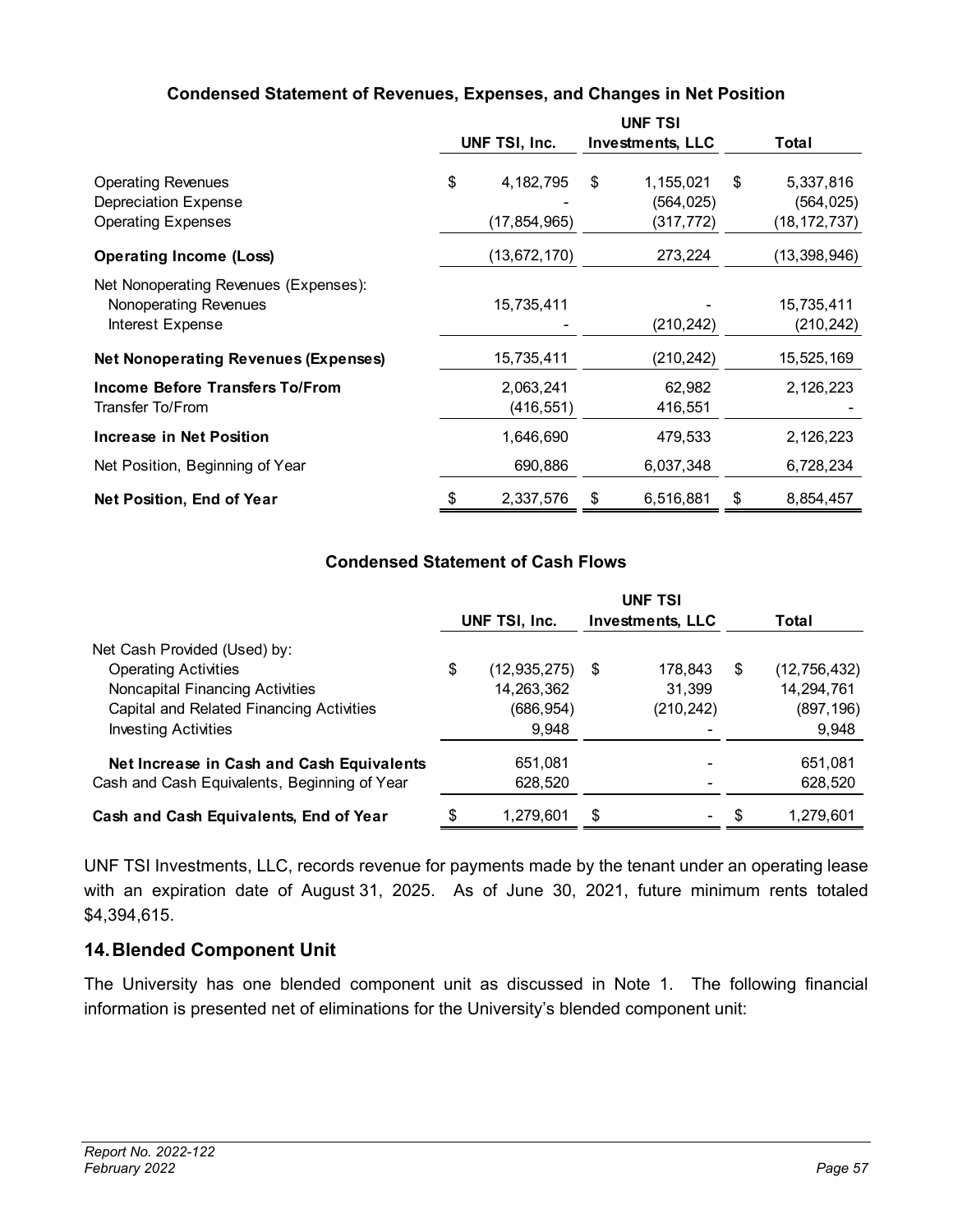# **Condensed Statement of Net Position**

|                                       | <b>UNF</b><br><b>Financing</b> |                   |                       | <b>Total</b><br>Primary |
|---------------------------------------|--------------------------------|-------------------|-----------------------|-------------------------|
|                                       | Corporation, Inc.              | <b>University</b> | <b>Eliminations</b>   | Government              |
| Assets:                               |                                |                   |                       |                         |
| Prepaid Rent Receivable               | 56,097,929.85<br>\$            | \$                | (56,097,929.85)<br>\$ | \$                      |
| <b>Other Current Assets</b>           | 790.509.42                     | 176,834,527.80    | (678, 988.17)         | 176,946,049.05          |
| Capital Assets, Net                   | 30,275,676.19                  | 409.432,356.87    |                       | 439,708,033.06          |
| <b>Other Noncurrent Assets</b>        | 177,403.74                     | 4,608,747.16      |                       | 4,786,150.90            |
| <b>Total Assets</b>                   | 87,341,519.20                  | 590,875,631.83    | (56, 776, 918.02)     | 621,440,233.01          |
| <b>Deferred Outflows of Resources</b> | 1,969,573.95                   | 79,412,288.15     |                       | 81,381,862.10           |
| Liabilities:                          |                                |                   |                       |                         |
| Prepaid Rent Payable                  |                                | 56,097,929.85     | (56,097,929.85)       |                         |
| <b>Other Current Liabilities</b>      | 8,012,345.93                   | 36,079,966.80     | (678, 988.17)         | 43,413,324.56           |
| <b>Noncurrent Liabilities</b>         | 113,719,611.90                 | 249,571,607.35    |                       | 363,291,219.25          |
| <b>Total Liabilities</b>              | 121,731,957.83                 | 341,749,504.00    | (56, 776, 918.02)     | 406,704,543.81          |
| Deferred Inflows of Resources         |                                | 66,066,261.15     |                       | 66.066.261.15           |
| <b>Net Position:</b>                  |                                |                   |                       |                         |
| Net Investment in Capital Assets      | (16, 634, 572.68)              | 325,983,602.71    |                       | 309,349,030.03          |
| Restricted - Expendable               |                                | 11,449,531.73     |                       | 11,449,531.73           |
| Unrestricted                          | (15,786,292.00)                | (74,960,979.61)   |                       | (90, 747, 271.61)       |
| <b>Total Net Position</b>             | (32, 420, 864.68)<br>S         | \$262,472,154.83  | \$                    | 230,051,290.15          |

# **Condensed Statement of Revenues, Expenses, and Changes in Net Position**

|                                             | <b>UNF</b><br><b>Financing</b> |                       |                         | Total<br>Primary    |
|---------------------------------------------|--------------------------------|-----------------------|-------------------------|---------------------|
|                                             | Corporation, Inc.              | <b>University</b>     | <b>Eliminations</b>     | Government          |
| <b>Operating Revenues</b>                   | \$<br>11,395,209.37            | 139,483,898.84<br>\$. | (11, 395, 209.37)<br>\$ | 139,483,898.84<br>S |
| Depreciation Expense                        | (860, 828.58)                  | (20, 947, 389.17)     |                         | (21,808,217.75)     |
| <b>Other Operating Expenses</b>             | (3,490,717.13)                 | (329, 339, 381.23)    | 3,434,567.16            | (329.395.531.20)    |
| <b>Operating Income (Loss)</b>              | 7,043,663.66                   | (210, 802, 871.56)    | (7,960,642.21)          | (211, 719, 850.11)  |
| Nonoperating Revenues (Expenses):           |                                |                       |                         |                     |
| Nonoperating Revenue                        | 31.62                          | 222,560,909.70        | (3,434,567.16)          | 219, 126, 374, 16   |
| Interest Expense                            | (4, 152, 592.95)               | (781, 912.35)         |                         | (4,934,505.30)      |
| <b>Other Nonoperating Expense</b>           |                                | (15, 919, 560.17)     | 11,395,209.37           | (4, 524, 350.80)    |
| <b>Net Nonoperating Revenues (Expenses)</b> | (4, 152, 561.33)               | 205, 859, 437.18      | 7,960,642.21            | 209,667,518.06      |
| <b>Other Revenues</b>                       |                                | 5,036,010.89          |                         | 5,036,010.89        |
| Increase in Net Position                    | 2,891,102.33                   | 92,576.51             |                         | 2,983,678.84        |
| Net Position, Beginning of Year             | (35, 311, 967.01)              | 262,379,578.32        |                         | 227,067,611.31      |
| Net Position, End of Year                   | (32, 420, 864.68)<br>S         | \$262,472,154.83      | \$                      | \$230,051,290.15    |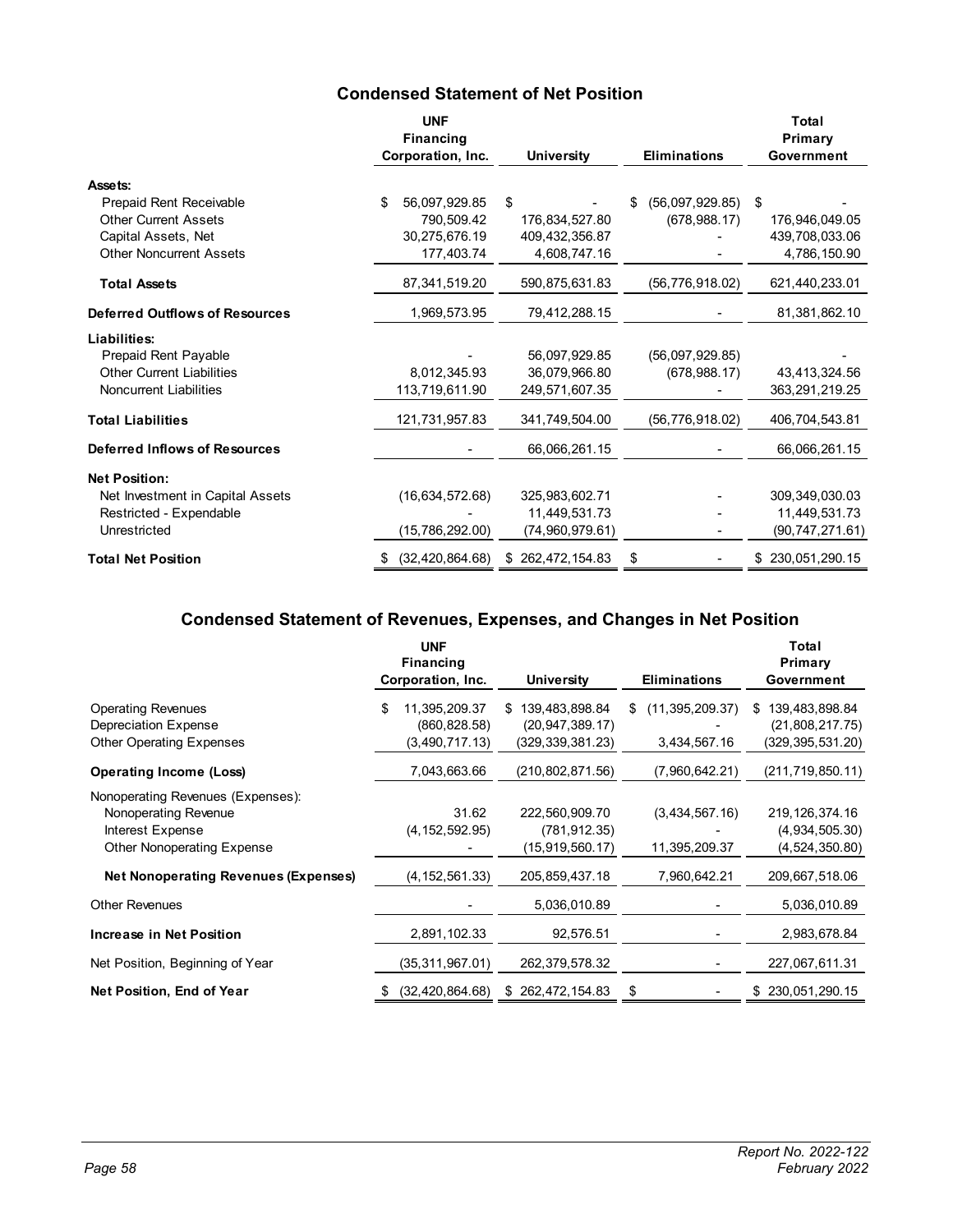|                                              |    | <b>UNF</b><br><b>Financing</b><br>Corporation, Inc. | <b>University</b>     |   | <b>Eliminations</b> | Total<br>Primary<br>Government |
|----------------------------------------------|----|-----------------------------------------------------|-----------------------|---|---------------------|--------------------------------|
| Net Cash Provided (Used) by:                 |    |                                                     |                       |   |                     |                                |
| <b>Operating Activities</b>                  | S. | 11,389,857.32                                       | \$(186, 370, 477, 65) | S | 7,960,642.21        | \$ (167,019,978.12)            |
| Noncapital Financing Activities              |    |                                                     | 223,081,292.48        |   | (7,960,642.21)      | 215, 120, 650. 27              |
| Capital and Related Financing Activities     |    | (11, 374, 891.00)                                   | (8,812,691.56)        |   |                     | (20, 187, 582.56)              |
| <b>Investing Activities</b>                  |    | 31.62                                               | (26, 303, 029.33)     |   |                     | (26, 302, 997.71)              |
| Net Increase in Cash and Cash Equivalents    |    | 14.997.94                                           | 1.595.093.94          |   |                     | 1,610,091.88                   |
| Cash and Cash Equivalents, Beginning of Year |    | 142,044.02                                          | 13,117,850.88         |   |                     | 13,259,894.90                  |
| Cash and Cash Equivalents, End of Year       |    | 157.041.96                                          | 14.712.944.82         |   |                     | \$<br>14,869,986.78            |

# **15. Discretely Presented Component Units**

The University has three discretely presented component units as discussed in Note 1. These component units comprise 100 percent of the transactions and account balances of the aggregate discretely presented component units columns of the financial statements. The following financial information is from the most recently available audited financial statements for the component units:

#### **Condensed Statement of Net Position**

|                                  |    | <b>Direct-Support Organizations</b>                       |    |                                                                                                |    |                                                        |                   |  |
|----------------------------------|----|-----------------------------------------------------------|----|------------------------------------------------------------------------------------------------|----|--------------------------------------------------------|-------------------|--|
|                                  |    | University of<br><b>North Florida</b><br>Foundation, Inc. |    | The University<br>of North Florida<br><b>Training and</b><br><b>Service</b><br>Institute, Inc. |    | Museum of<br>Contemporary<br>Art Jacksonville,<br>Inc. | Total             |  |
| Assets:                          |    |                                                           |    |                                                                                                |    |                                                        |                   |  |
| <b>Current Assets</b>            | \$ | 8,088,014                                                 | \$ | 4,373,382                                                                                      | \$ | 806,897                                                | \$<br>13,268,293  |  |
| Capital Assets, Net              |    | 9,820,923                                                 |    | 11,109,911                                                                                     |    | 614,368                                                | 21,545,202        |  |
| <b>Other Noncurrent Assets</b>   |    | 163,000,722                                               |    | 846,836                                                                                        |    | 8,072,719                                              | 171,920,277       |  |
| <b>Total Assets</b>              |    | 180,909,659                                               |    | 16,330,129                                                                                     |    | 9,493,984                                              | 206,733,772       |  |
| Liabilities:                     |    |                                                           |    |                                                                                                |    |                                                        |                   |  |
| <b>Current Liabilities</b>       |    | 284,296                                                   |    | 3,948,669                                                                                      |    | 1,033,449                                              | 5,266,414         |  |
| Noncurrent Liabilities           |    |                                                           |    | 3,527,000                                                                                      |    | 75,000                                                 | 3,602,000         |  |
| <b>Total Liabilities</b>         |    | 284,296                                                   |    | 7,475,669                                                                                      |    | 1,108,449                                              | 8,868,414         |  |
| <b>Net Position:</b>             |    |                                                           |    |                                                                                                |    |                                                        |                   |  |
| Net Investment in Capital Assets |    | 9,715,478                                                 |    | 6,663,909                                                                                      |    | 614,368                                                | 16,993,755        |  |
| Restricted - Nonexpendable       |    | 141, 106, 152                                             |    |                                                                                                |    | 8,157,339                                              | 149,263,491       |  |
| Restricted - Expendable          |    | 27,741,671                                                |    |                                                                                                |    | 636,180                                                | 28,377,851        |  |
| Unrestricted                     |    | 2,062,062                                                 |    | 2,190,551                                                                                      |    | (1,022,352)                                            | 3,230,261         |  |
| <b>Total Net Position</b>        | \$ | 180,625,363                                               | \$ | 8,854,460                                                                                      | \$ | 8,385,535                                              | \$<br>197,865,358 |  |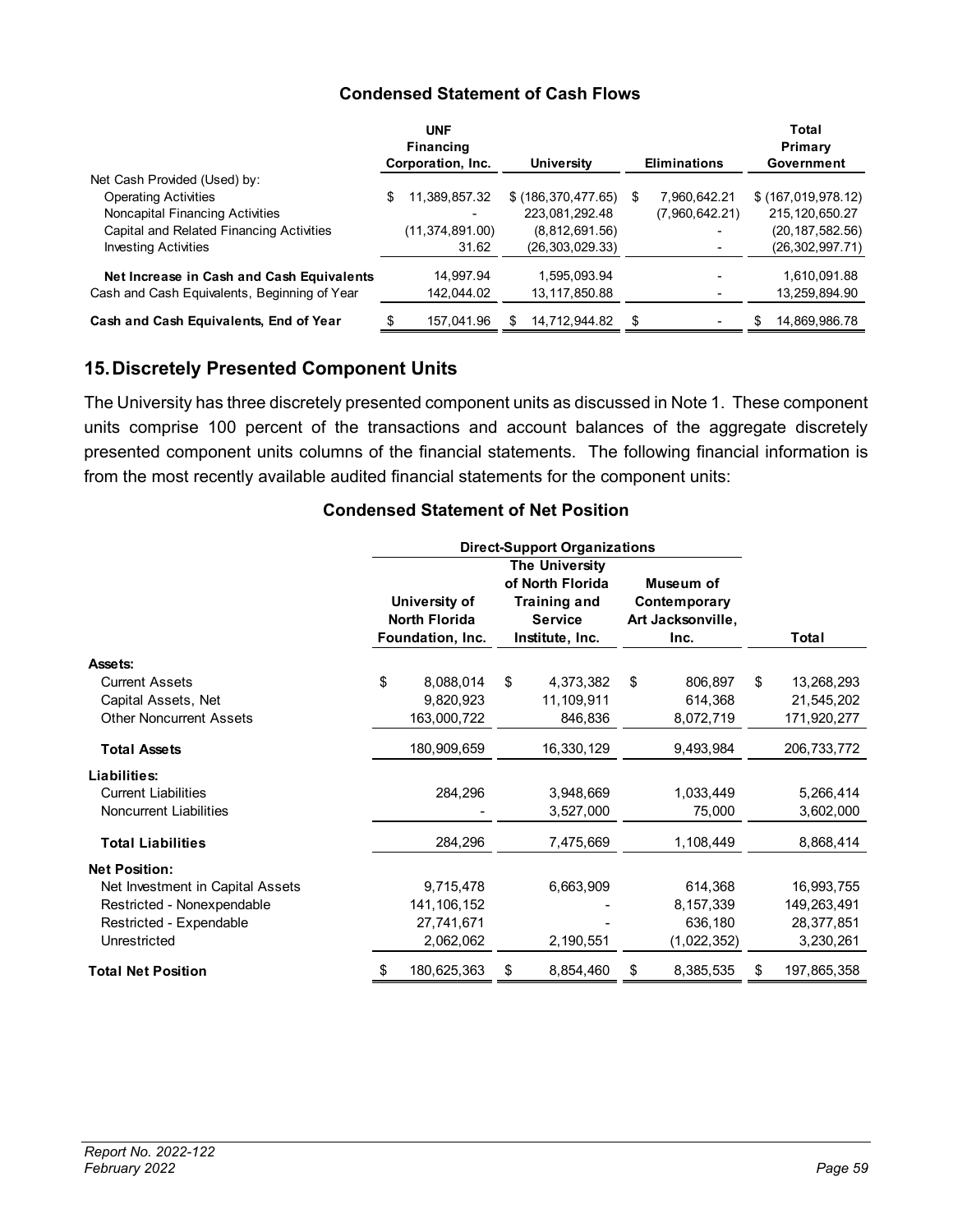#### **Condensed Statement of Revenues, Expenses, and Changes in Net Position**

|                                                                                                                                 |                                                           |   | <b>Direct-Support Organizations</b>                                                            |    |                                                        |    |                            |    |                          |
|---------------------------------------------------------------------------------------------------------------------------------|-----------------------------------------------------------|---|------------------------------------------------------------------------------------------------|----|--------------------------------------------------------|----|----------------------------|----|--------------------------|
|                                                                                                                                 | University of<br><b>North Florida</b><br>Foundation, Inc. |   | The University<br>of North Florida<br><b>Training and</b><br><b>Service</b><br>Institute, Inc. |    | Museum of<br>Contemporary<br>Art Jacksonville,<br>Inc. |    | <b>Eliminations</b><br>(1) |    | Total                    |
| <b>Operating Revenues</b>                                                                                                       | \$<br>45,667,936                                          | S | 5,337,816                                                                                      | \$ | 1,311,825                                              | \$ |                            | \$ | 52,317,577               |
| Depreciation Expense                                                                                                            | (126, 744)                                                |   | (564, 025)                                                                                     |    | (284, 777)                                             |    |                            |    | (975, 546)               |
| <b>Operating Expenses</b>                                                                                                       | (10, 215, 372)                                            |   | (18,172,738)                                                                                   |    | (1,682,836)                                            |    |                            |    | (30,070,946)             |
| <b>Operating Income (Loss)</b>                                                                                                  | 35,325,820                                                |   | (13, 398, 947)                                                                                 |    | (655, 788)                                             |    |                            |    | 21,271,085               |
| Net Nonoperating Revenues (Expenses):<br>Nonoperating Revenues<br><b>Interest Expense</b><br><b>Other Nonoperating Expenses</b> | (6, 256, 883)                                             |   | 15,735,411<br>(210, 242)                                                                       |    | 7,121,920                                              |    | (6, 256, 883)<br>6,256,883 |    | 16,600,448<br>(210, 242) |
| <b>Net Nonoperating Revenues (Expenses)</b>                                                                                     | (6, 256, 883)                                             |   | 15,525,169                                                                                     |    | 7,121,920                                              |    |                            |    | 16,390,206               |
| <b>Other Revenues</b>                                                                                                           | 1,496,687                                                 |   |                                                                                                |    |                                                        |    |                            |    | 1,496,687                |
| Increase in Net Position                                                                                                        | 30,565,624                                                |   | 2,126,222                                                                                      |    | 6,466,132                                              |    |                            |    | 39, 157, 978             |
| Net Position, Beginning of Year                                                                                                 | 150,059,739                                               |   | 6,728,238                                                                                      |    | 1,919,403                                              |    |                            |    | 158,707,380              |
| Net Position, End of Year                                                                                                       | \$<br>180,625,363                                         | S | 8,854,460                                                                                      | S  | 8,385,535                                              | \$ |                            | S  | 197,865,358              |

(1) During the fiscal year ended June 30, 2021, the Foundation transferred ownership of the endowment established for providing unrestricted operational support to the Museum. As a result, the Foundation and MOCA reported transfers in the amount of \$6,256,883 as nonoperating expense and revenue, respectively, to correctly reflect the transfer of ownership of the endowment. These amounts were eliminated from the combined (total) column in the Statement of Revenues, Expenses, and Changes in Net Position to correctly present the combined discretely presented component units' activity for the 2020-21 fiscal year.

#### **16. Subsequent Events**

On July 13, 2021, the Florida Board of Governors, on behalf of the University, issued \$8,875,000 University of North Florida Mandatory Student Fee Revenue Refunding Bonds, Series 2021A. The bonds will be secured by a first lien on revenues of a mandatory per-credit hour Student Health Fee charged to all main campus students at the University. The proceeds will refund the outstanding University of North Florida Mandatory Student Fee Revenue Bonds, Series 2010B Build America Bonds (Federally Taxable-Issuer Subsidy) maturing in the fiscal year 2036 in the outstanding principal amount of \$11,070,000. The average interest rate on the debt being refinanced is 4.70 percent (net of the Federal subsidy) compared to the interest rate of 1.07 percent on the refunding bonds. The new bonds mature on May 1, 2033. Principal amortization payments are due annually on November 1, beginning November 1, 2021, and interest amortization payments are due semiannually on May 1 and November 1, beginning November 1, 2021. The bonds were issued to achieve net present value savings of \$3.1 million.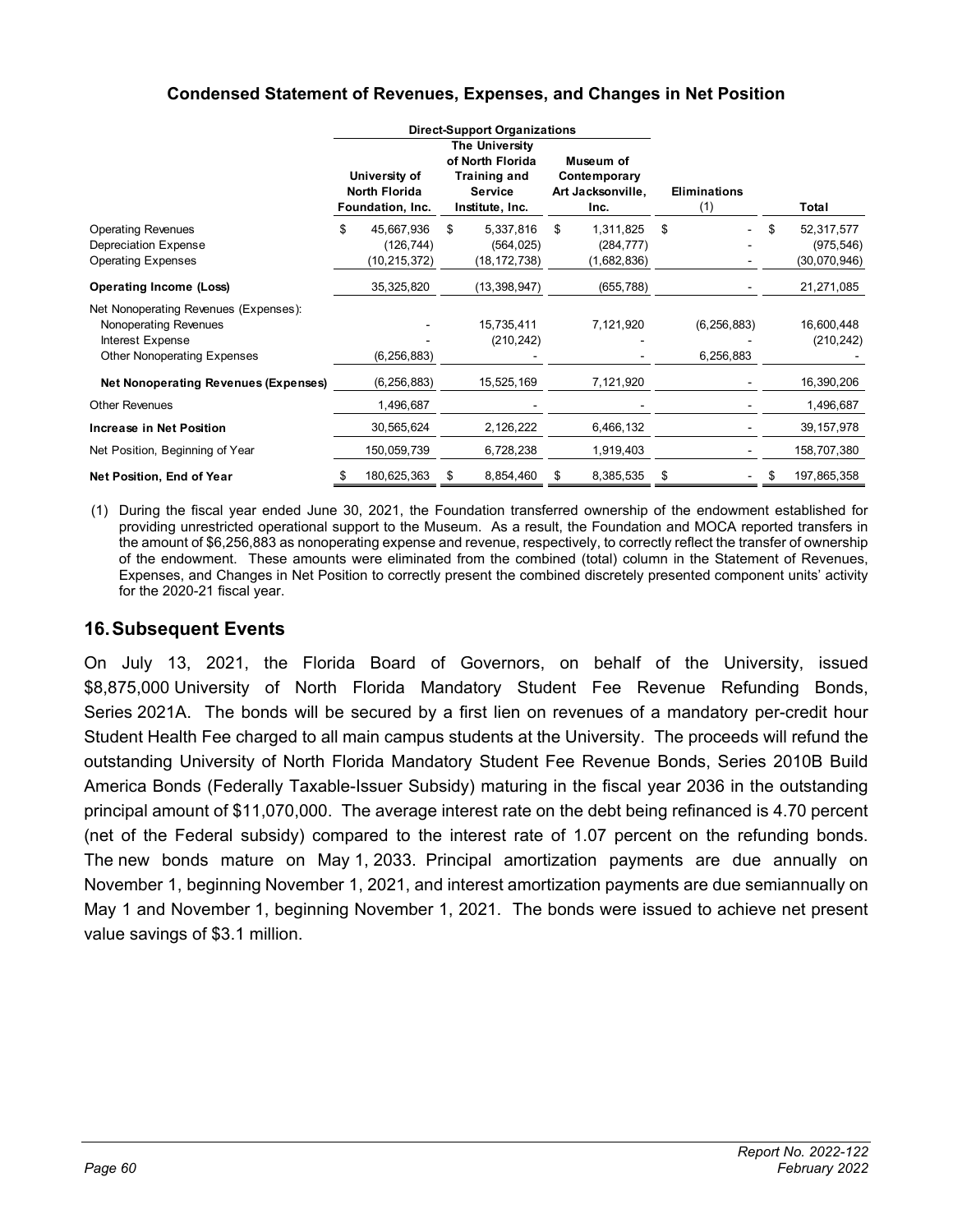# *OTHER REQUIRED SUPPLEMENTARY INFORMATION*

#### **Schedule of the University's Proportionate Share of the Total Other Postemployment Benefits Liability**

|                                                                                               | 2020          | 2019          | 2018          | 2017          |
|-----------------------------------------------------------------------------------------------|---------------|---------------|---------------|---------------|
| University's proportion of the total other                                                    |               |               |               |               |
| postemployment benefits liability                                                             | $1.32\%$      | 1.17%         | 1.10%         | 1.10%         |
| University's proportionate share of the total other                                           |               |               |               |               |
| postemployment benefits liability                                                             | \$135,564,587 | \$147,599,377 | \$116,067,000 | \$118,947,000 |
| University's covered-employee payroll                                                         | \$138,318,767 | \$135,274,155 | \$129,721,039 | \$126,290,474 |
| University's proportionate share of the total other<br>postemployment benefits liability as a |               |               |               |               |
| percentage of its covered-employee payroll                                                    | 98.01%        | 109.11%       | 89.47%        | 94.19%        |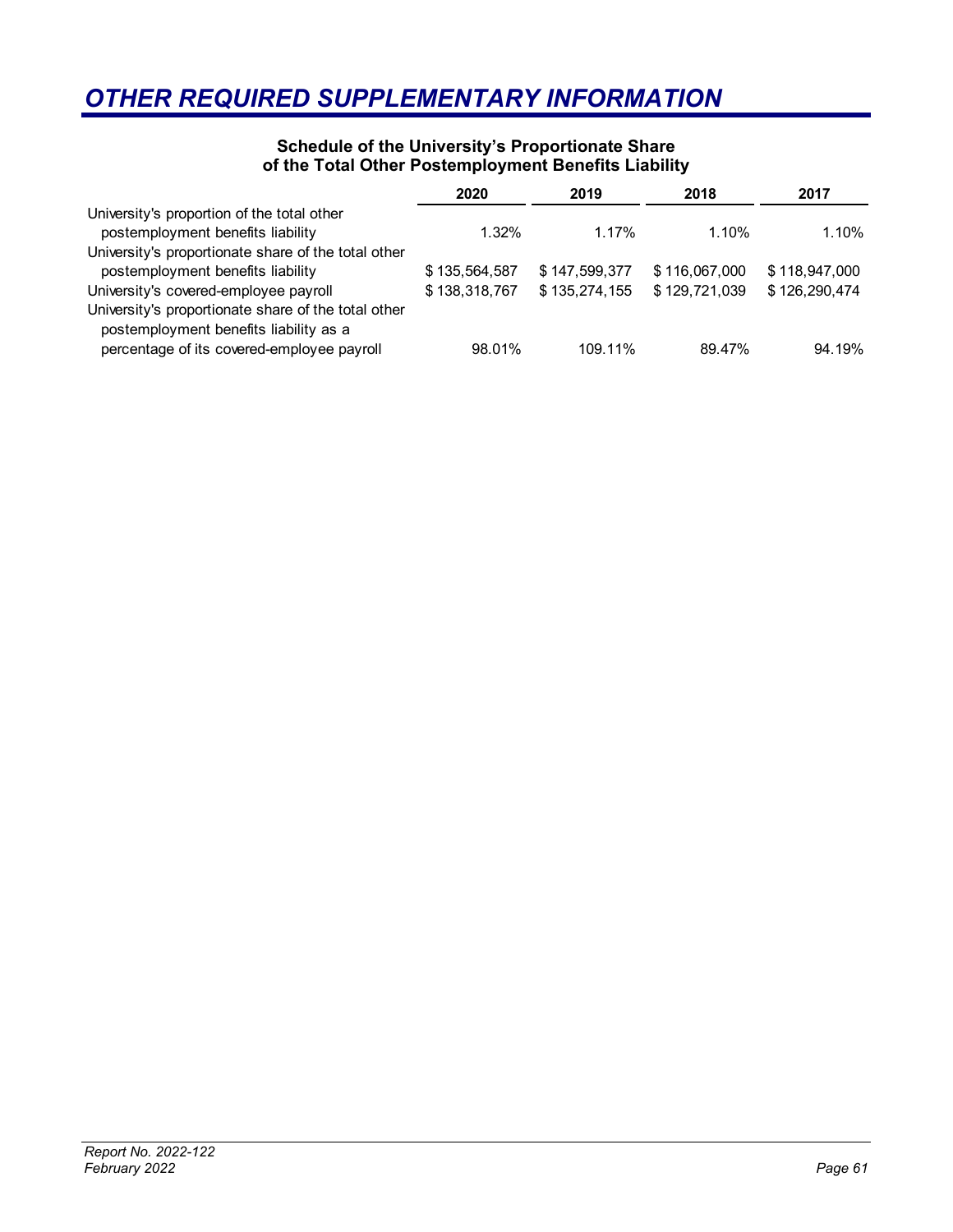#### **Schedule of the University's Proportionate Share of the Net Pension Liability – Florida Retirement System Pension Plan**

|                                                                                                                | 2020(1)           |    | 2019(1)        | 2018(1)        | 2017(1)      |
|----------------------------------------------------------------------------------------------------------------|-------------------|----|----------------|----------------|--------------|
| University's proportion of the FRS<br>net pension liability<br>University's proportionate share of             | 0.174595897%      |    | 0.181441633%   | 0.180577414%   | 0.174650787% |
| the FRS net pension liability                                                                                  | \$<br>75,672,435  | -S | 62,485,972 \$  | 54,390,853 \$  | 51,660,531   |
| University's covered payroll (2)                                                                               | \$<br>138,318,767 | S  | 135,274,155 \$ | 129,721,039 \$ | 126,290,474  |
| University's proportionate share of<br>the FRS net pension liability as a<br>percentage of its covered payroll | 54.71%            |    | 46.19%         | 41.93%         | 40.91%       |
| FRS Plan fiduciary net position as<br>a percentage of the FRS total<br>pension liability                       | 78.85%            |    | 82.61%         | 84.26%         | 83.89%       |

(1) The amounts presented for each fiscal year were determined as of June 30.

(2) Covered payroll includes defined benefit plan actives, investment plan members, State university system optional retirement program members, and members in DROP because total employer contributions are determined on a uniform basis (blended rate) as required by Part III of Chapter 121, Florida Statutes.

#### **Schedule of University Contributions – Florida Retirement System Pension Plan**

|                                                                             | 2021(1)              | 2020(1)                  | 2019(1)        | 2018(1)       |
|-----------------------------------------------------------------------------|----------------------|--------------------------|----------------|---------------|
| <b>Contractually required FRS</b><br>contribution                           | \$<br>6,928,198 \$   | 5,801,048 \$             | 5,626,000 \$   | 5,146,310     |
| FRS contributions in relation to the<br>contractually required contribution | (6,928,198)          | (5,801,048)              | (5,626,000)    | (5, 146, 310) |
| FRS contribution deficiency<br>(excess)                                     |                      | $\overline{\phantom{0}}$ |                |               |
| University's covered payroll (2)<br>FRS contributions as a percentage       | \$<br>147,423,248 \$ | 138,318,767 \$           | 135,274,155 \$ | 129,721,039   |
| of covered payroll                                                          | 4.70%                | 4.19%                    | 4.16%          | 3.97%         |

(1) The amounts presented for each fiscal year were determined as of June 30.

(2) Covered payroll includes defined benefit plan actives, investment plan members, State university system optional retirement plan members, and members in DROP because total employer contributions are determined on a uniform basis (blended rate) as required by Part III of Chapter 121, Florida Statutes.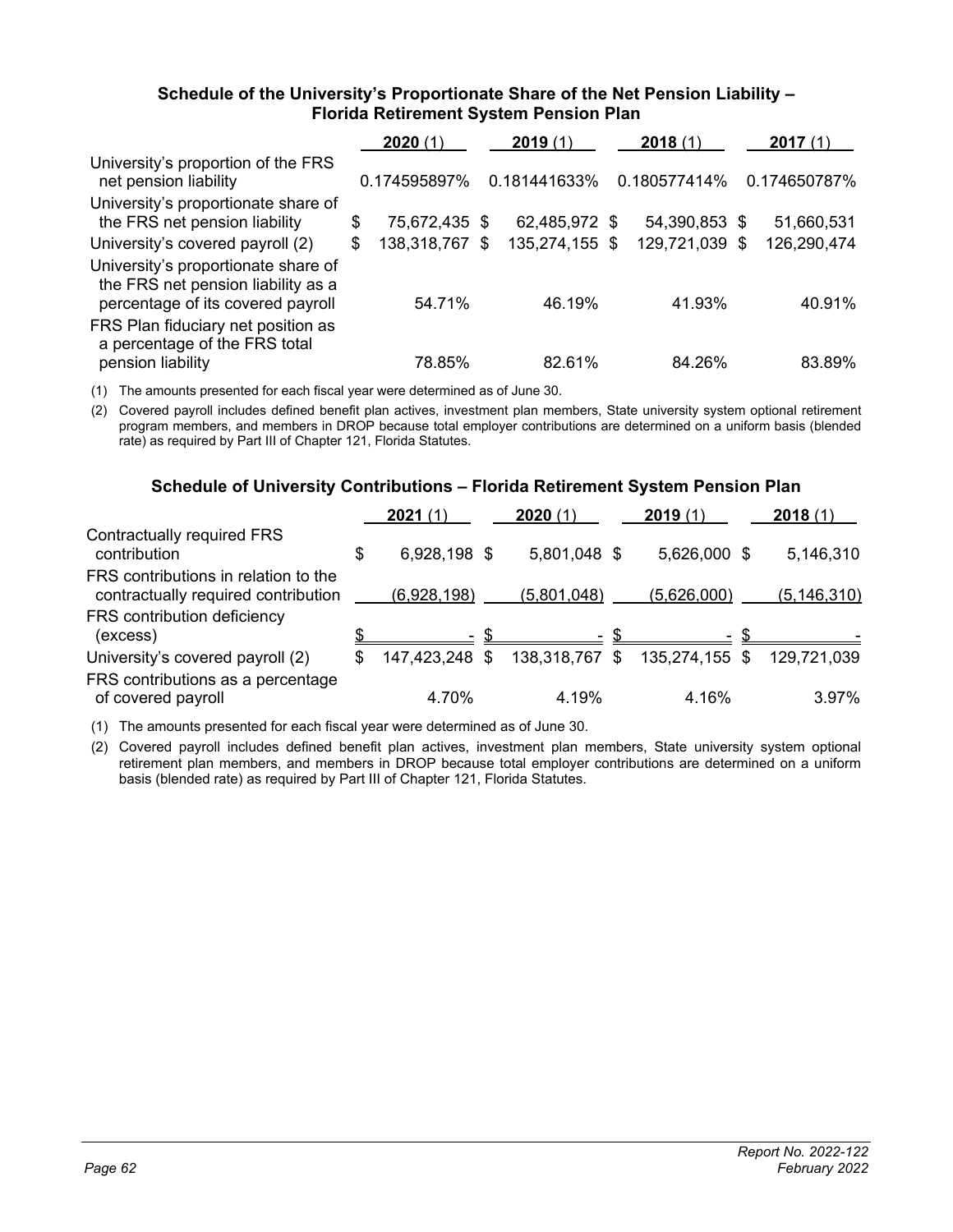| 2016(1) |                |  | 2015(1)        | 2014(1)        | 2013(1)      |
|---------|----------------|--|----------------|----------------|--------------|
|         | 0.179598277%   |  | 0.178641093%   | 0.163861902%   | 0.129164862% |
| \$      | 45,348,706 \$  |  | 23,073,893 \$  | 9,997,986 \$   | 22,235,021   |
| \$      | 129,192,013 \$ |  | 125,990,236 \$ | 117,535,569 \$ | 115,332,300  |
|         | 35.10%         |  | 18.31%         | 8.51%          | 19.28%       |
|         | 84.88%         |  | 92.00%         | 96.09%         | 88.54%       |

| 2017(1)              | 2016(1)                       | 2015(1)      | 2014(1)     |
|----------------------|-------------------------------|--------------|-------------|
| \$<br>4,546,590 \$   | 4,379,790 \$                  | 4,355,422 \$ | 3,589,271   |
| (4,546,590)          | (4,379,790)                   | (4,355,422)  | (3,589,271) |
| \$<br>126,290,474 \$ | 129,192,013 \$ 125,990,236 \$ |              | 117,535,569 |
| 3.60%                | 3.39%                         | 3.46%        | 3.05%       |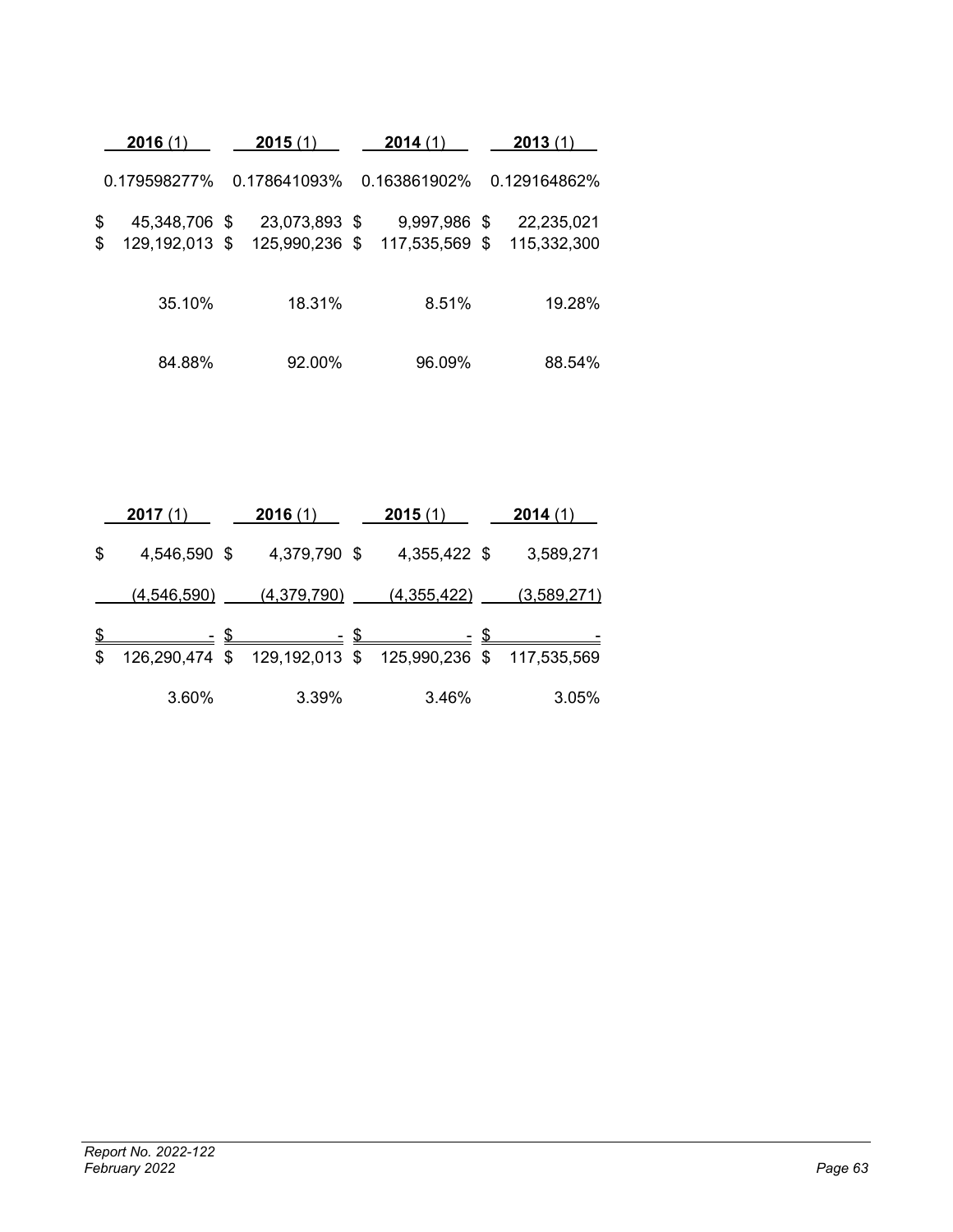#### **Schedule of the University's Proportionate Share of the Net Pension Liability – Health Insurance Subsidy Pension Plan**

|                                                                                                                | 2020(1) |              |   | 2019(1)      |   | 2018(1)      |    | 2017         |
|----------------------------------------------------------------------------------------------------------------|---------|--------------|---|--------------|---|--------------|----|--------------|
| University's proportion of the HIS net<br>pension liability<br>University's proportionate share of             |         | 0.173928821% |   | 0.173540354% |   | 0.171430474% |    | 0.172229039% |
| the HIS net pension liability                                                                                  | \$      | 21,236,426   | S | 19,417,429   | S | 18,144,394   | -S | 18,415,523   |
| University's covered payroll (2)                                                                               | \$      | 60,557,744   | S | 58,271,193   | S | 55,939,096   | S  | 54,913,954   |
| University's proportionate share of<br>the HIS net pension liability as a<br>percentage of its covered payroll |         | 35.07%       |   | 33.32%       |   | 32.44%       |    | 33.54%       |
| HIS Plan fiduciary net position as<br>a percentage of the HIS total<br>pension liability                       |         | $3.00\%$     |   | 2.63%        |   | 2.15%        |    | 1.64%        |

(1) The amounts presented for each fiscal year were determined as of June 30.

(2) Covered payroll includes defined benefit plan actives, investment plan members, and members in DROP.

#### **Schedule of University Contributions – Health Insurance Subsidy Pension Plan**

|                                                                    | 2021(1)            |    | 2020(1)      |     | 2019(1)       | 2018(1)    |
|--------------------------------------------------------------------|--------------------|----|--------------|-----|---------------|------------|
| Contractually required HIS<br>contribution                         | \$<br>1,053,358 \$ |    | 1,002,270 \$ |     | 963,653 \$    | 929,672    |
| HIS contributions in relation to the<br>contractually required HIS |                    |    |              |     |               |            |
| contribution                                                       | (1,053,358)        |    | (1,002,270)  |     | (963,653)     | (929, 672) |
| HIS contribution deficiency                                        |                    |    |              |     |               |            |
| (excess)                                                           |                    |    |              |     |               |            |
| University's covered payroll (2)                                   | \$<br>63,502,457   | \$ | 60,557,744   | -\$ | 58,271,193 \$ | 55,939,096 |
| HIS contributions as a percentage<br>of covered payroll            | 1.66%              |    | 1.66%        |     | 1.65%         | 1.66%      |

(1) The amounts presented for each fiscal year were determined as of June 30.

(2) Covered payroll includes defined benefit plan actives, investment plan members, and members in DROP.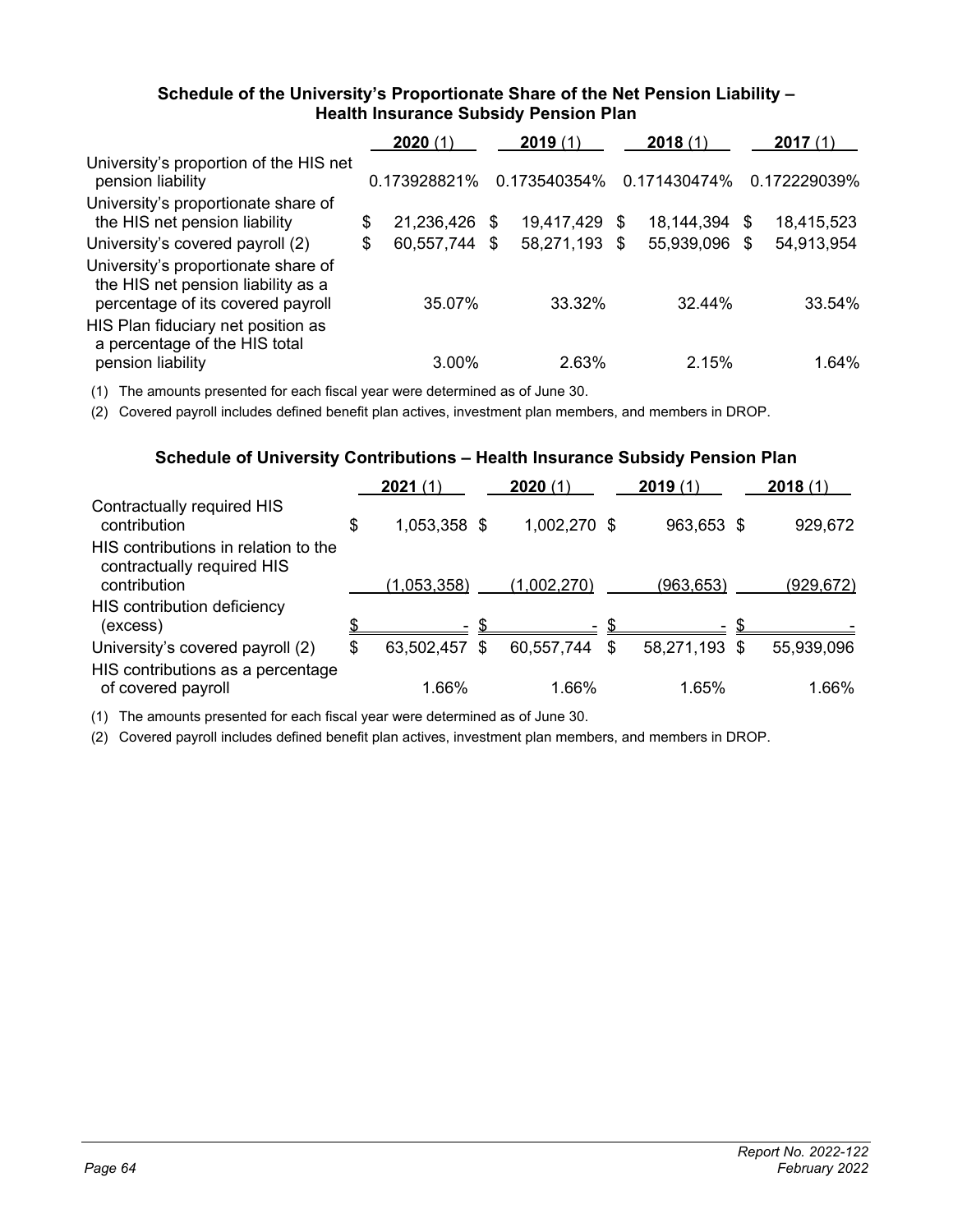|          | 2016(1)                        | 2015(1)                        | 2014(1)                        | 2013 (1                      |
|----------|--------------------------------|--------------------------------|--------------------------------|------------------------------|
|          | 0.175358731%                   | 0.169564152%                   | 0.153930987%                   | 0.151530964%                 |
| \$<br>\$ | 20,437,334 \$<br>54,205,326 \$ | 17,292,876 \$<br>51,632,616 \$ | 14,392,923 \$<br>45,798,877 \$ | 13, 192, 763<br>44, 164, 199 |
|          | 37.70%                         | 33.49%                         | 31.43%                         | 29.87%                       |
|          | 0.97%                          | 0.50%                          | 0.99%                          | 1.78%                        |

| 2017(1)             | 2016(1)       | 2015(1)       | 2014(1)    |
|---------------------|---------------|---------------|------------|
| \$<br>911,486 \$    | 898,825 \$    | 648,180 \$    | 527,316    |
| (911, 486)          | (898, 825)    | (648, 180)    | (527, 316) |
|                     |               |               |            |
| \$<br>54,913,954 \$ | 54,205,326 \$ | 51,632,616 \$ | 45,798,877 |
| 1.66%               | 1.66%         | 1.26%         | 1.15%      |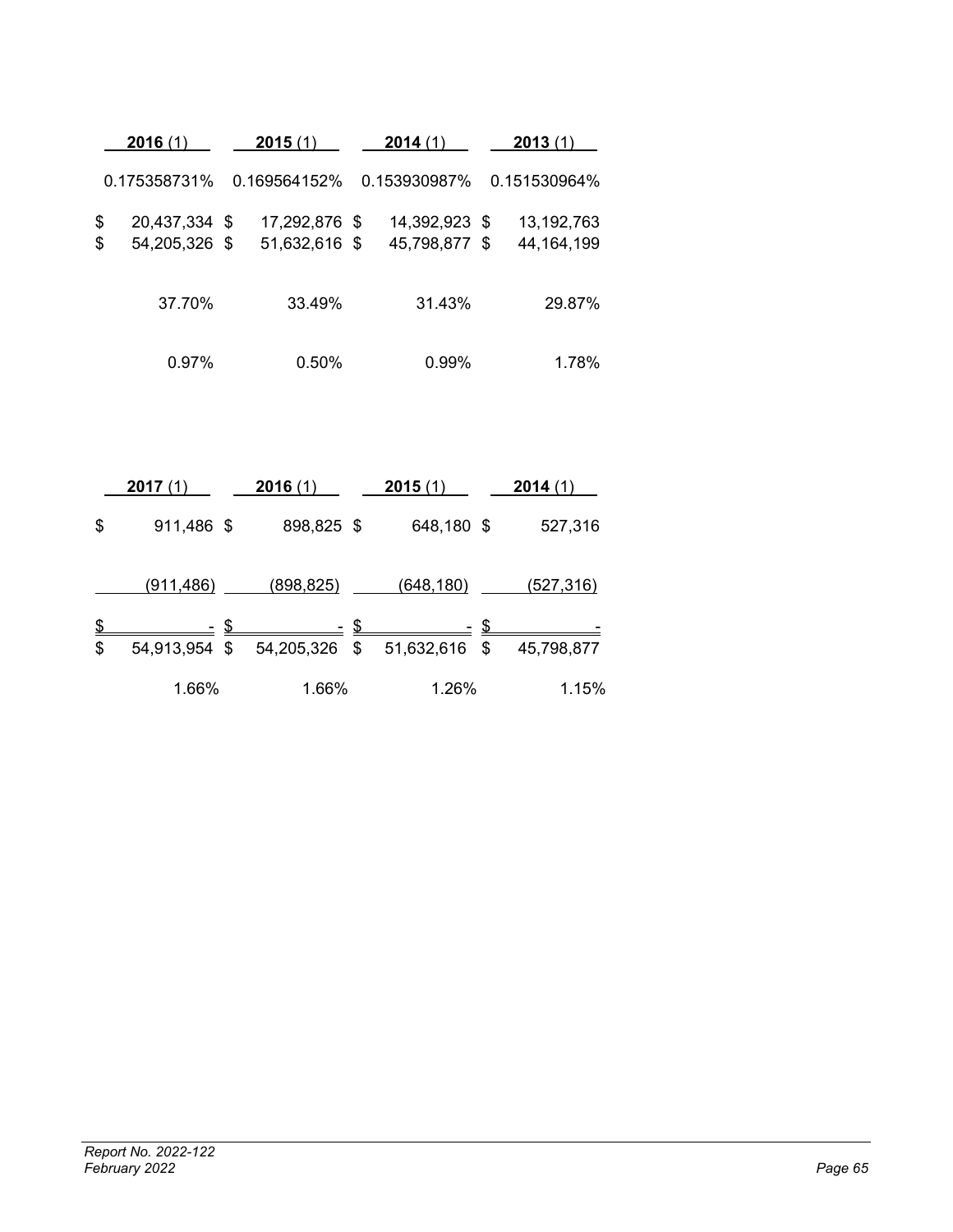# **1. Schedule of the University's Proportionate Share of the Total Other Postemployment Benefits Liability**

No assets are accumulated in a trust that meet the criteria in paragraph 4 of GASB Statement No. 75 to pay related benefits.

*Changes of Assumptions*. The discount rate was updated to utilize the mandated discount rate based on a 20-year Standard & Poor's Municipal Bond Rate Index as of the measurement date, as required under GASB Statement No. 75. The discount rate decreased from 2.79 percent to 2.66 percent.

Other changes of assumptions since the prior valuation were the removal of the impact of the Excise Tax that was scheduled to go into effect in 2022 but was repealed, as well as updates to census data, claims costs and premium rates, medical trend rates, mortality rates, and medical plan election percentages. Refer to Note 7. to the financial statements for further detail.

# **2. Schedule of Net Pension Liability and Schedule of Contributions – Florida Retirement System Pension Plan**

*Changes of Assumptions*. The long-term expected rate of return was decreased from 6.90 percent to 6.80 percent, and the assumed inflation decreased from 2.60 percent to 2.40 percent.

### **3. Schedule of Net Pension Liability and Schedule of Contributions – Health Insurance Subsidy Pension Plan**

*Changes of Assumptions*. The municipal rate used to determine total pension liability decreased from 3.50 percent to 2.21 percent, the assumed inflation decreased from 2.60 percent to 2.40 percent, and the active member mortality assumption was updated.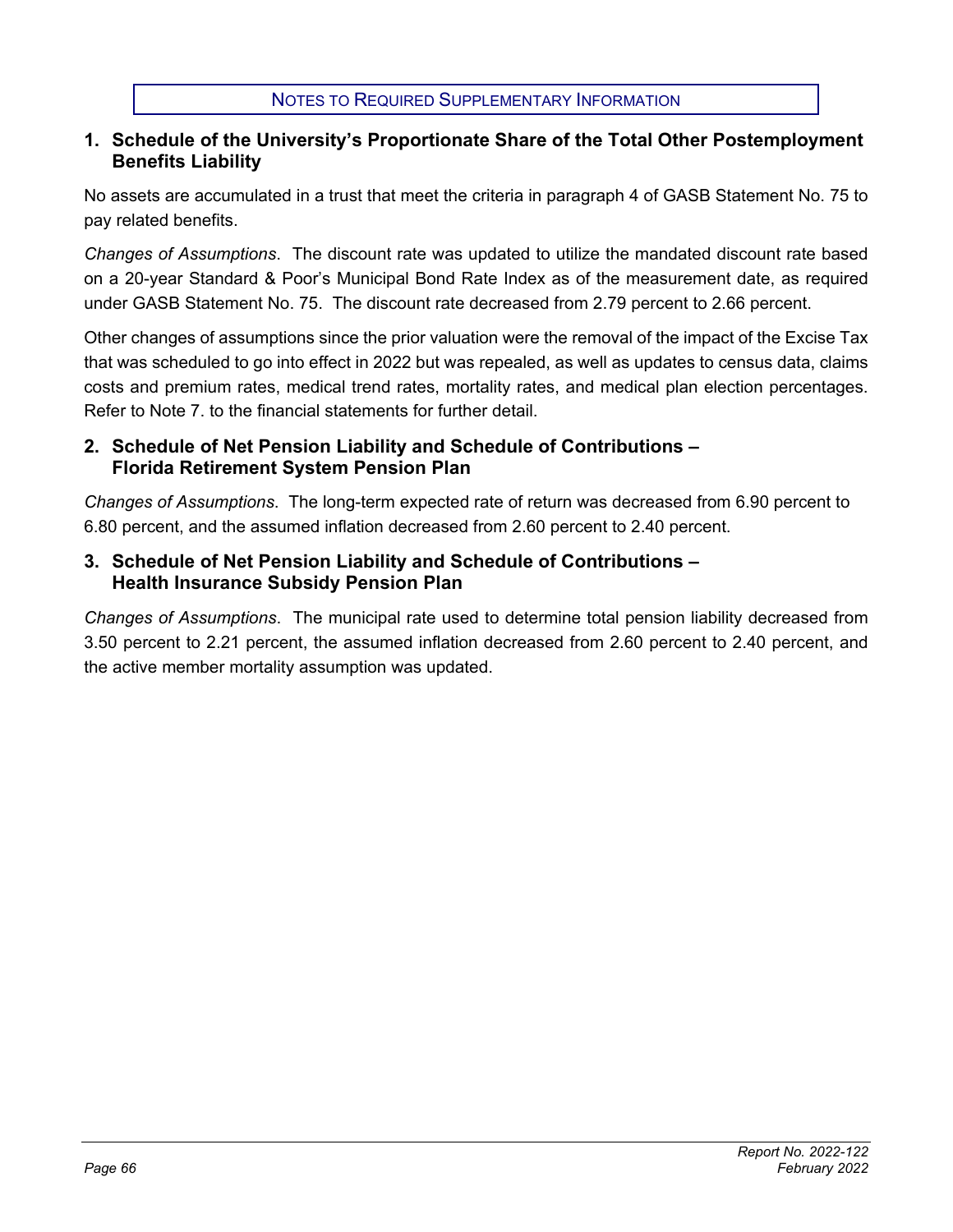# *SUPPLEMENTARY INFORMATION*

#### **Schedule of Receipts and Expenditures City of Jacksonville Grant Funds – Budget and Actual**

#### **Small Business Development Center (2020-21 FY Grant) Contract Administered by the City of Jacksonville Office of Economic Development Contract Number (612390-21) Contract Period October 1, 2020 - September 30, 2021**

| <b>Receipts of City Funds</b>                          |  |              |  |  |  |  |  |  |
|--------------------------------------------------------|--|--------------|--|--|--|--|--|--|
| Amount of Award (Per City of Jackson ville Budget)     |  | \$108,000,00 |  |  |  |  |  |  |
| Amount Received in 2020-21 Fiscal Year (1)             |  | (79, 642.42) |  |  |  |  |  |  |
| Amount Remaining to be Distributed as of June 30, 2021 |  | \$28.357.58  |  |  |  |  |  |  |

#### **Expenditures of City Funds**

| <b>Expenditure Category</b>                                                                | City of<br>Jacksonville<br><b>Grant Budget</b> |    | University<br><b>Grant Budget</b> |    | 2020-21<br><b>Fiscal Year</b><br><b>Expenditures</b> | Carryforward<br>(3)          |
|--------------------------------------------------------------------------------------------|------------------------------------------------|----|-----------------------------------|----|------------------------------------------------------|------------------------------|
| Compensation<br>Salaries and Wages:<br>Administrative and Professional<br>Lump Sum Payment | \$<br>93.913.00                                | \$ | 68,998.80                         | S  | 65,030.40<br>3,485.00                                | \$<br>3,968.40<br>(3,485.00) |
| Total Salaries and Wages (2)                                                               | 93,913.00                                      |    | 68,998.80                         |    | 68,515.40                                            | 483.40                       |
| <b>Employee Benefits</b><br>Fringe Chargeback Expense (2)                                  |                                                |    | 24,914.20                         |    | 24,588.04                                            | 326.16                       |
| <b>Other</b><br><b>ORSP Facilities and Admin Costs (Indirect Cost)</b>                     | 14,087.00                                      |    | 14,087.00                         |    | 13,965.55                                            | 121.45                       |
| <b>Total Expenditures</b>                                                                  | 108,000.00                                     | S  | 108,000.00                        | S. | 107,068.99                                           | \$<br>931.01                 |

(1) The University reported \$24,880.09 as accounts receivable in addition to the amount received of \$79,642.42 and reported total revenues of \$104,522.51 in its financial statements as of June 30, 2021.

(2) Salaries, including fringe benefits, were reported as a single line item in the approved program budget. However, these categories are reported in the University's budgetary accounts as separate items.

(3) The Carryforward balance included an additional \$2,546.48 in Salaries and Wages costs that were not included in the accounts receivable and revenue amounts reported in the University's financial statements as of June 30, 2021.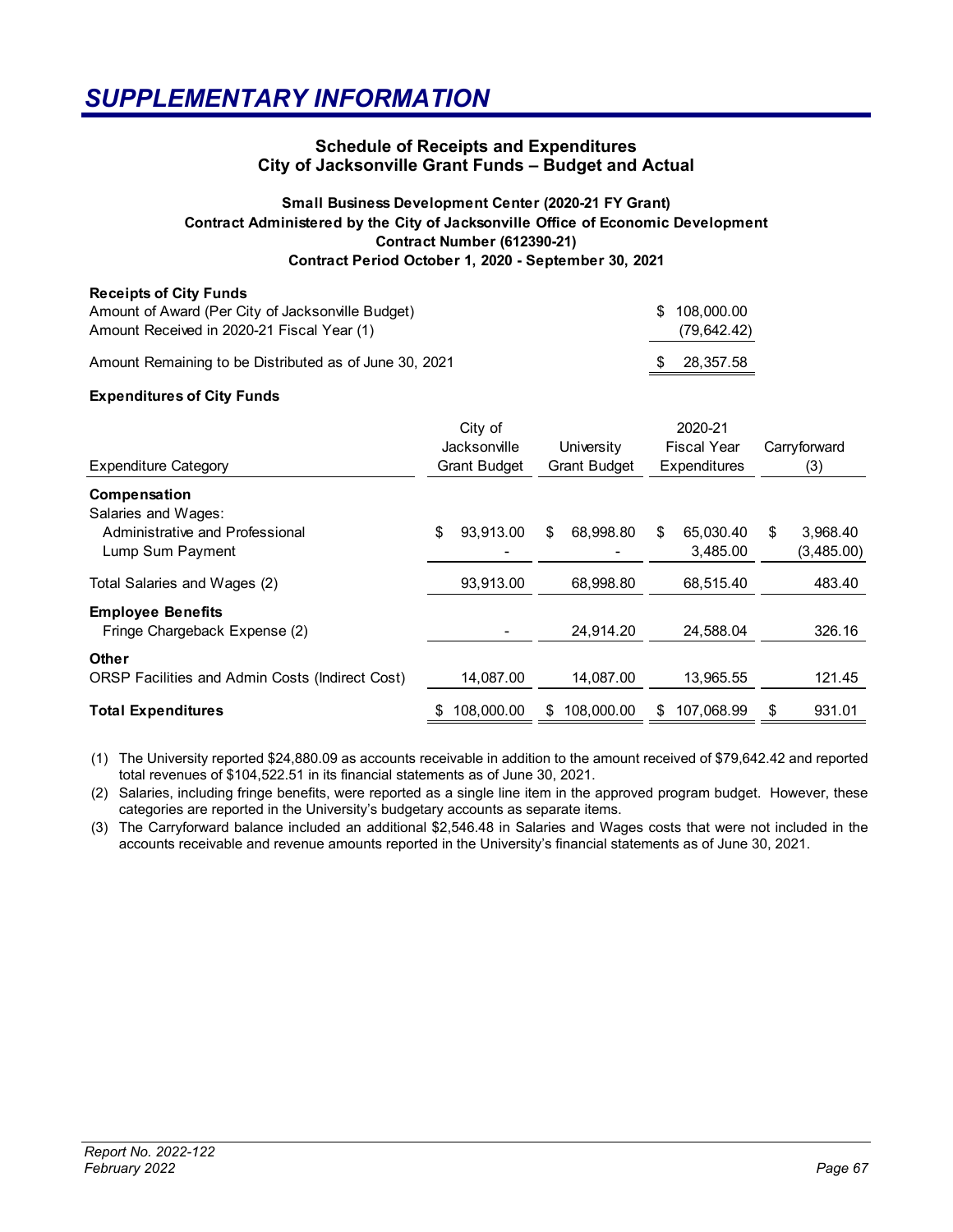#### **Schedule of Receipts and Expenditures City of Jacksonville Grant Funds – Budget and Actual**

#### **Small Business Development Center (2019-20 FY Grant) Contract Administered by the City of Jacksonville Office of Economic Development Contract Number (9200-06)**

**Contract Period October 1, 2019 - September 30, 2020**

| <b>Receipts of City Funds</b>                          |                     |              |            |    |                     |    |                     |     |              |  |
|--------------------------------------------------------|---------------------|--------------|------------|----|---------------------|----|---------------------|-----|--------------|--|
| Amount of Award (Per City of Jacksonville Budget)      |                     |              |            | \$ | 108.000.00          |    |                     |     |              |  |
| Amount Received in 2019-20 Fiscal Year                 |                     |              |            |    | (45,888.22)         |    |                     |     |              |  |
| Amount Received in 2020-21 Fiscal Year                 |                     |              |            |    | (62, 111.78)        |    |                     |     |              |  |
| Amount Remaining to be Distributed as of June 30, 2021 |                     |              |            | S  |                     |    |                     |     |              |  |
| <b>Expenditures of City Funds</b>                      |                     |              |            |    |                     |    |                     |     |              |  |
|                                                        | City of             |              |            |    | 2019-20             |    | 2020-21             |     |              |  |
|                                                        | Jacksonville        |              | University |    | <b>Fiscal Year</b>  |    | <b>Fiscal Year</b>  |     |              |  |
| <b>Expenditure Category</b>                            | <b>Grant Budget</b> | Grant Budget |            |    | <b>Expenditures</b> |    | <b>Expenditures</b> |     | Carryforward |  |
| Compensation                                           |                     |              |            |    |                     |    |                     |     |              |  |
| Salaries and Wages:                                    |                     |              |            |    |                     |    |                     |     |              |  |
| Administrative and Professional                        | \$<br>93,913.00     | S.           | 68,664.71  | S  | 45,651.14           | \$ | 18,513.57           | \$. | 4,500.00     |  |
| <b>Bonus</b>                                           |                     |              |            |    | 4.500.00            |    |                     |     | (4,500.00)   |  |
| Total Salaries and Wages (1)                           | 93,913.00           |              | 68.664.71  |    | 50, 151.14          |    | 18,513.57           |     |              |  |
| <b>Employee Benefits</b>                               |                     |              |            |    |                     |    |                     |     |              |  |
| Fringe Chargeback Expense                              |                     |              | 25,248.29  |    | 17,699.96           |    | 6,999.99            |     | 548.34       |  |
| <b>Cell Phone Allowances</b>                           |                     |              |            |    | 548.34              |    |                     |     | (548.34)     |  |
| Total Employee Benefits (1)                            |                     |              | 25,248.29  |    | 18,248.30           |    | 6,999.99            |     |              |  |
| <b>Other</b>                                           |                     |              |            |    |                     |    |                     |     |              |  |
| ORSP Facilities and Admin Costs (Indirect Cost)        | 14,087.00           |              | 14,087.00  |    | 10,259.87           |    | 3,827.13            |     |              |  |
| <b>Total Expenditures</b>                              | \$<br>108,000.00    |              | 108,000.00 | S. | 78,659.31           | \$ | 29,340.69           | \$  |              |  |

(1) Salaries, including fringe benefits, were reported as a single line item in the approved program budget. However, these categories are reported in the University's budgetary accounts as separate items.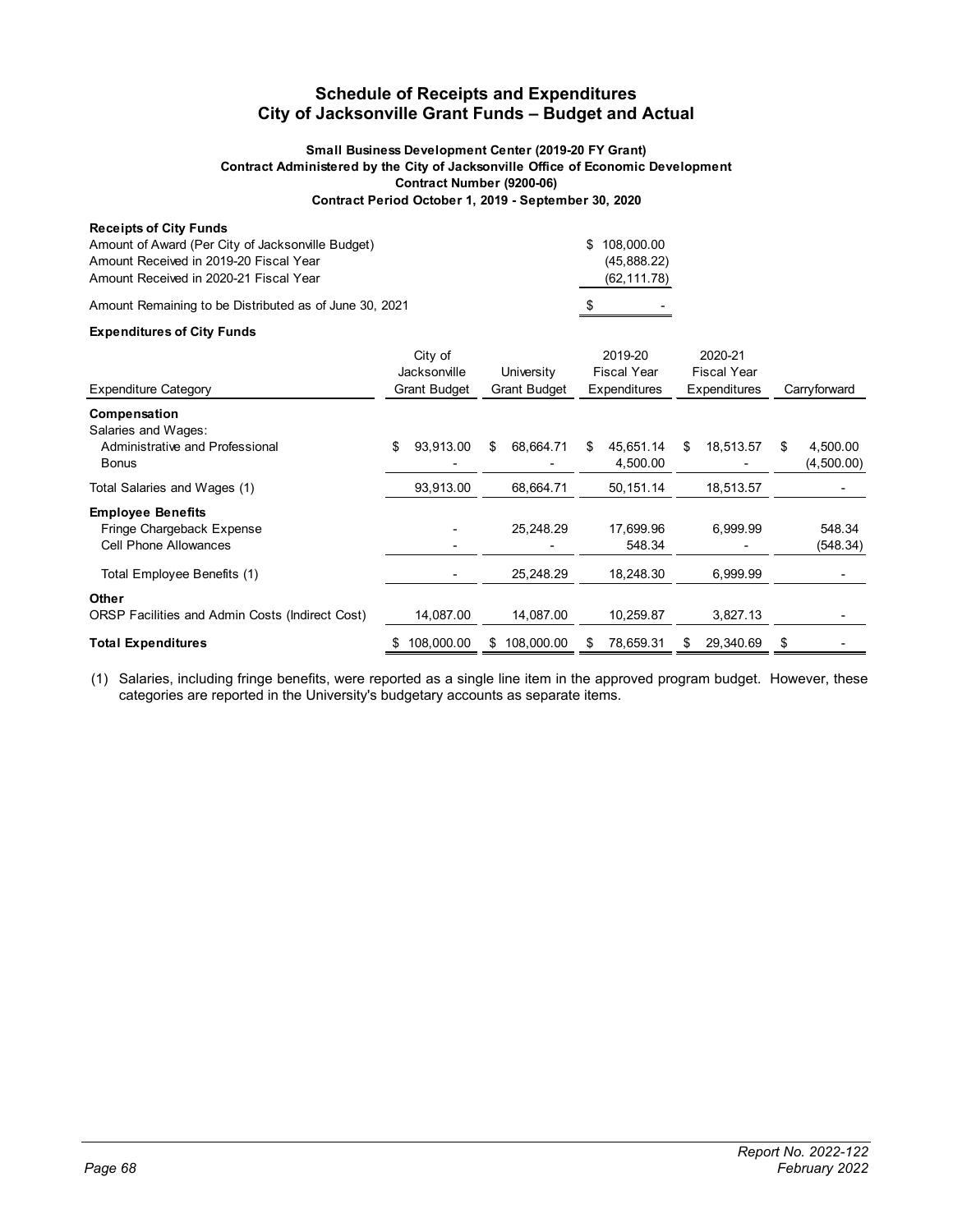

Sherrill F. Norman, CPA Auditor General

# **AUDITOR GENERAL STATE OF FLORIDA**



Phone: (850) 412-2722 Fax: (850) 488-6975

Claude Denson Pepper Building, Suite G74 111 West Madison Street Tallahassee, Florida 32399-1450

The President of the Senate, the Speaker of the House of Representatives, and the Legislative Auditing Committee

## **INDEPENDENT AUDITOR'S REPORT ON INTERNAL CONTROL OVER FINANCIAL REPORTING AND ON COMPLIANCE AND OTHER MATTERS BASED ON AN AUDIT OF FINANCIAL STATEMENTS PERFORMED IN ACCORDANCE WITH** *GOVERNMENT AUDITING STANDARDS*

We have audited, in accordance with the auditing standards generally accepted in the United States of America and the standards applicable to financial audits contained in *Government Auditing Standards* issued by the Comptroller General of the United States, the financial statements of the University of North Florida, a component unit of the State of Florida, and its aggregate discretely presented component units as of and for the fiscal year ended June 30, 2021, and the related notes to the financial statements, which collectively comprise the University's basic financial statements, and have issued our report thereon dated February 15, 2022, included under the heading **INDEPENDENT AUDITOR'S REPORT**. Our report includes a reference to other auditors who audited the financial statements of the blended and aggregate discretely presented component units, as described in our report on the University's financial statements. This report does not include the results of the other auditors' testing of internal control over financial reporting or compliance and other matters that are reported on separately by those auditors.

## **Internal Control Over Financial Reporting**

In planning and performing our audit of the financial statements, we considered the University's internal control over financial reporting (internal control) as a basis for designing audit procedures that are appropriate in the circumstances for the purpose of expressing our opinions on the financial statements, but not for the purpose of expressing an opinion on the effectiveness of the University's internal control. Accordingly, we do not express an opinion on the effectiveness of the University's internal control.

A *deficiency in internal control* exists when the design or operation of a control does not allow management or employees, in the normal course of performing their assigned functions, to prevent, or detect and correct, misstatements on a timely basis. A *material weakness* is a deficiency, or a combination of deficiencies, in internal control such that there is a reasonable possibility that a material misstatement of the University's financial statements will not be prevented, or detected and corrected on